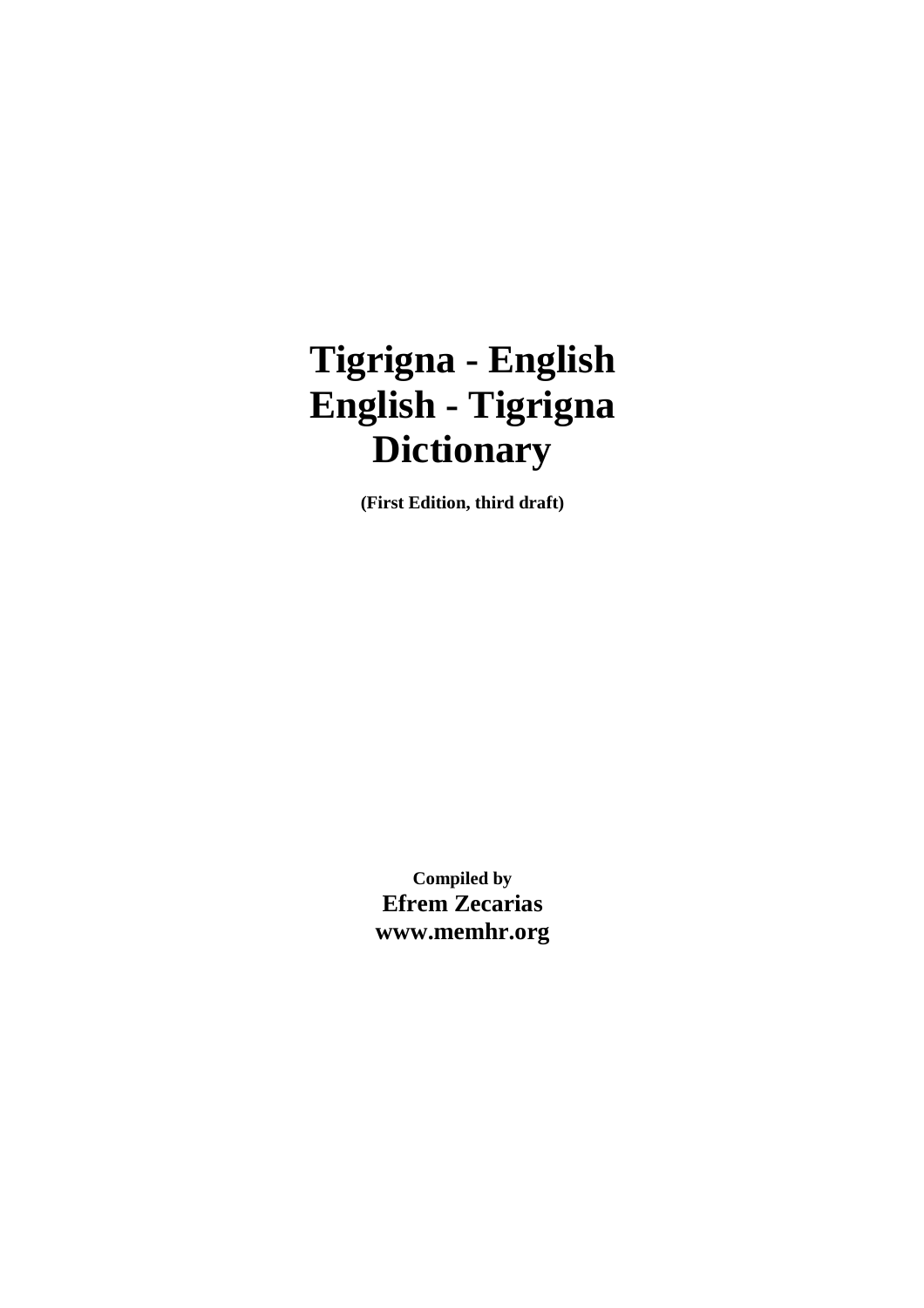What has changed since the last draft?

### Third draft:

I have added, removed and re-spelled a lot of the Tigrigna words to try to conform it with common usage, but when I became confused as to the most common used spelling (which was often) I used all known spellings. The final total of Tigrigna words in this version of the dictionary is now ~3700. I also re-organized the Tigrigna collating sequence (alphabetical order) to conform with the Unicode order for the Ge'ez (Ethiopic) script.

### Second draft:

A few words have been added and some minor editing has taken place, but nothing significant has been changed in the core content. The biggest difference between this draft and the first is the change in the layout which cut the page length from 116 to a slim 54.

### First draft:

I hope to revise this draft after I receive comments and suggestions from regular users and scholars of Tigrigna.

This dictionary has been a huge undertaking for me, as such, there are still some major problems with this draft concerning the assignment of grammar terms to the Tigrigna words, common spellings, mistranslations, and anything else that I didn't have the time -nor the proper knowledge- to fix.

This work is licensed under a Creative Commons Attribution-Noncommercial-No Derivative Works 2.5 Canada License. It was made to be freely distributed for educational purposes, and it must not be sold for profit without the express written permission of its author. I hope this dictionary can help further common understanding between English and Tigrigna speakers.

#### **Acknowledgements**

I would like to first thank my Mother Alem Negash, and my Father Zecarias Gebrehiwet. I would have never accomplished such a task without their common knowledge of Tigrigna, and instilling a strong sense of Eritrean identity in me at a young age. Thanks also to Mehari Gebregziabher for his early help and enthusiasm in this project.

My second thanks goes to Dr. Robert Van Buskirk whose 'Unicode Ge'ez' program was instrumental in (painstakingly) writing out each of the  $\sim 3,500$  Tigrigna terms that needed to be translated for this book.

I would also like to acknowledge the contribution of the authors of *Dictionnaire tigrigna-francais, francais-tigrigna: Erythree* which was an important resource in the creation of this dictionary; another thanks goes to Tuquabo Aressi whose *Concise English-Tigrinya Dictionary* served as a great supplemental source of information.

My final thanks goes to the various Eritrean online Diaspora who helped define this book by translating the first 300 words and will continue to redefine this book for the years to come through their suggestions and advice. Thank you everyone.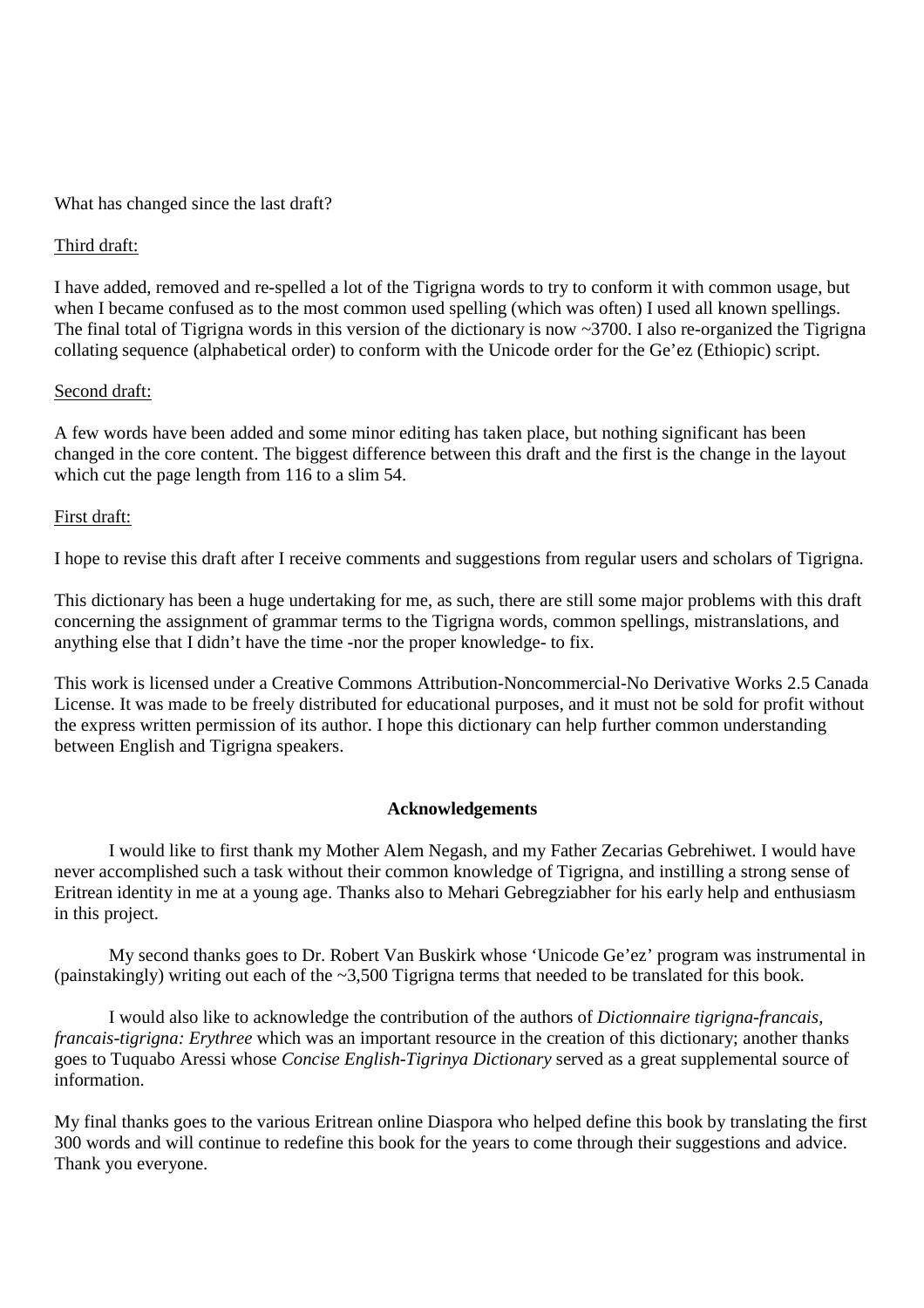#### Introduction

Tigrigna is an interesting language. It belongs to the Semitic family of languages, along with: Amharic, Arabic, Aramaic, Hebrew, Maltese, Syriac, and Tigre; however it is most closely related to Tigre, and then Amharic. It has an estimated number of about 6 million native speakers, which guarantees that most interest in this language will stem from linguists or from Tigrigna speakers themselves. My interest in Tigrigna comes from a more personal angle as I am of Eritrean Tigrigna decent. Ever since I was a small child, I have found it difficult to learn the mother tongue of my parents; as there are very few technical resources available from which I can learn this obscure Semitic language.

Early on I found that one difficulty was that all the Tigrigna dictionaries that I encountered were only unidirectional (English to Tigrigna). This is helpful for those who are native speakers of Tigrigna and are learning English, as they can look up any newly encountered English word and find the Tigrigna equivalent; but for those who are learning Tigrigna, it's not as helpful as one can't look up any unknown Tigrigna words. So, I decided to create such a resource for myself.

Being a native English speaker I found my new project very difficult and frustrating, I had started without any knowledge of the required work and studying it takes to compile a bidirectional dictionary; luckily, I was not alone. I had help from family, friends, and also from a large anonymous internet based Eritrean Diaspora to work with. So, I quickly gathered a collection of commonly used English words and organized them by subject (food, clothes, body parts, household items, outdoor items, etc...) and asked many people for their Tigrigna translations. Everyone I asked was very helpful and after a month or two I had a small collection of 300 words. I was very happy with the results, however I needed more words. This is when I discovered a book for sale on amazon.com it was a Tigrigna-French/French-Tigrigna dictionary. I bought it and used my elementary knowledge in French (and Microsoft Word translation service) to translate it to English. Much of the bi-directional Tigrigna-English dictionary is in fact based on this French book, however all the French has been removed and new English translations have been added. As a supplemental another more complete English-Tigrigna diction was used to add more terms.

This dictionary would have to be the most effort that I have ever put into a single project, as I spent around two years typing and translating the first draft; but once it was done and checked for accuracy it has enabled me to continue learning at an impressive speed, however now I believe it something everyone can use. So I offer it to you free of charge as an eBook, it is my life-long belief that education and information should be free to all those who want it; I see no need to deny this book to anyone who wants to learn from it. All I ask is that you help out by sending me all your comments, suggestions, and inquiries regarding this dictionary to my website's forum: http://www.memhr.org/mb/ or to the following e-mail address: tigrigna@gmail.com. Thank you,

Efrem Zecarias Halifax, Nova Scotia December, 2007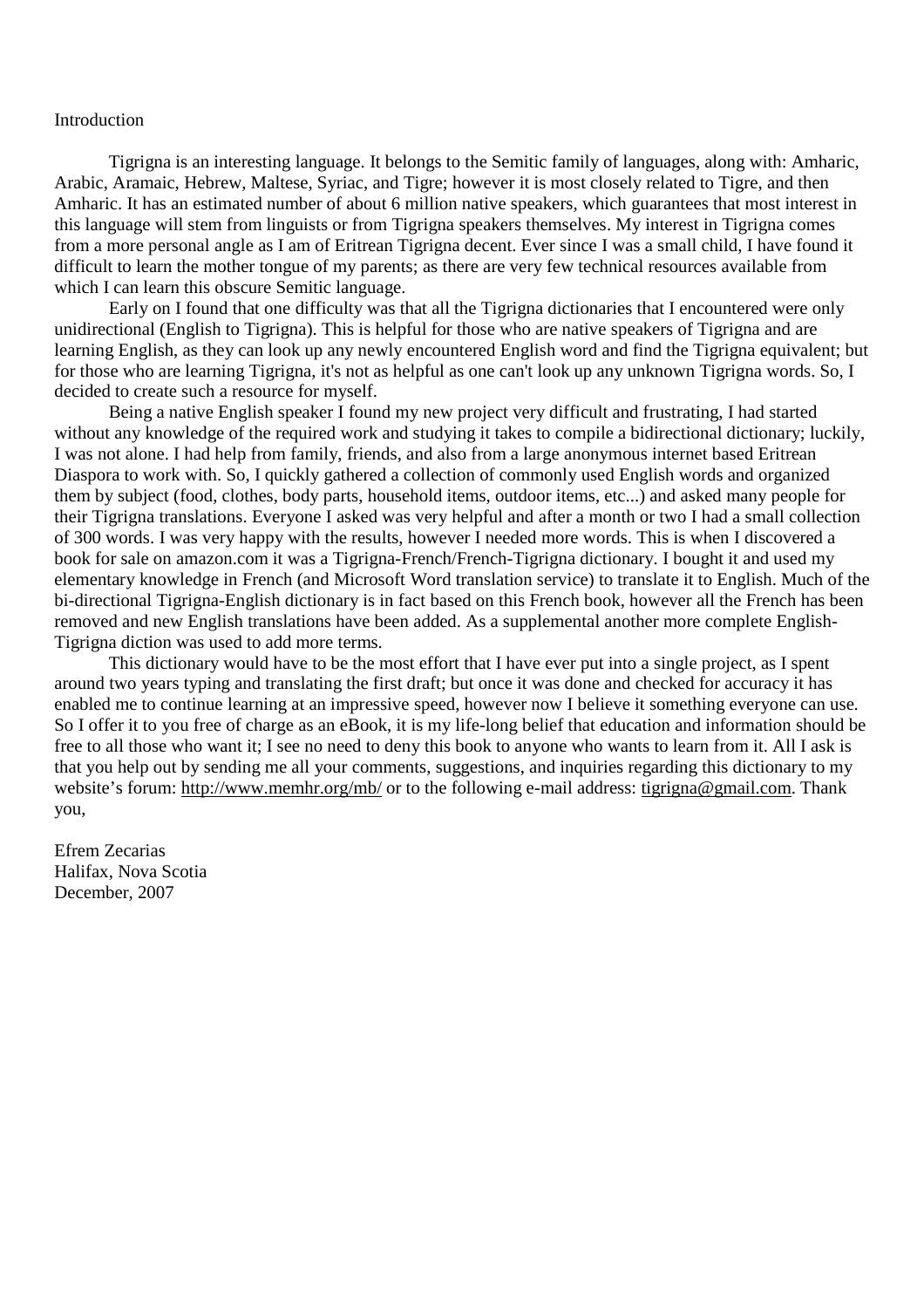## **English – Tigrigna Dictionary**

| (**m**) masculine | (**f**) feminine | (**a**) adjective | (**n**) noun | (**v**) verb | (**adv**) adverb | | (**prep**) preposition | (**prn**) pronoun | (**con**) conjunction | (**interj**) interjection |

accustomed, get - (v) ኣልመደ

a little - (adv) ንእሽቶይ, ቁሩብ, ውሕድ a long time - (adv) ነዊሕ ግዝ a lot - (adv) ብዙሕ abandon - (v) ገደፈ, ረጥረጠ abandonment - (n) ርጥረጣ abbot - (n) ኣባ ability - (n) ጥበብ, ክእለት, ብቕዓት able - (a) ጥበባዊ, ክእለታዊ above - (adv) ኣብ ልዕሊ abrupt - (n) ሃንደበት abruptly - (adv) ብጋህዲ abscess -  $(n)$  ሓ $n\Delta$ absence - (n) ብኩራት absent (from oneself) - (v) ቦኾረ absent - (a) ብኹር absent minded - (a) ዝንጉዕ absent mindedness - (n) ምዝንጋዕ absolute - (a) ፍጹም absolutely - (adv) ብፍጹም absolve - (v) ፈተሐ abundance - (n) ታዐሚ, እኹል ተረፍ abuse - (n) በደል, ጸርፊ abuse - (v) ጸረፈ abusive - (a) በደላዊ abusively - (a) ብድላ accept -  $(v)$   $\tau \bar{\phi}$   $\Lambda$ accident - (n) ሓደጋ accidental - (a) ሓደጋዊ, ሃንደበታዊ accidentally - (a) ብሓደጋ acclaim - (v) ኣጨብጨበ acclamation - (n) ውዕውዕ ደገፍታ accompany - (v) ኣሰነየ account - (n) ሕሳብ accuracy - (n) ሓቂ, ልክዕ, ቅኑዕ, ልክዕነት accurate - (a) ሓቓዊ, ልክዓዊ, ቕንዓዊ accurately - (a) ብሓቂ, ብልክዕ, ብቑኑዕ accusation - (n) ወከሰ, ክሲ accuse  $-(v)$  ምውካስ, ከሰሰ accuser - (nf) ወካሲት, ከሳሲት accuser - (nm) ወካሲ, ከሳሲ accusers - (np) ወከስቲ, ከሰስቲ

ache - (n) ቓንዛ achieve - (v) ፈጸመ achievement - (n) ጭብጢ aching - (a) መቐንዘዊ achy - (a) ቓንዛዊ acidic - (a) መጺጽ acorn - (n) ፍረ ኦክ acquaint - (v) ምልላይ, ምፍላጥ acquaintance - (n) ሌላ, ፍልጠት acquire - (v) ረኸበ acquit - (v) ፈተሐ, ንጹህ, ቕንዕና acquittal - (n) ምኽፋል ዕዳ, ዘይበደለኛ, ቑኑዕ act - (v) ገበረ, ምግባር, ምትውሳእ action - (n) ተግባር, ግብሪ actively - (a) ተግባራዊ, ግብራዊ activity - (n) ንጥፈት, ስራሕ actor - (nm) ተዋሳአይ actors - (pl) ተዋሰእቲ actress - (nf) ተዋሳኢት actresses - (pl) ተዋሰእቲ add - (v) ደመረ addition - (n) ምድማር address - (n) ኣድራሻ addressee - (n) ተቐባላይ adjacent - (an) ጎረቤት adjust - (v) ተቖጻጸረ, ምልዋጥ, ምዕራይ, ምቑጽጻር administer - (v) ኣምሓደረ administration - (n) ምምሕዳር administrations - (n) ምምሕዳራት administrator - (nf) አማሓዳሪት administrator - (nm) አማሓዳሪ administrators - (npl) አማሓደርቲ admirable - (a) ድንቂ admiration - (n) ኣድንቖት admire - (v) ኣድነቐ admit - (v) ተኣመነ adolescence - (n) ጉብዝና adorable - (af) ኣደናቒት, ምጩውቲ adorable - (am) ኣደናቒ, ምጩይ adore - (v) ኣምለኸ, ምድናቕ, ምድማጽ advance - (n) ቅድሚት

advantage - (n) ረብሓ adventure - (n) ዕንደራ adversary - (n) ተጻራሪ advertisement - (n) ረክላም advice - (n) ምኽሪ advise -  $(v)$  መኸረ adviser - (nm) ኣማኻሪ advocate - (n) ጠበቓ, ወከል, ሐገዝ advocate - (v) ምውካል, ምሕጋዝ advocator - (nf) ወካሊት, ሐጋዚት advocator - (nm) ወካሊ, ሓጋዚ advocator - (npl) ወከልቲ, ሓገዝቲ aerate - (v) ኣናፈሰ affect - (v) ሳዕቤን, ተንከፈ affection - (n) ስምዒት, ፍቕሪ affectionate - (a) ስምዒታዊ, ፈቃር affirm - (v) ምርግጋጽ, ኣመስለ affirmable - (a) ርግጻዊ affirmably - (adv) ብርግጽ afford - (v) ምኽኣል, ኪኸፍል affordable - (a) ክኣል afraid, be  $- (v)$   $\angle$   $\angle$   $\angle$   $\angle$ after - (adv) ድሕሪ ሓጺር ግዜ afterwards - (adv) ቀጺሉ afterwards - (prep) ድሓር age - (n) ዕድመ ሂወት age - (v) ኣረገ aged - (an) ኣረጊት agency - (nf) ወካሊት agency - (nm) ወካሊ agency - (npl) ወከልቲ agile - (a) ንጡፍ agitate - (v) ምዕግርጋር agitation - (n) ዕግርግር, ረብሻ agony - (n) ጭንቀት agree - (v) ምስምማዕ, ተሰማምዐ agreeable - (a) ዝሰማማዕ agreement - (n) ስምምዕ agricultural - (a) ሕርሻዊ agriculture - (n) ሕርሻ ahead - (adv) ብቕድሚ aid - (n) ረዲኤት aim - (v) ሃቀነ aim at  $-(v)$  ጨመተ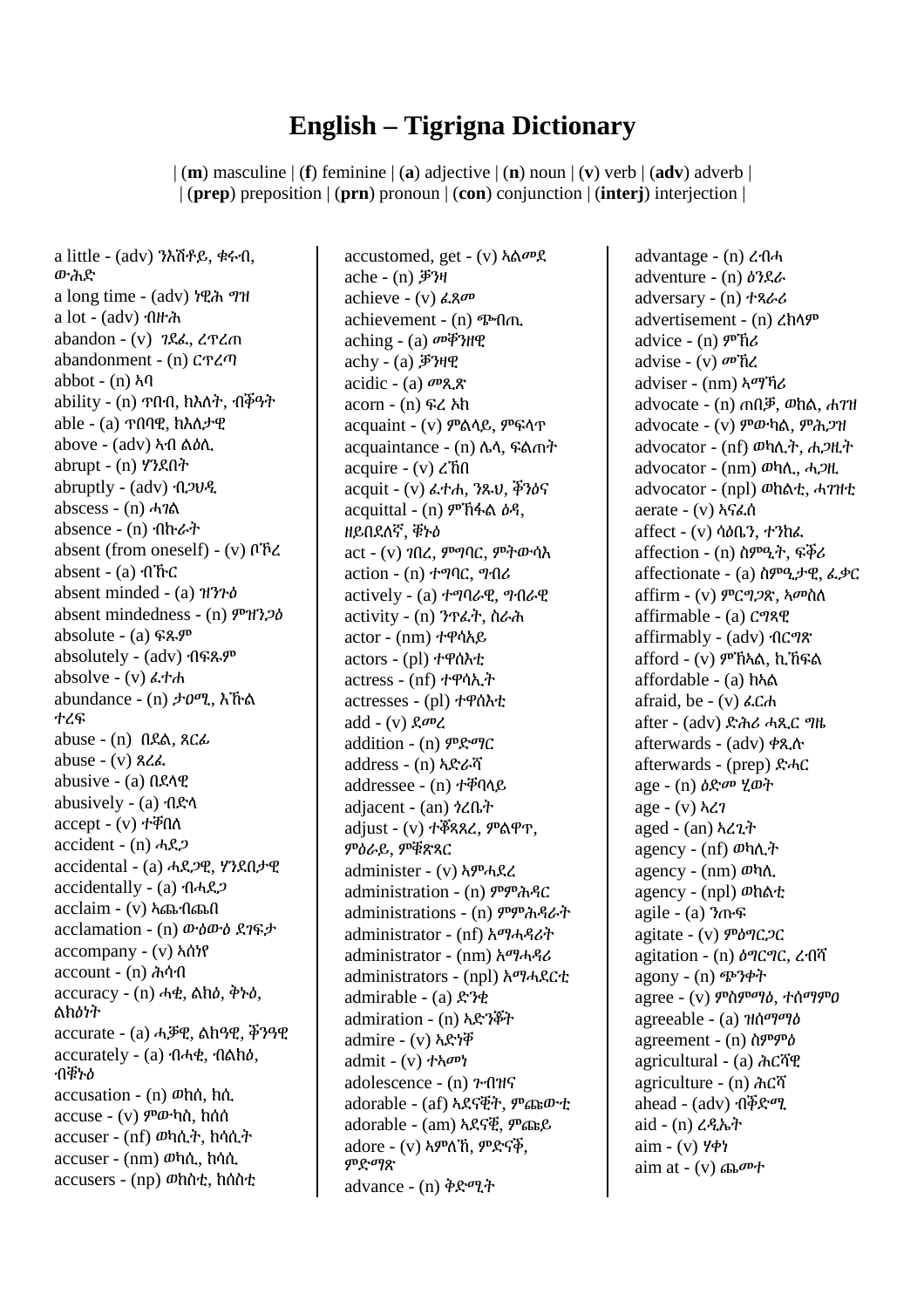air - (n) ንፋስ, ኣየር airplane - (n) ነፋሪት airport - (n) መዕረፍ ነፈርቲ alarm -  $(n)$  መጠንቀቅታ, መጠንቐቕታ, መሰማዕታ, ቓጭል alarm - (v) ምጥንቓቕ alight (set) -  $(v) \tarrow \text{QCD}$ align - (v) ረበበ, ምግጣም, ምስራዕ alive - (a) ሂወታዊ alive, be - (v) ነበረ, ምህላው, ምትንፋስ all - (adv) ኩሉ alliance - (n) ኪዳን, ምሕዝና, ምሕዝነት allow - (v) ኣፍቀደ alone - (a) እንኮ ንብሕቶ, ጽሙዋ alphabet - (n) ፈደል already - (n adv) ድሮ always - (adv) ኩሉ ግዜ amateur - (n) ተልመደን amaze -  $(v)$   $\lambda$  $\lambda$  $\sigma$ ,  $\sigma$ <sub> $\sigma$ </sub> $\sigma$ ,  $\sigma$ <sub> $\sigma$ </sub>, ምድናቕ amazed - (a) ኣገራሚ, ኣደናቒ amazedly - (adv) ብምግራም, ብምድናቕ amazing - (a) ሃንደበታዊ ambition - (n) ትምኒት ambulance - (n) ኣምቡላንስ amenable - (a) ምእዙዝ amends - (n) ጽገና amount - (n) ድምር, ክንደይ ample  $-$  (a)  $\n *16*$  $\n *16*$  $\n *16*$ amuse - (v) ኣስሓቐ, ኣዘናገዐ, ምስሓቕ, ምዝንጋዕ, ምጽዋት amusement - (n) ምዝንጋዕ, መዛናጋዒ, መስሓቒ, መጻወቲ amusing  $-$  (a) መስሓኞ ancestor - (n) ወለዶ ancient - (a) ጥንታዊ angel - (n) መልኣኽ anger - (n) ሕርቓን, ኩራ anger - (v) ምሕራቕ, ምኹራይ angle - (n) ኩርናዕ angry - (a) ሓራቕ, ኾራዪ angry - (af) ኾራይት, ኩርፍፍቲ angry - (am) ኾርፋፍ anguish - (n) ጭንቀት animal - (n) እንስሳ animate - (v) ህይወት ሃበ ankle - (n) ግንቦ እግሪ, ኩርናዕ እግሪ announce -  $(v)$  አወጀ

announcement -  $(n)$   $\sigma$ <sup>o</sup> $\gamma$  $\lambda$ <sub>c</sub>, ታእዋጅ, መልእኽቲ annoy - (v) ኣሕረቐ annoyed, get - (v) ኮረየ annual - (a) ዓመታዊ answer -  $(n)$  መልሲ answer - (v) መለሰ ant - (n) ጻጸ antenna - (n) ቅርኒብ ሓሸራ ant hill -  $(n)$   $\nu \Lambda$ anticipated - (a) ኣቐዲምካ ዝግበር antique - (a) ጥንታዊ antiquity - (n) ጥንቲ anvil - (n) ወጸቓ anxiety - (n) ሃንቀውታ, ጭንቀት, ሽግርግር anxiety, have - (v) ተሻቐለ anxious - (a) ሽጉር any - (adv) ኩሉ anybody - (n) ሰብ anything - (adv) ገለኳ apartment - (n) ገዛ apologize - (v) ይቕረታ ሓተተ appalling  $-$  (a) ኣሰንባዲ, ኣገራሚ, ኣደናቒ apparatus - (n) መሳርሒ appeal - (n) ይግባይ, ሕቶ appeal - (v) ምሕታት appear - (v) ተራእየ appear suddenly - (v) ተቐልቀለ appearance - (n) ምቕልቃል appease - (v) ኣህደአ applaud  $-$  (v) ላንጨብጨበ, ምጥቓዕ, ምምስጋን applauder - (nf) ኣጣቓዒት applauder - (nm) ኣጣቓዓይ applauder - (npl) መጣቐዕቲ applause - (n) ጨብጨብታ, ጣቕዒት apple - (n) ቱፋሕ, ቱፋህ, ሜለ apple tree - (n) ቱፋሕ ገረብ application - (n) ተገዳስነት applied - (a) ትጉህ apply - (v) ሓተተ apply for - (vn) ጠለበ appoint - (v) ሰየመ appointment - (n) ቆጸራ appraise -  $(v)$   $70$ appreciable - (a) ተነካኢ, ፉሉጥ, ሞገስ appreciate - (v) ኣሞገሰ, ምምስጋን apprenticeship - (n) ልምምድ

approach - (v) ቀረበ approval - (n) ምጽዳቕ approve of  $-(v)$  ኣጽደ $\overline{\phi}$ apricot tree - (n) ሚሽሚሽ ገረብ April - (n) ሚያዝያ apron - (n) ግርምብያለ aptitude - (n) ቅሊ arc - (n) ቀሸም, ቀስቲ ardent - (a) ረሳን area - (n) ዞባ, ቦታ argue - (v) ተኻትዐ, ምክታዕ, ምቁያቕ arithmetic - (n) ቁጽሪ arm - (n) ቅልጽም arm  $- (v)$  ኣ $\phi \overline{m}$ armchair - (n) ኩርሲ armistice - (a) ግዚያዊ arms - (n) የእዳዎ army - (n) ሰራዊት arouse -  $(v)$  ተበራበረ arrange - (v) ኣዳለወ, ምምዕራይ arrest - (n) ማእሰርቲ arrest - (v) ኣሰረ arrive - (v) በጽሐ art - (n) ጥበብ, ስእሊ artery - (n) ኣርተሪ, ሰራውር article - (n) ዓንቀጽ artificial lake - (n) ጋብላ, ዒላ artist - (n) ጥበበኛ, ሳኣላይ as far as - (adv prep) ክሳብ as many - (adv) ብጣዕሚ as much - (adv) ብጣዕሚ as well - (adv) ከምኡውን ascent - (n) ዕርገት ashamed - (a) ዘሕፍር ashes -  $(n)$  ሓሙኸሽቲ ask - (v) ሓተተ assassin - (an) ቀታሊ assassinate - (v)  $\phi \psi \wedge$ assemble - (v) ኣላገበ, ምግጣም, ምዕራይ assembly - (n) ባይቶ, ጉባኤ assert - (v) ኣረጋገጸ assess -  $(v)$   $7$  $\sigma$  $\nu$  $+$ assign - (v) መዘዘ assist -  $(v)$   $\Delta$ 7*H* assistance - (n) ሓገዝ association - (n) ማሕበር assurance -  $(n)$  መተኣማመኒ astonish -  $(v)$   $\lambda$  $\lambda$  $\lambda$  $\mu$ ,  $\lambda$  $\lambda$  $\sigma$ astonished (to be) - (v)  $\tau$ 12 $\sigma$ astonishment - (n) ድንጽዉና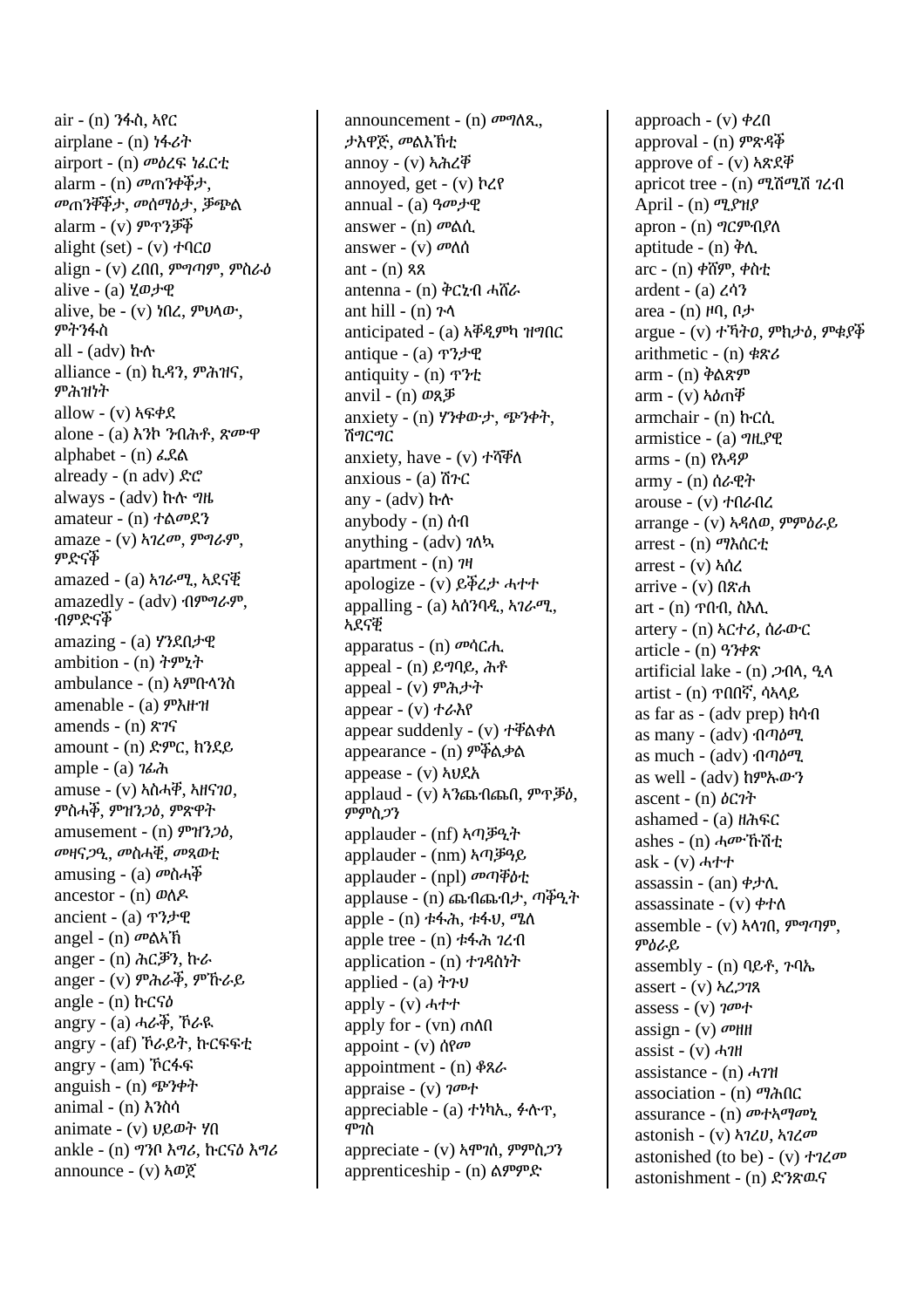at - (prep) ኣብ at last - (adv) ኣብ መዳእታ at least - (adv) ብብዚሒ, ብዉሕድ atmosphere - (n) ሃዋህው attach oneself to - (v) ጠበቐ attachment - (n) ጥብቀት attack - (v) ኣጥቅዐ attempt - (nv) ፈተነ attend  $-(v)$  ተኻፈለ attention - (n) ጥንቃቐ, ኣድህብ, ኣስተውዕል attentive - (a)  $T^2\phi\overline{\phi}$ ,  $\lambda$ ድሃቢ, መስተውዓሊ, መስተውዓሊት attentively - (adv) ብጥንቃቐ attorney - (n) ጠበቓ attract - (v) ማረኸ attractiveness - (n) ማርኾት attribute - (v) መዘዘ August - (n) ነሓሰ aunt (father's side) - (n) ኣሞ aunt (mother's side) - (n) ሓትነ - ሓትኖ author - (n) ደራሲ, ደራሳይ, ጸሓፋይ authority - (n) ሰበ ስልጣን authorize - (v) ኣፍቀደ automatic - (a) ኣውቶማቲክ autumn - (n) ቀውዒ autumnal - (a) ናይ ቀውዒ avenge - (v) ሕነ ፈደየ avenue - (n) ዓብይ ጎደና avert - (v) ፈላለየ avoid - (v) ወገደ awakening - (n) ሰዓት ደወል, ትንሳኤ, ሓዲሽ ምጅማር award - (n) ብልጫ aware of, be  $-(v)$   $\angle A \cap$ away, take  $-(v)$  ወሰደ away, turn - (v) ኣለየ axe - (n) ፋስ babble - (v) ኣዕዘምዘመ baby - (n) ሕጻን bachelor - (an) ዘይምርዕዉ back  $(body) - (n)$   $\partial_t \phi$ back (return) - (n) ድሕሪት back away - (v) ደሓረ back, go  $-(v)$   $\negthinspace +$   $\negthinspace \negthinspace \sigma$  $\negthinspace$  $\negthinspace$ back, take  $-(v)$   $\omega$   $\theta$ background - (n) ማዓሙቕ backward - (n) ድሕሪት bad - (a) ሕማቕ bad luck -  $(n)$  ሕማ $\widetilde{\phi}$  ዕድል

bag - (n) ሳንጣ baggage -  $(n)$  ባልጃ, ኣቹሑ ጉዕዞ bait - (n) መቑለብ ዓሳ baker - (n) ሰንካቲ baker's shop - (n) እንዳ ባኒ balance -  $(n)$  ሚዛን balcony - (n) ባልኮን ball - (n) ኩዕሶ ban - (v) ወገደ banana - (n) ባናና band -  $(n)$  መጥመሪ bandage - (n) ኣተሓኻኸማ, ቺረቶ bandit - (n) ሽፍታ bang - (v) ዘበጠ, ምህራም, ምዝባጥ bang on  $-(v)$   $\omega \overline{\phi} \rho$ bank - (n) ባንክ banker - (n) ባንከኛ baptism - (n) ጥምቀት bar - (n) መደንደል, ቤት መስተ barbed wire - (n) ትሪኮላታ, እሾኽ ገረብ barge - (n) ባርካ bark - (n) ቅላጥ, ቅላጥ ዕንጨይቲ bark - (v) ነብሐ barley - (n) ስገም barn - (n) መኽዘን አኽሊ barometer - (n) ባሮሜተር barrel - (n) መድፍዕ, ፊስቶ barren - (a) መኻን barrier - (n)  $\omega$ 24 barring - (n) ግድብ barrister - (n) ጠበቓ basil - (n) ቤዚል, ባዘሊኮ basin - (n) ጋብላ basket - (n) ዘንቢል bath - (n) ምሕጻብ ነብሲ bathe  $- (v) \tau A$ ጸበ baton - (n) ዘንጊ battalion - (n) ቦጦሎኒ battle - (n) ውግእ battlefield - (n) ዓውደ ውግእ bazaar - (n) ባዛር, ዕዳጋ be (descriptive) - (v) እዩ be (present) - (v) ኣሎ beach - (n) ገምገም ባሕሪ bead - (n) ሉል beam - (n) ጩራ bean - (n) ፋጆሊ beans - (n) ባሎንኌ beans stew - (n) ትምቲሞ bear - (n) ድቢ

bear out  $- (v)$   $\lambda$ 828 beard - (n) ጭሕሚ beast - (n) እንስሳ beat - (v) ሃረመ, ሰዓረ beautiful - (a) ጽቡቕ beauty - (n) ጽባቐ become - (v) ኮነ become rich - (v) ሃብተመ bed - (n) ዓራት bed, v - (v) ደቀሰ bedroom - (n) መደቀሲ ከፍሊ bee - (n) ንህቢ beech -  $(n)$   $0.7$ beef - (n) ስጋ ከብቲ beef stew - (n) ኣልጫ, ዝግኒ beehive - (n)  $\frac{1}{2}$   $\frac{1}{2}$   $\frac{1}{2}$ beer - (n) ቢራ beet - (n) ቀይሕ ሱር before - (prep) ቅድም before long - (adv) ብቑልጡፍ beg - (v) ለመነ beggar - (n) ለማኒ begin -  $(v)$  ጀመረ beginner - (n) ተልምደን beginning - (n)  $\omega \notin \mathcal{D}$ behave - (v) ትኣደበ behind - (adv) ብድሕሪ belief - (n) እምነት believe -  $(v)$   $\lambda^{\sigma}$ bell - (n) ቃጭል belly - (n) ከብዲ below - (adv) ኣብ ትሕቲ belt - (n) ቁልፊ bench - (n) ባንኮ bend - (v) ዓጸፈ bend down - (v) ደነነ benefit - (n) ረብሓ benevolence - (n) ሕያውነት benevolent - (a) ሕያዋይ berry - (n) ነብሒ betray - (v) ከድዐ beverage -  $(n)$  መስተ bicycle - (n) ብሽክለታ big - (a) ገዚፍ big finger - (n) ዓባይ ዓባይቶ big toe - (n) ዓባይ ዓባይቶ bill - (n) ቅብሊት billion - (n) ቢልዮን bind -  $(an)$   $\tau$  $\tau$  $C$ biology - (n) ባዮሎጂ bird - (n) ጭሩ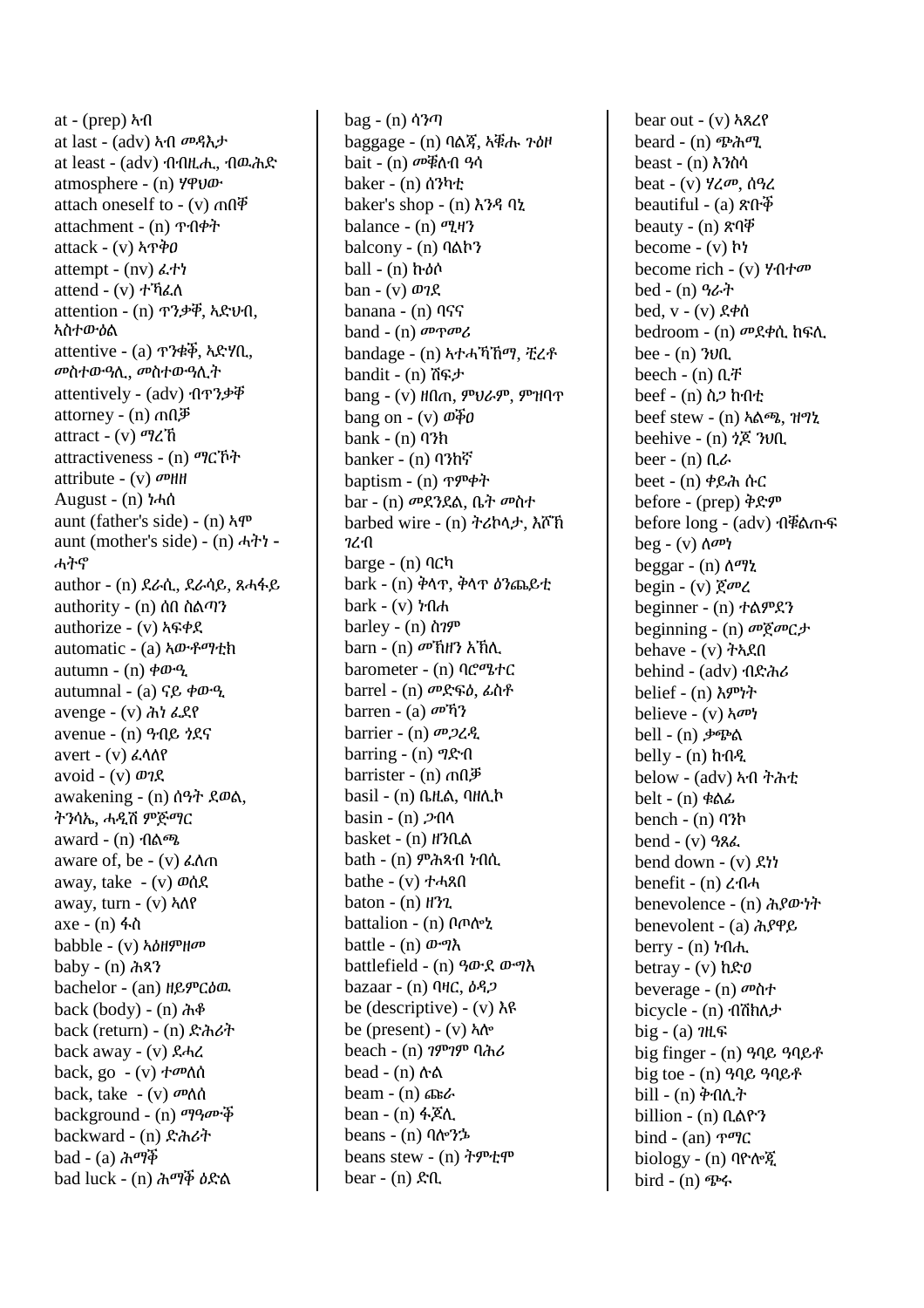birth, give - (v) ሓረሰት birthday - (a) ልደት biscuit - (n) ቢስኮቲ bishop - (n) ኣቡን bit - (n) ቁራጽ bite  $-(v)$  *i*  $\hbar$  *i*  $\hbar$ bitter - (a)  $\omega$ <sub>6</sub>C bizarre - (a) ዘገርም black - (a) ጸሊም black pepper - (n) በርበረ ጸሊም blackbird - (n) ዋሪ blackboard - (n) ሰሌዳ bladder - (n) ፊሕኛ blame - (v) ከሰሰ blanket - (n) ኮቦርታ blaze -  $(v)$   $\pm$  $\frac{3}{2}$ 80 bleat (from a sheep) - (v) እምቤዕ በለ bleed - (v) ደመየ bless -  $(v)$  መረቐ blessing - (n) ምርቓ blind - (a) ዓይነ ስዉር block - (v) ወተፈ blond  $-$  (a) ጨዓይ blood - (n) ደም bloody - (a) ደማዊ bloom - (v) ዓምበበ blossom - (n) ዕምባባ blot - (n) ንጣብ ርስሓት blotting paper - (n) ሰታይ ቀለም blouse - (n) ካሚሻ blow - (v) ነፈሰ, ኡፍ በለ blow up - (v) ተባርዐ, ነፍሐ blue - (a) ሰማያዊ board - (n) ፈራዶ boast - (v) ፈከረ boat -  $(n)$  መርከብ boathouse - (n) ገበላ bobbin -  $(n)$  ቁኒን body - (n) ነብሲ boggy - (a) ጭቃዊ boiled beef - (n) ብሱል ስጋ bomb - (n) ቦምባ bombard - (v) ደብደበ bombardment - (n) ደብዳብ bone - (n) ዓጽሚ bones - (n) ዓጽሚ book - (n) መጽሓፍ booklet - (n) መጽሓፍ ጸብጻብ bookstore - (n) ድኳን መጻሕፍቲ boot - (n) ነዊሕ ሳእኒ

border - (n) ዶብ boring - (a)  $\omega$  ሰልከዊ born, be  $- (v) \pm \omega_0 g$ borrow - (v) ተለቀሐ boss - (nm) ኣስራሒ bother -  $(v)$  ላጨነኞ bottle - (n) ጥርሙዝ boulevard - (n) ገፊሕ ጎደና boundary - (n) ደረት bouquet - (an) ጥማር boutique - (n) ድኳን box - (n) ሳንዱቕ boy - (n) ወዲ boyhood - (n) ንእስነት brace - (v) ኣሰረ bracelet - (n) በናጅር brain - (n) ሓንጎል branch - (n) ቃራና brass band - (n) ጥሩምበኛታት brave - (a) ተባዕ bravery - (n) ትብዓት bread (flat, unleavened) - (n) ቂጫ bread - (n) ባኒ bread, thick unleavened - (n) ጐጐ breadth - (n) ስፍሓት break up - (v) ሰበረ breakdown - (n) ስባር breakfast - (n) ቁርሲ breaking open - (n) ስባር breast - (n) ኣፍልቢ, ጡብ breath - (n) ትንፋስ breathe - (v) ኣተንፈሰ breed - (v) ኣዕበየ brick - (n) ሑጡብ bridge - (n) ድልድል brief - (a) ብሓጺሩ briefcase - (n) ቦርሳ bright - (a) ብሩህ brightness - (n) ብራሃን brilliant - (a) ኣንጸባረቒ bring - (v) ኣምጸአ bring close - (v) ቀረበ bringing together - (n) ኣኼባ broad - (a) ገፊሕ brochure - (n) መጽሓፍ ጸብጻብ broom - (n) መኾስተር brother - (n) ሓወ brotherly - (a) ሕውነታዊ brown - (a) ቡናዊ

brush - (n) ኣስባስላ brutal - (a)  $k\angle d^{p}G$ bucket - (n) ሳንኮሎ buddy - (n) መሓዛ build - (v) ሃነጸ building - (n) ህንጻ bulb - (n) ኣምፑል bulk - (n) እኩብ bull - (n) ኣርሓ bullet - (n) ጥይት bunch - (an) ጥማር bundle - (n) ጥቕላል ባኮ burden - (n) ጽዕነት burgle -  $(v)$  ሰረ $\overline{\phi}$ burial -  $(n)$  ቀብሪ burn - (v) ነደደ burning - (a) ዘቃጽል burst - (v) ነቶገ bush - (n) ቆትቋጥ bushy - (a) ጽዑቕ business - (n)  $r$ - $R$ ይ but - (con) ግን, ግና, ጌና butcher's shop - (n) እንዳ ስጋ ሓሰማ butter - (n) ጠስሚ butter milk - (n) ማይ ጨባ butterfly - (n) ጽምብላሊዕ button - (n) መልጎም buy - (v) ዓደገ buyer - (n) ዓዳጊ buzz - (v) ዚዝ በለ by all means - (adv) ብፍጹም cabbage - (n) ካውሎ cage - (n) ጋብያ cake - (n) ዶልሺ calculate - (v) ጸብጸበ calculation - (n) ገምጋም calculator - (n) መተሓሳሰቢ calendar - (n) ዓውደ ኣዋርሕ calf - (n) ምራኽ, ዳንጋ call - (v) ጸውዐ calm - (v) ሃድአ, (a) ህዱእ camel -  $(n)$   $\n 2$ መል camp - (n) መዓስከር candle - (n) ሽምዓ candy - (n) ካራመለ cane - (n) ምርኩስ cap - (n) ቆቢዕ capable - (a) ኪኢላ capital - (nf) ርእሲ ከተማ captain - (n) ካፒታኖ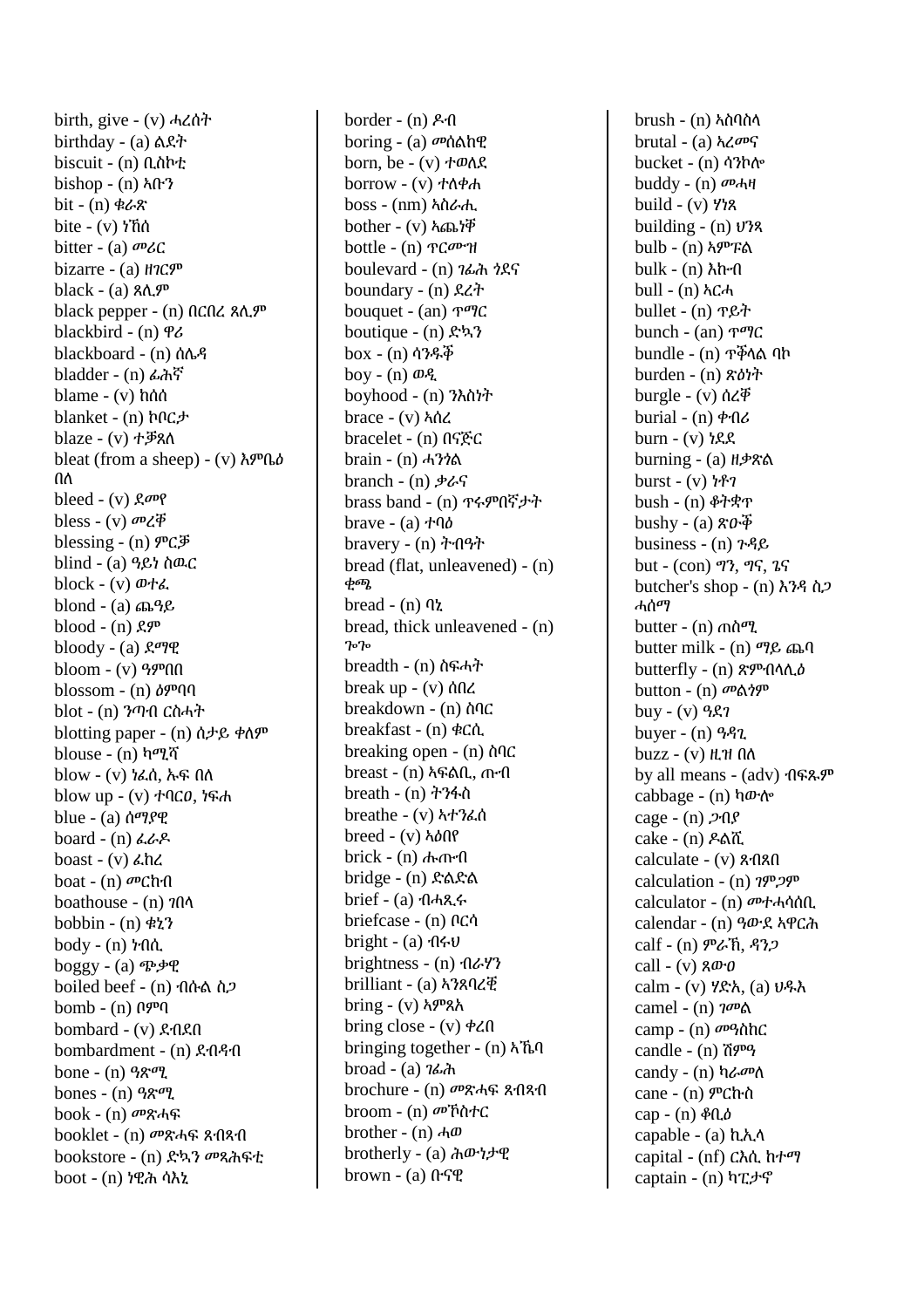car - (n)  $\omega$ <sub>h</sub> $\zeta$ card - (n) ካርታ card game - (n) ጣላዕ cardboard - (n) ካርቶን care - (n) ክንከን care for  $- (v)$   $\tau$ ሽናሽነ career - (n) መስርሕ ሂወት carefully - (adv) ቀስ carefulness - (n) ጥንቃቐ careless - (a) ዘይግደስ caretaker - (n) ሓላው ርሻን carpenter - (n) ናሕሲ ዝሰርሕ carpet - (n) ምንጻፍ carriage - (n) ባጎኒ carrot - (n) ካሮት carry - (v) ተሰከመ carry out -  $(v)$  ላብ ግብሪ ኣውዓለ cart - (n) ካሮሳ carve - (v) ቀረጸ case - (n) ጉዳይ cashier - (n) ተሓዝ ገንዘብ casing  $- (n)$   $\mathcal{P} \Omega$ castle - (n) ኣዳራሽ cat - (n) ድሙ catch - (v) ቈለበ catch again - (v) እንደገና ሓዘ caterpillar - (n) ኣብ ጨጎራ cathedral  $-$  (n) ቤ $+$  ክርስ $+$ ያን Catholic - (a) ኮተሊኽ Catholicism - (n) ኩትልኽና cauliflower - (n) ካውሎ ፍዮሪ, ካውሎ ፊየሪ cause - (n) ጠንቂ, ምኽንያት cave - (n) በዓቲ ceiling - (n) ትሕቲ ናሕሲ celebrate - (v) ኣብዓለ celery - (n) ሰዴኖ cement - (n) ቸመንቶ cemetery -  $(n)$  መቻብር cent - (n) ሳንቲም center - (n) ማእከል centimetre - (n) ሰንቲ ሜተረ centre of the eye - (n)  $\omega$ <sub>C</sub> $9\text{h}$ ዓይኒ century -  $(n)$  ክፍለ  $H$ ሙን ceremony - (n) ጽምብል certain - (a) ርግጸኛ certainly - (adv) ብርግጽ certainty - (n) ርግጽነት certificate - (n) ባጀላ certify - (v) መስከረ

chain - (n) ሰንሰለት chair - (n) ሴዳ, መንበር chalk - (n) ኩርሽ chance - (n) ኣጋጣሚ change -  $(v)$  ቀየረ channel - (n) መትረብ chapel - (n) ቤተ ጸሎት chapter - (n) ምዕራፍ character - (n) ፍሉጥ ሰብ charge - (v) ጸዓነ charity - (n) ምጽዋት charm - (n) ምጥውና charming  $-$  (a)  $\mathcal{P} \mathcal{P} \mathcal{P}$ chase - (v) ሃደነ chasm - (n) ጸድፊ chatter - (v) ኣዕለለ chauffeur - (n) ዘዋር መኪና cheat - (v) ኣታለለ check - (v) ኣጸረየ cheek - (n) ኑንጪ, ምዕጉርቲ, ሙዕጉርቲ cheer -  $(v)$  ኣጨብጨበ cheer up - (v) ኣተባብዐ cheerfulness - (n) ሓጎስ cheese - (n) ፎርማጆ chemistry - (n) ኬሚስትራ cheque - (n) ቸክ cherish - (v) ኣሐንቀቐ cherry tree - (n) ቸሪ ገረብ chest - (n) ኣፍ ልቢ chest of drawers - (n) ኮሞ chestnut - (n) ፍረ ቸስትናት chestnut tree - (n) ገረብ ቸስትናት chick - (n) ጫቚት chicken - (n) ደርሆ, ጫቚት ደርሆ chicken stew - (n) ኣልጫ, ዝግኒ chickpeas - (n) ዓተር chief - (n) ሓለቓ child - (n) ቈልዓ childhood - (v) ሕጻንነት chilly - (a) ቆራሪ chimney -  $(n)$  እቶን chimney sweep - (n) ጠቐር ዘጽሪ chin - (n) መንከስ chocolate - (n) ቸኮላታ choice - (n) ምርጫ choir - (n) ጉጅለ ዘመርቲ choose -  $(v)$  መረጸ chorus - (n) ዜማ Christian - (a) ክርስትያን Christianity - (n) ክርስትና

Christmas - (a) ልደት church - (n) ቤተ ክርስቲያን church tower - (n) እንዳ ደወል cigarette - (n) ሽጋራ cinema - (n) ሲነማ circle - (n) ክቢ circulate - (v) ተንቀሳቐሰ circulation - (n) ምዝዋር circumstance - (n) ኩነት circus - (n) ሰርከስ citizen - (n) ዜጋ city dweller - (an) ከተመኛ civil office - (n) ኩነታት መነባብር civilization - (n) ስልጣኔ claim - (v) ተጣረዐ clang - (n) ጫውጫውታ clap - (v) ኣንጨብጨበ clapping -  $(n)$   $\eta \overline{p}$ ታ clash - (v) ተናጎጸ class - (n) ክፍሊ classical - (a) ክላሲካዊ classmate (female) - (n) ጓል ክፍሊ classmate (male) - (n) ወዲ ክፍሊ classmate - (n) መማህርተይ clatter - (n) ጫውጫውታ clean - (a) ጽሩይ, ንጹር clean out - (v) ገዓዘ cleanliness - (n) ጽሬት clear - (a) ብሩህ clear away - (v) ኣጽረየ clearly - (a) ጽሩይ ውጹእ clearness - (n) ብራሃን clever - (a) ንፉዕ, ጎራሕ climate - (n) ክሊማ, ንፋስ climb - (v) ደየበ climb again - (v) እንደገና ደየበ cling to  $- (v)$  ጠበ $\overline{\phi}$ clinic - (n) ክሊኒክ cloakroom - (n) መቐመጥ ካባ clock - (n) ሰዓት clockmaker - (n) ሰራሕ ሰዓት close -  $(a)$  ቀረበ close - (v) ዓጸወ close to, be  $- (v)$  ምቅርራብ closed - (a) ዕጽዉ closer, get - (v) ምቅርራብ clothes - (n) ክዳን cloud - (n) ደበና cloud - (v) ጸልመተ cloudy - (a) ደበናዊ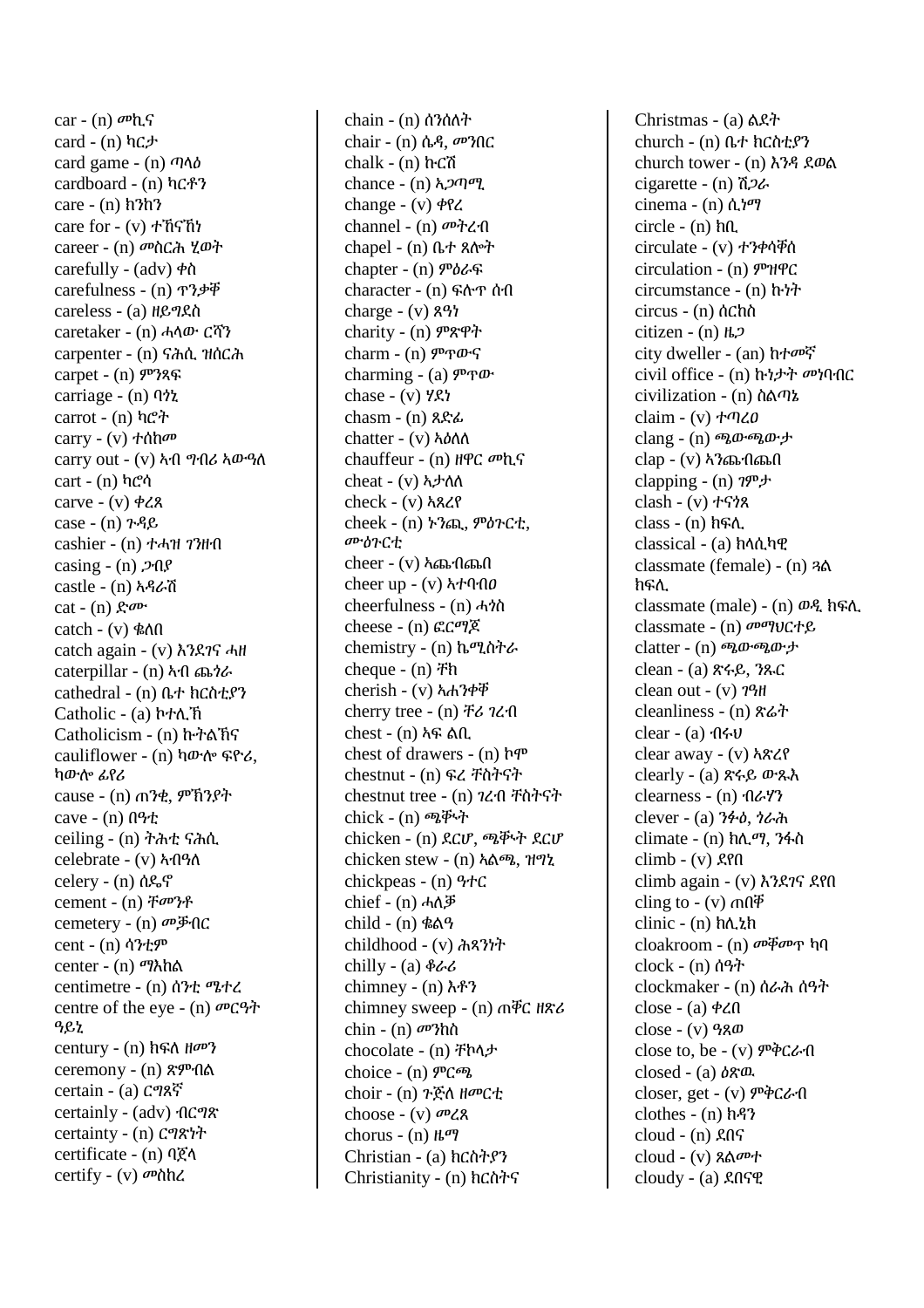clump - (n) ድንኩል cluster - (v) ጎጅለ clutter up - (an) ኩምራ coal - (n) ከሰል coast - (n) ወሰን ባሕሪ coat - (n) ካቦት cocoa - (n) ካካው code - (n) ኮድ coffee - (n) ቡን coffin - (n) ሳጹን ሬሳ cold - (a) ቆራሪ colder, get - (v) ዘሓለ collapse - (v) ዓነወ collar - (n) ስልማት ክሳድ collect - (v) ምእካብ collection - (n) እኩብ, እካበ college - (n) ላዕላይ ደረጃ collide -  $(v)$  ተናንጸ colonel - (n) ኮሮነል colonial - (a) መግዛእታዊ colonize - (a) ግዙእ colony - (n) ግዝኣት colour - (n) ሕብሪ colourful - (a) ሕብራዊ colourless - (a) ሕብሪ ዘይብሉ colt - (n) ምሂር column - (n) ዓንዲ comb - (n) መመሸጥ combine - (v) ኣከበ come -  $(v)$  መጸ come after - (v) ሰዓበ come alongside - (v) ዓረፈ come back - (v) እንደገና መጸ come down again - (v) እንደገና ወረደ come from - (v) ተለዓለ come in  $-(v)$  λ $+$  Φ comedy -  $(n)$  ኮ $m_{\tau}$ comfort - (n) ቅሳነተ comfort - (v) ኣጸናንዐ comfortable - (a) ምቹእ command - (n) ትእዛዝ commanding officer - (n) ኮማንደር comment upon - (v) ገለጸ commerce - (n) ንግዲ commercial - (a) ንግዳዊ commercial leavened bread - (n) ባኒ commit - (v) ቆጸረ committee - (n) ኣማኸርቲ

common - (a) ልሙድ commune - (n) ዞባ communication - (n) ርክብ communion - (n) ቁርባን companion - (an) ካልኣይ company - (n) ኣሰናይ compare -  $(v)$  አመዛዘነ comparison - (n) ምንጽጻር competition - (n) ውድድር complaint - (n) ጥርዓን complete - (a) ምሉእ complicate - (v) ኣሕለኽለኸ compliment - (n) ሞጎስ composition - (n) ድርሰት compost - (n) ድኹዒ computer - (n) ካምፑትር conceal - (v) ሰተረ conceit - (n) ትዕቢት concern - (v) ኣገደሰ concert - (n) ሙዚቃዊ ምርኢት conclude -  $(v)$   $\&8a^{\pi}$ conclusion - (n) መደምደምታ condemn - (v) ኮነነ condemnation - (n) ኩነና condition - (n) ኩነታት condolence - (n) ደበስ conduct - (n) ኣንፈት ስራሕ confederation - (n) ፈደረሽን conference - (n) ኣኼባ confess -  $(v)$  ተኣመነ confide - (v) ሕድሪ ሃበ confidence - (n) እምነት confirm - (v) ኣረጋገጸ confirmation - (n) ተሃድሶ conflict - (n) ቃልሲ confuse - (v) ኣደናገረ confused - (a) ድንጉር confusion - (n) ጽልግልግ congratulate - (v) እንቋዕ ሓጎሰካ በለ congress - (n) ጉባኤ connect - (v) ኣላገበ connection - (n) ፈለጥቲ conquer -  $(v)$  ወረረ conquest - (n) ማርኾት conscience - (n) ሕልና consent - (n) ውዕል consent to - (v) ኣጽደቐ consequence - (n) ሳዕቤን consider - (v) ሓሰበ considerable - (a) ኣገዳሲ consideration - (n) ግምት

consolation - (n) ምጽንናዕ console - (v) ደበሰ constable - (n) ፖሊስ constant - (a) ቀዋሚ constitute - (v)  $\lambda \overline{\mathscr{C}}$ construct - (v) ሃነጸ construction - (n) ህንጻ consult - (v) ኣማኸረ consultation - (n) ምይይጥ contact -  $(v)$  ተራኸበ contagion - (n) ሕማም ምትሕልላፍ contain - (v) ሓዘ contempt - (n) ንዕቀት content - (a) ድሱት contents - (n) ትሕዝቶ continual - (a) ቀጻሊ continuation - (n) መቐጸልታ continue - (v) ቀጸለ continuous - (a) ቀጻሊ contractor - (n) ሰራሕ ገዛ contradict - (v) ተቓረነ contradiction - (n) ግርጭት contrary - (n) ኣንጻር contribute - (v) ኣብርከተ, ኣበርከተ control - (v) ቍጽጽር convalescence - (n) ጸማልያነት convalescent - (a) ጸማልያ convene - (v) ኣላገበ convenient - (a) ግብራዊ convent -  $(n)$   $n9$ convention - (n) ዋዕላ conversation - (n) ዝርርብ converse - (v) ኣዕለለ convert - (v) እምነት ኣለወጠ convert oneself - (v) እምነት ለወጠ conviction - (n) እምነት convince -  $(v)$  ኢ $\delta v$ cook - (v) ከሸነ cooker - (n) ፎርነሎ cookie - (n) ቢስኮቲ cooking - (n) ክሽነ coolness - (n) ዛሕሊ copper - (n) ነሃሲ copse - (n) ጣሻ copy - (n) ቅዳሕ cordial - (a) ልባዊ corn - (n) ዕፉን, ዑፉን corn bread - (n) ሀንዛ cornea - (n) መርዓት ዓይኒ corner - (n) ኩርናዕ correct - (a) ቅኑዕ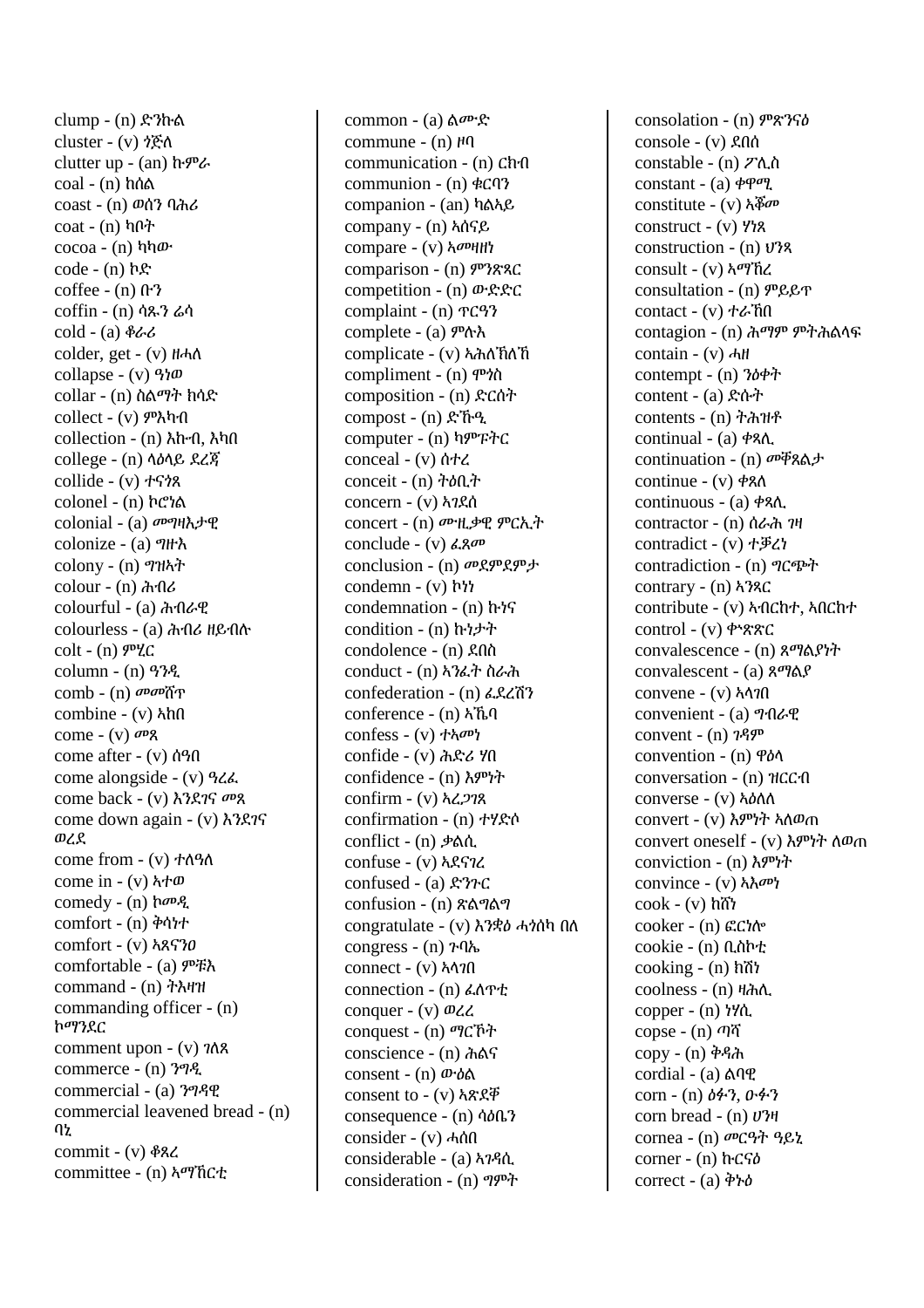correctly - (adv) ብትኽክል correspond - (v) ተራኸበ correspondence - (n) ርኽክብ corridor - (n) ኮረደዮ cost - (n) ዋጋ costly - (a) ክቡር cottage cheese - (n) ኣጁቦ cotton - (n) ጡጥ cough - (v) ሰዓለ coughing - (n) ሰዓል councillor - (nm) ኣማኻሪ counsel - (n) ምኽሪ count - (v) ቈጸረ country - (n) ሃገር countrymen - (a) ሃገራዊ countryside - (n) ገጠር couple - (n) ሰብ ሓዳር courage - (n) ሓቦ courageous - (a) ተባዕ courageously - (adv) ብትብዓት course - (n) ኮርስ courthouse - (n) ቤተ ፍርዲ cousin - (n) ወዲ ሓትኖ cousin - (n) ወዲ ሓወቦ cousin - (n) ወዲ ኣሞ cousin - (n) ወዲ ኣኮ cover - (v) ከደነ cover oneself up - (v) ተጎልበበ cover up - (v) ጎልበበ coverage - (n) መኽደኒ cow - (n) ላም cowshed - (n) ደምበ cradle - (n) ዓራት ሕጻን craft - (n) ናይ ስራሕ ክእለት crane - (n) ሰፍሳፊት crawl - (v) ለመመ crazy - (a) ጽልልቲ crazy person - (an) ጽሉል cream - (n) ቅብኣት create - (v) መሃዘ creator - (n) ፈጣሪ creditor - (n) ኣዋዲ cricket - (n) ዕንጭራር crime - (n) ገበን criminal - (an) ገበነኛ criticize - (v) ነቐፈ cross - (n) መስቀል cross - (v) ተሳገረ, ሰገረ crossroads - (n) መስቀላዊ መንገዲ crowd - (n) ጽቕጥቅጥ crown - (n) ኣኽሊል

crowning - (n) ድፍኣተ ዘውዲ cruel - (a) ሕሱም cruelty - (n) ጭካነ crumb - (n) ርፍራፍ crush - (v) ጨፍለቐ cry - (n) ብኽያት crystal - (n) ሓቒቕ cult - (n) እምነት cultivate - (v) ኮስኮሰ cultivated - (a) ኩስኩስ cultivation - (n) ዘራእቲ cunning - (a) ሃሳይ, ጎራሕ cup - (n) ኩባያ cupboard - (n) ኣርማድዮ cure - (n) ፈውሲ curiosity - (n) ህንጥይና curious - (a) ህንጡይ curly - (a) ኮርዳድ ጸጉሪ current - (a) ህሉው currently - (adv) ኣብዚ ግዜ ዚ curse -  $(v)$   $\angle 7$ <sup>*dp*</sup> curtain -  $(n)$  መጋረጀ curved - (a) ጥዉይ cushion - (n) መተርኣስ custom - (n) ልምዲ customer - (n) ዓሚል cut - (v) ቈረጸ cut out - (v) ከምከመ cut short - (v) ኣሕጸረ cyclist - (n) ዘዋር ብሽክለታ daily - (a) መዓልታዊ dairy - (n) እንዳ ጸባ dam - (n) ግድብ damage - (n) ጉድኣት dance - (n) ሳዕስዒት dancing - (n) ሳዕስዒት danger - (n) ሓደጋ dangerous - (a) ሓደገኛ dare to do - (v) ደፈረ dark - (an) ጸልማት darken - (v) ጸልመተ darn - (v) ኣዐረየ date - (n) ቆጸራ, ተምሪ dates - (n) ተምሪ daughter - (n) ጓል dawn - (n) ወጋሕታ day - (n) መዓልቲ daytime - (n) መዓልቲ dead - (a) ምዉት dead body - (n) ሬሳ deadline - (n) ድንጓየ

deafness - (n) ጸማምነት dear - (a) ክቡር death - (n) ሞት debate - (v) ተኻተዐ debris - (n) ርፍራፍ debt - (n) ዕዳ debtor - (n) ተኣዋዲ decease - (v) ሞተ deceased - (a) ምዉት deceive - (v) ከድዐ December - (n) ታሕሳስ decent - (a) ሓቀኛ decide - (v) ወሰነ decision - (n) ውሳኔ deck - (n) መዓሸግ ባብር declaration - (n) ኣዋጅ declare - (v) ኣወጀ decline -  $(v)$  ነጸገ decorate - (v) ሰለመ decoration - (n) ስልማት decorative - (a) ስልማታዊ decrease - (v) ኣንኣሰ dedicate - (v) ወፈየ deed - (n) ተግባር deep - (a) ዓሚቝ deer - (n) ዓጋዜን defeat - (n) ስዕረት defeated person - (a) ስዑር defect - (n) ጉድለት defence - (n) ምክልኻል defend - (v) ተኸላኸለ defender - (n) ተኸላኻሊ deforest - (v) ኣበደመ degree - (n) ደረጃ delay - (v) ደንጎየ delicate - (a) ተነቃፊ delicious - (a) ምቁር delight - (n) ፍስሃ delighted (be) - (v) ተሓጎሰ deliver - (v) ኣብጽሐ delivery - (n) ዕደላ delivery man - (n) ኣባጻጽሒ delusion - (n) ጽላለ demand - (v) ሓተተ demolish - (v) ኣፍራሰ den - (n) በዓቲ deny - (v) ኣሉ በለ departing ticket - (n) ቲከት መኸዲ departure - (n) ብገሳ, ተበገሶ depend on - (v) ተመርኮሰ deprivation - (n) እገዳ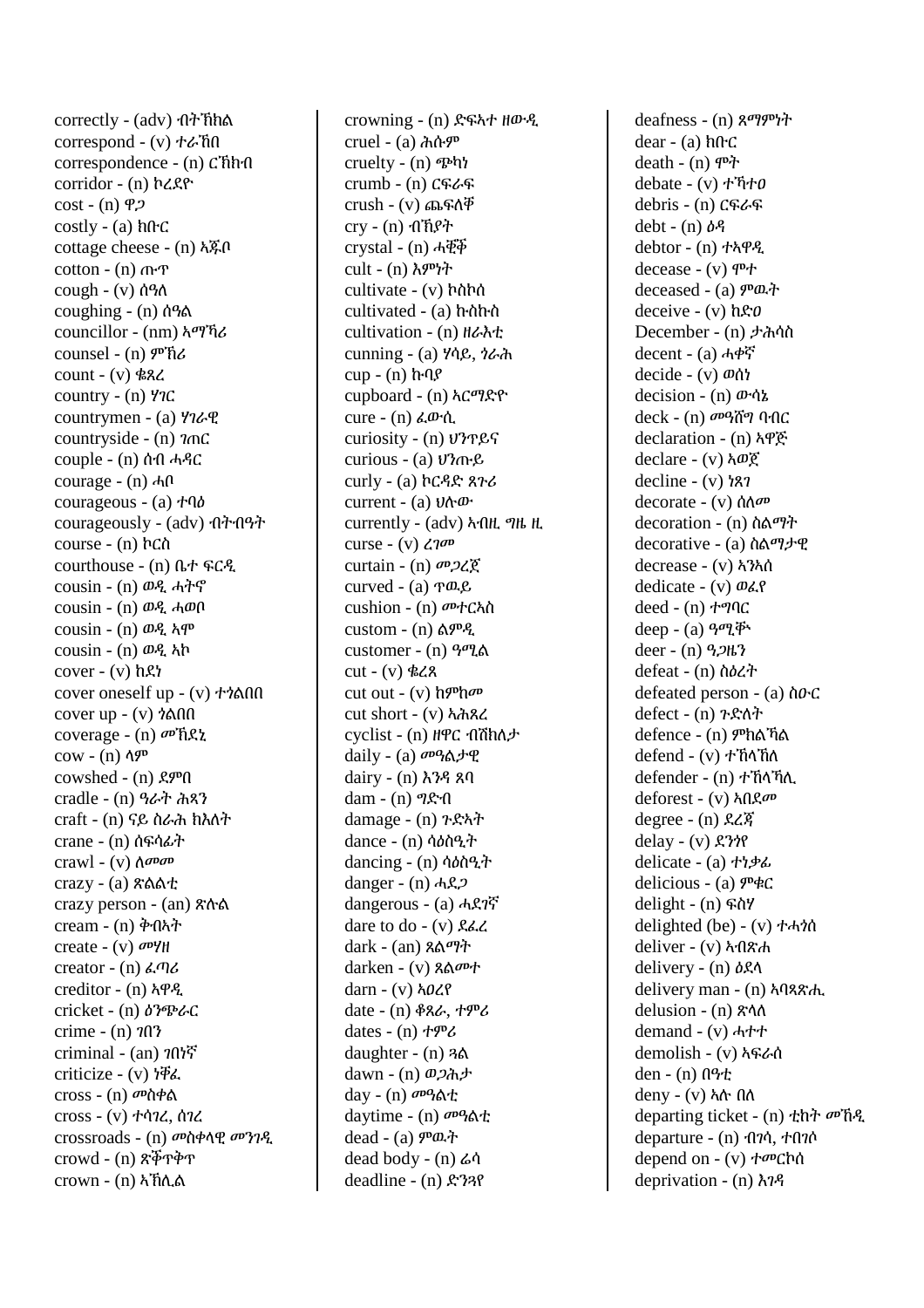deprive - (v) ኣገደ deputy - (n) ወኪል ህዝቢ describe - (v) ገለጸ description - (n) መግለጺ desert - (an) ምድረ በዳ deserve -  $(v)$   $\tau$  $n\lambda$ deserving - (a) ብቑዕ design - (v) ሰኣለ designer - (n) ሰኣሊ desire - (n) ድሌት desire - (v) ደለየ desk - (n) ጠረጰዛ desperate - (a) ተስፋ ዝቖረጸ desperation - (n) ቅብጸተ ተስፋ despise - (v) ነዓቐ destiny - (n) ጽሕፍቶ destroy - (v) ኣዕነወ detach - (v) ፈተሐ determination - (n) ውሳኔ determined - (a) ነቓጽ detest - (v) ጸልአ devastate - (n) ዕንወት develop - (v) ማዕበለ development - (n) ምዕባለ devil - (n) ሰይጣን devotion - (n) ውፉይነት dew - (n) ዛዕዛዕታ diamond - (n) ኣልማዝ dictionary - (n) መዝገበ ቃላት die -  $(v)$   $\varphi$ + difference - (n) ፍልልይ different - (a) ዝተፈልየ difficult - (a) ብርቱዕ difficulty - (n) ሽግር dig - (v) ፈሓረ digestive system - (n) ከብዲ dim - (a) ሃሳስ diminish - (v) ኣንኣሰ dining room - (n) መመገቢ ክፍሊ dinner - (n) ድራር diplomatic - (a) ፖለቲካዊ direct - (a) ቀጥታ director - (n) ሓላፊ dirt - (n) ጭቃ dirty - (a) ጭቃዊ, ረሳሕ disadvantage - (n) ጉድኣት disappear - (v) ጠፍአ, ሃለዋት ኣጥፈአ disappearance - (n) ጥፍኣት disappointment - (n) ጓሂ disastrous - (a) ሓደገኛ

discharge - (v) ኣሰናበተ disciple - (n) ሰዓቢ discipline - (n) ስነ ስርዓት disclose - (v) ቀልዐ discomfort - (n) ዘይጥጣሐ discord - (n) ጽልግልግ discourage - (a) ተስፋ ዝቖረጸ discover - (v) ረኸበ discrimination - (n) ፍሉይነት discuss - (v) ተዛተየ discussion - (n) ክትዐ disease - (n) ሕማም disgrace - (v) ሕፍረት dishes - (n) ኣቔሑ መግቢ dismiss - (v) ኣሰነበተ disobedience - (vn) ዘይምእዛዝ disobedient - (a) ዘይምቕሉል disobey - (vn) ዘይምእዛዝ disorder - (n) ፋሕ ዝበለ dispatch - (v) ሰደደ displace - (v) ቦታ ቀየረ display - (n) ምርኢት display - (v) ኣቕረበ displeased - (a) ዘይሕጉስ dissolve - (v) ሓቐቐ distance - (n) ርሕቀት distant - (a) ርሑቕ distinction - (n) ፍሉይነት distract - (v) ኣዘናገዐ distribute - (v) ዓደለ distribution - (n) ዕደላ district - (n) ኣከባቢ distrust - (n) ጥርጣረ disturb - (v) ሃወኸ ditch - (n) ጉድጓድ dive -  $(v)$  ተደርገመ divert - (v) ጠወየ divide up - (v) መቐለ division - (n) ምምቃል divorce - (v) ተፋትሐ ሓዳር divorced - (a) ዝተፋትሐ do - (v) ገበረ do away with - (v) ኣጥፈአ do one's best - (v) ጸዓረ do someone's hair - (v) ዘርገፈ docile - (a) ምእዙዝ doctor - (n) ሓኪም dog - (n) ከልቢ dog house - (n) ገዛ ኸልቢ doll - (n) ባምቡላ dominate - (v) ተቖጻጸረ

donkey - (n) ኣድጊ door - (n) ማዕጾ doorstep - (n) ደርኩኺት double - (a) ዕጽፊ double - (v) ደረበ doubt - (n) ጥርጥር doubt - (v) ተጠራጠረ dough - (n) ቢሑቕ down, take - (v) ደምሰሰ dozen - (n) ደርዘን dragon fly - (n) ፈረሰኛ drain - (v) ጸንቀቐ drama - (n) ድራማ dramatic - (a) ድራማዊ draw - (v) ኣንሰሓበ, ሰኣለ draw oneself up - (v) ቀንዐ draw up  $- (v)$  ነደፈ draw water - (v) ገለለ drawer - (n) ተመዛዚ drawing - (n) ስእሊ dream - (n) ሕልሚ dream - (v) ሓለመ dress - (n) ጀለብያ dress - (v) ለበሰ dressing - (n) ኣተሓኻኸማ dressmaker - (n) ሰፋይ ክዳን dried - (a) ንቑጽ drink - (v) መሰተ drive - (v) ዘወረ driver - (n) መራሕ መኪና drop - (n) ንጣብ drop - (v) ወደቐ drought - (n) ድርቂ drown - (v) ጠሓለ drowned, be - (v) ጠሓለ drum - (n) ኮቦሮ drunk - (a) ሰኽራም dry - (a) ንቑጽ dry - (v) ኣንቀጸ dryness - (n) ድርቂ duck - (n) ደርሆ ማይ dull - (a) ጎዲም dust - (n) ዶሮና duty - (n) ጉቡእ dwarf - (an) ድንኪ dying - (a) መዋቲ ear - (n) እዝኒ early  $-$  (a)  $9$   $9$   $7$  $0$ early - (adv) ብቑልጡፍ ease - (n) ቅሳነተ easily - (adv) ብቐሊል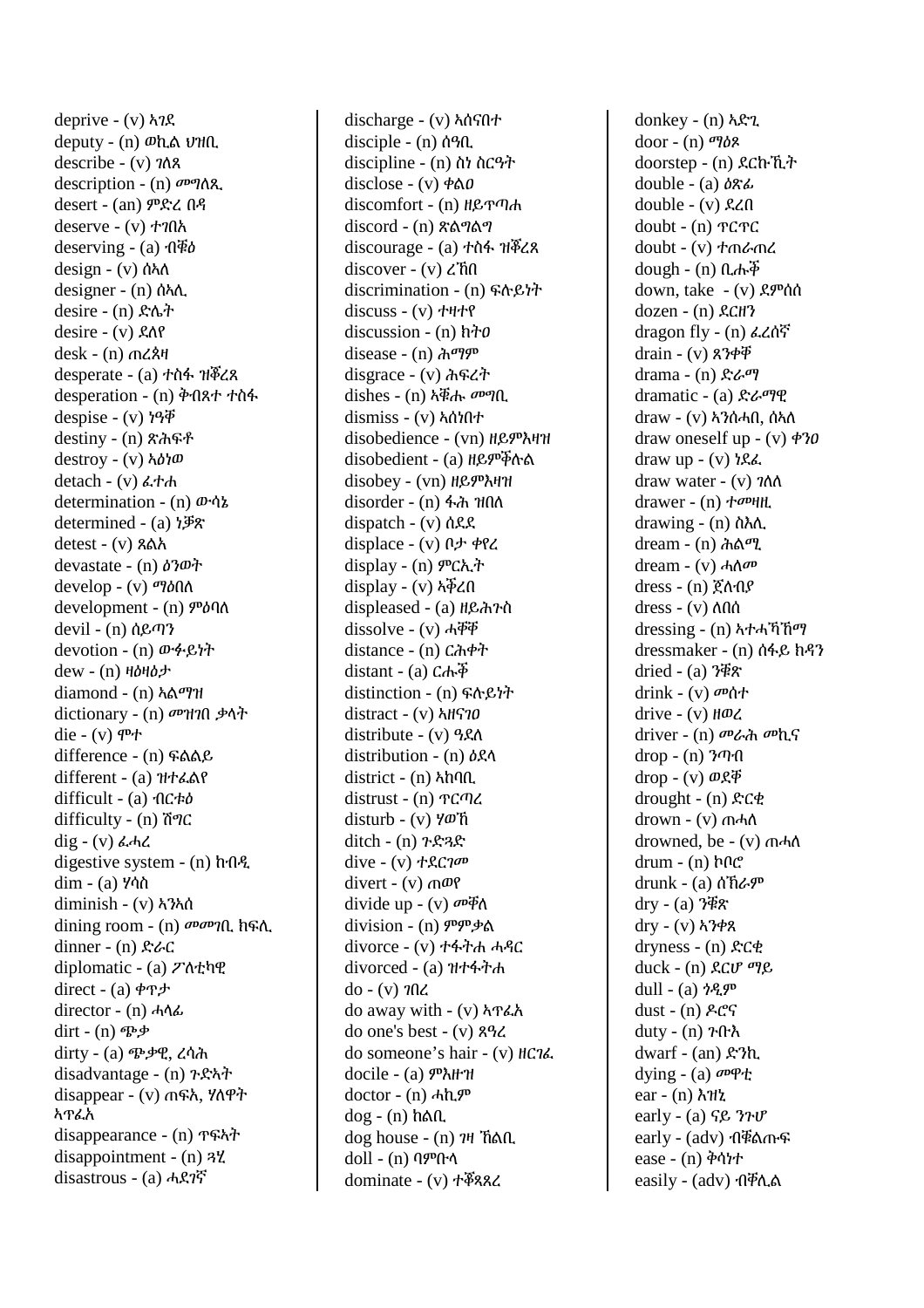easiness -  $(n)$   $\partial \Lambda$ . east - (an) ምብራቅ Easter - (n) ፋሲካ easterly - (an) ምብራቅ eat - (v) በልዐ echo -  $(n)$  መቓልሕ echo - (v) መቓልሕ ሃበ economics - (n) ዕቃበ economize - (v) ቆጠበ economy  $-(n)$   $\phi \neq 0$ edge - (n) ወሰን ወሰን editor - (n) ደራሲ educate -  $(v)$   $\sigma v / Z$ education - (n) ትምህርቲ effect - (n) ሳዕቤን, ውጽኢት effect - (v) ሳዕቤን effort  $-$  (n)  $80<sub>o</sub>$ egg - (n) እንቋቑሖ egoism - (n) ስስዐ eight - (an) ሸሞንተ eighteen - (an) ዓሰርተ ሸሞንተ eighth grade - (n) ሻሙናይ ክፍሊ eighty - (an) ሰማንያ elbow - (n) ኩርናዕ ኢድ eldest - (a) ቦኹሪ elect -  $(v)$  መረጸ electrical - (a) ኤለትሪካዊ electricity - (n) ኤለትሪክ elegant - (a) ምልኩዕ elementary school - (n) መባእታ ደረጃ elephant - (n) ሓርማዝ eleven - (an) ዓሰርተ ሓደ eleventh grade - (n) ዓሰርተ ሓደ ክፍሊ elsewhere - (adv) ኣብ ካልእ ቦታ empire - (n) ንግስነት employ - (v) ኣስረሐ employer - (n) ዋሃብ ስራሕ employment - (n) ስራሕ empty - (a) ጥርሑ encircle - (v) ኣኽበበ encourage - (v) ኣተባብዐ end - (n) መወዳእታ end - (v) ኣቋረጸ enemy - (n) ጸላኢ energetic - (a) ጻዕረኛ energy - (n) ሓይሊ engaged to  $(get) - (v) + A8$ engagement - (v) ሕጸ engine - (n) ሞተር

engineer - (n) መሃንድስ English - (a) እንግሊዛዊ English - (n) እንግሊዘኛ engrave - (v) ቀረጸ engraving - (n) ቅርጺ enjoy - (v) ደስ በሎ enlarge - (v) ኣዕበየ enormous - (a) ግዙፍ enough - (a adv) እኹል enough, be - (v) ኣኸለ ensure -  $(v)$   $\lambda$ ረጋገጸ enter - (v) ኣተወ enterprise - (n) ወኒነ ትካል entertain - (v) ኣዘናገዐ entirely - (adv) ብምሉኡ entrance - (n) መእተዊ ክፍሊ envelope - (n) ሰታሪት equal  $-$  (a) ማዕረ equally - (adv) ከምኡውን equip - (v) ኣዕጠቐ equipment -  $(n)$   $\omega$ <sup>d</sup> $C$ *d* $C$ eraser - (n) መደምሰስ erect - (v) ኣቕነዐ error -  $(na)$   $22$ escape -  $(v)$  መለኞ especially - (adv) ብፍላይ essay - (nv) ፈተነ essential - (a) ግድነታዊ establish -  $(v)$  መሰረተ estimate - (n) ግምት estimate - (v) ግምት eternal - (a) ዘላኣለማዊ eternity - (n) ዘላኣለም evacuate - (v) ኣግዓዘ even - (a) ጽምዲ ቁጽሪ evening - (n) ምሸት event - (n) ፍጻሜ ever - (adv) ብፍጹም everyday - (a) መዓልታዊ everywhere - (adv) ኣብ ኩኡ ቦታ evidence -  $(n)$   $\omega$ 278 evidence, give -  $(v)$   $\omega$   $\phi$ hd exact - (a) ልክዕ exaggerate - (v) ኣጋነነ exam  $-$  (n) ምርመራ examine - (v) መርመረ example - (n) ኣብነት exception - (n) ፍሉይነት exceptional - (a) ፍሉይ exchange - (n) ልውውጥ exchange - (v) ተለዋወጠ

excitement - (n) ምቕስቃስ exclamation - (n) ቃል ኣጋንኖ excuse - (n) ምኽኒት excuse - (v) ይቕረ በለ exercise - (n) ልምምድ exhaust -  $(v)$  ኢድከመ exhibit - (v) ዘርገሐ exhibition - (n) ምርኢት exist - (v) ሃለወ existence - (n) ህላዌ exit - (n) መውጽኢ expand - (v) ኣሰፍሐ expect - (v) ተጸበየ expense - (adv n) ወጻኢ expensive - (a) ክቡር experience - (v) ፈለጠ experienced - (a) ፍሉጥ expire - (v) ወደቐ explain - (v) ኣረድአ explanation - (n) መግለጺ explode -  $(v)$   $\n *i*$  $\n *i*$ express - (v) ገለጸ express train - (n) ቅልጡፍ ባቡር extend - (v) ኣናውሐ extraordinary - (a) ፍሉይ eye - (n) ዓይኒ eyebrow - (n) ሸፋሽፍቲ ዓይኒ, ጨጉሪ ዓይኒ eyelash - (n) ቅርኒብ ዓይኒ eyelid - (n) ኮቦሮ ዓይኒ fabric - (n) ዓለባ face - (n) ገጽ face to face - (adv) ገጽ ንገጽ facilitate - (v) ኣቕለለ factory  $-$  (n) ቤ $+$  ዕዮ faded - (a) ሃሳስ fail - (v) ፈሸለ, ምውዳቕ, ምትራፍ failed  $-$  (a)  $\mathcal{R}\mathcal{F}$ ,  $\mathcal{R}\mathcal{L}$ failure - (n) ፍሽለት faith - (n) እምነት faithful - (a)  $\hbar \sigma$ ? fall - (n) ውድቀት fall -  $(v)$  ወደ $\oint$ fall again - (v) እንደገና ወደቐ fall asleep - (v) ደቀሰ fall back - (v) ደሓረ family  $-$  (a) ቤ $+$  ሰባዊ family - (n) ስድራ ቤት famous - (a) ውሩይ fantasy -  $(n)$  ባ $\nu$  $far - (adv)$   $C_1 + \overline{P}$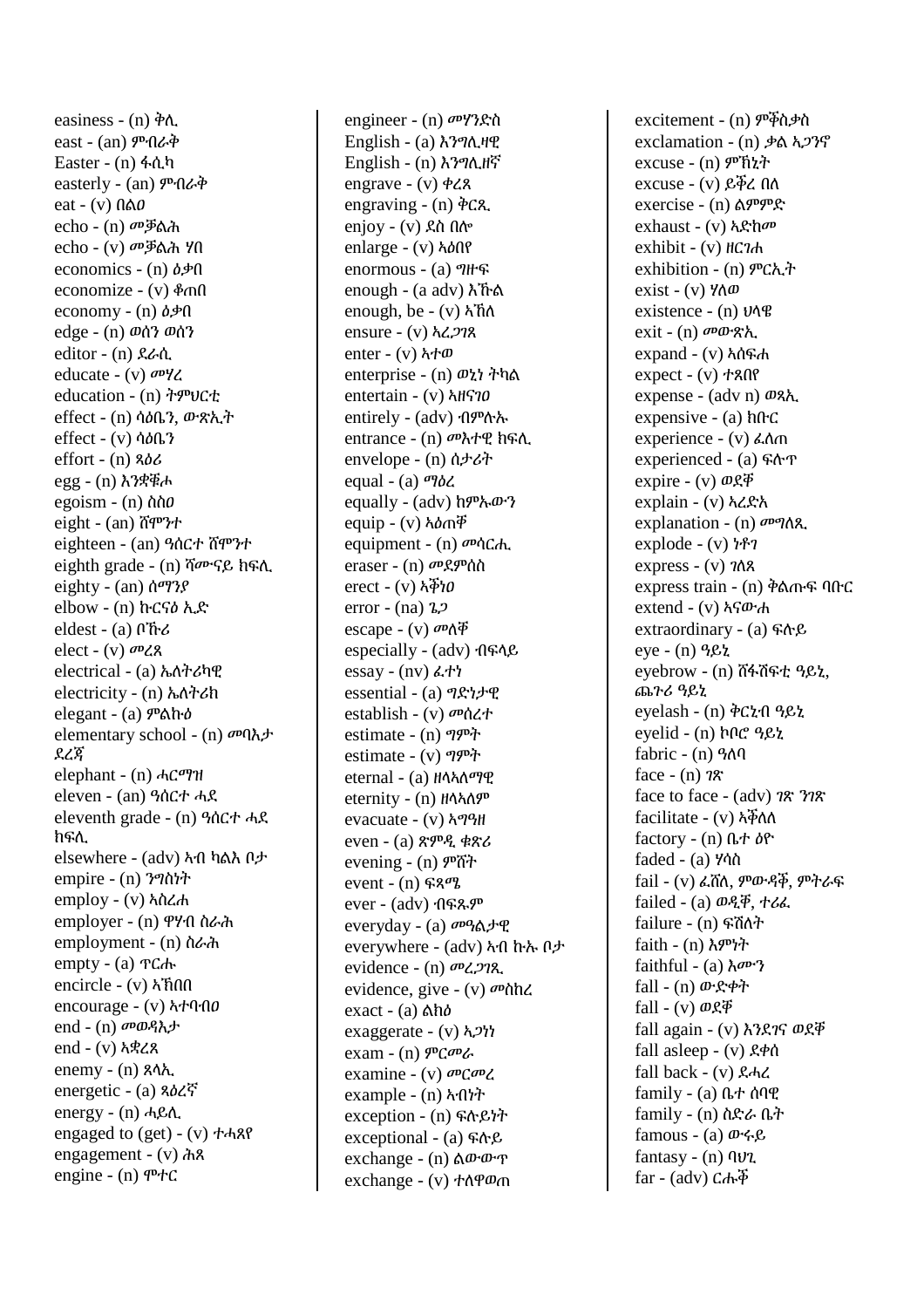farewell - (interj) ደሓን ኩን farm - (n) ናይ ሕርሻ ገዛ farmer - (n) ሓረስታይ fashion - (n) ቅዲ $\varphi$ ዋዳ fast - (a) ቅልጡፍ fasten - (v) ኣሰረ fat - (a) ስቡሕ father  $-$  (n)  $\lambda$  $\theta$ fatigue - (a) ድኹም fault -  $(na)$   $22$ favourite - (an) ፍትው fear - (n) ፍርሒ fear  $- (v)$   $\mathcal{L}$  $\mathcal{L}$  $\mathcal{L}$ feast - (na) በዓል feather - (n) ክንቲት February - (n) ለካቲት feed  $- (v) \lambda \eta \Delta \theta$ feel sorry - (v) ደንገጸ female - (n) ኣንስተይቲ female director - (n) ሓላፊት female guard - (n) ሓላዊት feminine - (a) ኣንስታይ fence - (n) ተኽሊ ሓጹር fertile - (a) ፈራይ fertilizer - (n) ድኹዒ festival - (na) በዓል fever - (n) ረስኒ feverish - (a) ርሱን fiancé - (v) ሕጹይ fiancée - (v) ሕጺቲ field - (n) ጎልጉል fifteen - (an) ዓሰርተ ሓሙሽተ fifth grade - (n) ሓሙሻይ ክፍሊ fifty - (a) ሓምሳ fight - (n) ቃልሲ fighter - (n) ተጋዳላይ figure - (n) ቅርጺ fill up -  $(v)$  መለአ film - (n) ፊልም finally - (adv) መወዳእትኢ, ኣብ መዳእታ finance - (n) ፊናንስ find  $- (v)$   $\lambda$ h $\theta$ fine -  $(n)$  መቅጻዕቲ  $finger - (n)$   $\lambda$ ጻ $n\phi$ finger nail - (n) ጽፍሪ finger nails - (n) ጽፍሪ ኢድ fingers - (n) አጻብዕቲ ኢድ finish - (v) ወደአ fire  $- (n)$   $\mathcal{A} \mathcal{P}$ fireman - (n) መጠፈሊ ሓዊ

firmly - (a) ጽኑዕ first - (a) ቀዳማይ first grade - (n) ቀዳማይ ክፍሊ first name - (n) ስም fish - (n) ዓሳ fish for  $-(v)$   $\nu\omega$ fisher - (n) ገፋፍ ዓሳ fishhook - (n) መቹለብ ዓሳ fist - (n) ዕምኮ fit -  $(v)$  ተጋጠመ five - (a) ሓሙሽተ fix - (v) ኣዐረየ flag - (n) ባንደራ flake - (n) ቅርፍቲ flame - (n) ሃልሃልታ flat - (a) ጸፊሕ flatten - (v) ኣጽፈሐ flesh - (n) ስጋ flexibility - (n) ተዓጻጻፍነት flexible - (a) ተዓጻጻፊ flight - (n) ንፍረት float - (v) ተንስፈፈ flood - (v) ኣጥለቕለቐ flour - (n) ሓሪጭ flow - (v) ፈሰሰ flower - (n) ዕምባባ flower - (v) ዓምበበ flu - (n) ኡንፍልወንዛ flute - (n) ሻምብቆ fly -  $(n)$   $\gamma$   $\sigma$  $\sigma$  $\gamma$ fly away - (v) ነፈረ flying - (n) ንፍረት fog -  $(n)$  ግመ  $foggy - (a)$  ግማዊ fold - (n) ዕጻፍ fold - (v) ዓጸፈ folk - (n) ሰባት follow - (v) ሰዓበ following - (a) ዝስዕብ food - (n) መግቢ foolish - (a) ዓሻ foot - (n) እግሪ football - (n) ኩእሶ እግሪ footstep - (n) ስጉምቲ forbid - (v) ወገደ force - (n) ሓይሊ forehead - (n) ግንባር foreign - (a) ባእዳዊ foreigner - (an) ወጻእተኛ forest - (n) ጫካ foretell - (v) ኣፍለጠ

forget  $-(v)$  ረሰዐ forgetfulness - (n) ርሳዐ forgive - (v) ይቕረ በለ fork - (n) ፋርከታ form - (n) ቅርጺ formality - (n) ጽምብል formation - (n) ኣቀራርጻ formerly - (adv) ኣብ ሕሉፍ እዋናት fortune - (n) ዕድል forty - (an) ኣርባዓ forward - (v) ሰደደ found  $- (v)$  ሰረተ fountain - (n) ፈልፋሊ four - (an) ኣርባዕተ fourteen - (an) ዓሰርተ ኣርባዕተ fourth grade - (n) ራብዓይ ክፍሊ fox - (n) ወኻርያ fragile - (a)  $\tau$ ሰባሪ fragrance - (n) ሽታ ፈረንጂ frankly - (adv) ብቕንዕና frankness - (n) ቅንዕና free  $-$  (a) ነጻ freedom - (n) ሓርነት French - (a) ፈረንሳዊ frequent - (a) ተደጋጋሚ frequent - (v) ኣዘውተረ frequently - (adv) ብዝተደጋገመ fresh - (a) ሓዲሽ Friday - (n) ዓርቢ friend - (n) ዓርኪ friendly - (a) ዕርክነታዊ friendship - (n) ዕርክነት frightening - (a) ኣፍራሒ frog - (n) እንቁሮያብ front - (n) ቅድሚት front of, in - (prep) ቅድም front, in - (adv) ብቕድሚ frost - (n) ኣስሓይታ fruit - (n) ፍረ fruit tree - (n) ተኽሊ ፍረ frying - (n) ቅልዋ fuel - (n) ነዳዲ fulfill -  $(v)$  ሰመረ full - (a) ምሉእ fun (have)  $- (v)$   $\tau$ H $\tau$ 10 function - (v) ኣገልገለ fund - (n) እኩብ ገንዘብ fund  $-$  (v)  $\partial \mathcal{L}$ funeral - (a) ቀብራዊ funny -  $(a)$  መስሓኞ furious - (a) ሓራቖ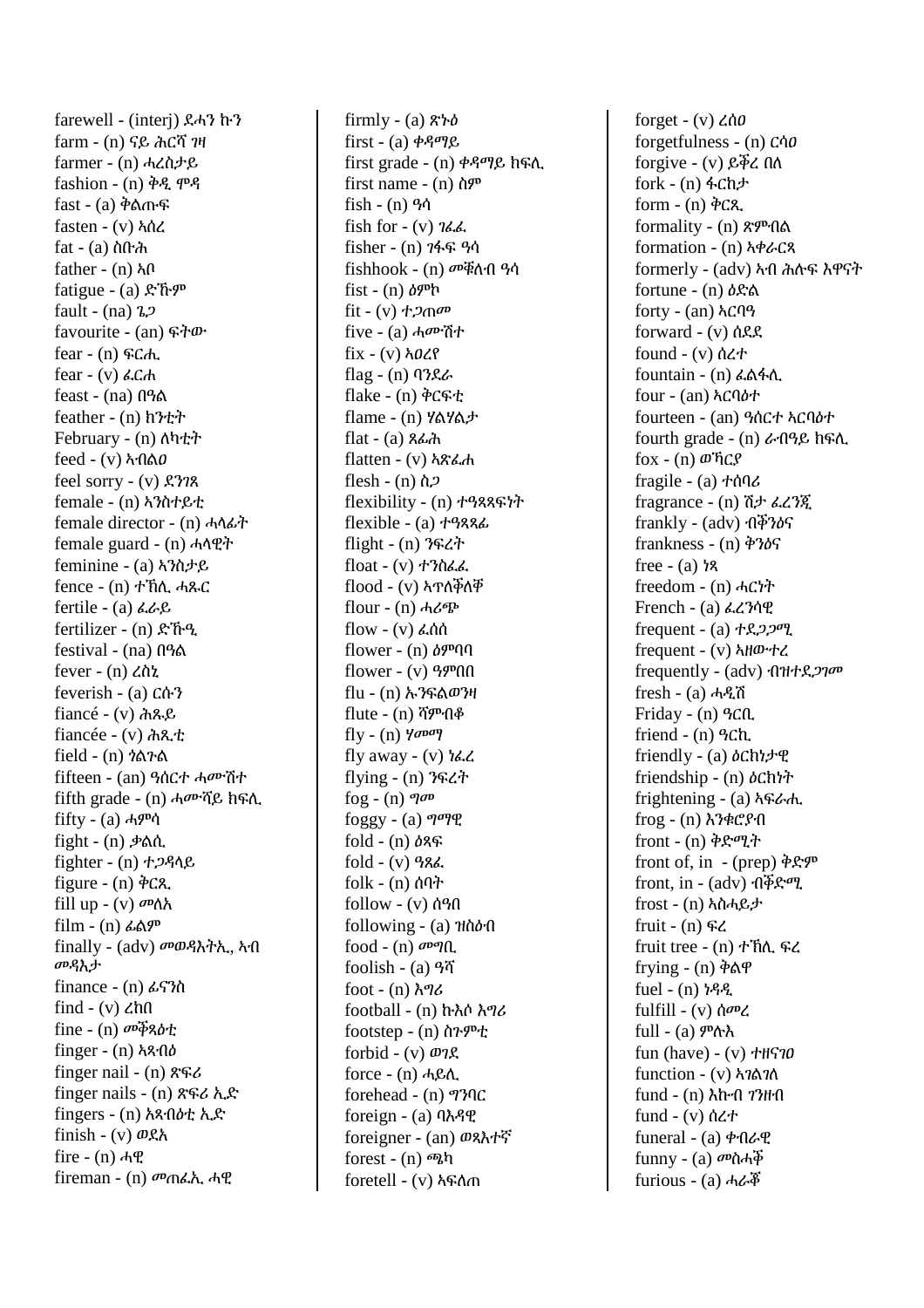furnace - (n) ፎርነሎ furniture -  $(n)$   $\lambda \overline{P} \lambda$   $\eta$ future - (n) መጻኢ gain - (n) ረብሓ gallery - (n) ኣዳራሽ game - (n) ጸወታ game of chance - (n) ምጥላዕ gangster - (n) ሽፍታ garden - (n) ጀርዲን garlic - (n) ሽጉርቲ ጻዕዳ gas - (n) ጋዝ gasoline - (n) በንዚን gather  $- (v)$   $\hbar \Omega$ gather honey - (v) ማዓር ኣከበ gathering - (n) ኣኼባ general - (a) ሓፈሻዊ general - (n) ጀነራል generosity - (n) ልውህና generous - (a) ለጋስ genius - (an) ኣስተውዓሊ gentleness - (n) ሕያውነት gently - (adv) ቀስ geography - (n) ጆግራፍ geometrician - (n) ጆመትሪ German - (a) ጅርመናዊ get -  $(v)$   $\angle \text{h}$ get around - (v) ሓለፈ get used to  $-(v)$   $\Lambda$  $\sigma$ <sub>P</sub> $\Lambda$ get used to someone - (v) ኣልመደ  $g$ ift - (n)  $\mathcal{V}$  $\mathcal{P}$ giraffe - (n) ዘራፍ girl - (n) ጓል girlhood - (n) ንእስነት give  $- (v)$   $\gamma$   $\theta$ give an airing - (v) ኣናፈሰ give back - (y)  $\omega_0$ λή gladly - (adv) ደስታ glass - (n) ብርጭቆ gleam - (v) ኣንጸባረቐ glide - (v) ኣንሻተተ gloomy - (a) ትኩዝ glove - (n) ግዋንቲ glue - (n) ኮላ glue - (v) ለጠፈ gnash - (v) ፋሕፈሐ go - (v) ከደ go away - (v) ረሓቐ go beyond - (v) ቀደመ goal - (n) ዕላማ goat - (n) ጢል God - (n) እግዚኣብሄር

godchild - (n) ጓል ብልግና godfather - (n) ኣባሊገ godmother - (n) ኣባሊገ godson - (n) ወዲ ብልግና goggles - (n) መነጸር gold - (n) ወርቂ good - (a) ጽቡቕ good evening - (n) ከመይ ኣምሲኩም good looking - (a) ምልኩዕ good morning - (n interj) ደሓንዶ ሓዲርካ goodbye - (interj) ደሓን ኩን goodnight - (interj) ደሓን ሕደር goods - (n) ኣቕሓ goodwill - (n) ጽቡቕ ድሌት gossip - (v) ኣዕለለ government - (n) መንግስቲ grace - (n) ምሕረት grade - (v) ነጥቢ graduate - (v) ምምራቕ graduated - (a) ተመሪቐ grain  $-$  (n) እኸሊ gram - (n) ግራም grammar - (n) ስዋስዉ granary - (n) መኽዘን ኽፍሊ grand father - (n) ኣቦሓጎ grand mother - (n) ዓባይ granddaughter (daughter) - (n) ጓል ጓል granddaughter (son) - (n) ጓል ወዲ grandson (daughter) - (n) ወዲ ጓል grandson (son) - (n)  $\mathfrak{a}_k \mathfrak{a}_k$ grant - (v) ኣፍቀደ grape - (n) ወይኒ grasp - (v) ጸቐጠ, ተረድአ grass - (n) ሳዕሪ grasshopper - (n) ጢል ኣደይ ማርያም grateful - (a)  $\hbar \omega \hbar$ ጋኒ gratitude - (n) ምስጋና grave - (n) መቓብር grazing - (n) ሳዕሪ ምብላዕ grease - (n) ስብሒ great - (a) ዓብዪ, ዓብይ greatly - (adv) ብብዚሒ green - (a) ቀጠልያ green beans - (n) ፋጆሊ green cabbage - (n) ካውሎ green collards - (n) ሓምሊ

green mustard - (n) ሐምሊ ኣድሪ green onion - (n) ዝቢኢ ሹጉርቲ green pepper - (n) ጉዕ greenery - (n) ለምዒ greet - (v) ተቐበለ greeting - (n) ሰላምታ grey - (a) ሓሙኹሽታይ  $grief - (n)$  ሓዘን grilled meat - (n) ጥብሲ grind - (v) ጠሓነ grip - (n) ምሓዝ grocer - (n) በዓል ድኳን grocery - (n) ድኳን ground - (n) ምድሪ group - (n) ጉጅለ group - (v) ጎጅለ grow - (v) ዓበየ grow old - (v) ኣረገ growl - (v) ኣዕዘምዘመ grumble - (v) ኣጉረምረመ guarantee - (n) ውሕስነት guarantee - (v) ተዋሓሰ guard - (n) ሓላዊ, ዘብዐኛ guess -  $(v)$   $2*mp*$ guide -  $(n)$  መራሒ guilt -  $(n)$   $n\mathbb{r}$ guilty - (a) በደለኛ guilty - (n) ገበነኛ gums - (n) ግርጻን gun - (n) ጠበንጃ gymnastics - (n) ምውስዋስ አካላት habit -  $(n)$  አመል hail - (v) ኣጨብጨበ hair - (n) ጽምሪ, ጨጉሪ hairdresser - (n) ቀምቃሚ half - (an) ፍርቂ half year - (n)  $\omega$ ? $\angle$  $\phi$ hammer - (n) ማርተሎ hand - (n) ኢድ hand bell - (n) ቃጭል handful - (n) ዕታሮ handkerchief - (n) መንዲል handshake - (n) ሰላምታ ኢድ hand writing - (n) ጽሕፈት hang up  $-$  (v)  $\lambda$ ? ጠልጠለ happen - (v) ኮነ happiness - (n) ታሕጓስ happy - (a) ሕጉስ hard - (a) ድሩቕ hare - (n) ማንቲለ በረኻ harm - (n) ጉድለት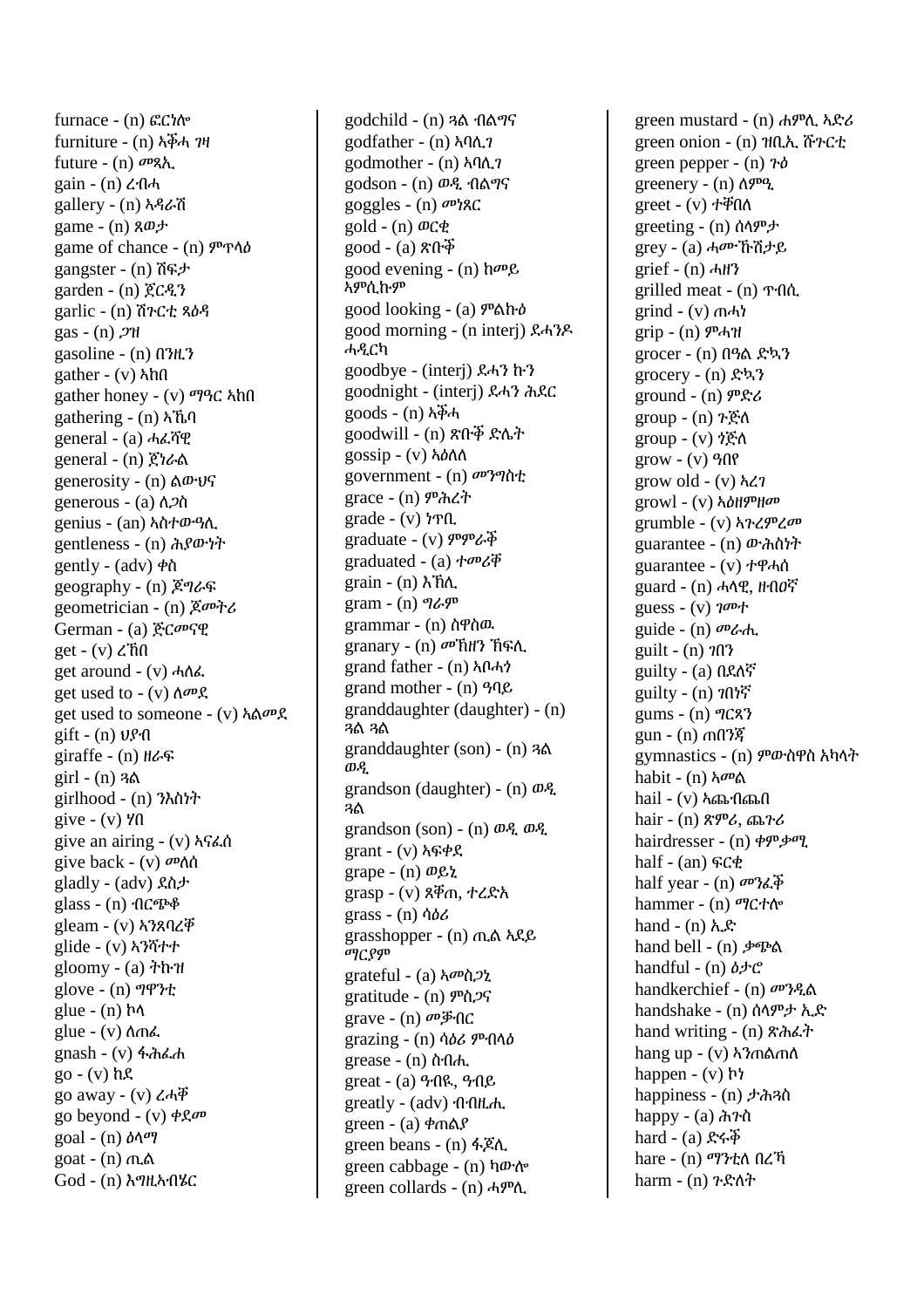harmful - (a) ተጓዳኢ harmless - (a) ዘይጎድእ harmony - (n) ስምምዕ harvest - (n) ቀውዒ harvest -  $(v) \phi \omega_0$ harvest grapes - (v) ወይኒ ኣረየ hat - (n) ቆቢዕ hate - (v) ጸልአ hay - (n) ሓሰር hazy - (a) ግማዊ he - (prn) ንሱ head - (n) ኣስራሒት, ርእሲ head - (nm) ኣስራሒ head master - (n) ዳይረክቶር, አማሓዳሪ healing - (n) ምሕዋይ health - (n) ጥዕና healthy - (a) ጥዑይ hear -  $(v)$  ሰ $\sigma$ <sup>D</sup> $\sigma$ hearing - (n) ምስማዕ heart - (n) ልቢ heat -  $(n)$   $\varphi$ <sup>2</sup> heat -  $(v)$  አውዓየ heater - (n) መሞቒ heating  $- (n)$  መውዓይ heavenly - (a) ገነታዊ heavy - (a) ከቢድ heel - (n) ታኮ, ሸኾና እግሪ heels - (n) ኩሩኹሮ height - (n) ቁመት hello - (interj) ሰላም helmet - (n) ቆቢዕ ወታሃደር help  $- (n)$   $\uparrow$   $\uparrow$   $\uparrow$   $\uparrow$ help  $-(v)$   $\n *+*1H$ henhouse - (n) መራብሒ ደርሁ here - (adv) ኣብዚ hero - (n) ቀንዲ ተዋሳኢ heroic - (an) ጀግና hers - (a) ናታ hesitate - (v) ተጠራጠረ hesitation - (n) ጥርጠራ hide - (v) ሐብአ hiding place - (n) መሕብኢ high school - (n) ካልኣይ ደረጃ higher - (a) ላዕላይ hill - (n) ኩርባ hip - (n) ምሕኩልቲ hips - (n) ጎሎ hire - (v) ኣካረየ his - (a) ናቱ history - (n) ታሪኽ

hit -  $(v)$   $\Phi\Phi$ hobo - (n) ኮብላሊ hold - (n) ምሓዝ hold - (v) ሓዘ hold up - (v) ደንጎየ hole - (an) ነኳል hole - (n) ጉድጓድ holiday - (na) በዓል holy - (a) ቅዲስ holy - (n) ጻድቕ home -  $(n)$   $\n 2<sup>H</sup>$ homeland - (n) ዓደቦ homeless - (n) ኮብላሊ homemade leavened bread - (n) ሕንባሻ honest - (a) ሓቀኛ honesty - (n) ቅንዕና honey - (n) ማዓር honey wine - (n) ሜስ honour - (v) ኣኽበረ honourable - (a) ክቡር hope - (n) ተስፋ hope for - (v) ተተስፈየ horizontal - (a) ግድሞ horn - (n) ቀርኒ horrible - (a) ኣሰንባዲ horse - (n) ፈረስ horse rider - (n) ፈረሰኛ horsemanship - (n) ፈረስ ምስቃል hose - (n) ቱቦ hospitable - (a) ኣአንጋዲ hospital - (n) ሆስፒታል host - (n) ተቐባል ጋሻ hot - (a) ውዑይ hotel - (n) ሆቴል hour - (n) ሰዓት house  $- (n)$   $7<sup>H</sup>$ how - (adv) ከመይ how much - (adv) ክንደይ however - (con) ግን, ግና, ጌና huge - (a) ግዙፍ human - (a) ወዲ ሰብ humanitarian - (a) ሰብኣዊ humanity - (n) ፍጥረት ሰብ humidity - (n) ጠሊ humiliate - (v) ኣናሸወ hump - (n) መንዳዓት hundred - (an) ሚእቲ hundred kilos - (n) ኩንታል hunger - (n) ጥሜት hungry - (a) ጥሙይ

hunt - (v) ሃደነ hunter - (n) ሃዳናይ hurry - (n) ታህዋኽ hurry - (v) ተሃወኸ hurry up - (v) ቀልጠፈ hurt - (n) ጉድኣት hurt - (v) ጐድአ hurt oneself - (v) ተጎድአ husband - (nm) በዓል ቤት hut - (n) ኣጉዶ hyena - (n) ዝብኢ hygiene - (n) ስነ ጥዕና  $I - (prn) \lambda$ idea - (n) ሓሳብ ideal - (n) ዝሰማማዕ identify - (v) ፈለጠ ignorance - (n) ድንቁርና ignorant - (a) ደንቆሮ ignore - (v) ሻላ በለ ill - (n) ሕሙም illuminate -  $(v)$   $\lambda \Omega U$ image - (n) ስእሊ imagine - (v) ሓሰበ imitate - (v) ቀድሐ immediately - (adv) ብኡንቡኡ immobile - (a) ዘይንቀሳቐስ impatient -  $(get)$  -  $(v)$   $+$  $\frac{1}{2}$  $\cap$  $\mathcal{C}$ importance - (n) ኣድላይነት important - (a) ኣገዳሲ impossibility - (n) ዘይካኣልነት impossible - (a) ዘይካኣል impress - (v) ኣደነቐ improve - (v) ኣመሓየሸ in advance - (a) ኣቐዲምካ ዝግበር  $in, go - (v) \nightharpoonup h$ incapable - (a) ዘይክእል include - (v) ወሰኸ inconvenience - (v) ጸገመ increase - (v) ወሰኸ indeed - (adv) ብሓቂ independence - (n) ነጻነት independent - (a) ነጻ indicate - (v) ኣመልከተ indigestion - (n) ዘይሕቀት መግቢ industrial - (a) ኡንዱስትሪያዋ industrial area - (a) ዞባ ቤት ዕዮታት industrialist - (n) ኡንዱስትሪ inevitable - (a) ዘይተርፍ inevitably - (adv) ግድነት infant - (n) ሕጻን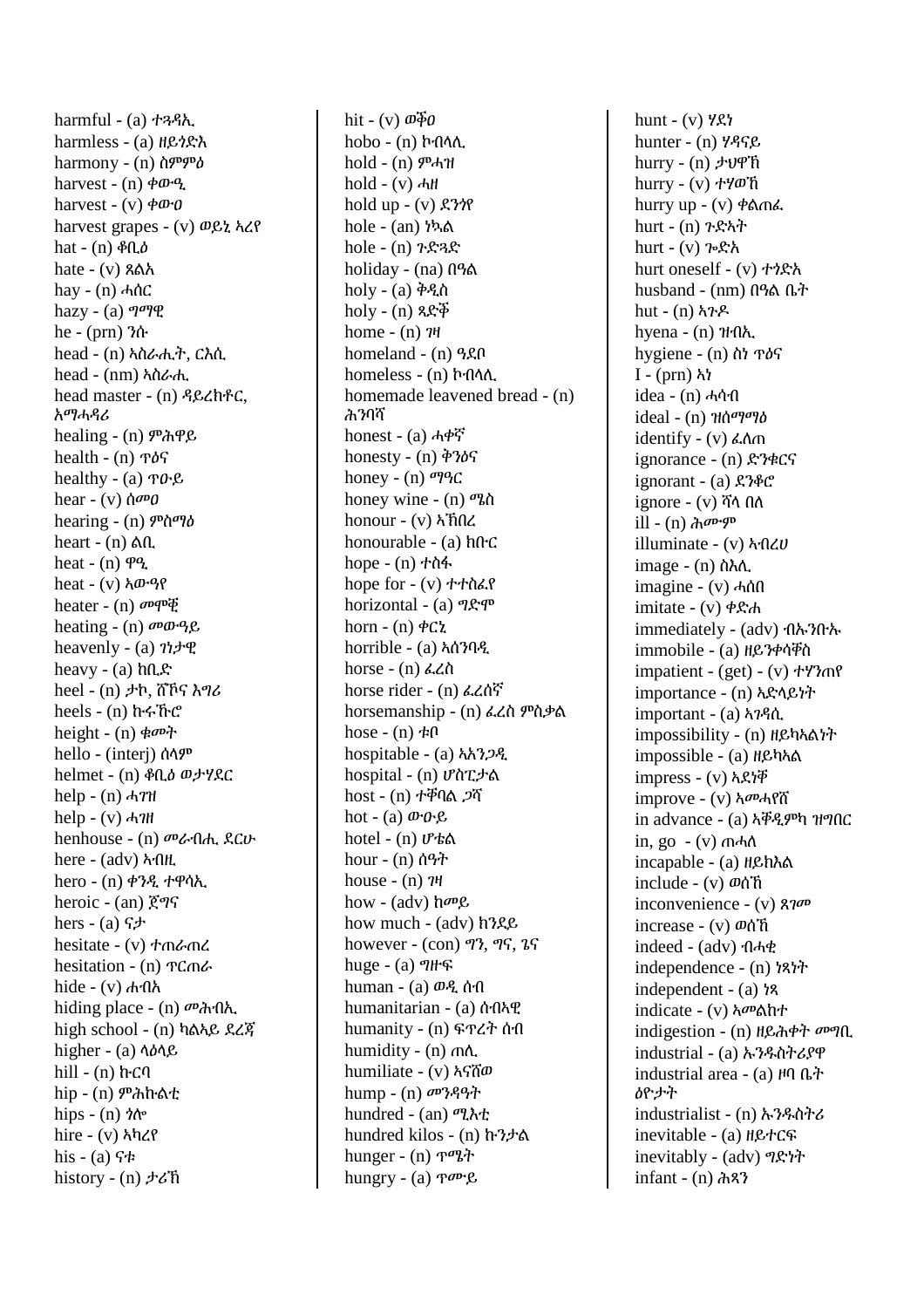infantile - (a) ናይ ሕጻን inferior - (a) ታሕታይ infinite - (an) ወሰን ዘአይብሉ inflame - (v) ኣሕረቐ influence - (n) ጽልዋ inform - (v) ኣፍለጠ information - (n) ሓበሬታ, ወረ ingratitude - (n) ዘይምምስጋን inhabitant - (nm) ተቐማጢ inheritance - (n) ውርሻ injure -  $(v)$  *ጎ*ድአ injure oneself - (v) ተጎድአ injury - (n) ጉድኣት ink - (n) ቀለም ink well - (n) ጥርሙዝ ቀለም innocence - (n) ንጽህና innocent - (a) ንጽህ inquiry -  $(n)$   $\omega$ insect - (n) ሓሰኻ inside - (a) ውሽጢ insist - (v) ብግዲ በለ insoluble - (a) ዘይፍታሕ inspect - (v) በጽሐ inspector - (n) ተቖጻጻሪ institute - (n) ትካል instructive - (a) ሃናጺ instrument - (n) መሳርሒ ኣቐሓ  $insult - (n) 8C\omega$ insult - (v) ጸረፈ intellectual - (a)  $P\nu C$ intelligence - (n) ኣስተውዕሎ intelligent - (an) ኣስተውዓሊ intend -  $(v)$  አመስለ intention - (n) ዕላማ interest - (n) ወለድ interesting - (a) ኣገዳሲ interrupt - (v) ኣቋረጸ intervene - (v) ጣልቃ ኣተወ intestine - (n) መዓንጣ introduce - (v) ኣላለየ introduction - (n) መእተዊ invade - (v) ወረረ invalid - (a) ዋጋ ዘይብሉ invent -  $(v)$  መሃዘ invention - (n) ምህዞ investigate - (v) ኣጽንዐ investigation - (n)  $\omega_{\text{C}}$ invisible - (a) ዘይረአ invitation -  $(n)$   $\partial \mathcal{L}^{\sigma}$ invite - (v) ዓደመ involve - (v) ተኻፈለ

iron - (n) ሓጺን ironing - (n) እስትራረ irrigate - (v) መስኖወ irritate - (v) ኣሕረቐ island - (n) ደሴት isolate - (v) ፈለየ Italian - (a) ኡጣልያዊ Italian parsley - (n) ፐርሰሜሎ item  $-(n)$   $\Delta \vec{\phi}$ item of clothing - (n) ክዳን ivory - (n) ስኒ ሓርማዝ ivy - (n) ኣይቢ ዓይነት ሓረግ jacket - (n) ጁባ jacket - (n) ጃኬት jalapeño pepper -  $(n)$   $\n *P*$  $\phi$ jam - (n) ማልመላታ January - (n) ጥሪ  $jaw - (n)$   $\sigma$ ?כל iealous - (a)  $\phi$ <sub>5</sub>  $\phi$ <sub>5</sub>  $\phi$ <sub>5</sub>  $\phi$ <sub>5</sub>  $\phi$ <sub>5</sub>  $\phi$ <sub>5</sub>  $\phi$ <sub>5</sub>  $\phi$ <sub>5</sub>  $\phi$ <sub>5</sub>  $\phi$ <sub>5</sub>  $\phi$ <sub>5</sub>  $\phi$ <sub>5</sub>  $\phi$ <sub>5</sub>  $\phi$ <sub>5</sub>  $\phi$ <sub>5</sub>  $\phi$ <sub>5</sub>  $\phi$ <sub>5</sub>  $\phi$ <sub>5</sub>  $\phi$ <sub>5</sub>  $\phi$ <sub>5</sub>  $\phi$ <sub>5</sub>  $\phi$ <sub>5</sub>  $\phi$ <sub>5</sub>  $\phi$ <sub>5</sub>  $\phi$ <sub>5</sub>  $\phi$ <sub>5</sub> jealousy - (n) ቅንኢ Jesus Christ - (n) የሱስ ክርስቶስ jewel - (n) ስልማት job - (n) ስራሕ join - (v) ሰዓበ joke - (n) ላግጺ jostle - (v) ደፋፍአ journal - (n) ጋዜጣ journalist - (n) ጋዜጠኛ journey - (n) ጉዕዞ, መገሻ joy - (n) ደስታ joyful - (a) ድሱት judge - (n) ፈራዲ, ዳኛ, ፈራዳይ judge - (nf) ዓራቒት ፈራዲት judge - (nm) ዓራቓይ judge - (v) ዳነየ, ምፍራድ, ምፍታሕ judgement - (n) ኣንፈት, ፍርዲ, ፍትሒ juicy - (a) ፈሳሲ ዘለዎ July - (n) ሓምለ  $jump - (n)$  ዝላ jump - (v) ዘለለ junction - (n) መራኸቢ June - (n) ሰነ junior high school - (n)ማእከላይ ደረጃ  $juror - (n)$  ፌራዲ  $jury - (n)$  ራራዶ  $just - (a)$  ልክ $\phi$ justify - (v) መግለጺ ሃበ keep - (v) ዓቀበ kennel - (n) ኣጉዶ

key - (n) መፍትሕ kick - (v) ነድሐ kidney - (n) ኩላሊት kill - (v) ቀተለ kilogram - (n) ኪሎግራም kilometre - (n) ኪሎሜተር kind - (a) ትዑይ kind - (n) ዓይነት kindergarten - (n) መውዓል ህጻናት kindly - (a) ሕያዋይ kindness - (n) ለውሃት king - (n) ንጉስ kingdom - (n) ግዝኣት kingly - (a) ንጉሳዊ kiss - (n) ስዕመት kiss - (v) ሰዓመ kitchen - (n) ክሽነ kitten - (n) ውላድ ድሙ knead - (v) ለወሰ knee - (n) ብርኪ kneel - (v) ተምበርከኸ knew - (a) ፍሉጥ knife - (n) ካራ knight - (n) ፈረሰኛ knit -  $(v)$  አለመ knock -  $(v)$   $\frac{y}{\alpha}$ knot - (n) ቁጻር know  $-(v)$   $\mathcal{L}\Lambda(0)$ know how to - (n) ፍልጠት knowledge - (n) ፍልጠት ladder - (n) ኣስካላ lady - (n) ሰበይቲ lair - (n) በዓቲ lake - (n) ቀላይ lamb - (n) ዕየት lamp - (n) ፋኑስ lampshade - (n) ገራድ ብርሃን land - (v) ዓለበ language - (n) ቛንቛ large - (a) ዓብይ, ገዚፍ large intestine - (n) ማዓንጣ last - (a) መጠረሽታ late - (n) ድንጉይ, (a) ዝሓለፈ latecomer - (n) ደንጓዩ lateness - (n adv) ድንጉይ latest - (a) መጠረሽታ laugh - (v) ሰሓቐ laugh, at  $-(v)$   $\tau$ ላ $\nu$ 8 laughter - (n) ሳሓቕ law - (v) ሕጊ lawyer - (n) ጠበቓ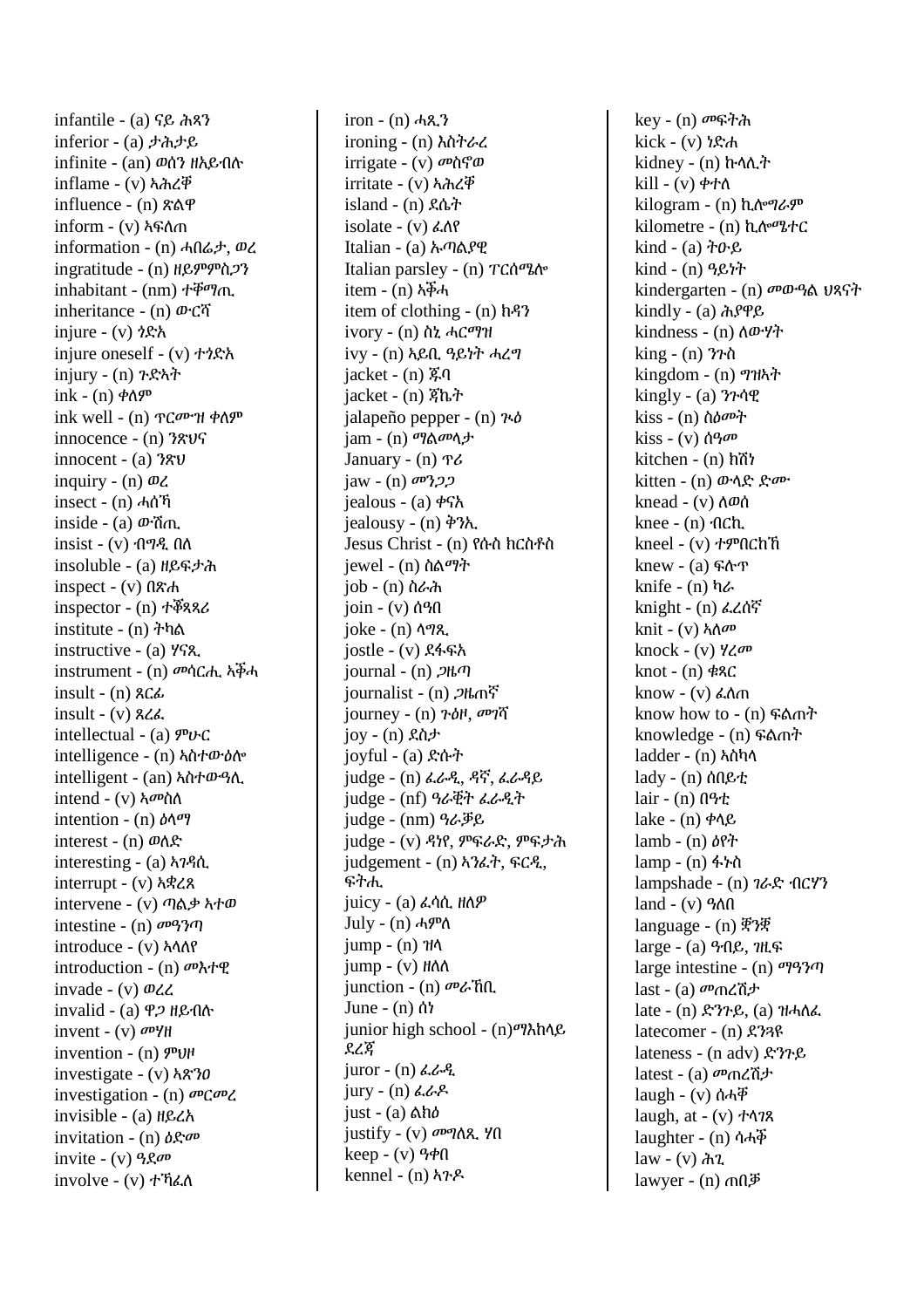lay - (v) ኣቐመጠ lay eggs - (v) እንቋቑሖ ወለደት laziness - (n) ትህኪት lazy - (a) ሃካይ lead - (v) ኣምረሐ, መርሐ leader - (n) መራሒ leaf - (n) ቆጽሊ leak - (v) ሞሎቐ lean  $-$  (a)  $\phi$  $\eta$ ,  $\gamma$ lean on  $-(v)$   $\tau$ ደገሬ lean out - (v) ደነነ leap -  $(v)$  ነጠረ learn -  $(v)$  ተማህረ learned - (n)  $\Lambda \overline{\Phi}$ least - (a adv) ጎደሎ leather - (n) ቆርበት leave  $-(v)$   $2\lambda$ lecture - (n) ስብከት left - (an) ጸጋም left, be  $-(v)$   $\tau$ *d*. leg - (n) ዳንጋ leg muscles - (n) ሙሕኹልቲ legacy - (n) ውርሻ legend  $-$  (n) ኣፌ ታሪኸ legs -  $(n)$  ሙሕኸልቲ lemon - (n) ለሚን lemon tree - (n)  $\frac{1}{4}$  ለሚን lend - (v) ኣለቀሐ lengthen  $-(v) \lambda \partial \phi$ lens - (n) መርዓት ዓይኒ lentils - (n) ብርስን leopard - (n) ነብሪ less - (a adv) ጎደሎ lesson - (n) መጽናዕቲ ትምህርቲ let - (v) ሓደገ letter (alphabet) - (n) ፊደል letter - (n) ደብዳቤ letter box - (n) ቦስጣ ሳጹን lettuce - (n) ሳላጣ level -  $(a)$  ማዕረ liar - (a) ሓሳዊ liberal - (a) ሰፊሕ ሓሳብ liberty - (n) ሓርነት library - (n) ቤተ ንባብ lick - (v) ለሓሰ lid - (n) መኽደኒ ድስቲ lie - (n) ሓሶት lie - (v) ተጋደመ life - (n) ሂወት lift - (v) ኣልዓለ ligament - (n) ጂማት

light - (a) ፈኲስ light -  $(n)$  ብራሃን light - (v) ኣብረሀ light up  $- (v)$   $\omega_{0}$ likable - (a) ፍሕሽው like - (adv a) ከም limb -  $(n)$  መሓውር lime - (n) ለሚን limit - (n) ደረት limit -  $(v)$  ወሰነ line - (n) መስመር linen - (n) ዓለባ lining - (n) ፎደራ link - (n) ሰንሰለት lion - (n) ኣንበሳ lip - (n) ከንፈር liquid - (a) ፈሳሲ list - (n) ዝርዝር listen - (v) ሰምዐ listen to  $- (v)$  ኢድመጸ liter - (n) ሊተር literature - (n) ስነ ጽሑፋ little - (a) ንእሽተይ live - (v) ሃለወ liven - (v) ህይወት ሃበ liver - (n) ከብዲ, ጸላም አብዲ living - (a) ሂወታዊ living room - (n) መዕረፊ ክፍሊ load - (n) ጽዕነት load - (v) ጸዓነ loading - (n) ጽዕነት loan - (n) ልቓሕ loan - (v) ኣለቀሐ loathe - (v) ጸልአ local - (a) ዞባዊ locality - (n) ቦታ lock - (n) መሽገጥ lock up - (v) ዓጸወ locomotive - (a) ተንቀሳቓሲ locust - (n) ኣንበጣ loneliness - (n) ጽምዋ, ብሕትውና lonely - (a) ጽምው long - (a) ነዊሕ long - (adv) ነዊሕ ግዝ long sigh - (v) ኣስተንፈሰ long lived - (a) ነዊሕ ጸናሒ look - (v) ተመልከተ look after - (v) ተኸናኸነ look at  $- (v)$  ጠመተ loosen -  $(v)$  ነቐለ lord - (n) ጎይታ

lorry - (n) መኪና ጽዕነት lose - (v) ተሳዓረ loser - (a) ስዑር loss - (n) ክስራን loud - (a) ጫውጫውታ ዘለዎ love - (n) ፍቕሪ love - (v) ኣፍቀረ love with, in  $-(a)$  ፍቹር loving - (a) ፍቑር low - (a) ታሕቲ lower - (v) ነከየ, ኣትሓተ luck - (n) ዕድል lunch - (v) ቆረሰ lung - (n) ሳንቡእ lungs - (n) ሳንቡእ luxury - (n) ጣዐሚ machine gun - (n) ማሺን ጋን Madame - (n) ወይዘሮ magical - (a) ሽሕራዊ magnificent - (a) ዘደንቕ mail - (n) ደብዳቤ mailman - (n) ቦስጠኛ main - (a) ቀንዲ maintain - (v) ናበየ maize - (n) ዑፉን make - (v) ገበረ make a hole - (v) ኣንኮለ make bigger - (v) ኣዕበየ make up  $-(v)$   $\lambda \overline{\beta}$ መ make widely known - (v) ቀልዐ male - (n) ተባዕታይ malicious - (a) ሃሳይ mammal - (n) መጥበዊ man - (n) ሰብኣይ manage - (v) ኣመሓደረ manager - (n) ሓለቓ mandate - (n) ትእዛዝ manifest - (v) ኣግሃደ mankind - (n) ፍጥረት ሰብ manner - (n) ኣገባብ manufacture - (v) ሰርሐ many - (adv) ብዙሕ map - (n) ካርታ marble - (n) ባሊና, እምነ በረድ march - (n) መጋቢት marine - (a) ባሕራዊ maritime - (a) ናይ ባሕሪ mark - (n) ምልክት marriage - (n) መርዓ married (get) - (v) ተመርዓወ marry off - (v) ኣመርዓወ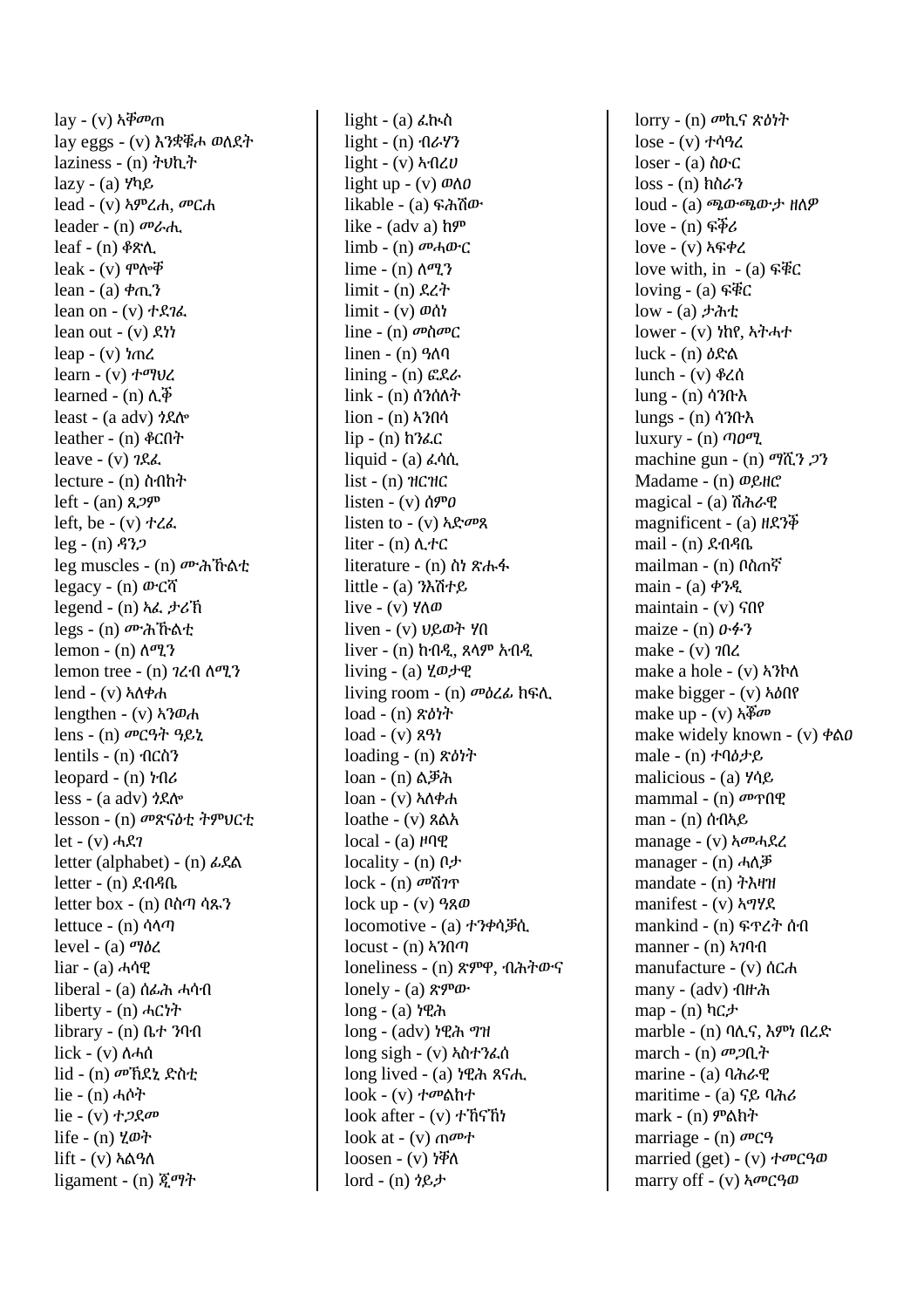marvellous - (a) ዘደንቕ mass - (n) ቅዳሴ mass - (n) እኩብ massage - (n) ምድራዝ master -  $(n)$  መም ህር match - (n) ክርቢት mate - (nf) ብጸይቲ mate - (nm) ብጻይ material - (n) ኣቑሑ ህንጻ matter - (n) ጉዳይ matter - (v) ኣገደሰ maturity - (n) ብስለት May - (n) ጉንበት mayor - (n) ከንቲባ me - (prn) ኣነ mead - (n) ሜስ meal - (n) ብልዒ mean - (a) ሕሱም measles - (n) ንፍዮ measure - (v) ዓቀነ measurement - (n) ዓቐን meat - (n) ስጋ mechanic - (n) መካኒክ medal - (n) መዳልያ medication - (n) መድሃኒት medicine - (n) ሕክምና medium - (n) ማእከል meet - (v) ተራኸበ meeting - (n) ኣኼባ melt - (v) ሓቐቐ melting - (n) ምሕቃቐ member - (n) ኣባል Member of Parliament - (n) ወኪል ህዝቢ memory - (n) ዝኽረት mend - (v) ኣዐረየ mention - (v) ረቝሐ merchant - (n) ነጋዳይ mercy - (n) ምሕረት merit - (n) ብቕዓት messenger - (n) መልእኽተኛ metal - (n) ብረት metallic - (a) ብረታዊ meteorology - (n) ስነ ኣየር meter - (n) ቆጻሪ method - (n) ቀጥዒ metre - (n) ሜተር middle - (a) ማእከላይ middle - (n) ማእከል middle school - (n)ማእከላይ ደረጃ midnight - (n) ፍርቂ ለይቲ

migrant - (a) ስደተኛ military - (a) ወተሃበራዊ milk - (n) ጸባ milk man - (nm) በዓል ጸባ milk woman - (nf) በዓልቲ ጸባ millimetre - (n) ሚሊ ሜተር mind - (v) ጓሰየ mine - (a prn) ናተይ mineral - (an) ማዕድን minister - (n) ሚኒስተር minor - (a) ንእሽቶ, ንእሽተይ minor - (n) ፈሓር ማዕድን minority - (n) ውሑዳን minute - (n) ደቒቕ miracle - (n) ትኣምር mirror - (n) መስትያት misdemeanour - (n) በደል misfortune -  $(n)$  ሕማ $\overline{P}$  ዕድል miss - (n) ወይዘሪት miss - (v) ሰሓተ missing, be  $-(v)$   $\partial g \Delta$ missionary - (an) ሰባኺ mistake - (na) ጌጋ Mister - (n) ኣቶ mix - (v) ሓዋወሰ mixed - (a) ሕውስዋስ moan - (n) ጥርዓን mob - (n) ጽቕጥቅጥ mobile - (a) ተንቀሳቓሲ mocking - (a) ሓጫጪ mode - (n) ቅዲ ሞዳ mode of transport - (n) መጓዓዝያ model -  $(n)$   $\phi$   $\theta$ modern - (a) ግዚያዊ modest - (a) ምቕሉል modesty - (n) ትሕትና moisture - (n) ጠሊ momentary - (a) ግዚያዊ monastery - (n) ገዳም Monday - (n) ሰኑይ money - (n) ሰልዲ monk - (n) ፈላሲ monkey - (n) ህበይ month - (n) ወርሒ monthly - (a) ወርሓዊ monument - (n) ሓወልቲ moral - (n) ሞራል more - (adv) ዝያዳ more than enough - (adv) ብብዚሒ morning - (a) ናይ ንጉሆ

morning - (n)  $2r \theta$ mortgage - (n) ልቓሕ mosque - (n) መስጊድ mosquito - (n) ጣንጡ mother - (n) ኣደ motionless - (a) ዘይንቀሳቐስ motive - (n) ምኽንያት motor - (n) ሞተር motorbike - (n) ሞቶ mountain -  $(n)$   $n \in \mathbb{R}$ mountainous - (a) ጎባዊ mouse - (n) ኣንጭዋ mouth - (n) ኣፍ move - (v) ቦታ ቀየረ move away - (v) ረሓቐ move everything out - (v) ገዓዘ moved, be - (v) ደንገጸ much - (adv) ብዙሕ mucus - (n) ንፋጥ mud - (n) ጭቃ muddy - (a) ጭቃዊ mule - (n) በቕሊ multiple - (an) ርባሕ multiplication - (n) ምርባሕ mumps - (n) ጽጌዕ municipal - (a) ምምሕዳር ከተማ murder - (v) ቀተለ murderer - (an) ቀታሊ murderous - (an) ቀታሊ murmur - (v) ኣዕዘምዘመ muscle - (n) ጭዋዳ museum - (n) ቤተ መዘከር mushroom - (n) ቃንጥሻ music - (n) ሙዚቃ musician - (an) ሙዚቀኛ mustard - (n) ሰናፍጭ mutton - (n) ስጋ በጊዕ mysterious - (a) ምስጢራዊ mystery - (n) ምስጢር nail - (n) መስማር nail file - (n) መብረድ naive - (a) ገርሂ narrow - (a) ጽቢብ nastiness - (n) ርግመት nasty - (a) ግናይ national - (a) ሃገራዊ nationality - (n) ዜግነት natural - (a) ባህርያዊ navigate - (v) ሰፈፈ near - (a) ቀረበ nearly - (adv) ጥቓ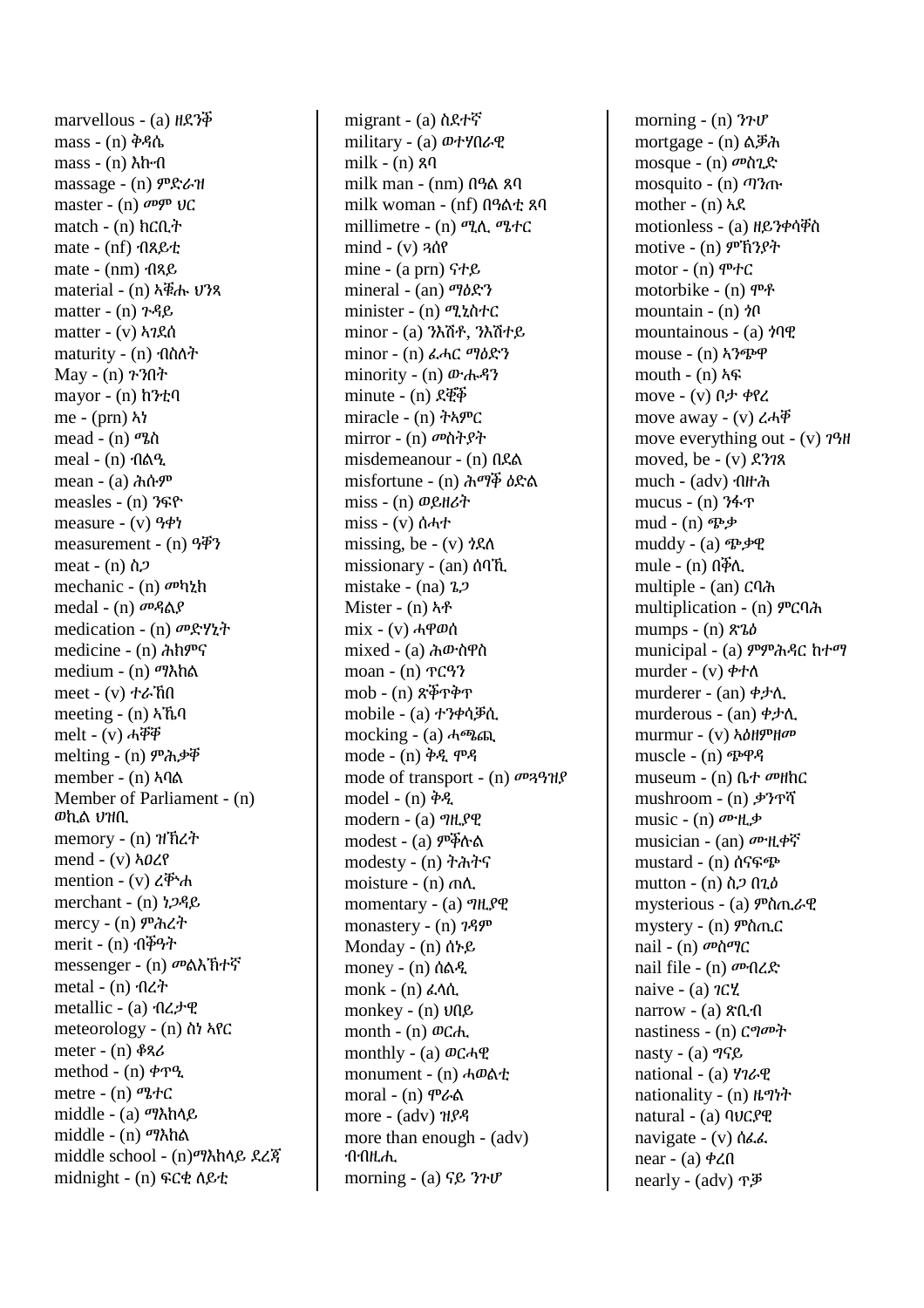neat - (a) ጽሩይ neatness - (n) ጽሬት necessary - (a) ኣድላይ necessity - (n) ኣድላይነት neck - (n) ክሳድ necktie - (n) ክራባታ need - (v) ደለየ needle - (n) መርፍእ neglect - (v) ሸለል በለ negligence - (n) ሸለልትነት negligent - (a) ዘይግደስ neighbourhood - (n) ጉርብትና neighbouring - (an) ጎረቤት nephew (brother) - (n) ወዲ ሓዊ nephew (sister) - (n) ወዲ ሓብቲ nest - (n) ገዛ ዑፍ nest - (v) ገዛ ዑፍ ሰርሐ never - (adv) ብፍጹም new - (a) ሓዲሽ new year - (n) ሓዲሽ ዓመት news  $-$  (n)  $\omega$ newspaper - (n) ጋዜጣ next - (a) ዝስዕብ next - (adv) ቀጺሉ nice - (a) ሕያዋይ, ጥዑም niece (brother) - (n) ጓል ሓዊ niece (sister) - (n) ጓል ሓብቲ night - (n) ለይቲ nightstand - (n) ኮመዲኖ night time - (a) ለይታዊ nine - (a) ትሽዓተ nineteen - (an) ዓሰርተ ትሽዓተ ninety - (an) ተስዓ ninth grade - (n) ታሽዓይ ክፍሊ no - (a) እምቢ nobility - (n) ጎይትነት noise - (n) ጫውጫውታ noisy - (a) ጫውጫውታ ዘለዎ normal - (a) ልሙድ north - (na) ሰሜን northern - (na) ሰሜናዊ nose - (n) ኣፍንጫ nostril - (n) መስኮት ኣፍንጫ, መሳኹት ኣፍንጫ note - (v) ነጥቢ ሓዘ notebook - (n) ጥራዝ nothing - (adv) ገለኳ notice - (n) ምልክታ notify - (v) ኣፍለጠ novel - (n) ልብ ወለድ novelist - (nf) ተራኺት

novelist - (nm) ተራኺ November - (n) ሕዳር now - (adv) ሕጂ numb - (v) ኣደቀሰ number - (n) ቁጽሪ numerous - (a) ብዙሓት oak - (n) ኦክ oath - (n) ማሕላ obedience - (n) ተኣዛዝነት obedient - (a) እዙዝ obey - (v) ተኣዘዘ objection - (n) ጥርዓን oblige - (v) ኣገደደ observation - (n) ትዕዝብቲ observe - (v) ተዓዘበ obstacle - (n) ዕንቅፋት occasion - (n) ኣጋጣሚ occupy - (v) ሓዘ ocean - (n) ውቅያኖስ October - (n) ጥቅምቲ odd - (a) ዘይጽምዲ ቁጽሪ odour - (n) ጨና off, take - (v) ነፈረ, ኣልገሰ offence, v - (v) ኣሕረቐ offend - (v) ኣቐየመ offend against - (v) ኣሕረቐ offer - (v) ወፈየ officer - (n) መኮነን official - (a) ወግዓዊ often - (adv) መብዛሕእቱ ግዝ oil - (n) ዘይቲ old - (an) ኣረጊት, old age -  $(n)$   $\lambda$  $\mathcal{L}$  $\mathcal{P}$ olive tree  $- (n)$   $\lambda \omega \Delta \phi$ on top - (adv) ኣብ ልዕሊ once again - (adv) እንደገና one - (a) ሓደ one time - (adv) ሓደ ግዜ onion - (n) ሽጉርቲ ቀይሕ only - (a) በይኑ open - (a) ከፋት open - (v) ከፈተ opening - (n) ክፋት, ኣፍ openly - (adv) ብቕንዕና opera - (n) ኦፐራ operate - (v) ጠብሐ operating room - (n) ክፍሊ መጥባሕቲ operation - (n) መጥባሕቲ opinion - (n) ርእይቶ opportunity - (n) ኣጋጣሚ

oppose - (v) ተጻረረ opposite - (n) ኣንጻር orange - (a) ኣራንቺ orange juice - (n) ጹማቕ አራንቺ orange tree - (n) ገረብ ብርትኳን order - (n) ትእዛዝ order - (v) ኣዘዘ ordinarily - (adv) ልሙዳዊ ordinary - (a) ልሙድ organ  $-$  (n)  $\lambda$  $C$ , $2$ <sup>3</sup> organize - (v) ኣዳለወ oriental - (a) ምብራቃስ origin - (n) መበቆል original - (an) መበቆላዊ orphan - (n) ዘኸታም ostrich -  $(n)$  ሰ $\n 2$ otherwise - (adv) እንተዘይኮነ ought - (v) ይግባእ ours - (a prn) ናትና out of tune - (a) ቃና ዘይብሉ outside - (adv n) ወጻኢ oval - (a) ቅርጺ እንቋቒሖ oven - (n) እቶን overcome - (v) ሰዓረ owe - (v) ተኣወደ owl - (n) ጉንጓ own - (v) ኣጥረየ owner - (n) ወናኒ ownership - (n) ዋንነት ox - (n) ብዕራይ package - (n) ጥቕላል ባኮ packing - (n) መጠርነፊ page - (n) ገጽ pail - (n) ሳንኮሎ pain - (n) ቃንዛ pain, be in - (v) ተሳቐየ painful -  $(a)$  መቐንዘዊ paint - (v) ሰኣለ painter - (n) ሰኣሊ, ለማጻይ painting - (n) ስእሊ pair - (n) ጽምዲ pal -  $(n)$  መሓዛ palace - (n) ኣዳራሽ pale - (a) ጽምልው pale,go -  $(v)$  ጻ $\phi$ ደ $\phi$ palm - (n) ከብዲ ኢድ palm tree - (n) ስየ pan - (n) ድስቲ papaya - (n) ፓፓዮ paper - (n) ወረቐት parachute - (n) ጃንጥላ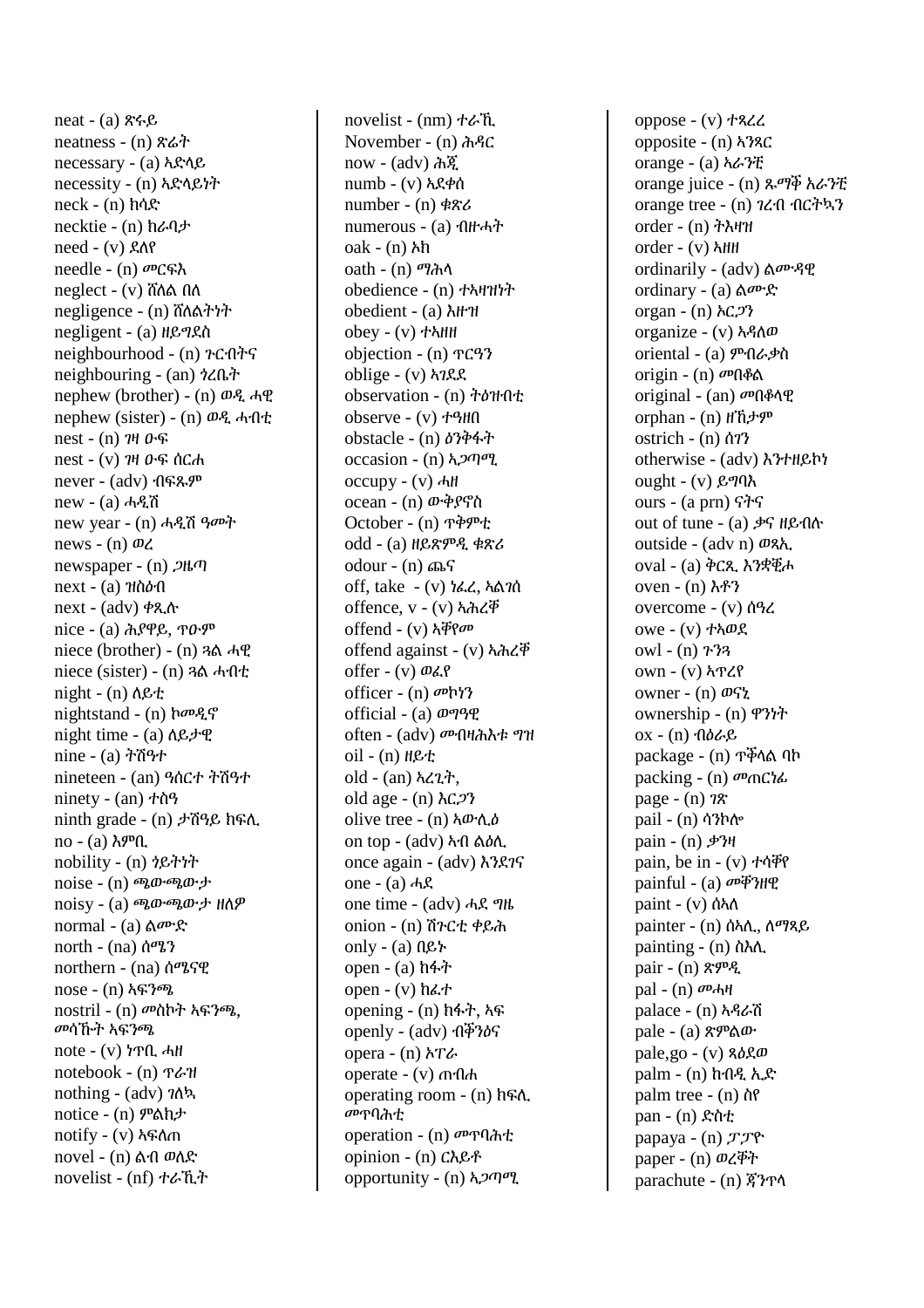paragraph - (n) ዓንቀጽ parallel - (a) ማዕረ ማዕረ pardon - (n) ምሕረት parent - (n) ወለዲ parish - (n) ቤተ ጸሎት park - (n) መናፈሻ ቦታ park -  $(v)$  ጠጠ ኣበለ parking ticket - (n) መቕጻዕቲ participate - (v) ተሳተፈ particular - (a) ፍሉይ particularly - (adv) ብፍላይ partridge - (n) ቆቕሕ pass - (v) ምሕላፍ, ሓለፈ pass on  $-(v)$  አመሓላለፈ passage - (n) መተሓላለፊ passed - (a) ሓሊፈ passenger - (an) መንገደኛ, ገያሻይ passion - (n) ተምሳጥ past - (n) ሕሉፍ paste - (n) ባስታ pastor -  $(n) \notin \mathbb{Z}$ pastry - (n) እንዳ ዶልሺ patch  $- (v)$  ለ $\eta$ path - (n) መሕለፊ patience - (n) ትዕግስቲ patient - (a) ዓቃል patient - (n) ተሓካሚ pattern - (n) ቅዲ pause -  $(v)$  ጠጠው በለ pay -  $(n)$  መሃያ pay - (v) ከፈለ pea - (n) ዓይኒ ዓተር peace - (n) ሰላም peaceful - (a) ሰላማዊ peach - (n) ኩኽ peanuts -  $(n)$   $\not\leq \alpha$ pearl - (n) ሉል peas - (n) ዓይኒ ዓተር peck - (v) ወግአ pedestrian - (n) ኣጋር peel - (n) ቅላጥ peel - (v) ቀለጠ pen  $-$  (n)  $T\mathcal{C}$ penal - (a) ገበናዊ penalty -  $(n)$  መችጻዕቲ pencil - (n) ርሳስ pencil box - (n) እንዳ ርሳስ pendulum clock - (n) ሰዓት መንደቕ penknife - (n) ሰንጢ people - (n) ህዝቢ

pepper - (n) ፐፐሮኒ perfect - (a) ልክዕ perfection - (n) ልክዕነት perfectly - (adv) ብጽፈት perform - (v) ተጻወተ ምዚቃ performance - (n) ሙዚቃዊ ጸወታ period - (n) እዋን permission - (n) ፍቓድ permit - (v) ኣፍቀደ persist -  $(v)$   $8$ *70* person - (n) ሰብ personal - (a) ብሕታዊ personnel - (n) ሰራሕተኛታት persuade -  $(v)$  ኢ $\delta\sigma$ ን petrol - (n) በንዚን pharmacist - (n) ፋርማሲያዊ pharmacy - (n) ፋርማሲ photograph - (n) ስእሊ photograph - (v) ሰኣለ photographer - (n) ሰኣሊ piano - (n) ፒያኖ pick - (v) ኣረየ pick up - (v) ጠርነፈ pick axe - (n) ኣፍራዛ picture - (n) ስእሊ piece - (n) ቁራጽ pig - (n) ሓሰማ pig farm - (n) መራብሒ ሓሰማ pigeon - (n)  $C<sup>9</sup> \mathcal{U} \dot{\mathcal{T}}$ piggy bank - (n) ካሳ pill - (n) ከኒና pillow - (n) መተርኣስ pilot - (n) መራሕ ነፋሪት pin - (n) መርፍእ ወረቐት pipe - (n) ቱቦ pit - (n) ጉድጓድ pity - (n) ድንጋጸ place - (n) ቦታ place -  $(v)$   $\lambda$ ?  $\lambda$ plain - (n) ጎልጉል plan - (n) መደብ plant - (n) ተኽሊ plant -  $(v)$  ተኸለ plate - (n) ሸሓኒ platform - (n) መድረክ play - (n) ጸወታ play - (v) ጻውቲ player - (nf) ተጻዋቲት player - (nm) ተጻዋቲ plead - (v) ተማሕጸነ please - (adv) ብኽብረትኩም

pleasure - (n) ደስታ plug - (n) መኽደኒ plumber - (n) ሰራሕ ቱቦ ማይ pocket - (n) ጁባ poem - (n) ግጥሚ point - (n) ጫፍ, ነጥቢ point out - (v) ኣርኣየ poison - (n) ስሚ poisonous - (a) መርዛም police - (n) ፖሊስ polish - (v) ወልወለ polite - (a) ልዙብ politeness - (n) ትሕትና political - (a) ፖለቲካዊ politician - (n) ፖለቲክ pomp - (n) ፖምፓ pool - (n) ንእሽቶ ቀላይ poor - (a) ድኻ, ነዳይ pope - (n) ጳጳስ popular - (n) ፖፕላር population - (n) ህዝቢ port - (n) ወደብ porter - (n) ረፋዕ portfolio - (n) እንዳ ገንዘብ portrait - (n) ስእሊ position - (n) ኣቀማምጣ possess - (v) ወነነ possession - (n) ዋንነት possible - (a) ዝከኣል possible - (n) ተኽእሎ post card - (n) ካርቶሊና post office - (n) ቦስጣ ቤት postal - (a) ብቦስጣ poster - (n) ፖስተር pot - (n) ጻሕሊ potato - (n) ድንሽ pound - (n) ፍርቂ ኪሎ pour - (v) ከዓወ pour out - (v) ቐድሐ poverty - (n) ድኽነት powder - (n) ባሩድ power - (n) ሓይሊ powerful - (a) ሓያል practical - (a) ግብራዊ practice - (n) ልምምድ practise -  $(v) \t + \Delta \omega \rho$ praise - (n) ናእዳ pray to - (v) ጸሌየ prayer - (n) ጸሉት preach - (v) ሰበኸ precaution - (n) ጥንቃቐ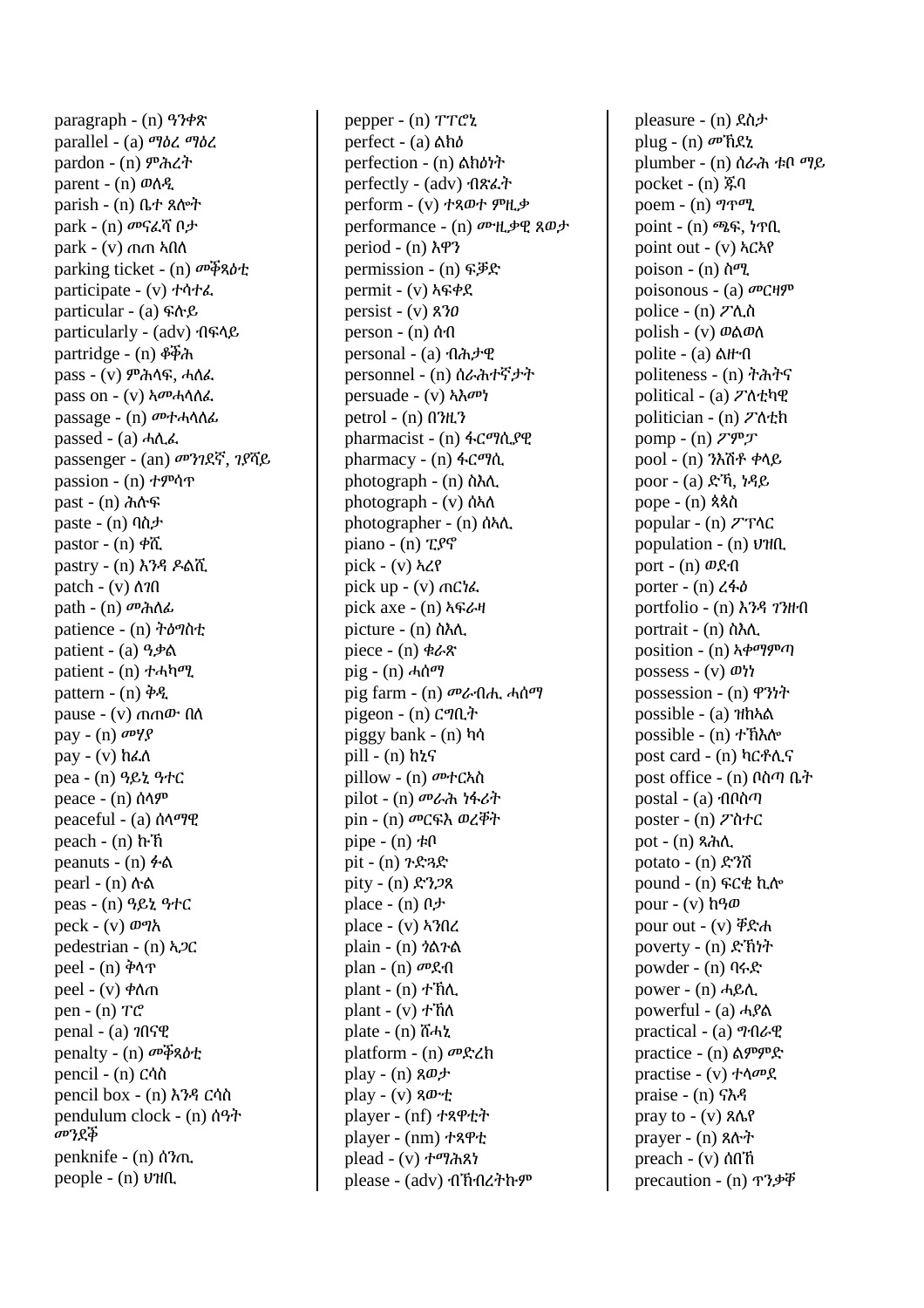precise - (a) ልክዕ precisely - (adv) ብግቡእ prefer -  $(v)$  መረጸ preference - (n) ምርጫ preparation - (n) ቅርርብ prepare - (v) ቀረበ prescribe - (v) ኣዘዘ presence - (n) ህላዌ present - (a) ህሉው president - (n) ኣ $\theta$  መንበር press - (n) ማዕከን ወረ press -  $(v)$  ጸ $\overline{\phi}$ ጠ press release - (n) ጋዜጣዊ መግለጺ pretty - (a) ጽቡቕ prevent - (v) ዓገተ previous - (a) ዝሓለፈ, (n adv) ድሮ prey - (n) ተሃዳኒ price - (n) ዋጋ prick - (v) ወግአ prickle - (n) እሾኽ prickly - (a) ኣሻኹ pride - (n) ሓበን priest - (n) ቀሺ primary - (a) መባእታዊ prince - (n) ወዲ ንጉስ princess - (n) ጓል ንጉስ principal - (a) ቀንዲ principal - (n) ዳይረክቶር, አማሓዳሪ principle -  $(n)$   $\omega$   $\rightarrow$   $h \wedge$ print - (n) ቅርጺ print -  $(v)$   $\phi$ <sup>+ $\sigma$  $\sigma$ </sup> prison - (n) ቤተ ማሕቡስ prisoner - (n) ሕቡስ privilege -  $(n)$   $\omega$   $\theta$ probable - (a) ምናልባት problem - (n) ግድል proceed - (v) ንቕድሚት ኣምረሐ proclaim - (v) ኣወጀ produce - (an) ርባሕ produce - (v) ኣፍረየ profession - (n) ሞያ professional - (a) ሞያዊ professor - (n) ፕሮፈሰር profit - (n) መኽሰብ profitable - (a) ረብሓ ዘለዎ program - (n) መደብ progress - (n) ምዕባለ prohibit - (v) ኣገደ promise - (n) መብጽዓ promise -  $(v)$   $\tau \sigma$  080 pronounce - (v) ኣድመጸ

proof - (n) መረ*ጋገ*ጺ property - (n) ዋንነት prophet - (n) ነቢይ prosecution - (n) ክሲ protect  $-(v)$   $+\pi\Lambda\hbar$ protest - (v) ተቓወመ protestant - (an) ከኒሻ proud - (a) ኩሩዕ proudly - (adv) ብኹርዓት prove -  $(v)$  ኢ $\lambda_0$ provide - (v) ኣምጸአ provinces - (n) ኣውራጃ provoke - (v) ኣስዓበ public - (a) ህዝባዊ public - (n) ህዝቢ pull - (v) ሰሓበ pumpkin - (n) ዱባ punish - (v) ቀጽዐ, ኣተኻኸለ pupil - (n) መርዓት ዓይኒ purchaser - (n) ዓዳጊ pure - (a) ጽሩይ purr - (v) ሩር በለ pursuit - (n) ክሲ push - (v) ደፍአ push aside - (v) ፈላለየ put -  $(v)$  አቐመጠ put into words - (v) ገለጸ put out - (v) ኣጥፈአ put out of shape - (v) ኣትሞመ put right - (v) ኣተኻኸለ put up - (v) ክብ ኣበለ quality - (n) ብቕዓት quarter - (n) ርብዒ question  $- (n)$   $\partial \mathbf{r}$ quick - (a) ቅልጡፍ quickly - (adv) ብቑልጡፍ quickness - (n) ቅልጣፈ quiet - (n) ህድኣት, (a) ህዱእ quiet down - (v) ኣህደአ quietly - (adv) ብህድኣት quietness - (a) ህዱእ quiver  $-(v)$   $\lambda$ ? $\lambda$  $\tau$  $\lambda$  $\theta$ rabbit - (n) ማንቲለ rabbit hutch - (n) ገዛ ማንቲለ race - (n) ቅድድም radiator - (n) መሞቒ radio - (n) ራዲዮ rag - (n) ጨርቂ rage - (n) ቁጠዓ rail - (n) መደንደል rain - (n) ዝናብ

rain - (v) ዘነበ rainbow - (n) ቀስተ ደመና raise - (v) ኣልዓለ raisins - (n) ዘቢብ rake - (v) ሓግሓገ ranch - (n) ምርባሕ እንስሳ rapid - (a) ቅልጡፍ rare - (adv a) ሳሓቲ rat - (n) ኣንጭዋ rate - (n) ቀረጽ reach - (v) በጽሐ read - (v) ነበበ read again - (v) እንደገና ኣንበበ reader - (nf) ኣንባቢት reader - (nm) ኣንባቢ reading - (n) ንባብ real  $-$  (a)  $\mathcal{A} \mathcal{A}$ reality - (n) ክውንነት reap - (v) እኽሊ ኣኸበ reason - (n) ምኽንያት receipt - (n) ቅብሊት receive - (v) ተቐበለ recent - (a) ቀረባ እዋን recently - (adv) ኣብዚ ቀረባ እዋን reception - (n) መቐበል ጋሻ recess - (n) ዕረፍቲ recognize - (v) ኣለለየ recover - (v) እንደና ረኸበ recovery - (n) ምሕዋይ rectangle - (n) ርቡዕ ኩርናዕ red - (a) ቀይሕ red chilli pepper - (n) በርበረ reduce  $-(v)$  ነከየ referee - (n) መንጎኛ reflection - (n) ነጸብራቕ reform  $- (v)$   $87<sup>1</sup>$ refuse - (v) ኣብየ regain - (v) እንደና ረኸበ region - (n) ከባቢ regret - (n) ጣዕሳ regulation - (n) ስምምዕ rehearsal - (n) ድግማ reject - (v) ነጸገ rejoin - (v) ኣርከበ relative - (n) ዘመድ relaxation - (n) ዕረፍቲ release - (v) ፈተሐ reliable - (a) ርግጸኛ reliance - (n) እምነት relief - (n) ምፍጓስ religion - (n) ሃይማኖት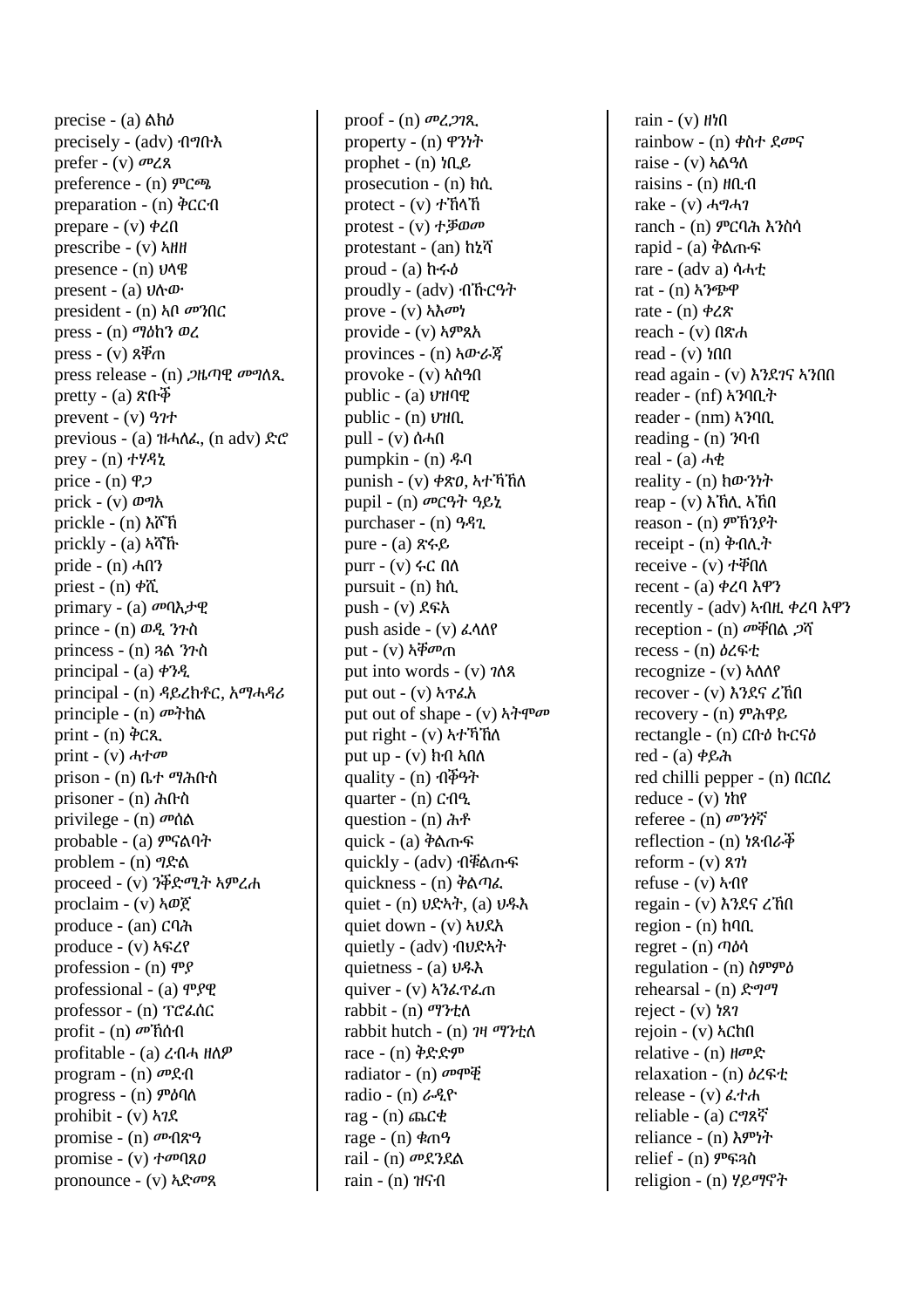religious - (a) ሃይማኖታዊ remain  $-(v)$   $\tau \zeta \zeta$ remark - (n) ብህሊት remedy - (n) መድሃኒት remember - (v) ዘከረ remind  $- (v)$   $\lambda$ *Hh<sub>Z</sub>* remorse - (n) ጣዕሳ remove - (v) ኣልገሰ renew - (v) ኣሐደሰ rent - (n) ክራይ rent - (v) ኣካረየ repair - (v) ኣዐረየ repeat -  $(v)$  ደ $10$ replace - (v) ተክአ reply - (v) መለሰ, ምላሽ ሃበ represent - (v) ወከለ representative - (n) ወኪል reptile - (n) ለማሚ republic - (n) ሩፑብሊክ request - (vn) ጠለበ require - (v) ኣድለየ rescue - (v) ኣድሓነ rescuer - (n) መድሓኒ reserve - (n) ቅሙጥ residence - (n) ትቕመጠሉ ቦታ resist -  $(v)$  +  $\frac{1}{2}$   $\omega$   $\sigma$ resistance - (n) ተቓዉሞ resolution - (n) ውሳኔ resolve - (v) ፈተሐ resources - (n) ሃብቲ respect - (n) ክብረት respect - (v) ኣኸበረ respectful - (a) ኣኽባሪ responsibility - (n) ሓላፍነት rest - (n) ዕረፍቲ rest - (v) ኣዕረፈ restart - (v) እንደገና ጀመረ restaurant - (n) ቤተ ብልዒ result - (n) ውጽኢት retirement - (n) ጥሮታ return - (v) እንደገና መጸ return ticket - (n) ቲከት መምለሲ reunion - (n) ኣኼባ reveal - (v) ቀልዕ revenge - (n) ሕነ reverse - (n) ግምጥልሽ review -  $(v)$  ደ $v$ revolution - (n) ሰዉራ reward - (n) ጻማ rhythm - (n) ረምታ ribs - (n) መሰናግለ

rice - (n) ሩዝ rich - (a) ሃብታም rid of, get -  $(v)$  ወገደ ride - (v) ተወጥሐ rifle - (n) ጠበንጃ right - (a) ቅኑዕ right to vote - (n) መሰል ድምጺ rightly - (adv) ብግቡእ ring - (v) ደወለ rip up  $- (v) \phi \& Q$ rise - (v) እንደገና ተንሰአ risky - (n) ሓደጋ river - (n) ዋሕዚ road - (n) መንገዲ roast - (n) ጥቡስ ስጋ rob - (v) ዘመተ robbery - (n) ስርቂ rock - (n) ከውሒ rocky - (a) ከውሓዊ roof - (n) ናሕሲ room - (n) ክፍሊ roomy - (a) ሰፊሕ rooster - (n) ደርሆ root - (n) ሱር rope - (n) ገመድ rose - (n) ጽጌረዳ rose bush - (n) ገረበ ጽግረዳ rosemary - (n) ሮዝመሪ rot - (v) መሽመሸ rough - (a) ሓርፋፍ round - (a) ከቢብ round - (n) ክቢ round - (v) ኣኽበበ route -  $(n)$  መንገዲ royal - (a) ንጉሳዊ rub - (v) ፋሕፈሐ ruin - (n) ዕንወት rule - (n) ስርዓት ruler - (n) መስመር run - (v) ጎየየ runner - (n) ጎያዩ rural - (a) ገጠራዊ rural area - (n) ሃገረሰብ rush - (v) ቀልጠፈ rush - (v) ተሃወኸ rusty - (a) መራት sack - (n) ሳንጣ sacrament - (n) ቁርባን sacrifice - (n) መስዋእቲ sacrifice - (v) ተሰወአ sad - (a)  $r \nu \beta$ 

sadness -  $(n)$  3<sup>2</sup> safe - (a) ድሕንነት sailing ship - (n) ጋንጽላ መንርከብ sailor - (n) ባሕረኛ saint -  $(n)$  ጻድ $\overline{\Phi}$ salad - (n) ሳላጣ salary -  $(n)$  መሃያ saliva - (n) ጥፍጣፍ salt  $-$  (n) ጨዉ sample -  $(n)$  መርኣያ sand  $- (n)$   $d<sub>1</sub>$ . satisfy -  $(v)$  ኣ0 $\n 20$ Saturday - (n) ቀዳም save  $- (v)$  ኢድሓነ save up - (v) ቆጠበ saving - (n) ውህላለ ገንዘብ saviour - (n) መድሓኒ saw off - (v) ሓርሓረ say - (v) በለ say again - (v) ደገመ scarf - (n) ሻርባ scent - (n) ጨና schedule - (n) ዓውደ ኣዋርሕ school - (n) ቤተ ትምህርቲ school teacher -  $(n)$  መም ህር schoolboy - (n) ተማሃራይ schoolgirl - (n) ተማሃሪት science - (n) ሳየንስ science - (n) ኣስተዋጽኦ ፍልጠት scissors - (n)  $\omega \vec{\phi}$ ስ score - (v) ነጥቢ  $scrape - (v)$  ሓ ћ ћ scratch -  $(v)$  ሓ $\n *h*$  $\n *h*$  $\n *h*$ screen - (n) ዓለባ ምርኢት screwdriver - (n) ዘዋር መስኒ script - (n) ጽሕፈት sculpture - (n) ቅርጺ sea - (n) ባሕሪ seal - (n) ማሕተም seam - (n) ስፍየት ክዳን search - (n) ምድላይ search - (v) ደለየ season - (n) ክፍለ ዓመት seat -  $(n)$  ኮፍ መበሊ seat -  $(v)$  ላ $30\angle$ second grade - (n) ካልኣይ ክፍሊ secondary - (a) ካልኣዊ secondary school - (n) ካልኣይ ደረጃ secret - (a) ምስጢር secretary - (n) ጸሐፊ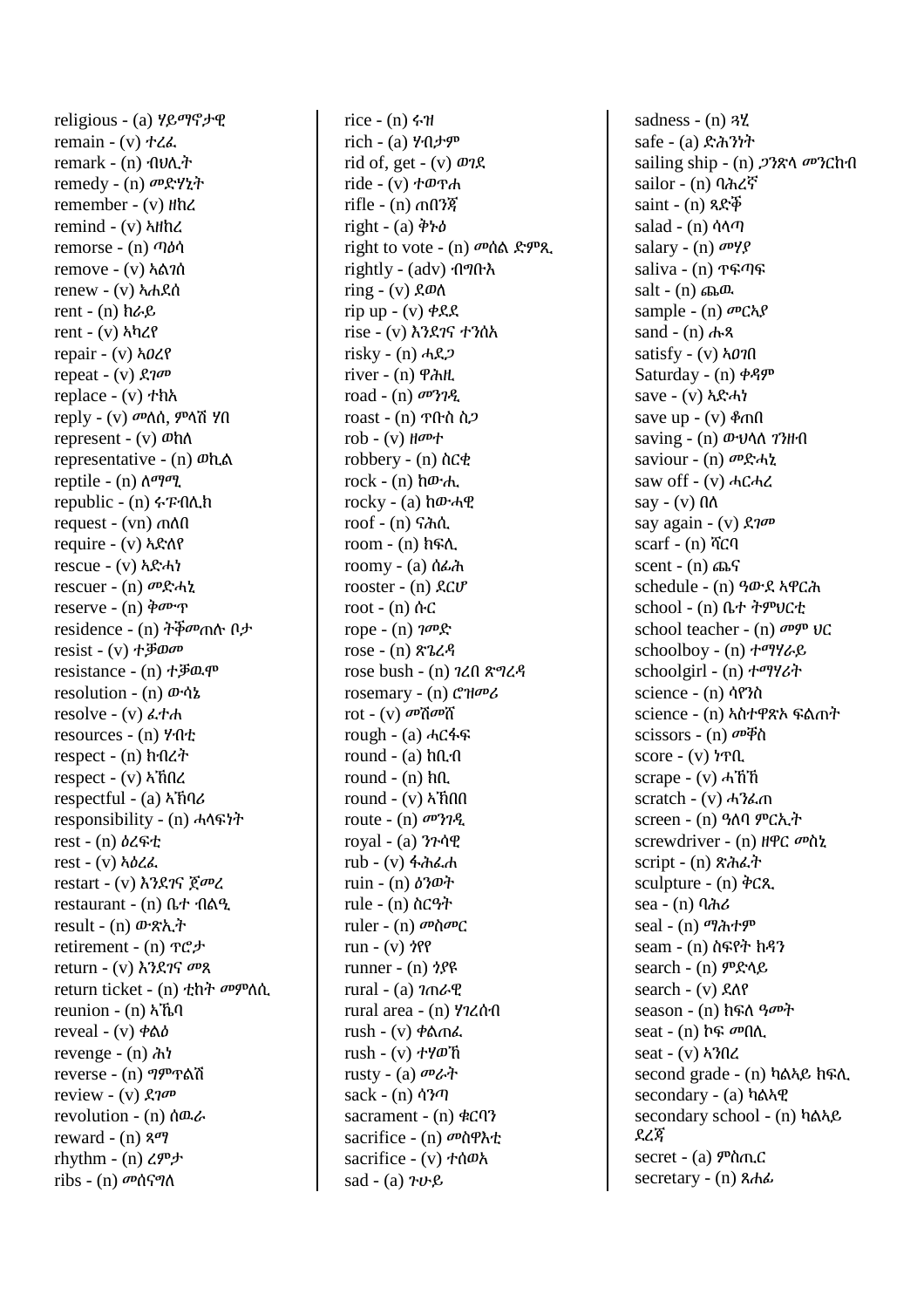secretary - (n) ጸሓፋይ, ጸሓፊት section - (n) ክፍሊ security - (n) ውሕስነት see - (v) ረኣየ seed - (n) ፍረ seem -  $(v)$  መሰለ select -  $(v)$  መረጸ selection - (n) ምርጫ self confidence - (n) መተኣማመኒ self control - (n) ርግኣት sell -  $(v)$  ሸየጠ seller - (n) ሸያጣይ seller - (nf) ሸያጢት send - (v) ስደደ send someone to do something - (v) ለኣኸ send to sleep - (v) ኣደቀሰ sender - (n) ሰዳዳይ senior - (an) ሽማግለ sensational - (a) ኣድናቒ sensitive - (a) ተነካኢ separate - (v) ፈለየ separation - (n) ምፍልላይ September - (n) መስከረም serenity - (n) ርግኣት sergeant - (n) ሰርገንቲ seriously - (adv) ብጥንቃቐ servant - (nf) ኣገልጋሊት, ከዳሚት servant - (nm) ኣገልጋሊ serve  $- (v)$   $\lambda$  $\lambda$  $\lambda$ service - (n) ጽቡቕ ግብሪ set -  $(v)$  አቐመጠ set right -  $(v)$   $\delta \vec{\phi}$ lo set up  $- (v) \lambda \tau h \Lambda$ , ሰ $\Omega$ set up again -  $(v)$   $\lambda \overline{\phi}$ *i* $\theta$ settle -  $(v)$   $\tau$  $\delta$ *<sub>884</sub>* settle down - (v) ኣትከለ seven - (a) ሸውዓተ seventeen - (an) ዓሰርተ ሸውዓተ seventh grade - (n) ሻቡዓይ ክፍሊ seventy - (an) ሰብዓ several - (a) ሓያሎ severity - (n) ጽኑዕ ምክትታል sew - (v) ሰፈየ sewing - (n) ስፍየት ክዳን shade - (n) ጽላሎት shadow - (n) ጽላሎት shake - (v) ነቕነቐ shame - (v) ሕፍረት shameful - (a) ዘሕፍር shape  $-$  (n)  $\partial^2 C \mathcal{R}$ 

share - (v)  $\omega \vec{\phi} \wedge$ sharp - (n) ቅጢን ድምጺ sharpen - (v) ከምከመ shatter - (v) ሰበረ shave - (v) ላጸየ she - (prn) ንሳ sheep  $-$  (n)  $\theta$ sheep pen - (n) እንዳ ኣባጊዕ sheet - (n) ኣንሶላ sheet paper - (n) ፎልዮ shelter - (v) ዓቀበ shelter, take -  $(v)$  ተዓቆሽ shepherd - (n) ጓሳ shine - (v) ኣንጸባረቐ shining bright - (a) ኣንጸባረቒ ship -  $(n)$  መርከብ shipper - (n) ሰዳዳይ shirt - (n) ካሚሻ shiver - (n) ምንቅጥቃጥ shiver -  $(v)$   $\lambda$  $\lambda$  $\phi$  $\phi$  $\phi$ shoe - (n) ሳእኒ shoemaker - (n) ሰራሕ ሳእኒ shoes, put on - (v) ሳእኒ ለበሰ shoot - (v) ተኰሰ shore - (n) ደንደስ short  $-$  (a)  $A$ & $C$ short story - (n) ወረ shortage -  $(n)$   $\nu$ -A $\Delta$ shorten - (v) ኣሕጸረ shoulder -  $(n)$  መንኩብ shovel - (n) ባዶላ show - (v) ኣርኣየ shower - (n) ዝናብ, ዝናብ መሕጸቢ shudder - (v) ኣንፈጥፈጠ shut -  $(a)$   $\partial x \mathcal{L}$ shut - (v) ዓጸወ shutter -  $(n)$  መጋረጀ shy - (a) ሓፋር sick -  $(n)$  ሕሙም sidewalk - (n) መንገዲ ኣጋር sigh - (v) ኡፍ በለ sight - (n) ርእየት sign - (n) ምልክት signal - (n) ምልክት signature - (n) ክታም silence - (n) ጸጥታ silent - (a) ጸጥተኛ silver - (n) ብሩር silvery - (a) ብሩር ዝተቀብአ similar - (a) ዝመስሰል similar - (adv a) ከም

simple  $-$  (a)  $\phi$ ሊል simplify - (v) ኣቃለለ simply - (adv) ብቐሊል sin - (n) ሓጥያት sincerely -  $($ adv $)$  ብ $\overline{4}$ *d* $\overline{6}$ sincerity - (n) ቅንዕና  $sing - (v)$  ደረፈ singer - (nf) ደራፊት singer - (nm) ደራፊ single - (an) ዘይምርዕዉ sinister - (a) እከይ sink -  $(v)$  ጠሓለ sinus  $-$  (n)  $\hat{\theta}$  $C_1^{\alpha}$ sister  $-$  (n)  $\pi$ sit - (v) ኮፍ sit down  $- (v)$  ኮፍ በለ site - (n) ቦታ situation - (n) ኩነታት six - (a) ሽዱሽተ six months - (n)  $\omega_3$ { $\phi$ } sixteen - (an) ዓሰርተ ሽዱሽተ sixth grade - (n) ሻዱሻይ ክፍሊ sixty - (an) ስሳ size - (n) ዓቐን skate - (v) ኣንሻተተ skeleton - (n) ኣስካሮን sketch - (n) ንድፊ skilful - (a) ክኢላ skill - (n) ክእለት skilled worker - (n) ሰራሕተኛ skin - (n) ቆርበት skirt -  $(n)$   $\gamma$ skull - (n) ሽክና ርእሲ slain  $-(v)$   $\partial \mathcal{L}$ slam - (n) ገምታ slaughter - (v) ሓረደ slave - (an) ባርያ sleep - (n) ድቃስ sleep - (v) ደቀሰ slide - (v) ኣንሻተተ slight - (a) ፈኲስ slightly - (adv) ብቐሊሉ slip - (v) ኣንሻተተ slipper - (n) ሸበጥ slippery - (a) ሸትሕትሖ slope - (n) ቁልቁለት, ዓቐብ slowly - (adv) ብቐስ slowness - (n) ዝሕለት small - (a) ንእሽቶ, ንእሽተይ small finger - (n) ሕንጢል ሕንጥሊቶ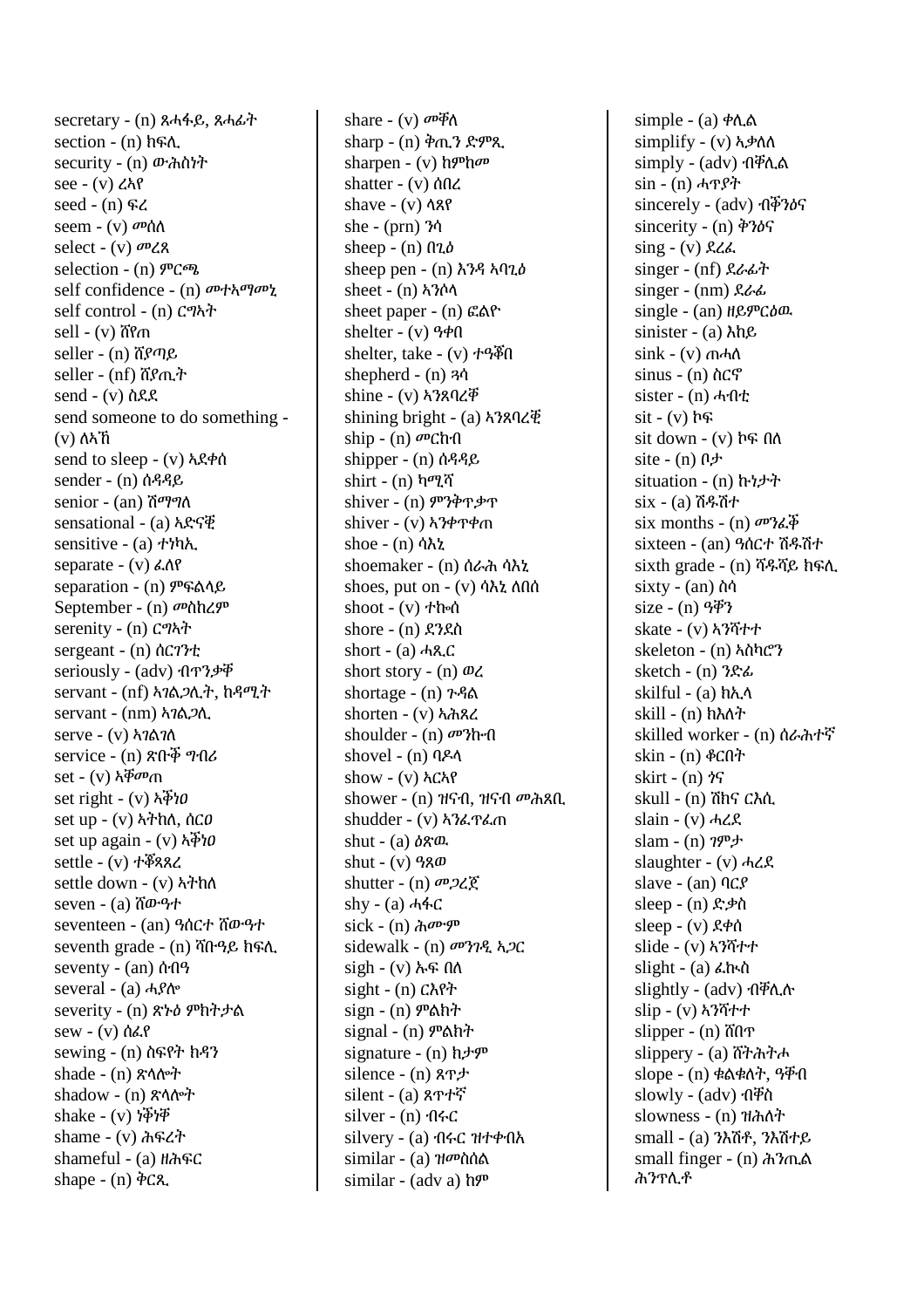small intestine - (n) ማዓንጣ small toe - (n) ሕንጢል ሕንጥሊቶ smart - (a)  $\partial^2 \vec{b}$ smell - (v) ጨነወ smelting - (n) ምሕቃቐ smile - (n) ፍሽኽታ smile - (v) ፍሽኸታ smoke - (n) ትኪ smoke - (v) ኣትከኸ smooth - (a) ልሙጽ snack - (n) ጠዓሞት snail -  $(n)$  ላረነ snake -  $(n)$  ተመን so much - (adv) ብጣዕሚ soak -  $(v)$  ኣጥለለ soap -  $(n)$  ሳሙና soccer - (n) ኩእሶ እግሪ social - (a) ማሕበራዊ society - (n) ሕብረት ሰብ sock - (n) ካልሲ soft - (a) ልምሉም soil - (n) ባይታ soldier - (n) ወተሃደር sole of the foot - (n) ከብዲ እግሪ solely - (adv) ጥራይ solid - (a) ድሩቕ solution - (n) መፍትሒ solve  $-(v)$   $\angle$   $\Delta$   $\tau$  $\Delta$ something - (adv) ገለ ነገር sometimes - (adv) ንሓንሳብ son - (n)  $\omega_{\mathcal{L}}^{\rho}$ song - (n) ደርፊ soon - (adv) ብቑልጡፍ sore - (n) ቁስሊ sorrow - (n) ጸበባ sorry - (n) ይቕረታ sort - (n) ዓይነት sort -  $(v)$   $\sigma$ <sup> $\sigma$  $\sigma$  $\sigma$  $\gamma$ </sup> soul - (n) ነፍሲ sound - (n) ድምጺ soup - (n)  $\omega \mathcal{L}^{\mathcal{F}}$ south  $-$  (n) ደቡብ southern - (a) ደብባዊ space -  $(n)$  ቦታ spade - (n) ባዶላ spare - (v) ቆጠበ spare time - (n) ግዜ ዕረፍቲ sparing with, be - (v) ቆጠበ sparkle - (v) ኣንጸባረቐ speak  $- (v) \nightharpoonup H \nightharpoonup \mathcal{U}$ speaker - (n) ተዛራባይ

special - (a) ፍሉይ spectator - (nm) ተዓዛቢ speech - (n) ዘረባ speed - (n) ቅልጣፈ spell - (v) ጸሓፈ spend - (v) ሓሸሸ spice -  $(n)$  ቀመማት spider - (n) ሳሬት spinach - (n) ሓምሊ, ስፐናቺ spine - (n) ዓንዲ ሕቔ spirit -  $(n)$  መንፈስ spit - (v) ጡፍ በለ splendid - (an) ግሩም split up - (v) ነቶገ spoil -  $(v)$  ኣባላሸወ spoon - (n) ማንካ sport - (n) ስፖርት spot - (n) ንጣብ ርስሓት spot -  $(v)$  ነጠበ spread  $- (v)$  ነዝሐ square - (n) ትርብዒት squeeze - (v) ጸሞቐ squirrel - (n) ምጹጽላይ stable - (n) እንዳ ኣፍራስ stadium - (n) እስታዲዩም staff - (n) ሰራሕተኛታት stage - (n) መድረክ stain - (n) ንጣብ ርስሓት staircase - (n) መደያይቦ stairs -  $(n)$  መደያይ $n$ stalk - (n) ጉንዲ stamp - (n) ቲምብር stand - (v) ደው stand up again -  $(v) \phi$ ?0 standing - (adv) ጠጠው stapler - (n) ስተፕረ start -  $(n)$  መጀመርታ start - (v) ጀመረ state - (n) መንግስቲ statement - (n) ኣዋጅ station - (n) መዕረፍ ባብር statue - (n) ሓወልቲ stay - (n) ጽንሒት stay away from - (v) ቦኾረ steal - (v) ሰረቐ steam - (n) ሃፋ step - (n) ስጉምቲ step back - (v) ኣንሰሓበ step ladder - (n) መሳልል stew lentils - (n) ትምቲሞ stick - (n) በትሪ

stiff -  $(a)$  ነቓጽ still - (adv) ጌና, እንደገና sting  $-$  (n)  $\sigma$ <sup>p</sup> $\gamma$ hሲ sting  $- (v)$  ነኸሰ stir -  $(v)$   $HZ$ stitch - (v) ሰፈየ stock - (v) ከዘነ Stomach - (n) ከብዲ stone - (n) እምኒ stool -  $(n)$  መሳልል stop - (v) ደው ኣበለ store - (n) ድኳን storm - (n) ማዕበል stormy - (a) ማዕበላዊ story - (n) ዛንታ stove -  $(n)$   $\lambda$  $\beta$ ? strange - (a) ዘይፍሉጥ strap - (v) ኣሰረ stream - (n) ዛራ street -  $(n)$   $\partial g$ stretch -  $(v)$   $\omega_{\text{max}}$ strict - (a) ጽኑዕ strictness - (n) ጽኑዕ ምክትታል strike -  $(v)$   $\Phi\Phi$ 0 stroke  $-$  (n)  $\gamma$ <sub>2</sub> $\chi$ stroll -  $(n)$  መዛወሪ stroller - (n) ተዛዋሪ strong - (a) ሓያል struggle - (n) ቃልሲ student - (nf) ተማሃሪት student - (nm) ተማሃራይ studio - (n) ቤተ ዕዮ study - (n) መጽናዕቲ study - (v) ኣጽንዐ stupid - (a) ደንቆሮ stupidity - (n) ዕሽነት style - (n) ኣገባብ subject - (n) ዛዕባ subscriber - (an) ምዝጉብ subtraction - (n) ምጉዳል suburbs - (n) ጎደቦ succeed -  $(v)$  ተዓወተ success - (n) ዓወት suck -  $(v)$  መጸየ sudden - (n) ሃንደበት suddenly - (adv) ብሃንደበት suffer - (v) ተሳቐየ suffering - (n) ስቓይ sufficient - (a adv) እኹል sufficient, be - (v) ኣኸለ sugar - (n) ሽኮር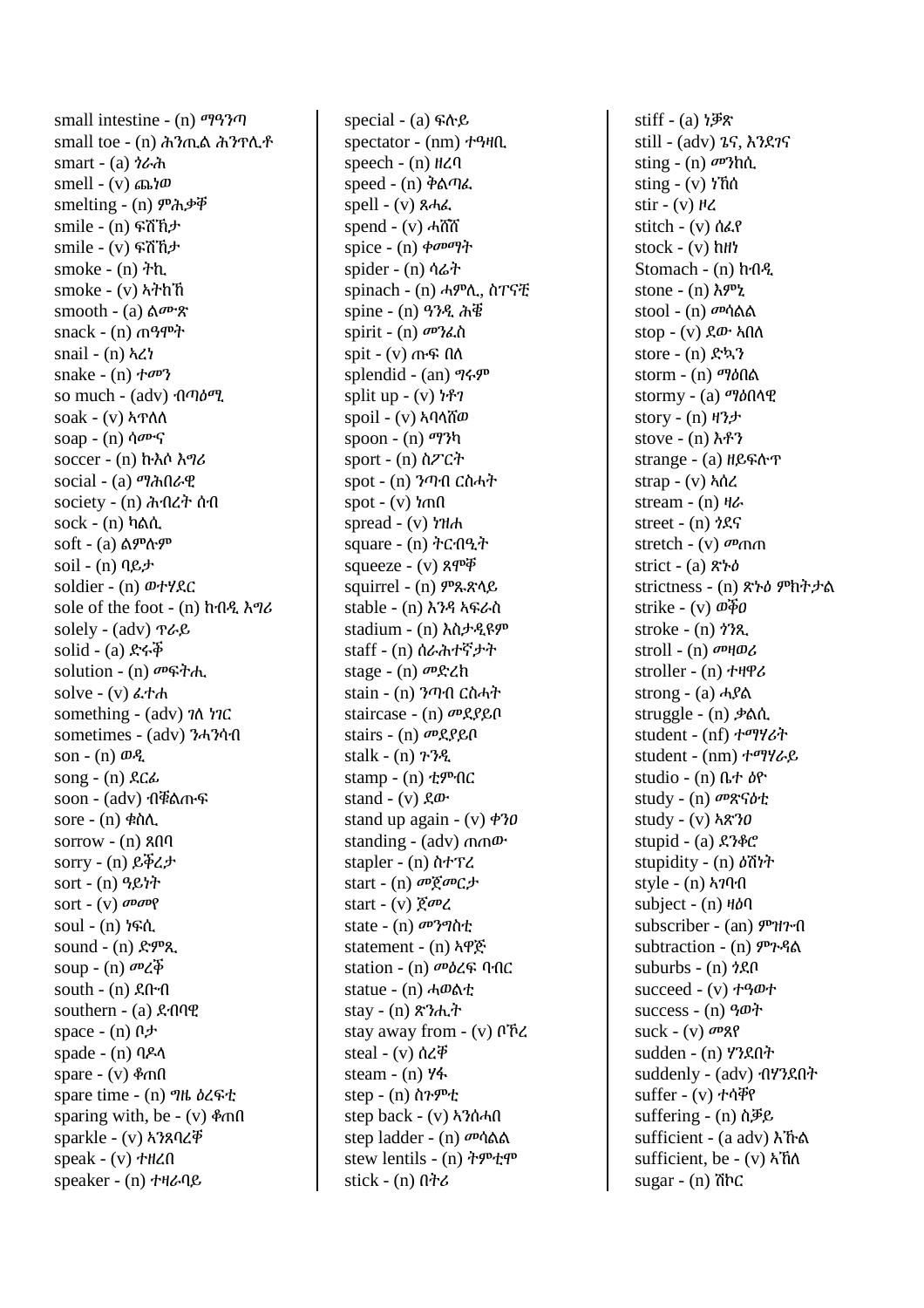suggest  $- (v)$   $\n *A*$  $\n *A*$ suit  $-$  (n)  $h9$ suitcase - (n) ባልጃ sum - (n) ድምር summer -  $(n)$   $A$  $2B$ summon to law -  $(v)$   $\lambda \lambda \omega$ sun blind - (n)  $\nu \&$  ብርሃን Sunday - (n) ሰንበት superintendent - (n) ሓላው ርሻን superior - (a) ብሉጽ supervise -  $(v)$   $t^2$ *H* $\theta$ supplies - (n) ነገር ንዋት support -  $(n)$  መደግፊ support - (v) ደገፈ suppose -  $(v)$  መሰሎ suppress - (v) ኣጥፈአ suppression - (n) ምጥፋእ supreme - (a) ዝለዓለ sure - (a) ርግጸኛ sureness - (n) ርግጽነት surprise - (n) ሃንደበት surprising - (a) ሃንደበታዊ surrender - (v) ኡዱ ሃበ surroundings - (n) ጥቓ, ኣከባቢ survive - (v) ደሓነ suspect - (v) ጠርጠረ suspicion - (n) ጥርጥር swallow -  $(v)$   $\omega_{n}$ swamp - (n) ዓዘቕቲ swamp - (v) ኣጥለቕለቐ swan - (n) ስዋን swarm - (n) ዕስለ swear -  $(v)$  መሓሰ sweat - (n) ረሃጽ, ርሀጽ sweat -  $(v)$   $\angle$ *ll*<sup>8</sup> sweet - (a) ምቁር swim - (v) ሓምበሰ swimming - (n) ምሕምባስ swing - (n) ሰለል switch -  $(v)$   $\Delta \omega_{\text{m}}$ switch on  $- (v)$   $\omega_{\Lambda} \rho$ symbol - (n) ምልክት sympathy -  $(n)$  ድንጋጻ system - (n) ቀጥዒ table - (n) ጣውላ tablecloth - (n) መኽደኒ ጣውላ tail  $-$  (n) ጭራ take - (v) ወሰደ take off one's hat - (v) ጉልባብ ቀልዐ tale - (n) ጽንጽዋይ

talent - (n) ክእለት tall - (a) ነዊሕ talk  $-$  (n)  $HZQ$ talk - (v) ተዛረበ talk to each other -  $(v)$   $\tau^{\alpha}$ *e* $\gamma$  $\alpha$ talkative - (a) ሃታፍ tangled  $-$  (a)  $r\delta\phi$ tape -  $(n)$  መጥመሪ tart - (n) ዶልሺ ፍረታት taste -  $(v)$  ጠ $9$ ሙ tasteless - (a) መቐረት ዘይብሉ tax  $- (n)$  ግብሪ taxation - (n) ግብሪ tea - (n) ሻሂ teach -  $(v)$  መሃረ teacher - (n) መምህር, ፕሮፈሰር team - (n) ጋንታ tear - (n) ንብዓት tear up  $- (v)$  ቀደደ tears - (n) ንብዓት tease - (v) ሓጨጨ teeth - (n) ስኒ teff - (n) ጣፍ telephone - (n) ተለፎን television - (n) ተለቭጅን tell -  $(v)$  ነገረ temperature - (n) ሙቐት temple - (n) ቤተ መቕደስ temporalis muscle - (n) መታልሕ temporary - (a) ግዚያዊ temptation - (nv) ፈተነ ten - (an) ዓሰርተ tenant - (n) ተኻራይ tendon - (n) ጂማት tent - (n) ተንዳ tenth - (a) ዓስራይ tenth grade - (n) ዓሽራይ ክፍሊ terrible - (a) ዘሰንብድ terrify - (v) ኣፍረሐ territory - (n) ግዝኣት test - (v) ፈተና testify - (v) መስከረ testimony - (n) ምስክርነት thank -  $(v)$  አመስገነ thank you - (n) የቐንየለይ thankless - (a) ዘየመስግን that - (prn) እቲ, እቲኣቶም thatched cottage - (n) ኣጉዶ thaw - (n) ምሕቃቐ theatre - (n) ቲያትር theft - (n) ስርቂ

theirs -  $(f \text{ prn})$  ናተን theirs - (m prn) ናቶም then - (adv) ቀጺሉ theory - (n) ክልስ ሓሳብ there - (adv) ኣብቲ thermometer - (n) ተርሞመተር they - (f prn) ንሳተን they - (m prn) ንሳቶም thick - (a) ድልዱል thieving - (a) ሰራቒ thigh - (n) ሰለፍ thin  $-(a)$  ረቂች, ቀ $\Pi$ ? thing  $-$  (n) ኣኞሓ think - (v) ሓሰበ think up - (v)  $10^{\circ}$ third - (a) ሳልሳይ third - (n) ሲሶ third grade - (n) ሳልሳይ ክፍሊ thirst - (n) ጽምኢ thirsty - (a) ጽሙእ thirteen - (an) ዓሰርተ ሰለስተ thirty - (a) ሰላሳ thorn - (n) እሾኽ thorny - (a) ኣሻኹ thought - (n) ሓሳብ thousand - (na) ሽሕ thread - (n) ፈትሊ threaten - (v) ኣፈራርሀ three - (a) ሰለስተ thrilled, be - (v) ኣንቀጥቀጠ throat  $-$  (n)  $\partial^2 \mathcal{C}$ throw - (v) ሰንደወ throw back -  $(v)$   $187$ thunder - (n) ነጎዳ thunder - (v) ነጎደ Thursday - (n) ሓሙስ ticket - (n) ቲከት tidiness - (n) ጽሬት tie - (n) ጥማር tie - (v) ኣሰረ tiger -  $(n)$  ነብሪ tight - (a) ጽቢብ tighten -  $(v)$   $\frac{R\pi}{n}$ tile - (n) መኽደኒ ናሕሲ timber - (n) ኦም time - (n) ግዜ, ሰዓት time allowed - (n) ድንጓየ tiny - (a) ንእሽቶ, ንእሽተይ tip - (n) ጫፍ tire -  $(n)$   $\gamma$ ማ tire - (v) ኣድከመ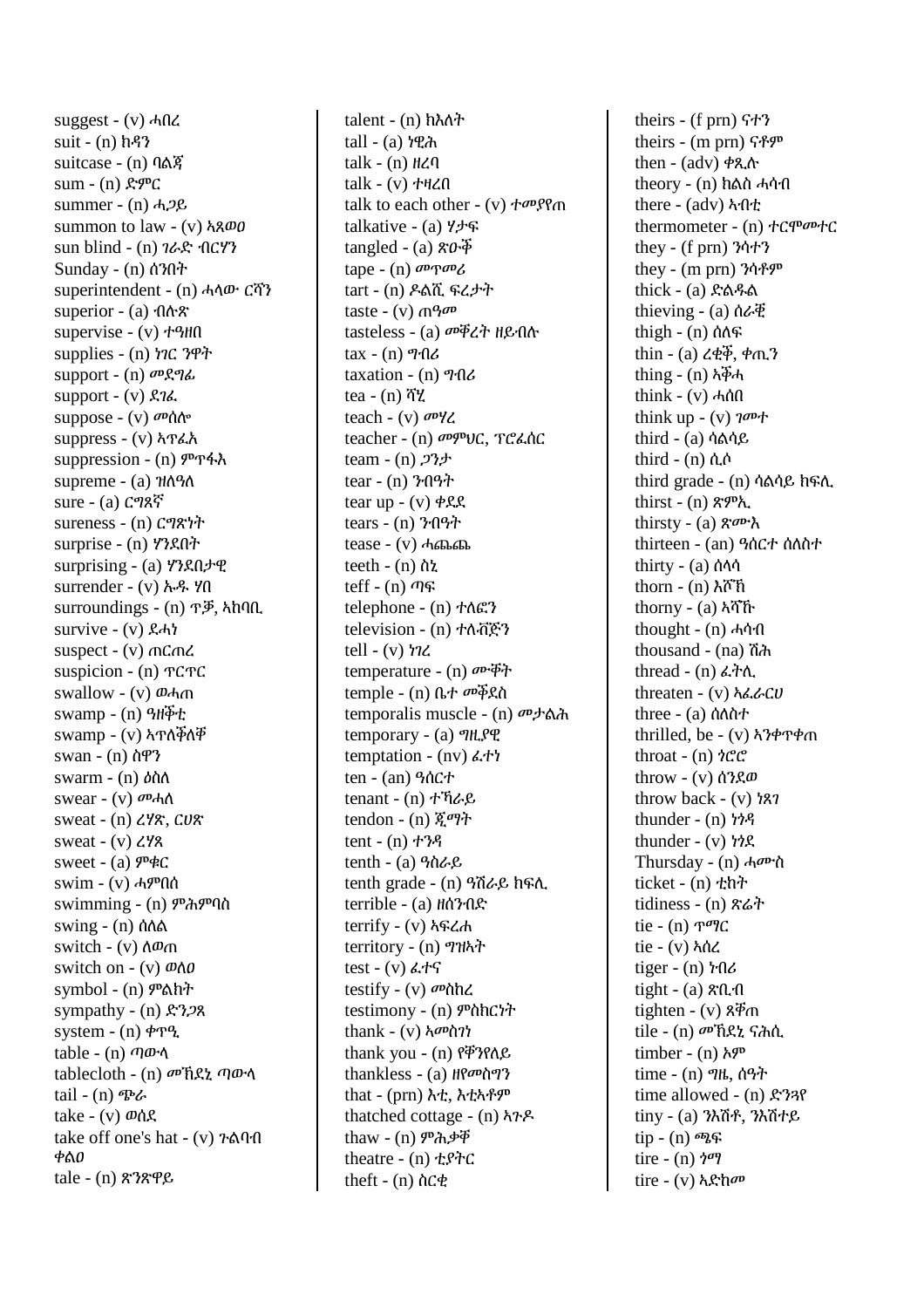tiredness - (a) ድኹም tiredness - (n) ድኻም title - (n) ኣርእስቲ to try hard - (v) ጸዓረ tobacco - (n) ትንባኾ today - (a) ሎሚ toe - (n) ኣጻዕቲ እግሪ toe nail - (n) ጽፍሪ እግሪ toes - (n) አጻብዕቲ እግሪ toilet -  $(n)$  መሕጸቢ ቤት tolerance - (n) ጽሮት tomato - (n) ኮሚደረ tomb - (n) መቓብር tomorrow - (adv) ጽባሕ ton  $-$  (n)  $\mathcal{P}$ ? tone - (n) ኣገባብ ኣዘራርባ tongue -  $(n)$  መልሓስ tonsil - (n) ዓንቐር too - (adv) ከምኡውን too many - (adv) ብዘይመጠን too much - (adv) ብዘይመጠን tool - (n) መተዓየዩ tooth paste - (n) መሕጸብ ስኒ top - (n) ጫፍ topic - (n) ኣርእስቲ torment oneself - (v) ተጨነቐ tortoise - (n) ጎብየ total -  $(n)$  ጠቅላላ touch - (n) ትንካፈ touch  $-(v)$  ተንከፈ touched, be - (v) ደንገጸ towel - (n) ሽጎማኖ town - (n) ከተማ town hall - (n) መዘጋጃ ቤተ toy - (n) መጻወቲ trace - (n) ኣሰር tractor - (n) ሓራሲት መኪና trade - (n) ንግዲ trader - (n) ነጋዳይ tradition - (n) ልምዲ traditional - (a) ልምዳዊ train - (n) ባቡር train - (v) ተዓለመ transcript - (n) ቅዳሕ transfer - (v) ቦታ ቀየረ transform - (v) ቀየረ transformation - (n) ምልዋጥ translate - (v) ተርጎመ translation - (n) ትርጉም transmit - (v) ኣመሓላለፈ trap - (n) መጻወድያ

travel -  $(v)$   $\eta$ traveller - (n) ገያሻይ tray - (n) ጓንተራ treasurer - (n) ተሓዝ ገንዘብ treat - (v) ኣኣንገደ treatment - (n) ሕክምና treaty - (n) ውዕል tree - (n) ገረብ tremble - (v) ኣንቀጥቀጠ tremendous - (a) ተኣምራታዊ trench - (n) ጉድጓድ triangle - (n) ስሉስ ኩርናዕ trip  $- (n)$  ጉዕዞ tripe - (n) ጨጎራ triple - (a) ሰለስተ ዕጽፊ troop - (n) ዓሳክር trouble - (n) ሽግር trousers - (n) ስረ truck - (n) መኪና ጽዕነት true  $-$  (a)  $\mathcal{H}$ trumpet - (n) ጥሩምባ trunk - (n) ሳንዱቕ trust - (n) እምነት trust -  $(v)$  አመነ truth - (n) ሓቂ try - (nv) ፈተነ Tuesday - (n) ሰሉስ tuna - (n) ቶኖ ዓሳ tune - (v) ቃነየ tunnel  $-$  (n)  $\eta$   $\alpha$  $\beta$ turkey - (n) ታኪን turn - (v) ተመልሰ turning - (n) ኣንጎሎ turtle  $-$  (n)  $\dot{\gamma}$ twelfth grade - (n) ዓሰርተ ክልተ ክፍሊ twelve - (an) ዓሰርተ ክልተ twenty - (an) ዕስራ twilight - (n) ጽልግልግ two - (an) ክልተ ugly - (a) ግናይ umbrella - (n) ጽላል umpire -  $(n)$  መንጎኛ uncle (father's side) - (n) ሓወቦ uncle (mother's side) - (n) ኣኮ uncommon - (a) ፍሉይ underneath - (adv) ኣብ ትሕቲ underpants -  $(n)$  ሙታንታ understand - (v) ተረድአ understood - (a) ፍሉጥ undiluted - (a) ጽሩይ

undo  $-(v)$   $\&$   $\star$   $\star$   $\star$ uneven - (a) ጎባጥ unexpected - (a) ዘይተጸበኻዮ unfit - (a) ዘይብቑዕ unfortunate - (a) ቅርሱስ ungrateful - (a) ዘየመስግን unhappy - (a) ዘይሕጉስ union - (n) ሕብረት unite  $-(v)$   $\hbar \Omega$ united - (n) ሕቡራት unity - (n) ሓድነት university - (n) ዩኒቨርስቲ, ላዕላይ ደረጃ unknown - (a) ዘይፍሉጥ unload  $-(v)$  ኣራገፌ unlucky - (a) ቅርሱስ unmarried - (an) ዘይምርዕዉ unpleasant - (a) ዘየሐጉስ unroll - (v) ዘርገሐ unstick - (v) ነቐለ untie - (v) ፈተሐ until - (adv prep) ክሳብ unwind - (v) ዘርገሐ unworthy - (a) ዘይብቑዕ up to - (adv prep) ክሳብ up, get  $-(v)$   $+$  $\frac{1}{2}$  $\hbar$ up, give - (v) ብፍቓዱ ገደፈ uphold - (v) ዓቀበ upper arms muscles - (n) ቅልጽም upset - (v) ተጨነቐ urban - (a) ከተማዊ urgent - (a) ህጹጽ urine - (n) ሽንቲ, ችንቲ use - (v) ተጠቐመ useful - (a)  $\theta$ ቓሚ uterus -  $(n)$  ማሕጸን vaccine - (n) ክታቤት value - (n) ዋጋ vanish - (v) ጠፍአ varnish - (v) ቀብአ vegetable - (n) ኣትክልታዊ vegetable stew - (n) ኣልጫ, ዝግኒ vein - (n) ሰራዉር verdict - (n) ፍርዲ verify - (v) ኣጸረየ very much - (adv) ብጣዕሚ veteran - (n) ተጋዳላይ victim - (n) ግዳይ victor - (a) ዕዉት victory - (n) ዓወት view - (n) ርእየት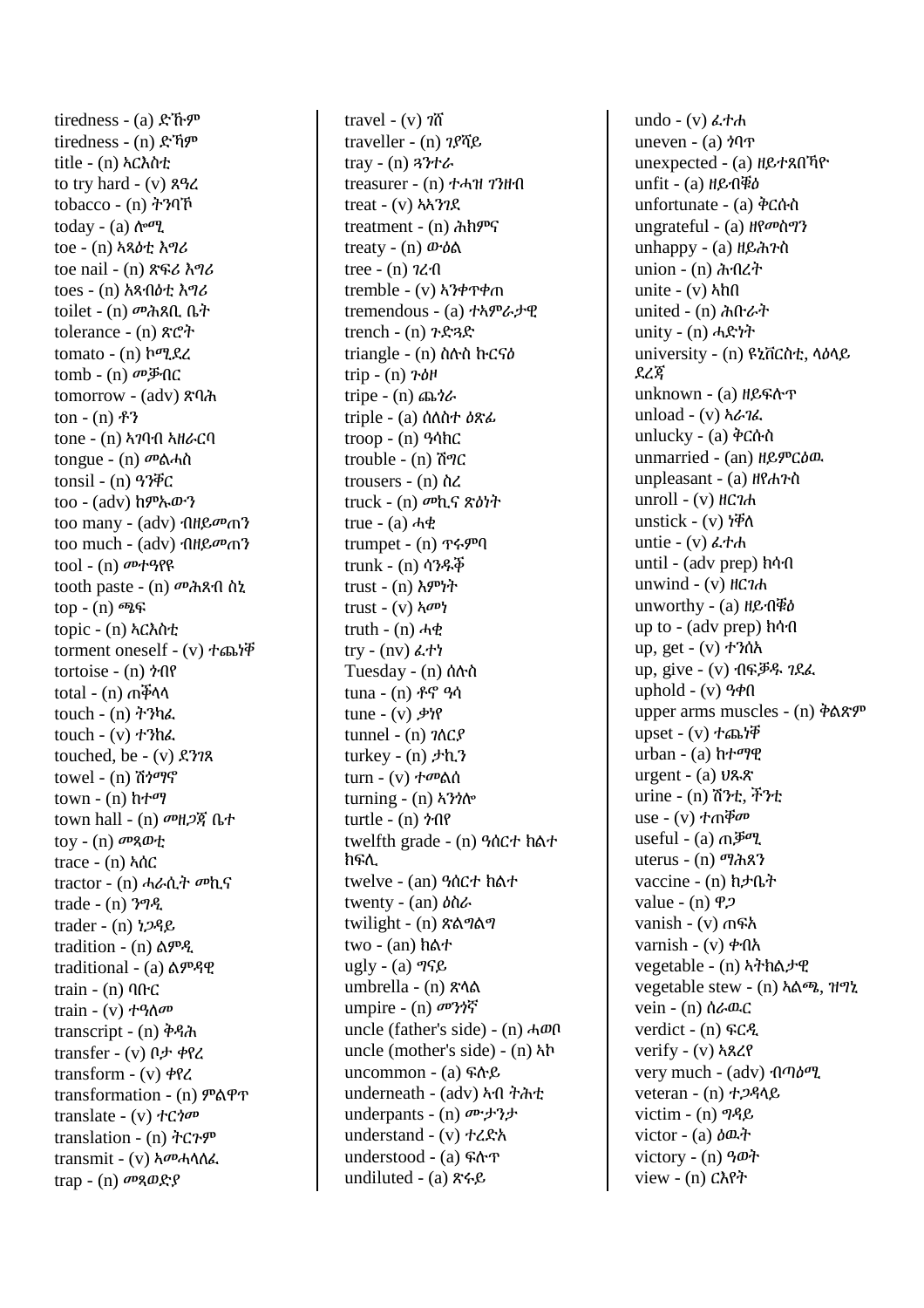village - (n) ሃገረሰብ vinegar - (n) ኣቸቶ violet - (a) ሊላ virgin - (an) ድንግል Virgin Mary - (n) ድንግል ማርያም visible - (a) ዝረአ visit -  $(n)$  ምብጻኞ visit - (v) በጽሐ visitor - (n) በጻሒ voice - (n) ድምጺ vote - (v) ኣድመጸ vow -  $(v)$  መሓለ vulture - (n) ኣሞራ wage -  $(n)$  መሃያ wagon - (n) ባጎኒ wait - (v) ተጸበየ waiter - (nm) ኣሰላፊ waiting room - (n) ክፍሊ መጸበዩ waitress - (nf) ኣሰላፊት wake up - (v) ተበራበረ walk - (n) ዙረት walk - (v) ተዛወረ walker - (n) ተዛዋሪ wall - (n)  $\omega$ ?<br> $\mathcal{R}$  $\Phi$ wanderer - (n) ኮብላሊ wandering - (n) ኩብለላ want - (v) ደለየ war - (n) ውግእ warm  $-$  (a)  $\omega_b \omega_b$ warm - (v) አው*ዓ*የ warmth - (n) ዋዒ warn - (v) ኣጠንቀቐ warning - (n)  $\omega$   $\eta$ ? $\phi$  $\phi$ ታ was aware of - (a) ፍሉጥ wash oneself - (v) ተሓጸበ wasp - (n) ዕኮት waste - (v) ኣጥፈአ wastebasket - (n) ዘንቢል watch - (n) ሰዓት ኢድ watch - (v) ጠመተ water - (n) ማይ water melon - (n) ብርጭቕ water spray - (n) ንጽጎ ማይ water well - (n) ዒላ wave - (n) ማዕበል wax - (v) ወልወለ way down - (n) ቁልቁለት we - (prn) ንሕና weak - (a) ድኹም weaken - (v) ኢድከመ weakness - (n) ድኻም

wealth - (n) ሃብቲ wealthy - (a) ሃብታም wear - (v) ለበሰ weather - (n) ንፋስ weave - (v) ኣለመ wedding  $-$  (n)  $\omega_0$ wedding ring - (n) ካቲም Wednesday - (n) ሮቡዕ weed - (n) ሳዕሪ week -  $(n)$  ሰሙን weekly - (a) ሰሙናዊ weight  $-$  (n)  $\frac{m}{l}$ welcome - (a) ደሓን መጸ welcome, be - (n) ደሓን ምጽ west - (an) ምዕራብ western - (a) ምዕራባዊ wet - (v) ኣጥለለ whale - (n) ዓሳ ኣንበሪ what - (prn) እንታይ wheat - (n) ስርናይ wheel  $-$  (n)  $\omega$ ? ኮርኮር when  $-$  (adv)  $\omega h$ whip - (n) ኩርማጅጅ whisper - (n) ሕሹኽሹኽ whisper - (v) ሕሹኽሹኽ በለ whistle - (n) ፊጽፊጽ whistle - (v) ፋጸየ white  $-(a)$   $8b<sup>2</sup>$ why - (adv) ስለምንታይ wicked - (a) ሕሱም wide - (a) ገፊሕ widely - (adv) ብብዚሒ widen - (v) አ*ግ*ፌሐ widow - (an) ሰብኣያ ዝሞታ, ሰበይቱ ዝመተቶ widowed - (an) ሰበይቱ ዝመተቶ, ሰብኣያ ዝሞታ widower - (an) ሰበይቱ ዝመተቶ, ሰብኣያ ዝሞታ width - (n) ስፍሓት wife - (n) ሰበይቲ wild beasts - (n) ኣራዊት wild boar - (n) መፍለስ will - (n) ድሌት win - (n) ዓወት win - (v) ተዓወተ wind - (n) ንፋስ window - (n) መስኮት wine - (n) ነቢት wine harvest - (n) እርያ ወይኒ wing  $-$  (n) መንፈርፈር

winner -  $(a)$  ዕዉት winter - (n) ክረምቲ wintery - (a) ናይ ክረምቲ wisdom - (n) ልቦና wise - (a) ለባም wish - (n) ትምኒት wish for - (v) ተተምነየ withdraw - (v) ኣንሰሓበ witness - (n) ምስክር wolf - (n) ተኹላ woman - (n) ሰበይቲ wonder - (v) ተደነቐ wonderful - (a) ዘደንቕ wood - (n) ዕንጸይቲ woodcutter - (n) ቆራጽ ዕንጸይቲ wool - (n) ጡጥ word - (n) ቃል work - (n) ዕዮ workable - (a) ስራሕ worker - (n) ሸቃላይ workshop - (n) ክፍሊ ስራሕ worm - (n) ሓሰኻ worn - (a) ልባስ worn out - (a) ብላይ worried - (a) ዝተሻቐለ worry - (n) ሸቐልቀል worry - (v) ተጨነቐ worse - (a) ዝኸፍአ worship - (n) እምነት worth - (n) ዋጋ worth, be - (v) ክብሪ ዘለዎ wound - (n) ቁስሊ, መቑሰልቲ wound - (v) ኣቑሰለ, ጎድአ wreck - (v) ኣዕነወ wrinkle -  $(n)$   $\phi \eta \mathcal{C}$ wrinkled - (an) ዕጣር write - (v) ጸሓፈ writer - (n) ደራሲ writing - (n) ጽሕፈት yard - (n) ቀጽሪ yarn - (n) ፈትሊ year - (n) ዓመት yearly - (a) ዓመታዊ yellow - (a) ቢጫ yes - (a) እወ yesterday - (adv) ትማሊ yet - (adv) ጌና yogurt - (n) ሩግኦ young - (a)  $\omega$ ንእሰይ youth - (n) ንእስነት zeal - (n) ተመስጦ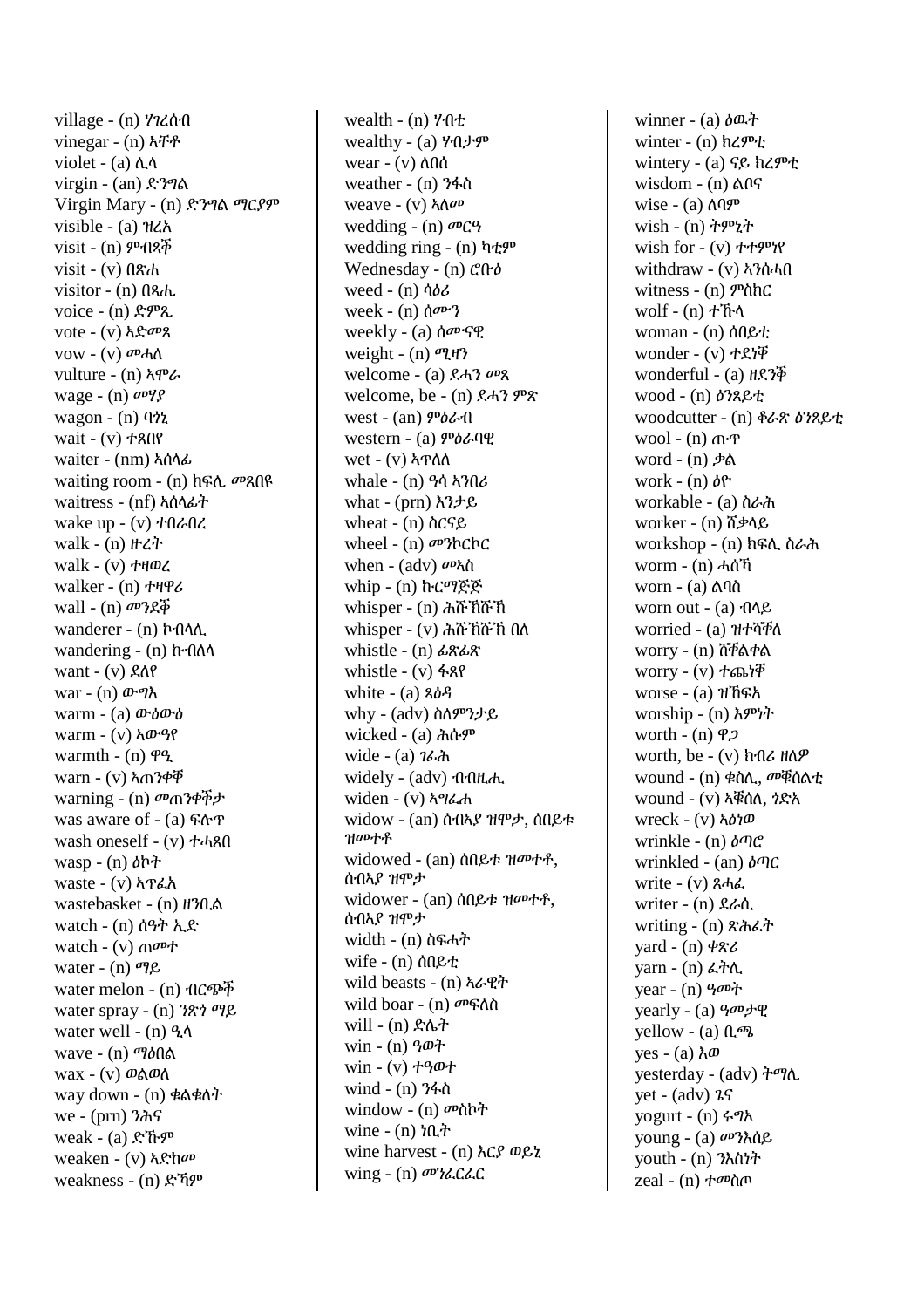## **Tigrigna – English Dictionary**

| (**m**) masculine | (**f**) feminine | (**a**) adjective | (**n**) noun | (**v**) verb | (**adv**) adverb | | (**prep**) preposition | (**prn**) pronoun | (**con**) conjunction | (**interj**) interjection |

ሀንዛ - (n) thin/thick home made cornbread ሂወታዊ - (a) alive, living ሂወት - (n) life ሃለወ - (v) exist, live ሃለዋት ኣጥፈአ - (v) disappear ሃለው በለ - (v) search ሃልሃልታ - (n) flame, fire  $\mathcal{Y}$ <sub>*σ*<sup> $\sigma$ </sup>*γ* - (n) fly</sub>  $\mathcal{V} \mathcal{L}^{op}$  - (v) knock, beat  $\gamma$ <sub>2</sub> - (n) shit ሃሳስ - (a) dark, dim, faded ሃሳይ - (a) crafty, cunning, malicious ሃቀነ - (v) aim ሃበ - (v) give, supply, provide, offer, reward ሃብተመ - (v) become rich ሃብቲ - (n) resources, wealth ሃብታም - (a) rich, wealhy ሃታፍ - (a) talkative, gossiping ሃነጸ - (v) construct, build ሃናን - (a) passive, inert ሃናጺ - (a) instructive, educational ሃንቀውታ - (n) anxiety ሃንደበታዊ - (a) surprising, amazing ሃንደበት - (n) surprise, sudden ሃንዳፍ - (a) imprudent ሃካይ - (a) lazy, sluggish ሃወኸ - (v) bother, disturb ሃዋህው - (n) atmosphere ሃይማኖተኛ - (a) pious ሃይማኖታዊ - (a) religious ሃይማኖት - (n) religion  $\gamma g \varpi$  - (v) flee, avoid, shun ሃደነ - (v) hunt, dispel, chase ሃደደ - (v) threaten

ሃዳናይ - (n) hunter ሃድአ - (v) calm, pacify, soothe ሃገረሰብ - (n) countryside, village, rural area ሃገራዊ - (a) national, countrymen  $\sqrt{7}$  - (n) country ሃጸይ - (n) emperor ሃፋ - (n) steam ህሉው - (a) current, present ህላዌ - (n) existence, presence ህራይ በላ - (v) accept ህበይ - (n) monkey ህቦብላ - (n) gust, burst ህንጡይ - (a) curious ህንጥይና - (n) curiosity ህንጻ - (n) building, construction ህኩይ - (a) lazy ህዉኽ - (a) imprudent ህዝቢ - (n) people ህዝባዊ - (a) public  $\mathcal{V}$ ያብ - (n) gift ህይወት ሃበ - (v) animate, liven ህዱእ - (a) calm, quiet ህድማ - (v) escape ህድኣት - (n) calm, silence ህጁም - (n) attack ህጹጽ - (a) urgent ሆስፒታል - (n) hospital ሆቴል - (n) hotel ለሓሰ - (v) lick  $\Lambda^{\text{op}}$  - (v) crawl ለመነ - (v) beg ለመደ - (v) get used to ለመጸ - (v) varnish ለሚን - (n) lemon, lime ለማሚ - (n) reptile ለማኒ - (n) beggar

ለማጻይ - (n) painter ለምዒ - (n) greenery ለቐቐ - (v) release, free ለበሰ - (v) wear, dress ለባም - (a) wise ለኣኸ - (v) send someone to do something ለካቲት - (n) February ለወሰ - (v) knead ለወየ - (v) bend down, stoop  $\Lambda \omega_{\Omega}$  - (v) change, switch ለዋህ - (a) kind ለዋወጠ - (v) exchange ለውሃት - (n) kindness ለውጢ - (n) change ለዓለ - (v) raise ለዘበ - (v) soften ለይቲ - (n) night ለይታዊ - (a) night-time ለገሰ - (v) grant ለገበ - (v) patch ለጋስ - (a) generous ለጠፈ - (v) stick, glue ሉል - (n) pearl ሊላ - (a) violet ሊቕ - (n) skilful person ሊተር - (n) litre ላህመት - (n) cream ላም - (n) cow ላዕላይ - (a) higher ላዕላይ-ደረጃ - (n) college, university ላግጺ - (n) joke ላጸየ - (v) shave ሌላ - (n) acquaintance ልሙዳዊ - (adv) ordinarily ልሙድ - (a) common, normal, ordinary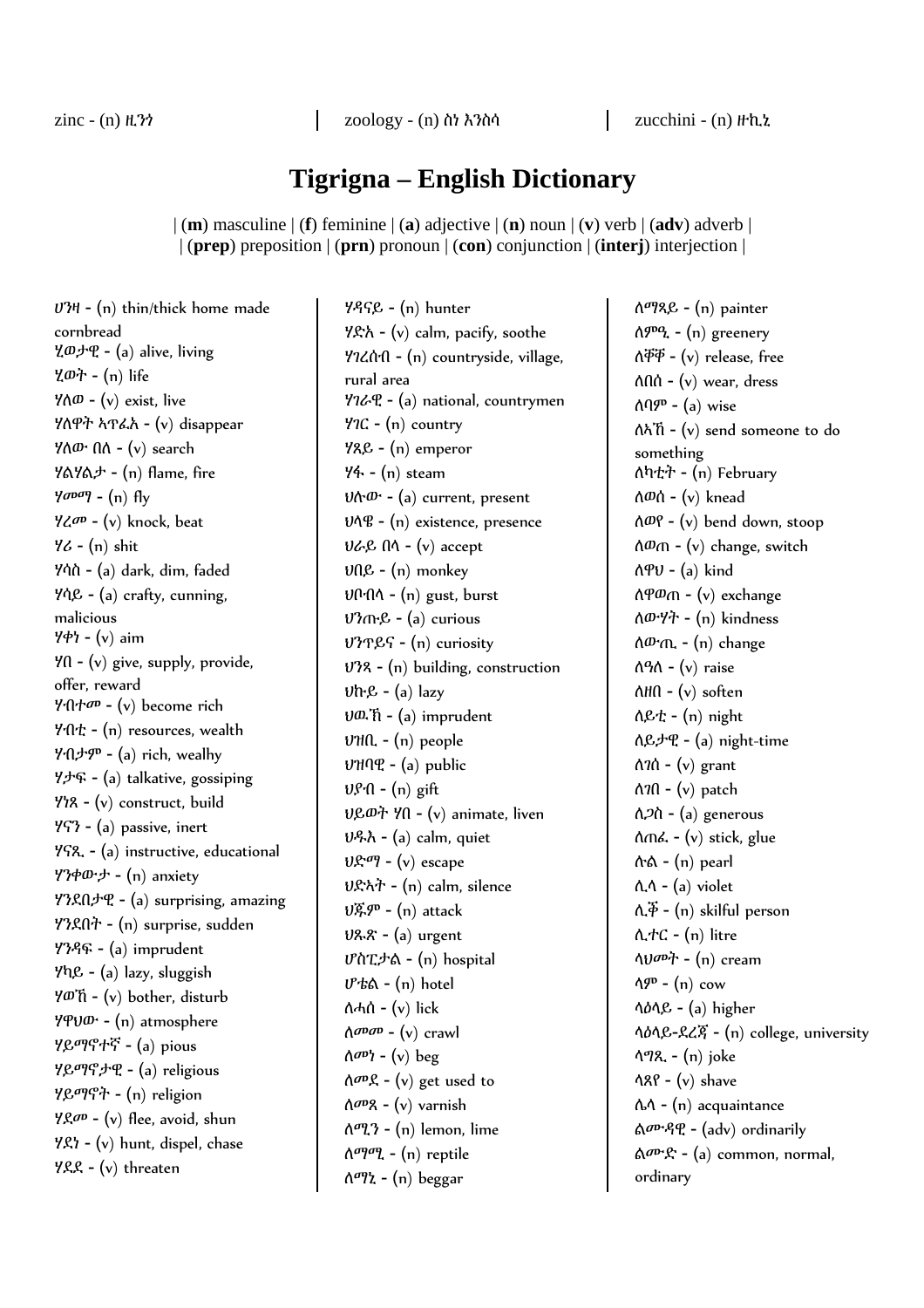ልሙጽ - (a) smooth ልምሉም - (a) soft ልምምድ - (n) practice ልምዲ - (n) tradition, custom ልምዳዊ - (a) traditional ልቓሕ - (n) loan ልቡጥ - (a) warm, tepid ልቢ - (n) heart ልባስ - (a) worn ልባዊ - (a) cordial ልብ ወለድ - (n) novel ልቦና - (n) wisdom ልኡኽ - (n) mission, task ልክዓዊ - (a) accurate ልክዕ - (a) exact, accuracy ልክዕነት - (n) perfection, accuracy ልውህና -  $(n)$  generosity ልውው $\tau$  - (n) exchange ልዑል - (a) noble ልዙብ - (a) polite ልደት - (a) birth, birthday, Christmas ሎሚ - (a) today ሐምሊ ኣድሪ - (n) green mustard ሐብአ - (v) hide ሐንጎል - (n) brain ሐገዝ - (n) advocate ሐጋዚት - (nf) advocator ሑአታ - (n) cough ሑጡብ - (n) brick  $d<sub>1</sub>$  -  $(n)$  sand ሓለመ - (v) dream ሓለቓ - (n) chief ሓለፈ - (v) pass, get around, cross ሓሊፈ - (a) passed ሓላዊ - (n) guard ሓላዊት - (n) female guard ሓላው ርሻን - (n) superintendent, caretaker ሓላፊ - (n) director ሓላፊት - (n) female director ሓላፍነት - (n) responsibility ሓሙስ - (n) Thursday ሓሙሻይ ክፍሊ - (n) fifth grade ሓሙሽተ - (a) five

ሓሙኹሽቲ - (n) ashes ሓምለ - (n) July ሓምሊ - (n) spinach, green collards ሓምሳ - (a) fifty ሓምሸሸ - (v) crush ሓምበሰ - (v) swim ሓረሰ - (v) plough ሓረሰት - (v) give birth ሓረስታይ - (n) farmer ሓረየ - (v) pick, choose ሓረደ - (v) cut, slaughter ሓሪጭ - (n) flour ሓራሲት መኪና - (n) tractor ሓራቕ - (a) angry ሓራቖ - (a) furious ሓርሓረ - (v) saw off ሓርማዝ - (n) elephant ሓርነት - (n) liberty, freedom ሓርፋፍ - (a) rough ሓሰማ - (n) pig ሓሰር - (n) hay, straw ሓሰበ - (v) think, consider ሓሰኻ - (n) worm, insect ሓሰወ - (v) lie ሓሳብ - (n) idea, thought ሓሳብ ገለጸ - (v) express ሓሳዊ - (a) liar ሓሶት - (n) lie ሓሸሸ - (v) spend ሓቀኛ - (a) honest  $A\Phi$  - (a) true, (n) truth, accuracy ሓቐቐ - (v) melt, dissolve ሓቒቐ -  $(n)$  crystal ሓቓዊ - (a) accurate ሓቖነ - (v) shake ሓበረ - (v) suggest, direct ሓበሬታ - (n) information, signal ሓበን - (n) pride ሓባሪ - (n) guide ሓብቲ - (n) sister ሓብአ - (v) hide, conceal ሓቦ - (n) bravery, courage ሓተመ - (v) print ሓተተ - (v) demand, apply, ask

ሓትነ - (n) aunt (mother's side) ሓትኖ - (n) aunt (mother's side) ሓንጎል - (n) brain ሓንፈጠ - (v) scratch ሓከመ - (v) treat, look after ሓኪም - (n) doctor ሓኸኸ - (v) scrape ሓኾረ - (v) climb ሓወ - (n) brother ሓወልቲ - (n) monument, statue ሓወሰ - (v) mix ሓወቦ - (n) uncle - (father's side) ሓወየ - (v) cure ሓዊ - (n) fire ሓዋወሰ - (v) mix ሓዘ - (v) hold, handle, keep, occupy ሓዘን - (n) mourning ሓያል - (a) strong, powerful ሓያሎ - (a) several ሓይሊ - (n) energy, power, force ሓደ - (a) one ሓደ ግዜ - (adv) one time ሓደገ - (v) let ሓደገኛ - (a) dangerous ሓደጋ - (n) danger, accident ሓደጋዊ - (a) accidental ሓዲሽ - (a) new, fresh ሓዲሽ ምጅማር - (n) awakening ሓዲሽ ዓመት - (n) new year ሓድነት - (n) unity  $\text{A2H} - (\text{v})$  assist, help ሓገዝ - (n) assistance, help ሓገዝቲ - (npl) advocator ሓጋዚ - (nm) advocator ሓጋይ - (n) summer ሓግሓገ - (v) rake, search ሓጎስ - (n) satisfaction, contentment ሓጥአ - (v) sin ሓጥያት - (n) sin ሓጨጨ - (v) tease, mock ሓጫጪ - (a) mocking ሓጸበ - (v) wash ሓጺር - (a) short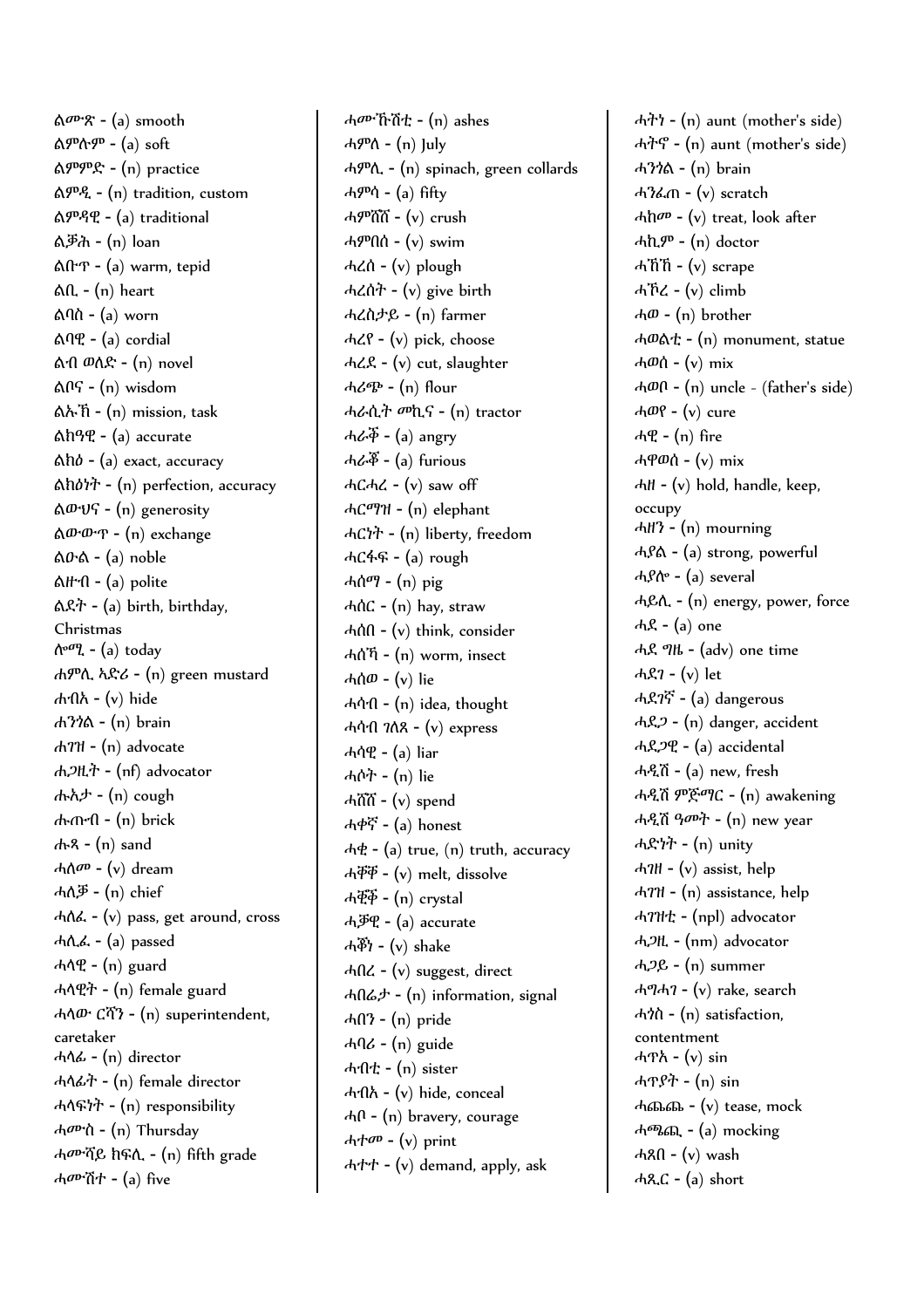ሓጺር ጽሑፍ - (v) note ሓጺን - (n) iron ሓፈሰ - (v) harvest ሓፈሻዊ - (a) general ሓፋር - (a) timid, shy ሕሉፍ - (n) past ሕልሚ - (n) dream ሕልና - (n) conscience ሕሙም -  $(n)$  sick, ill ሕሙኽሽታይ - (a) grey ሕማም - (n) disease, illness ሕማም ምትሕልላፍ - (n) contagion ሕማ $\widetilde{\Phi}$  - (a) bad ሕማቕ ዕድል - (n) misfortune, bad luck ሕምብርቲ - (n) navel, center ሕርሻ - (n) agriculture ሕርሻዊ - (a) agricultural ሕርቃን - (n) ferocity ሕርቓን - (n) anger ሕሱም - (a) cruel, mean ሕሳብ - (n) account ሕሹኽሹኽ - (n) whisper, murmur ሕሹኽሹኽ በለ - (v) whisper ሕቆ - (n) back ሕቡራት - (n) united ሕቡስ - (n) prisoner ሕብረት - (n) union ሕብረት ሰብ - (n) society ሕብሪ - (n) colour ሕብሪ ለኸየ - (v) colour ሕብሪ ዘይብሉ - (a) colourless ሕብራዊ - (a) colourful  $\hbar \hat{\mathcal{F}}$  - (n) appeal, question  $\hbar$  - (n) revenge, vengeance ሕነ ፈደየ - (v) to avenge ሕንባሻ - (n) thick round leavened home made bread ሕንጉጉ - (n) locust ሕንግድ - (a) stubborn ሕንጢል ሕንጥሊቶ - (n) small toe/finger ሕንጻይ - (n) parrot ሕክምና - (n) treatment, medicine ሕውስዋስ - (a) mixed

ሕውነታዊ - (a) brotherly ሕያዋይ - (a) benevolent, kindly, nice ሕያውነት - (n) benevolence, kindness, gentleness ሕዳር - (n) November ሕድሪ ሃበ - (v) entrust, confide ሕጂ - (adv) now ሕጉስ - (a) happy ሕጊ - (v) law ሕጋዊ - (a) legitimate ሕጸ - (v) engagement, betrothal ሕጹይ - (v) fiancé ሕጺቲ - (v) fiancée ሕጻን - (n) child, infant, baby ሕጻንነት - (v) infancy, childhood ሕፍረት - (v) shame, disgrace  $\omega$ *συγγυ* $\langle$  $\cdot$ <sup>2</sup> - (n) choir, chorus  $\sigma P$ <sup> $\sigma$ </sup> $\sim$  (v) educate, teach መሃንድስ - (n) engineer  $\omega$ <sup>*my* $H - (v)$ </sup> create, invent  $\sigma P$ ',  $\rho$  - (n) wage, pay, salary መለሰ - (v) return, restore, give back, take back, answer, reply መለሸ - (v) answer መለቐ - (v) escape መለንዛና - (n) egg-plant መለአ - (v) fill up መላገቢ - (v) link መልሓስ - (n) tongue መልሲ - (n) answer, reply መልአ - (v) fill up መልኣኽ - (n) angel መልእኽተኛ - (n) messenger መልእኽቲ - (n) announcement መልጎም - (n) button መሓለ - (v) swear, vow  $\omega$ <sub>d</sub> $\omega$  - (v) excuse, forgive መሓሰበት - (n) calculator  $\omega_{\text{th}} \omega_{\text{th}} - (n)$  body, limb መሓውር እንስሳ - (n) foot, leg  $\omega_{\text{d}}$  - (n) buddy, pal, friend መሕለፊ - (n) road, path, route መሕብኢ - (n) hiding place መሕጸቢ ቤት - (n) lavatory

መሕጸብ ስኒ - (n) tooth-paste መመሸጥ - (n) comb  $\sigma$ <sup>D</sup> $\sigma$ <sup>p</sup> - (v) sort መመገቢ ክፍሊ - (n) dining room መማህርተይ - (n) classmate መምህር - (n) teacher መሞቒ - (n) heater መረቐ - (v) bless መረቕ - (n) soup መረብረቢ - (n) watering can  $\omega$ 278 - (n) proof, evidence  $\omega$ *d*<sup>2</sup> $\theta$  - (v) choose, pick, select, prefer, elect  $\omega$ *GC* - (a) bitter  $\omega_{\text{C}}$  - (n) guide, president, leader መራሕ መኪና - (n) driver መራሕ ነፋሪት - (n) pilot መራብሒ ሓሰማ - (n) pig farm መራብሒ ደርሁ - (n) henhouse መራት - (a) rusty መራኸቢ - (n) junction መሬት, (ገጽ) - (n) landscape  $\omega$ C<sub>ch</sub> - (v) lead, direct  $\omega$ *C* $\omega$ <sub>2</sub> - (v) examine, scrutinize  $\omega$ C(l·fl - (n) website መርትያ ኣቕረበ - (v) prove መርኣያ - (n) sample  $\omega$ Ch $\Omega$  - (n) boat, ship  $\omega_0$  - (n) marriage, wedding መርዓት ዓይኒ - (n) centre of the eye, cornea, lens, pupil  $\omega$ CH<sub>c</sub> - (n) poison  $\omega$ <sub>C</sub>H<sub></sub><sup>p</sup> - (a) poisonous መርፍእ - (n) needle መርፍእ ወረቐት - (n) pin መሰለ - (v) seem መሰል - (n) right, privilege መሰል ድምጺ - (n) right to vote መሰልከዊ - (a) boring መሰሎ - (v) suppose መሰማዕታ - (n) alarm መሰረተ - (v) establish መሰተ - (v) drink መሰናግለ - (n) ribs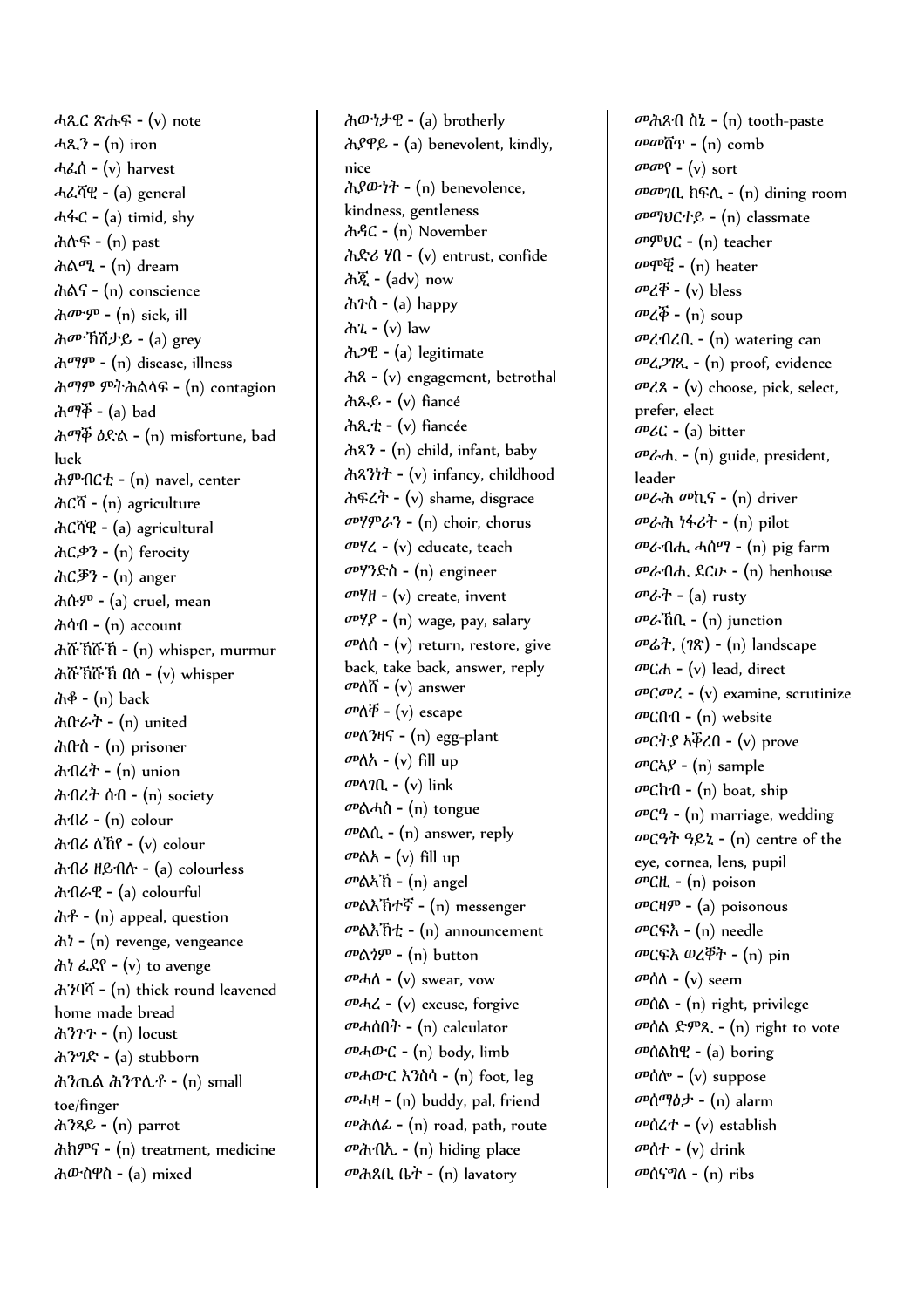መሳልል - (n) stool መሳርሒ - (n) equipment መሳርሒ ኣቕሓ - (n) instrument መሳርያዊ ሙዚቃ - (a) instrumental መሳኹት ኣፍንጫ - (n) nostril መስሓቒ - (n) amusement መስሓቕ - (a) amusing, funny መስመራት - (n) span, range  $\omega$ <sup>o</sup>n<sup>o</sup> $\omega$ <sup>-</sup> (n) rule, ruler, line, row መስማር - (n) nail መስረተ - (v) form መስርሕ ሂወት - (n) career መስርዕ - (n) column, pillar, rank መስቀላዊ መንገዲ - (n) crossroads, road መስቀል - (n) cross መስቀል ስእሊ - (n) place/something used to hang a picture/painting መስተ - (n) beverage መስተውዓሊ - (a) attentive መስተውዓሊት - (a) attentive መስትያት - (n) mirror መስኖወ - (v) irrigate መስኣሊ ኣስባስላ - (n) brush  $\omega$  m  $\Delta$  - (v) testify, give evidence መስከረም - (n) September መስኮት - (n) window መስኮት ኣፍንጫ - (n) nostril መስዋእቲ - (n) sacrifice መስጊድ - (n) mosque መሸጣ - (n) sale መሽመሸ - (v) rot, spoil መሽገጥ - (n) lock መቐለ - (v) divide up, share መቐረት ዘይብሉ - (a) tasteless መቐስ - (n) scissors መቐበል ጋሻ - (n) reception, welcome መቐንዘዊ - (a) painful, aching መቐዝ - (n) scissors መቐጸልታ - (n) continuation መቑለብ ዓሳ - (n) fishhook መቑሰልቲ - (n) injury, wound መቓልሕ - (n) echo መቓልሕ ሃበ - (v) ring, echo

መቓብር - (n) cemetery, grave መቕዘፍቲ - (n) disaster መቕድሒ ፈሳሲ - (n) pot መቕጻዕቲ - (n) fine, penalty, punishment መበቆላዊ - (an) original መበቆል - (n) origin  $\omega$   $\eta$   $\eta$   $\eta$  -  $(n)$  beginning, start መባእታ ደረጃ - (n) elementary school መባእታዊ - (a) primary መብረድ - (n) nail-file መብዛሕቱኢ ግዝ - (adv) often, መብጽዓ - (n) promise መተሓላለፊ - (n) passage መተሓሳሰቢ - (n) calculator መተርኣስ - (n) pillow, cushion መተኣማመኒ - (n) assurance, selfconfidence መተዓየዩ - (n) tool መታልሕ - (n) temporalis muscle መትልሕ - (n) temple መትረብ - (n) channel መትኒ - (n) nerves መትከል - (n) principle መትኮብ ዑፍ - (n) beak መነጸር - (n) spectacles, goggles መናፈሻ ቦታ - (n) park  $\sigma$ <sup>2</sup> $\eta$ (C - (n) chair መንእሰይ - (a) young መንከሲ - (n) sting መንከስ - (n) chin መንኩብ - (n) shoulder መንኮርኮር - (n) wheel መንደል - (n) chisel መንደቒ ኡሕ - (n) board, plank መንደቕ - (n) wall መንዲል - (n) handkerchief መንዳዓት - (n) hump, bump መንገደኛ - (an) passing, passenger መንገዲ - (n) route, path, road መንገዲ ኣጋር - (n) sidewalk, pavement  $\sigma$ ? $\mathcal{P}$ 27 - (n) jaw መንግስቲ - (n) government, state

መንጎኛ - (n) umpire, referee መንጫዕጫዕታ - (n) fall, waterfall መንፈርፈር - (n) wing መንፈስ - (n) spirit መንፈቕ - (n) half-year, six months መኣስ - (adv) when መእተዊ - (n) introduction መእተዊ ህንጻ - (n) street level, ground floor መእተዊ ክፍሊ - (n) entrance መኪና - (n) car መኪና ጽዕነት - (n) lorry, truck መካኒክ - (n) mechanic መኮነን - (n) officer መኸረ - (v) advise መኸኸ - (v) melt, dissolve መኻን - (a) sterile, barren መኽሰብ - (n) gain, profit, benefit መኽዘን አኽሊ - (n) barn መኽዘን ኽፍሊ - (n) granary መኽደኒ - (n) coverage መኽደኒ ናሕሲ - (n) tile መኽደኒ ድስቲ - (n) cover, lid መኽደኒ ጣውላ - (n) tablecloth መኾስተር - (n) broom, brush መወዳእታ - (n) end, conclusion መወዳእትኢ - (adv) finally  $\sigma$ <sup> $\sigma$ </sup> $\sigma$ <sup>+</sup> $\sigma$ <sup>+</sup>  $\sigma$ <sup>+</sup> $\sigma$ <sup>+</sup> $\sigma$ <sup>+</sup> $\sigma$ <sup>+</sup> $\sigma$ <sup>+</sup> $\sigma$ <sup>+</sup> $\sigma$ <sup>+</sup> $\sigma$ <sup>+</sup> $\sigma$ <sup>+</sup> $\sigma$ <sup>+</sup> $\sigma$ <sup>+</sup> $\sigma$ <sup>+</sup> $\sigma$ <sup>+</sup> $\sigma$ <sup>+</sup> $\sigma$ <sup>+</sup> $\sigma$ <sup>+</sup> $\sigma$ <sup>+</sup> $\sigma$ <sup>+</sup> $\sigma$ <sup>+</sup> $\sigma$ <sup>+</sup> መውዓል ህጻናት - (n) kindergarten  $\sigma \omega$ ው $\theta$ ይ - (n) heating መውጽኢ - (n) exit መዓልቲ - (n) day, daytime መዓልታዊ - (a) daily, everyday መዓስከር - (n) camp መዓሸግ ባብር - (n) bridge, deck መዓት - (n) disaster  $\sigma$ <sup>0</sup> $\sigma$ <sup>2</sup> $\eta$  - (n) intestine መዕረፊ ክፍሊ - (n) lounge, living room መዕረፍ መጓዓዝያ - (n) stop መዕረፍ ባብር - (n) station መዕረፍ ነፈርቲ - (n) airport መዕቀሊ - (n) shelter መዕቆቢ - (n) refuge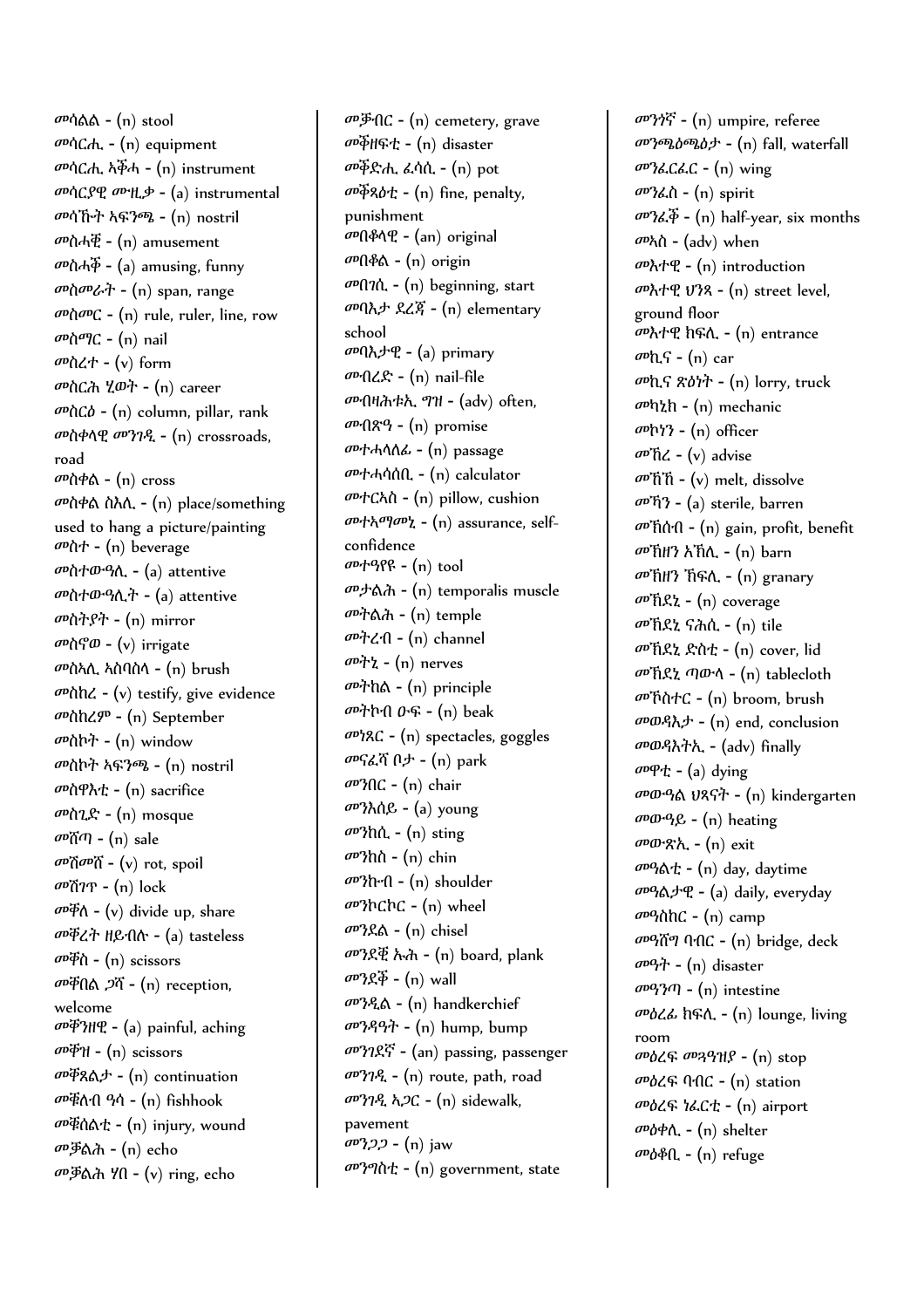$\omega$ <sub>H</sub><sup>1</sup> - (v) weigh, consider, estimate, assess  $\omega$ <sub>HH</sub> - (v) assign መዘጋጃ ቤተ - (n) town hall  $\sigma$ <sup>DH</sup> $G$ <sup>2</sup> $Q$ <sub>1</sub> - (n) amusement  $\omega$ <sub>d</sub> = (n) stroll, walk መዝገበ ቃላት - (n) dictionary መደምሰስ - (n) eraser መደምደምታ - (n) conclusion መደቀሲ ከፍሊ - (n) bedroom መደበ - (v) decide  $\omega$ ደብ - (n) program, plan, project መደንደል - (n) bar, rail  $\sigma$ ደይ $\rho$  - (n) staircase, stairs መደግፊ - (n) support መዳልያ - (n) medal መዳወሲ ሕብሪ - (n) palette መድሃኒት - (n) remedy, cure, medication መድሓኒ - (n) rescuer, saviour መድረክ - (n) platform, stage መድፍዕ - (n) gun, barrel መጀለቢ - (n) hook  $\omega$ ጀመርታ - (n) beginning, start መገሻ - (n) journey, tour, trip  $\sigma$ <sup>D</sup> $\eta$  $\theta$  - (v) serve መጋረዲ - (n) barrier መጋረጀ - (n) curtain, shutter መጋርያ - (n) furnace መጋቢት - (n) march መግለጺ - (n) announcement, explanation, description መግለጺ ሃበ - (v) justify መግለጺ ሓጎስ - (n) congratulations መግቢ - (n) food መግዛእታዊ - (a) colonial መግፈፊ - (n) rake መጎስ - (n) praise  $\sigma$ <sub>20</sub> - (n) herd, flock መጓዓዝያ - (n) mode of transport መጠረሽታ - (n) close, conclusion መጠርነፊ - (n) packing, package መጠንቀቕታ - (n) warning, alarm መጠንቐቕታ - (n) warning, alarm  $\omega$ <sub>M</sub>m - (v) stretch

መጣቐዕቲ - (npl) applauder መጥመሪ - (n) band, tape መጥቃዕቲ - (n) attack መጥበዊ - (n) mammal መጥባሕቲ - (n) operation  $\sigma P$ <sub>2</sub> - (v) come  $\sigma$ ሚየ - (v) suck መጺጽ - (a) acidic መጻኢ - (a) next መጻወቲ - (n) amusement, toy መጻወድያ - (n) trap መጽሓፍ - (n) book መጽሓፍ ጸብጻብ - (n) brochure, booklet, pamphlet መጽሔት - (n) illustrious መጽናዕቲ - (n) study መጽናዕቲ ትምህርቲ - (n) lesson, reading መፈተንታ - (n) test መፍለስ - (n) wild boar መፍትሒ - (n) solution መፍትሕ - (n) key ሙሕኹልቲ - (n) legs/leg muscles ሙቐት - (n) temperature ሙታንታ - (n) underpants ሙዕጉርቲ - (n) cheek ሙዚቀኛ - (an) musician ሙዚቃ - (n) music ሙዚቃዊ - (a) musical ሙዚቃዊ ምርኢት - (n) concert ሙዚቃዊ ጸወታ - (n) performance ሚሊ ሜተር - (n) millimetre ሚሰልቶ ተኽሊ - (n) mistletoe ሚኒስተር - (n) minister ሚእቲ - (an) hundred ሚዛን - (n) weight ሚያዝያ - (n) April ማህደረ - (n) vocabulary ማለት - (v) mean ማልመላታ - (n) jam ማልያ - (n) undergarment ማሐወ - (v) tear out ማሕለፍያ - (a) glorious ማሕላ - (n) oath ማሕረስ - (n) ploughing

ማሕረሻ - (n) plough, plough ማሕስእ - (n) kid ማሕበራዊ - (a) social ማሕበር - (n) company, association ማሕተም - (n) seal, impression ማሕታ - (n) spark ማሕጎዳ - (n) invent ማሕጸን - (n) uterus ማረኸ - (v) attract ማርሞት - (n) marmot ማርተሎ - (n) hammer ማርኾት - (n) attractiveness ማስየ - (v) make fun of, tease ማሺን ጋን - (n) machine gun ማንቲለ - (n) rabbit ማንቲለ በረኻ - (n) hare ማንካ - (n) spoon ማንካ ነዳቓይ - (n) trowel ማእረረ - (v) browse ማእሰርቲ - (n) arrest, custody ማእከላይ - (a) middle, medium ማእከላይ ደረጃ - (n) junior high school, middle school ማእከል - (n) middle, medium, center ማዓር - (n) honey ማዓር ኣከበ - (v) gather honey ማዓንጣ - (n) small/large intestine ማዕረ - (a) equal, level ማዕረ ማዕረ - (a) parallel, ማዕበላዊ - (a) stormy ማዕበል - (n) wave, storm ማዕከን - (n) treasury ማዕከን ወረ - (n) press ማዕድን - (an) mineral ማዕጾ - (n) door ማያዊ - (a) marshy ማይ - (n) water ማይ ጨባ - (n) similar to Butter milk ሜለ - (n) apple ሜስ - (n) honey wine, mead ሜተር - (n) meter ሜዳ - (n) ground ምሁር - (a) intellectual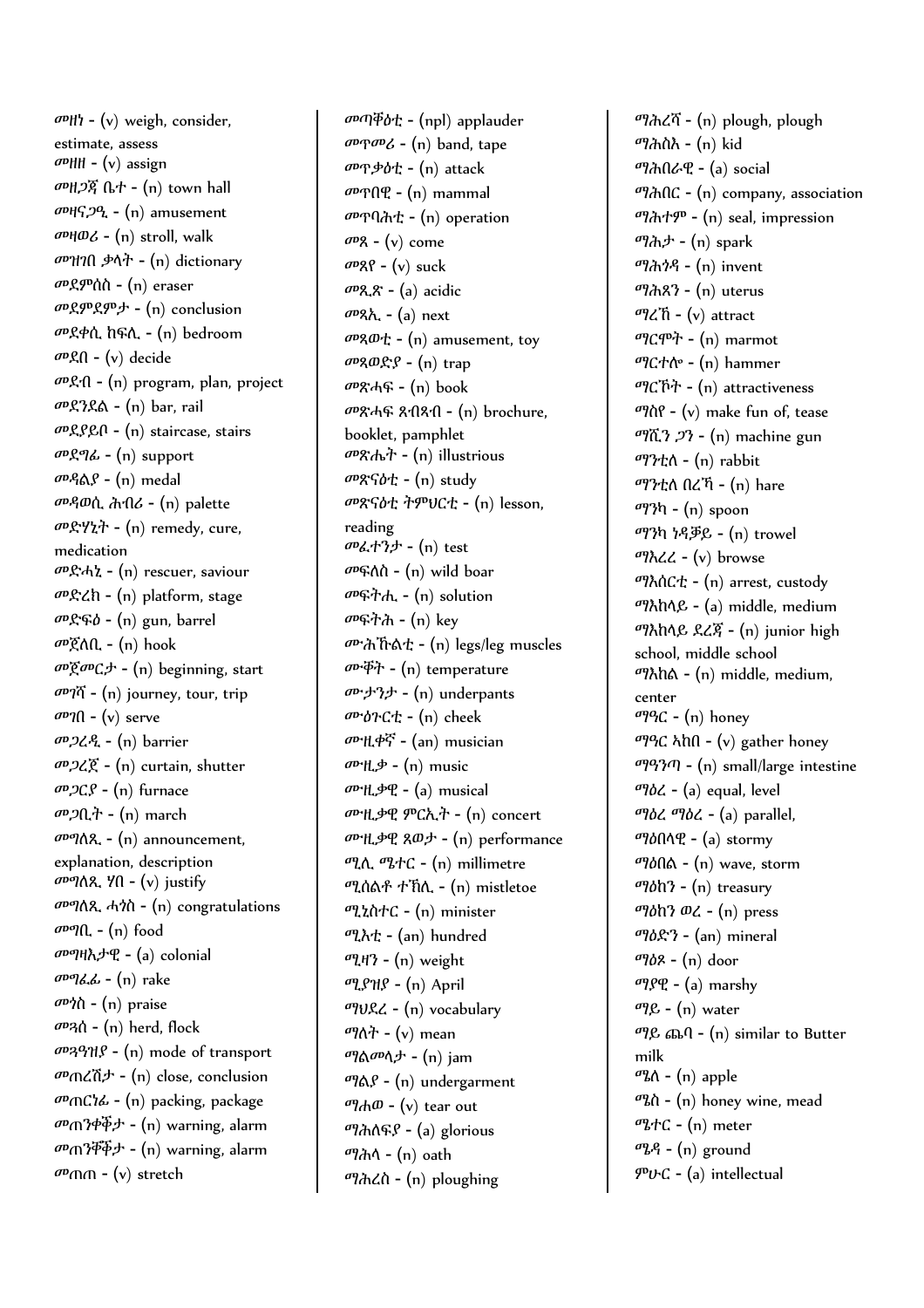ምህላው - (v) be alive ምህራም - (v) bang  $\mathcal{P} \cup \mathcal{V}$  - (n) invention ምሉእ - (a) complete, full ምላሽ ሃበ - (v) reply ምልላይ - (v) acquaint ምልኩዕ - (a) good looking ምልክታ - (n) notice ምልክት - (n) mark, symbol, signal, sign ምልዋጥ - (n) transformation, adiust ምልዕዓል - (n) rise ምሓዝ - (n) hold ምሕላፍ - (v) pass ምሕምባሰ - (v) swim, (n) swimming ምሕረት - (n) grace, mercy, pardon ምሕራቕ - (v) anger ምሕቃቐ - (n) melting, thaw ምሕታት - (v) appeal ምሕኩልቲ - (n) hip ምሕዋይ - (n) cure, healing, recovery ምሕዝነት - (n) alliance ምሕዝና - (n) alliance ምሕጋዝ - (v) advocate ምሕጻብ ነብሲ - (n) bath ምምሕዳር - (n) administration ምምሕዳር ከተማ - (a) municipal ምምራቕ - (v) graduate ምምስጋን - (v) applaud, appreciate ምምቃል - (n) division ምምዕራይ - (v) arrange ምምዕርራይ ኣቑሑ - (n) installation ምራኽ - (n) calf ምርመራ - (n) exam ምርቓ - (n) blessing ምርባሕ - (n) multiplication ምርኢት - (n) display, exhibition ምርኩስ - (n) cane ምርዋ - (n) sap ምርዕው - (v) marry off ምርግጋጽ - (v) affirm

ምርጫ - (n) choice, selection, preference ምሳሕ - (n) lunch ምስ - (prep) with ምስሉይ - (a) hypocrite ምስላ - (n) proverb ምስሓቕ - (v) amuse ምስማዕ - (n) hearing ምስምማዕ - (v) agree ምስራዕ - (v) align ምስትላም - (n) surrender ምስክር - (n) witness ምስክርነት - (n) testimony ምስጋና - (n) gratitude, testimony, thanks ምስጢራዊ - (a) mysterious ምስጢር - (n) mystery ምሸት - (n) evening ምቁር - (a) delicious, sweet ምቁያቕ - (v) argue ምቅርራብ - (v) get closer, be close to ምቑጽጻር - (v) adjust ምቕሉል - (a) obliging ምቕልቃል - (n) appearance ምቕስቃስ - (n) agitation, excitement ምብራቅ - (an) east, easterly ምብጻቕ - (n) visit ምትራፍ - (v) fail ምትንፋስ - (v) be alive ምትውሳእ - (v) act ምቹእ - (a) comfortable, favourable ምቾት - (n) comfort ምናልባት - (adv) probably ምናልባትነት - (n) probability ምናት - (n) arm ምንስሓብ - (n) retreat, refuge ምንቅስቓስ - (n) movement ምንቅስቓስ ኣካላት - (n) gymnastics ምንቅጥቃጥ - (n) shiver ምንጪ - (n) source ምንጻፍ - (n) carpet ምንጽጻር - (n) comparison ምእካብ ግብሪ - (v) collect ምእዙዝ - (a) obedient

ምክልኻል - (n) defence ምክታዕ - (v) argue ምኹራይ - (v) anger ምኽሪ - (n) advice, counsel ምኽኒት - (n) excuse ምኽንያት - (n) cause, reason ምኽኣል - (v) afford ምኽፋል ዕዳ - (n) acquittal ምዉቕ ስምዒት - (n) heat, ardour ምዉት - (a) late, deceased, dead ምውስዋስ አካላት - (n) gymnastics ምውካል - (v) advocate ምውካስ - (v) accuse ምውዳቕ - (v) fail ምዕራባዊ - (a) western ምዕራብ - (an) west ምዕራይ - (v) adjust, assemble ምዕራፍ - (n) chapter ምዕባለ - (n) progress, development ምዕዶ - (n) advice ምዕጉርቲ - (n) cheek, ምዕግርጋር - (v) agitate ምዝባጥ - (v) bang ምዝንጋዕ - (n) absent-mindedness, amusement, (v) amuse ምዝዋር - (n) circulation ምዝጉብ - (an) subscriber ምይይጥ - (n) consultation ምድላይ - (n) search ምድማር - (n) addition ምድማጽ - (v) adore ምድረ በዳ - (an) desert, deserted ምድሪ - (n) ground ምድራዝ - (n) massage ምድናቕ - (v) adore, amaze ምድያብ - (n) mountaineering ምጅማር - (n) begin, start ምጉዳል - (n) subtraction ምግላጽ - (n) expression ምግራም - (v) amaze ምግባር - (v) act ምግጣም - (v) align, assemble ምግፋእ - (n) peach ምጥላዕ - (n) game of chance ምጥቓዕ - (v) applaud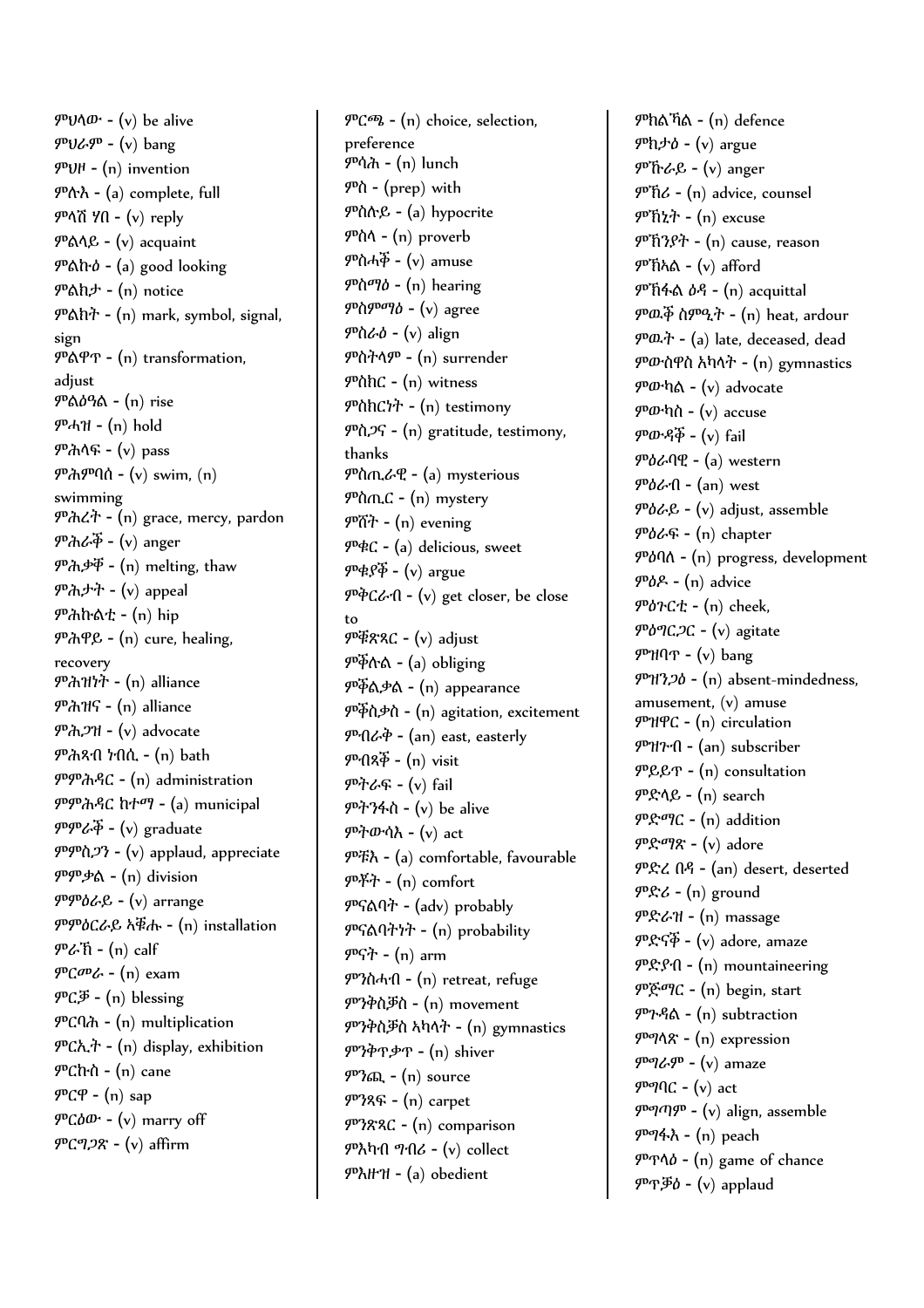ምጥንቓቕ - (v) alarm ምጥው - (a) charming ምጥውና - (n) charm ምጥፋእ - (n) suppression ምጩውቲ - (af) adorable ምጩይ - (am) adorable ምጹጽላይ - (n) squirrel ምጽማም - (n) resistance, tolerance ምጽንናዕ - (n) consolation ምጽዋት - (n) charity, (v) amuse ምፍላጥ - (v) acquaint ምፍልላይ - (n) separation ምፍራድ - (v) judge ምፍታሕ - (v) judge ሞሎቐ - (v) escape from ሞራል - (n) moral ሞሳ - (n) gratitude ሞተ - (v) perish, decease, die ሞተር - (n) motor, engine ሞት - (n) decease, death ሞቶ - (n) motorbike ሞያ - (n) profession ሞያዊ - (a) professional ሞያዊ መጽሓፍ - (a) manual ሞገስ - (a) appreciable ሞጉዚት - (n) guardian ሞጎስ - (n) compliment  $\angle$ *Y*<sub>8</sub> - (v) perspire, sweat ረሃጽ - (n) sweat  $\angle A\overline{\phi}$  - (v) go away, move away ረምታ - (n) rhythm ረሰዐ - (v) forget ረሳሕ - (a) dirty ረሳን - (a) fiery ረስኒ - (n) fever ረስዐ - (v) forget ረቂቕ - (a) thin ረቝሐ - (v) mention ረበበ - (v) align ረቡዕ - (n) Wednesday ረብሓ - (n) gain, benefit ረብሓ ዘለዎ - (a) profitable ረብረበ - (v) water, wet, spray ረብሻ - (n) agitation

ረኣምራታዊ - (a) enormous, tremendous ረኣየ - (v) see ረከበ - (v) find ረክላም - (n) advertisement  $\angle \text{Tr}(\mathbf{u}) - (\mathbf{v})$  find, get, discover ረኸቦ - (v) recover ረዲኤት - (n) help, assistance, aid ረድአ - (v) help, assist, aid ረጂመንት - (n) regiment  $\mathcal{L}$ 1 $\sigma$ <sup>D</sup> - (v) curse ረጉድ - (a) big, large ረጎደ - (v) enlarge ረጥረጠ - (v) abandon ረፋዕ - (n) porter ሩር በለ - (v) purr ሩዝ - (n) rice ሩግኦ - (n) yogurt ሩፑብሊክ - (n) republic ራረወ - (v) delude ራብዓይ ክፍሊ - (n) fourth grade ራዕዲ - (n) terror ራይስ - (n) rice ራዲዮ - (n) radio ሬሳ - (n) dead body ርሀጽ - (n) sweat ርሑቕ - (a) distant ርሕቀት - (n) distance ርሱን - (a) feverish ርሳስ - (n) pencil ርሳዐ - (n) forgetfulness, forgetting ርሻን - (n) house, building ርቡዕ ኩርናዕ - (n) rectangle ርባሕ - (an) produce, yield, multiple ርብዒ - (n) quarter ርትዓዊ - (a) sensible, reasonable ርእሰ ማል - (n) capital ርእሲ - (n) head ርእሲ ከተማ - (nf) capital ርእየት - (n) sight, view ርእይቶ - (n) opinion ርከሳ - (n) risk ርክብ - (n) meeting ርኽክብ - (n) correspondence

ርጉጻዊ - (adv) certainly ርግመት - (n) nastiness, malice  $C<sup>q</sup> \mathcal{R}$  - (n) pigeon ርግቢት - (n) pigeon ርግኣት - (n) balance, self-control ርግጸኛ - (a) sure, certain ርግጻዊ - (a) affirmable ርግጽ - (a) certain ርግጽነት - (n) certainty, sureness ርጡብ - (a) humid  $C T Z^m$  - (n) abandonment, desertion, desertion ርፍራፍ - (n) debris, crumb ሮቡዕ - (n) Wednesday ሮብራ - (n) gull ሮዝመሪ - (n) rosemary ሰለል - (n) seesaw, swing ሰለመ - (v) decorate ሰለስተ - (a) three ሰለስተ ዕጽፊ - (a) triple ሰለፍ - (n) thigh, leg ሰሉስ - (n) Tuesday ሰላማዊ - (a) peaceful, quiet ሰላም - (n) peace ሰላምታ - (n) greeting ሰላምታ ኢድ - (n) handshake ሰላሳ - (a) thirty ሰሌዳ - (n) blackboard ሰሌዳ ምልክት - (n) sign ሰልከየ - (v) be bored ሰልዲ - (n) money ሰሓለ - (v) sharpen ሰሓቐ - (v) laugh ሰሓበ - (v) pull ሰሓተ - (v) miss ሰመረ - (v) grant, fulfill, unite, combine ሰመዐ -  $(v)$  hear ሰሙናዊ - (a) weekly ሰሙን - (n) week ሰማንያ - (an) eighty ሰማእት - (n) martyr ሰማያ - (n) hearer, listener ሰማያት - (n) hearer, listener ሰማያዊ - (a) blue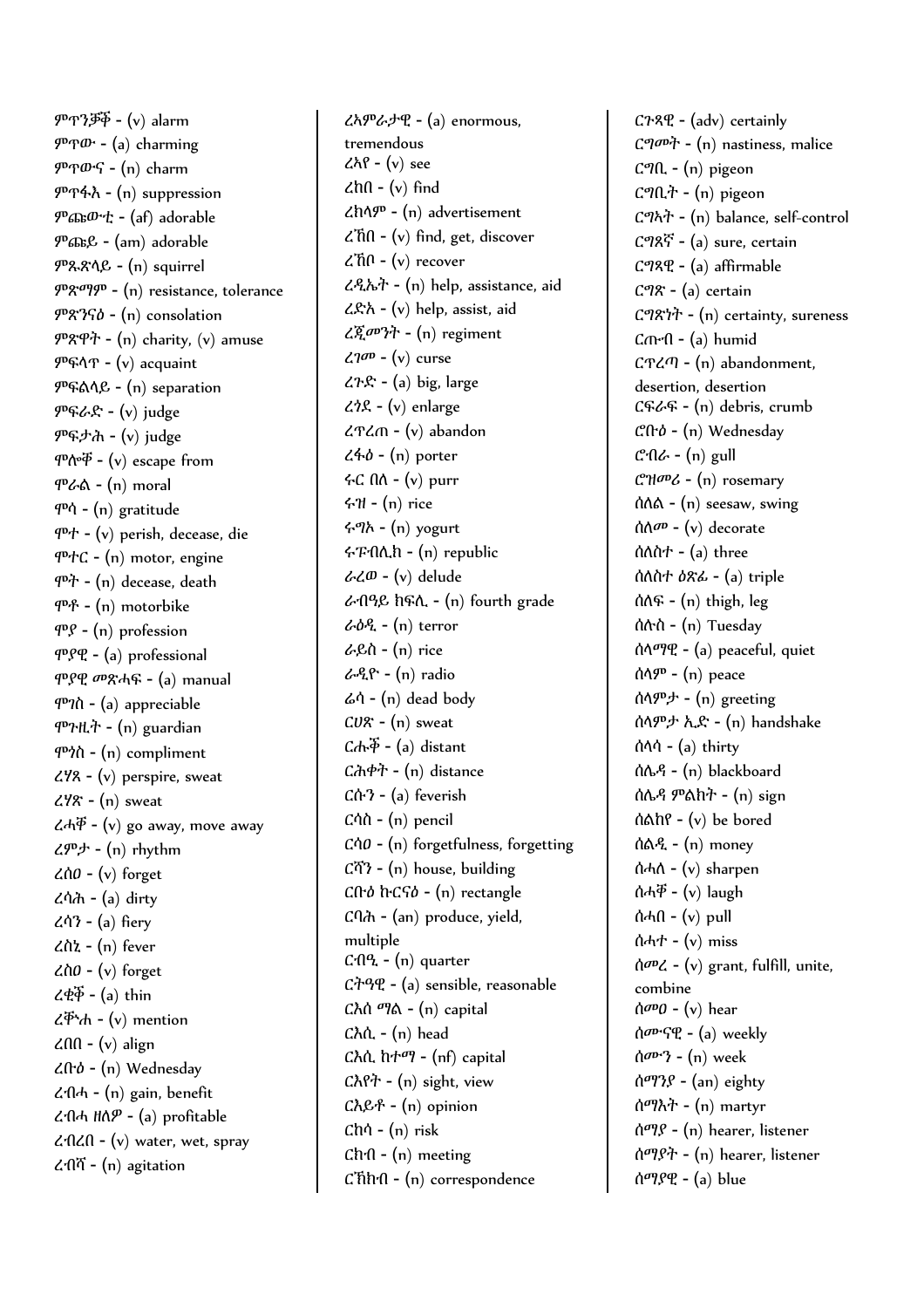ሰሜናዊ - (na) northern ሰሜን - (na) north ሰምዐ - (v) listen ሰረቐ - (v) steal, burgle ሰረተ - (v) fund, found ሰረጸ - (v) penetrate ሰራሕ መስኮት - (n) glassmaker ሰራሕ ሰዓት - (n) clockmaker ሰራሕ ሳእኒ - (n) shoemaker ሰራሕ ቱቦ ማይ - (n) plumber ሰራሕ ናሕሲ - (n) roofer ሰራሕ ገዛ - (n) contractor ሰራሕተኛታት - (n) personnel, staff ሰራቒ - (a) thieving ሰራዉር - (n) vein ሰራዊት - (n) army ሰራውር - (n) artery ሰርሐ - (v) manufacture, build ሰርነግ - (n) bush ሰርኖ - (n) nostril ሰርከስ - (n) circus ሰርዐ - (v) organize, arrange, set up ሰርገንቲ - (n) sergeant ሰቐለ - (v) collide with, engage ሰበ ስልጣን - (n) authority ሰበረ - (v) break, break up ሰበባ - (n) foam ሰበኸ - (v) preach ሰበይቱ ዝመተቶ - (an) widowed, widower, widow ሰበይቲ - (n) wife, woman, lady ሰባት - (n) people, folk ሰባኺ - (an) missionary ሰብ - (n) person ሰብ ሓዳር - (n) couple ሰብኣዊ - (a) humanitarian ሰብኣያ ዝሞታ - (an) widowed, widower, widow ሰብኣይ - (n) man ሰብዓ - (an) seventy ሰተረ - (v) conceal, hide, cover ሰተየ - (v) drink ሰታሪት - (n) envelope ሰታይ ቀለም - (n) blotting-paper ሰነ - (n) June

ሰኑይ - (n) Monday ሰናፍጭ - (n) mustard ሰንሰለት - (n) chain ሰንበት - (n) Sunday ሰንቲ ሜተረ - (n) centimetre ሰንካቲ - (n) baker ሰንካቲት - (n) baker ሰንደወ - (v) throw ሰንጠቐ - (v) pierce, penetrate ሰንጢ - (n) penknife ሰኣለ - (v) paint, photograph, draw, design ሰኣሊ - (n) painter, drawer ሰከንድ - (n) second ሰኹለለ - (v) squander ሰኽራም - (a) drunk ሰዉራ - (n) revolution ሰዉአ - (v) sacrifice ሰዓለ - (v) cough ሰዓል - (n) cough, coughing ሰዓመ - (v) kiss ሰዓረ - (v) rise above, win, defeat, beat, overcome, outdo ሰዓበ - (v) join, follow, come after, ሰዓቢ - (n) disciple ሰዓት - (n) hour, time, clock ሰዓት መንደቕ - (n) pendulum clock ሰዓት ኢድ - (n) watch ሰዓት ደወል - (n) waking, awakening, revival ሰይጣን - (n) devil ሰደቓ - (n) bench, seat ሰደደ - (v) release, loosen, slacken, let go of, dispatch, send ሰዳዳይ - (n) sender, shipper, ሰዴኖ - (n) celery  $\hat{\Gamma}$  (v) cross, pass ሰገን - (n) ostrich ሰጋጥ - (n) lock, flood gate ሰጐመ - (v) walk ሰጥሐ - (v) spread, lay ሰጥሐ ንእኽሊ - (v) toss ሰፈየ - (v) sew, stitch, ሰፈፈ - (v) navigate ሰፊሕ - (a) spacious, roomy

ሰፊሕ ሓሳብ - (a) liberal ሰፋይ ክዳን - (n) dressmaker ሰፍሳፊት - (n) crane ሰፍነግ - (n) sponge ሱር - (n) root ሲረና - (n) siren ሲሶ - (n) third ሲነማ - (n) cinema ሳላጣ - (n) salad, lettuce ሳልሳይ - (a) third ሳልሳይ ክፍሊ - (n) third grade ሳሓ $\Phi$  - (n) laughter, ሳሓቲ - (adv a) rarely, rare ሳሙና - (n) soap ሳሬት - (n) spider ሳርዲን - (n) sardine ሳንቡእ - (n) lung, lungs ሳንቲም - (n) cent ሳንኮሎ - (n) pail, bucket ሳንዱ $\widetilde{\Phi}$  - (n) trunk, case, box ሳንጣ - (n) sack, bag ሳኣላይ - (n) artist ሳእኒ - (n) shoe, ሳእኒ ለበሰ - (v) put shoes on ሳዓዕ - (n) oats ሳዕሪ - (n) grass, weed, lawn ሳዕሪ ምብላዕ - (n) grazing ሳዕሪ በል $0 - (v)$  graze ሳ $\phi$ ሰ $\theta$  - (v) dance ሳዕስዒት - (n) dance, dancing ሳዕቤን - (n) effect, consequence, (v) affect ሳየንስ - (n) science ሳጹን ሬሳ - (n) coffin ሳፌት - (n) spider ሴዳ - (n) chair ስለምንታይ - (adv) why ስሉስ ኩርናዕ - (n) triangle ስልማታዊ - (a) decorative ስልማት - (n) decoration, jewel, gem ስልማት ክሳድ - (n) collar ስልኩይ - (a) tired, weary ስልጣኔ - (n) civilization ስሕግታ - (n) agony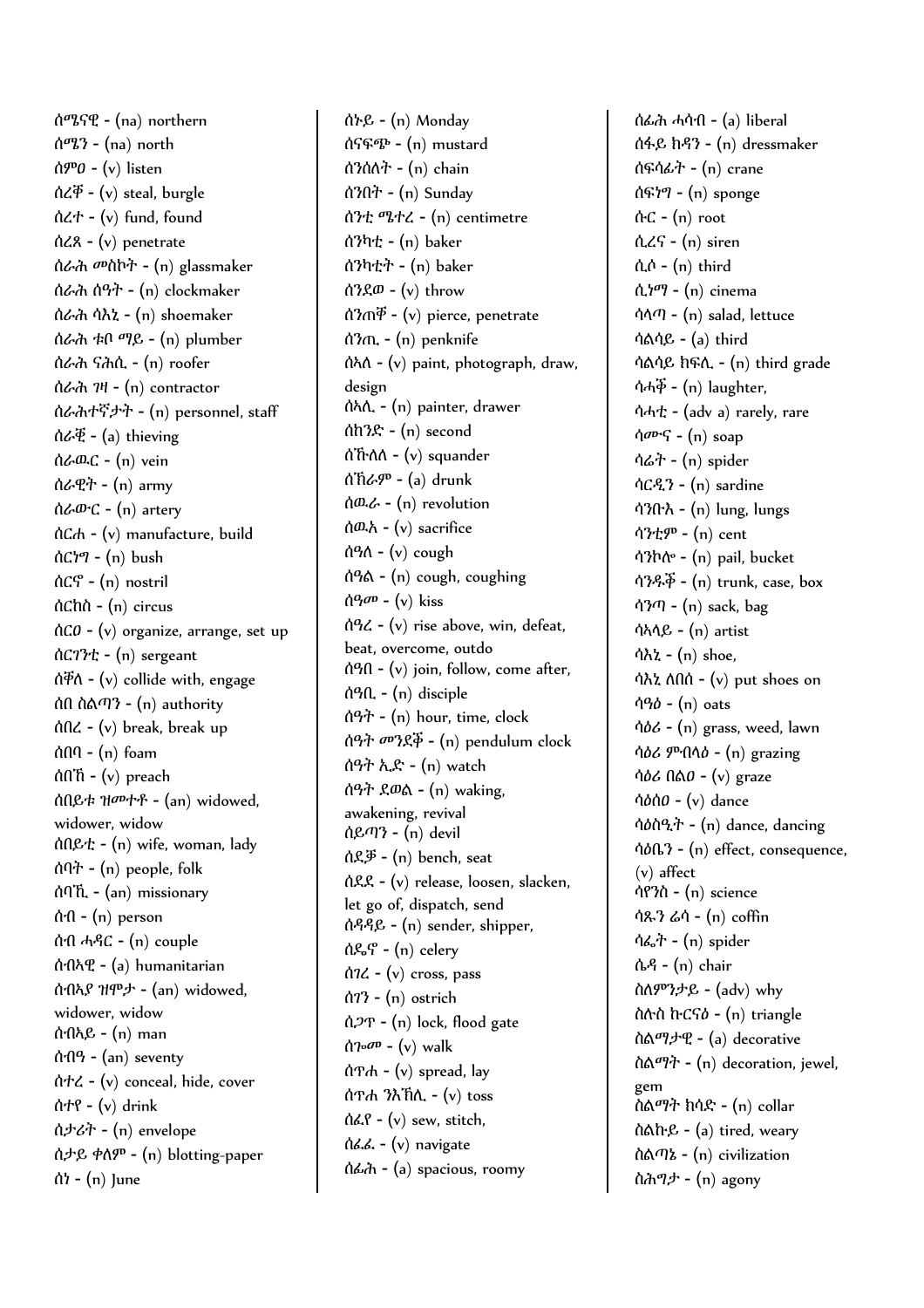ስሚ - (n) poison ስም - (n) first name ስም ኣቦ - (n) last name ስምምዕ - (n) agreement ስምዒታዊ - (a) affectionate ስምዒት - (n) affection ስረ - (n) trousers ስሩዕ - (a) even ስራሕ - (n) activity, employment, job ስርቂ - (n) theft, larceny, robbery ስርናይ - (n) wheat, grain ስርኖ - (n) sinus ስርዓት - (n) order, rule ስርዓት ኣትሓዘ - (v) regulate ስሳ - (an) sixty ስስዐ - (n) egoism ስቓይ - (n) suffering ስቡሕ - (a) fat ስባር - (n) breaking open, breakdown ስብሒ - (n) grease ስብከት - (n) sermon, lecture ስተፕረ - (n) stapler ስነ ስርዓት - (n) discipline ስነ ኣትክልቲ - (n) botany ስነ ኣየር - (n) meteorology ስነ እንስሳ - (n) zoology ስነ ጥዕና - (n) hygiene, health ስነ ጽሑፋ - (n) literature ስኒ - (n) teeth ስኒ ሓርማዝ - (n) ivory ስንስላ - (n) reed ስንኩሌ - (a) disprove ስንዳእ - (n) edition ስንጥሮ - (n) gorge, ravine, gully ስእሊ - (n) map, portrait, photograph, drawing, sketch, picture, image ስክፍታ - (n) scruple ስኮላስቲካዊ - (a) scholarly ስዋስዉ - (n) grammar ስዋን - (n) swan ስዑር - (a) defeated person, loser ስዕመት - (n) kiss

ስዕረት - (n) defeat, failure ስየ - (n) palm tree ስደተኛ - (a) migratory, migrant ስደደ - (v) send ስዲ ንባብ - (n) prose ስድራ ቤት - (n) family ስድነት - (n) imprudence, rashness ስገም - (n) barley ስጉምቲ - (n) step, tread, footstep, footprint ስጋ - (n) meat, flesh, meat ስጋ ሓሰማ - (n) bacon ስጋ ምራኽ - (n) calf, veal ስጋ በጊዕ - (n) sheep, mutton ስጋ ከብቲ - (n) beef ስጌኣት - (n) fear ስጒምቲ - (v) step ስፋይ - (n) point ስፍሓት - (n) width ስፍየት ክዳን - (n) sewing, seam ስፐናቺ - (n) spinach ስፒናቺ - (n) spinach ስፖርት - (n) sport ሸለል በለ - (v) neglect, desert, abandon ሸለልትነት - (n) negligence ሸሓኒ - (n) plate ሸመታ - (n) purchase ሸሞንተ - (an) eight ሸቃላይ - (n) worker ሸቃጣይ - (n) merchant ሸቅታ - (n) sting, prick ሸቐልቀል - (n) concern, worry ሸበጥ - (n) slipper ሸተተ - (v) smell ሸትሕትሖ - (a) slippery ሸኾና እግሪ - (n) heel ሸውዓተ - (a) seven ሸየጠ - (v) sell ሸያጢት - (nf) vendor, seller ሸያጣይ - (n) vendor, seller ሸጠ - (v) sell ሸፈነ - (v) cover ሸፋሽፍቲ ዓይኒ - (n) eyebrow ሻሂ - (n) tea

ሻላ በለ - (v) ignore ሻል - (n) scarf ሻሙናይ ክፍሊ - (n) eighth grade ሻርባ - (n) scarf ሻቡዓይ ክፍሊ - (n) seventh grade ሻኻ - (n) grass plot ሻዱሻይ ክፍሊ - (n) sixth grade ሽሕ - (na) thousand ሽሕራዊ - (a) magical ሽማግለ - (an) old, aged, senior ሽምዓ - (n) candle ሽሮፍ - (n) breach ሽታ ፈረንጂ - (n) scent, fragrance ሽንቲ - (n) urine ሽንቲ ቤት - (n) lavatory ሽክና ርእሲ - (n) skull ሽኮር - (n) sugar ሽዱሽተ - (a) six ሽጉርቲ ቀይሕ - (n) onion ሽጉርቲ ጻዕዳ - (n) garlic ሽጋራ - (n) cigarette ሽግር - (n) trouble, difficulty, problem ሽግርግር - (n) anxiety ሽጎማኖ - (n) towel ሽፍታ - (n) bandit, robber, ruffian, brigand ሾመ - (v) appoint  $\phi$ *y* $\sigma$  - (v) fade ቀለም - (n) ink ቀለጠ - (v) peel ቀሊል - (a) easy, simple ቀላያዊ - (a) lake ቀላይ - (n) lake ቀልቡ - (v) faint ቀልዐ - (v) reveal, disclose, make widely known, show ቀልዕ - (v) reveal ቀልጠፈ - (v) rush, hurry up ቀመማት - (n) spice ቀምቃሚ - (n) barber, hairdresser  $\phi \angle \phi$  - (v) glean ቀረበ - (v) furnish, prepare, bring close, approach ቀረባ እዋን - (a) recent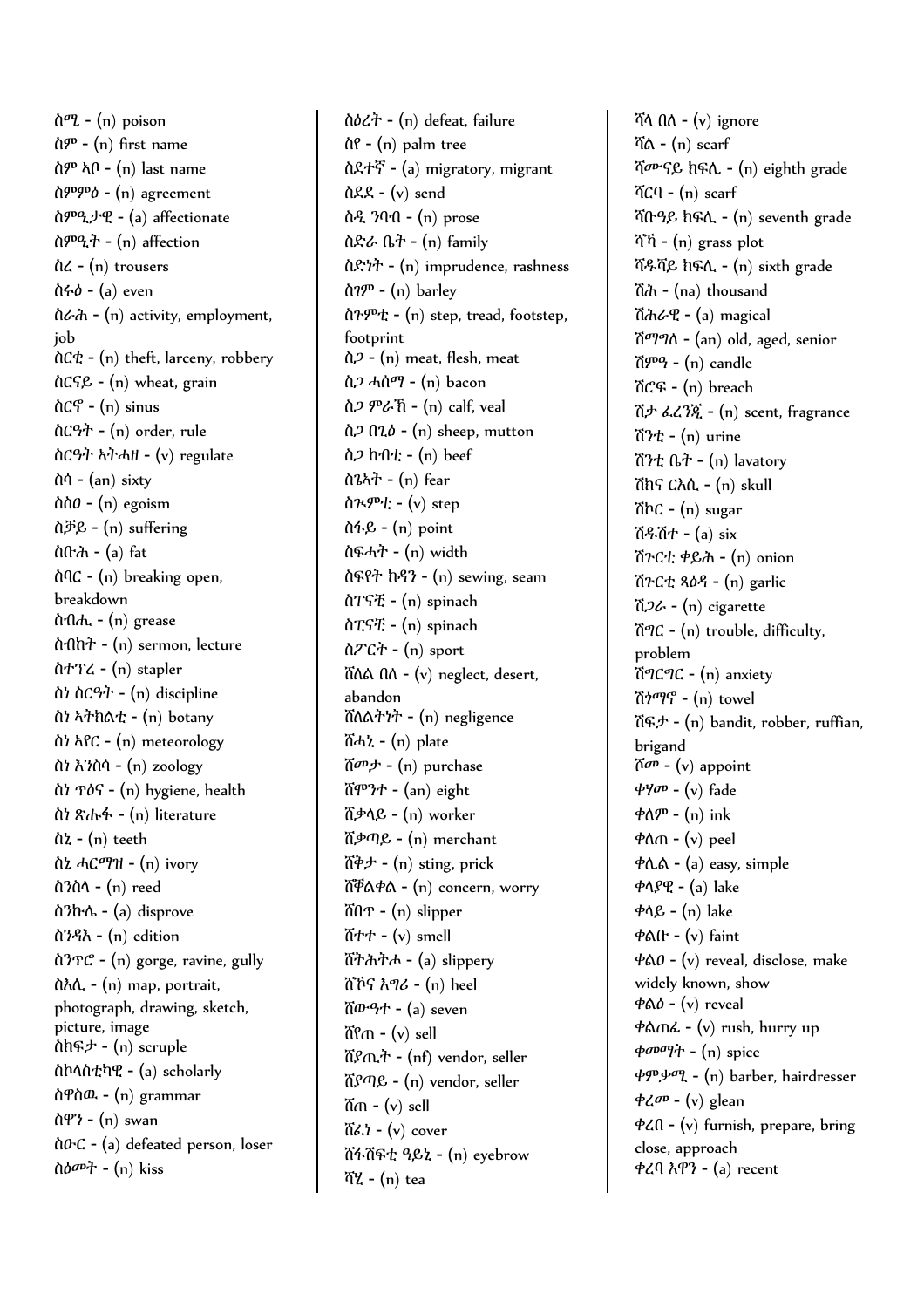ቀረጸ - (v) sculpt, carve, form, shape, make, engrave ቀረጽ - (n) rate ቀራጺ - (n) sculptor  $\phi$  $\mathcal{C}$ ' $\mathcal{L}$  - (n) horn ቀሰመ - (v) earn, obtain ቀስ - (adv) gently, softly, carefully ቀስተ - (n) arch ቀስተ ደመና - (n) rainbow ቀስቲ - (n) arc ቀሸም - (n) arc ቀሺ - (n) priest, pastor ቀብሪ - (n) burial ቀብራዊ - (a) funeral ቀብአ - (v) paint, varnish ቀተለ - (v) kill, murder, assassinate ቀታሊ - (an) murderous, assassin, murderer ቀናአ - (a) jealous  $\phi$ <sup>2</sup> $0$  - (v) stand up again, draw oneself up ቀንዲ - (a) main, essential ቀንዲ ተዋሳኢ - (n) star, hero ቀንዲ ተዋሳኢት - (n) star, heroine ቀንጠጠ - (v) strip ቀዋሚ - (a) constant  $\phi \Phi \Phi$  - (v) harvest, gather  $\phi \Phi \Phi$ <sub>4</sub> - (n) harvest, crop, autumn, fall ቀውዓይ - (n) harvester ቀየረ - (v) change, exchange, transform, convert ቀይሐ - (v) redden ቀይሕ - (a) red ቀይሕ ሱር - (n) beet, root ቀይሕ ጸጉሩ - (a) reddish, red ቀደመ - (v) pass, go beyond, exceed  $\phi$ ደደ - (v) tear up, rip up ቀዳማይ - (a) first ቀዳማይ ክፍሊ - (n) first grade ቀዳም - (n) Saturday ቀድሐ - (v) imitate, pour out ቀጠልያ - (a) green ቀጢን - (a) thin, lean, slender ቀጢን ድምጺ - (n) sharp

ቀጥታ - (a) direct ቀጥታ ባቡር - (n) through ቀጥዒ - (n) method, system, way ቀጸለ - (v) continue, continue with ቀጺሉ - (adv) then, afterwards, next ቀጻሊ - (a) continual, continuous ቀጽሪ - (n) yard, playground ቀጽዐ - (v) punish ቁልቁለት - (n) way down ቁልፊ - (n) belt ቁመት - (n) height ቁሩብ - (a) a little ቁራስ - (n) part, portion, piece ቁራጽ - (n) piece, bit ቁርሲ - (n) breakfast ቁርባን - (n) sacrament, communion ቁስሊ - (n) wound, sore ቁኒን - (n) bobbin, spool, roll, coil ቁጠዓ - (n) rage ቁጻር - (n) knot ቁጽሪ - (n) number, arithmetic ቂጫ - (n) flat round unleavened home made bread ቃሉ ሃበ - (v) give your word, promise ቃል - (n) word, saying ቃልሲ - (n) fight, struggle, conflict, ቃልዕ ቦታ - (n) clearing ቃራና - (n) twig, branch ቃራየ ጉርጉማ - (n) windpipe ቃነየ - (v) tune ቃና - (n) tune ቃና ዘይብሉ - (a) out of tune ቃንዛ - (n) pain, suffering, ache ቃንጥሻ - (n) mushroom\ ቃጭል - (n) bell, hand bell ቅሁም - (a) faded ቅሊ - (n) easiness, ease, complaisance ቅላጥ - (n) peel ቅላጥ ዕንጨይቲ - (n) bark ቅልቅል በለ - (v) emerge ቅልዋ - (n) frying ቅልጡፍ - (a) fast, quick, rapid

ቅልጡፍ ባቡር - (n) express train ቅልጣፈ - (n) speed, quickness ቅልጽም - (n) arm, upper arm muscles ቅሙጥ -  $(n)$  reservation, reserve ቅሙጥ ጜኝዤብ - (n) deposit ቅረባ - (n) offer ቅራፍ ባኒ - (n) crust ቅርርብ - (n) preparation ቅርሱስ - (a) unlucky, unfortunate ቅርሳሰ - (n) bad luck, misfortune ቅርቅረ ዑፍ - (n) axe ቅርኒብ ሓሸራ - (n) antenna ቅርኒብ እኽሊ - (n) corn, grain ቅርኒብ ዓይኒ - (n) eyelash ቅርዓት - (n) farm-yard ቅርጺ - (n) sculpture, figure, shape, form, engraving ቅርጺ እንቋቒሖ - (a) oval ቅርፍቲ - (n) flake, shell ቅሱን - (a) comfort ቅሳነተ - (n) comfort, peace ቅብሊት - (n) receipt ቅብኣት - (n) ointment, cream ቅብጸተ ተስፋ - (n) despair, desperation ቅኑዕ - (a) correct, right, accurate ቅኒት - (n) tone ቅንኢ - (n) jealousy ቅንዕና - (n) sincerity, frankness, honesty ቅንጣብ - (n) piece, bit ቅዲ - (n) model, pattern ቅዲ ሞዳ - (n) mood, mode, method, fashion ቅዳሕ - (n) copy, transcript ቅዳሴ - (n) service, mass, worship, religion ቅድሚ ገዛ - (n) front of a building ቅድሚት - (n) advance, front ቅድም - (prep) before, in front of ቅድድም - (n) race ቅጺ - (n) volume ቆልዓ - (n) child, infant ቆረሰ - (v) breakfast ቆራሪ - (a) cold, chilly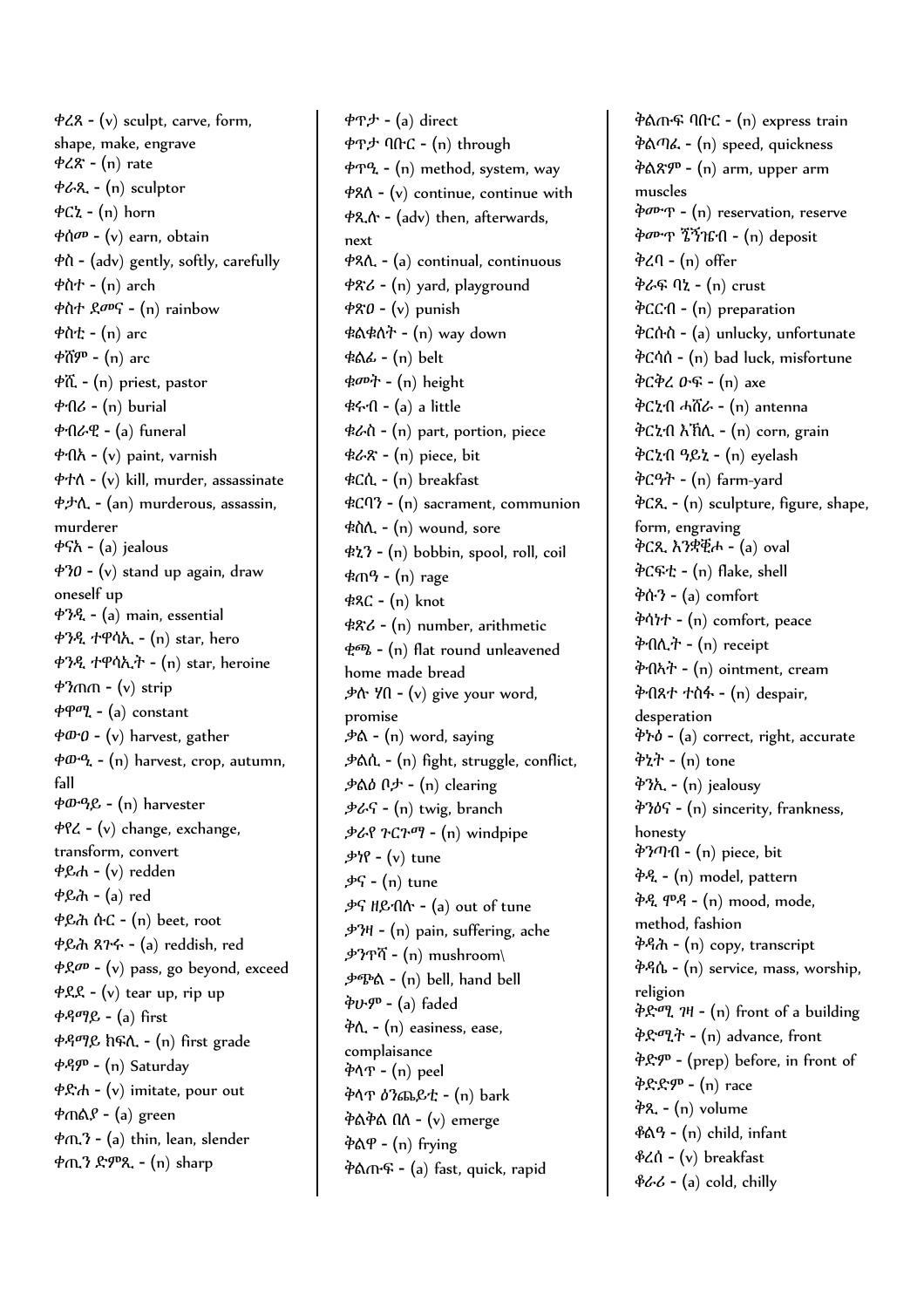ቆራጽ - (a) brave, courageous - ቆራጽ ዕንጸይቲ - (n) woodcutter ቆርበት - (n) skin, leather ቆርበት ዘይተመልጠ - (n) pelt, fur ቆቕሕ - (n) partridge ቆቢዕ - (n) cap, hat ቆቢዕ ከቢብ - (n) beret ቆቢዕ ወታሃደር - (n) helmet ቆትቋጥ - (n) hawthorn, bush, shrub ቆጠበ - (v) save up, economize ቆጥቆጠ - (v) reclaim  $\frac{1}{2}$   $\frac{1}{2}$   $\frac{1}{2}$   $\frac{1}{2}$   $\frac{1}{2}$   $\frac{1}{2}$   $\frac{1}{2}$   $\frac{1}{2}$   $\frac{1}{2}$   $\frac{1}{2}$   $\frac{1}{2}$   $\frac{1}{2}$   $\frac{1}{2}$   $\frac{1}{2}$   $\frac{1}{2}$   $\frac{1}{2}$   $\frac{1}{2}$   $\frac{1}{2}$   $\frac{1}{2}$   $\frac{1}{2}$   $\frac{1}{2}$   $\frac{1}{2}$  ቆጸራ - (n) appointment, date ቆጻሪ - (n) meter, counter ቆጽሊ - (n) leaf ቈለበ - (v) catch ቈልዓ - (n) child, Baby ቈረጸ - (v) cut ቈጸረ - (v) count ቍጽጽር - (v) control ቐሌጠፈ - (v) advance, hasten ቐቐወ - (v) chuckle ቐድሐ - (v) copy, pour out ቐጥታዊ - (a) direct ቐጽዐ - (v) punish ቑኑዕ - (n) accuracy, acquittal ቓንዛዊ - (a) achy ቓጭል - (n) alarm  $\mathcal{F}$ ርኒብ ዓይኒ - (n) eyelash ቕንዓዊ - (a) accurate ቕንዕና - (v) acquit ቛንቛ - (n) language በለ - (v) say በለጥ በለ - (v) sparkle, scintillate በል $\rho$  - (v) eat  $\Omega$ *d* - (v) fly በረኻ - (n) forest በርበረ - (n) red chili pepper, spice በርበረ ጸሊም - (n) black pepper በቑሑ - (v) furnish በቕሊ - (n) mule በቖለ - (v) germinate, sprout, develop በተነ - (v) strew, disperse

በትሪ - (n) stick, cane በናጅር - (n) bracelet በንዚን - (n) oil, petrol, gasoline, extract በኸየ - (v) cry በዓለገ - (a) brutal በዓል - (na) feast, festival, holiday, festivity በዓል ቤት - (nm) husband በዓል ድኳን - (nm) grocer በዓል ጸባ - (nm) milk-man በዓልቲ ቤት - (nf) wife በዓልቲ ድኳን - (nf) grocer በዓልቲ ጸባ - (nf) milk-woman በዓቲ - (n) den, cave በይኑ - (a) only በደለኛ - (a) guilty በደላዊ - (a) abusive በደል - (n) misdemeanour, offence, abuse  $(12\phi - (n)$  sheep በጻሒ - (n) visitor በጽሐ - (v) achieve, reach, overtake, arrive, inspect ቡስጣ ቤት - (n) mail, post, office ቡናዊ - (a) brown ቡን - (n) coffee ቡንጣዝ - (n) corporal ቢልዮን - (n) billion ቢሑ $\widetilde{\Phi}$  - (n) paste, dough ቢራ - (n) beer ቢርራ - (n) beer ቢስኮቲ - (n) biscuit, cookie ቢቸ - (n) beech ቢንቶ - (n) bridge ቢጫ - (a) yellow ባህሊ - (n) cultivation ባህርያዊ - (a) natural  $902 - (n)$  fancy, fantasy ባሊና - (n) marble ባልኮን - (n) balcony ባልጃ - (n) baggage, suitcase, bag ባሎንኌ - (n) beans ባሕረኛ - (n) sailor ባሕሪ - (n) sea

ባሕራዊ - (a) marine, ባምቡላ - (n) doll, ባሩድ - (n) powder, dust ባርዕ - (n) fire ባርያ - (an) slave ባሮሜተር - (n) barometer ባስታ - (npl) paste ባቡር - (n) train ባቡር ቀላይ - (n) boat, ship ባኒ - (n) leavened bread, commercial bread ባናና - (n) banana ባንከኛ - (n) banker ባንክ - (n) bank ባንኮ - (n) bench ባንደራ - (n) flag ባኞ - (n) bathroom ባእበአ - (v) stammer ባእዳዊ - (a) foreign ባኮ ቡስጣ - (n) packet ባዘሊኮ - (n) basil ባዛር - (n) bazaar ባዜቃ - (n) mercury ባዝራ - (n) mare ባይታ - (n) ground, soil ባይቶ - (n) assembly ባዮሎጂ - (n) biology ባዴላ - (n) spade, shovel ባጀላ - (n) certificate ባጎኒ - (n) wagon, truck, carriage  $0 + (-n)$  house ቤተ ሕጽቦ - (n) Laundromat ቤተ መቐደስ -  $(n)$  temple ቤተ መዘከር - (n) museum ቤተ ማሕቡስ - (n) prison ቤተ ማሕተም - (n) printers ቤተ ሰባዊ - (a) family, domestic ቤተ ብልዒ - (n) restaurant ቤተ ትምህርቲ - (n) school ቤተ ንባብ - (n) library ቤተ ክርስቲያን - (n) cathedral, church ቤተ ዕዮ - (n) factory, workshop, studio ቤተ ጸሎት - (n) chapel, parish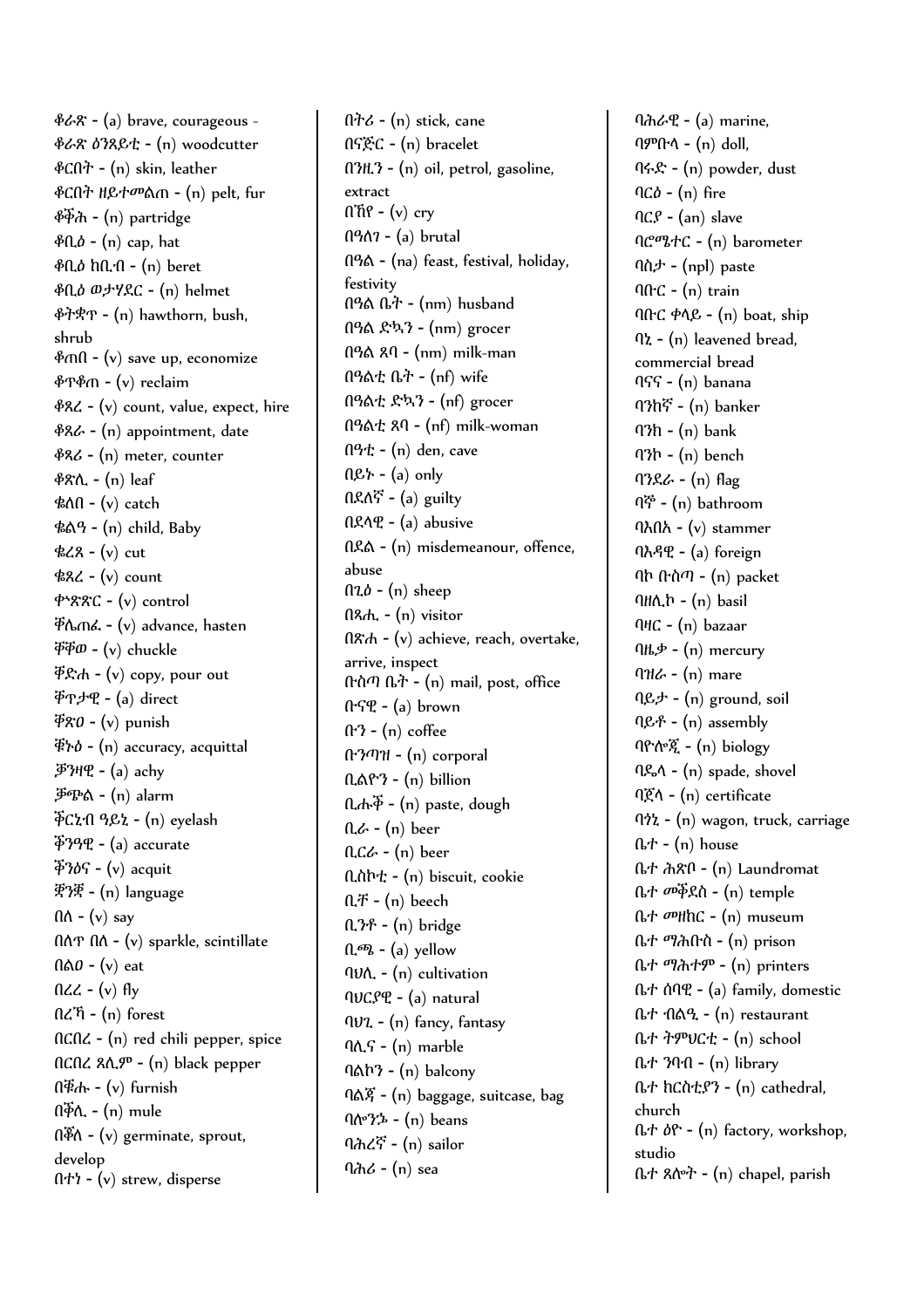ቤተ ጽሕፈት - (n) town hall, city hall ቤተ ፍርዲ - (n) courthouse ቤት መስተ - (n) bar ቤዚል - (n) basil ብ-- - (adv) through something ብሃም - (a) stupid ብሃንደበት - (adv) suddenly ብህሊት - (n) topic, remark, talk ብህድኣት - (adv) quietly ብሉጽ - (a) superior, upper, higher ብላይ - (a) worn out ብልክዕ - (adv) accurately ብልዒ - (n) meal ብልጫ - (n) award ብልጹግ - (n) tributary ብሓቂ - (adv) indeed, accurately ብሓደጋ - (adv) accidentally ብሓጺሩ - (a) brief, short ብሕታዊ - (a) personal ብሕትውና - (n) loneliness, ብምሉኡ - (adv) entirely ብምልምላም - (adv) tenderly ብምቾት - (adv) easily ብምድናቕ - (adv) amazedly ብምግራም - (adv) amazedly ብምጭዳር ተቓወመ - (v) whistle, hiss, sizzle ብረታዊ - (a) metallic ብረት - (n) metal, rifle ብሩህ - (a) sunny, clear, bright ብሩር - (n) silver ብሩር ዝተቀብአ - (a) silvery ብራሃን - (n) light, clearness, brightness, ብርሃን ዘሕልፍ - (a) transparent ብርስን - (n) lentils ብርቱዕ - (a) difficult, hard ብርኪ - (n) knee ብርዒ - (n) pen ብርጅዋ - (n) rich person ብርግጽ - (adv) affirmably, certainly ብርጭቆ - (n) glass ብርጭቕ - (n) water melon ብሮንዞ - (n) bronze

ብሱል - (a) mature ብሱል ስጋ - (n) boiled beef ብስለት - (n) maturity ብስሩዕነት - (adv) regularly ብሽክለታ - (n) bicycle ብቐሊሉ - (adv) slightly ብቐሊል - (adv) simply, easily ብቐስ - (adv) slowly ብቐጥ - (adv) directly ብቑልጡፍ - (adv) quickly, soon, before long, early ብቑኑዕ - (adv) accurately ብቑዕ - (a) worthy, deserving ብቕንዕና - (adv) sincerely, frankly, openly ብቕዓት - (n) ability ብቕድሚ - (adv) in front, ahead ብቕጽበት - (adv) immediately ብብዚሒ - (adv) considerably, more than enough ብቦስጣ - (a) postal ብታህዋኽ በጽሐ - (v) run up ብታሕጓስ - (adv) willingly, gladly ብትብዓት - (adv) courageously ብትኽክል - (adv) correctly ብኡንቡኡ - (adv) immediately ብኩራት - (n) absence ብኹር - (a) absent ብኹርዓት - (adv) proudly ብኽብረትኩም - (adv) please ብኽያት - (n) cry ብዉሕድ - (adv) at least ብዕልግና - (n) crude, rude ብዕራይ - (n) ox ብዘይመጠን - (adv) too much, too many ብዙሓት - (a) numerous ብዙሓን - (n) majority ብዙሕ - (adv) much, many, a lot ብዝርዝር ገለጸ - (v) recite ብዝተደጋገመ - (adv) frequently ብድላ - (a) abusively ብድሕሪ - (adv) behind ብገሳ - (n) departure ብጋህዲ - (adv) abruptly

ብግቡእ - (adv) rightly, precisely ብጣዕሚ - (adv) so much, so or as many, so, as much, very much, most ብጥንቃቐ - (adv) seriously, attentively ብጫ - (a) yellow ብጸይቲ - (nf) mate, friend, companion ብጹዕ - (a) solemn ብጻይ - (nm) mate, friend, companion ብጽሒት - (n) quotient ብጽፈት - (adv) perfectly, exactly ብፍላይ - (adv) especially, particularly ብፍላጥ - (adv) explicit, clear, overt ብፍቓዱ ገደፈ - (v) give up ብፍጹም - (adv) absolutely, by all means, ever, never ቦምባ - (n) bomb ቦምባ ከቢድ ብረት - (n) shell ቦርሳ - (n) sack, briefcase ቦስጠኛ - (n) mailman ቦስጣ ሳጹን - (n) letter-box ቦስጣ ቤት - (n) post office ቦታ - (n) area, space, interval, room, place, locality, spot, site ቦታ ቀየረ - (v) shift, move, dislodge, displace, transfer ቦኹሪ - (a) elder, eldest, ቦኽዐ - (v) ferment ቦኾረ - (v) absent, away ቦጦሎኒ - (n) battalion ተሃንጠየ - (v) get impatient ተሃወኸ - (v) rush, hurry up ተሃዳኒ - (n) prey ተሃድሶ - (n) confirmation ተለቀሐ - (v) borrow ተለቭጅን - (n) television ተለዋወጠ - (v) exchange ተለዓለ - (v) come from ተለግራም - (n) telegram ተለፎን - (n) telephone ተላመደ - (v) practise ተላበወ - (v) recommend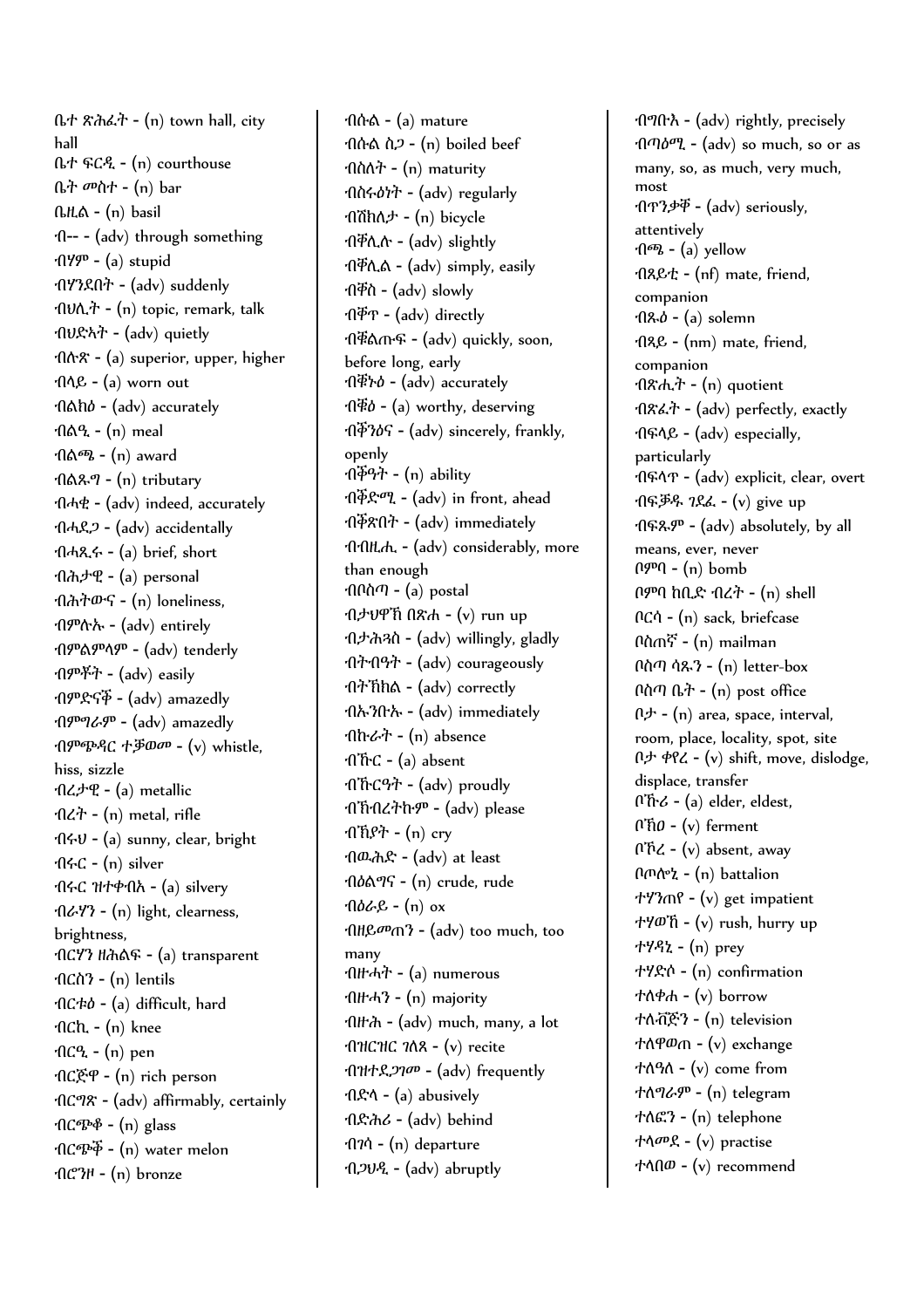ተላዘበ - (v) discuss ተላገጸ - (v) make fun of, laugh at ተልመደን - (n) amateur, beginner ተልምደን - (n) amateur, beginner ተሓበረ - (v) get one's bearings ተሓካሚ - (n) patient ተሓዝ ገንዘብ - (n) treasurer, cashier ተሓጎሰ - (v) be delighted ተሓጸበ - (v) wash one's self, bathe ተሓጸየ - (v) get engaged to ተመሃራይ - (n) student ተመለሰ - (v) return, go back ተመልሰ - (v) turn, return ተመልከተ - (v) look ተመሪቐ - (a) graduated ተመርኮሰ - (v) depend on ተመርዓወ - (v) get married ተመስጦ - (n) zeal ተመሻጠረ - (v) intrigue ተመባጸዐ - (v) promise ተመባጽዓ - (v) promise ተመነየ - (v) desire ተመን - (n) snake ተመዛዚ - (n) drawer ተመያየጠ - (v) consult, talk to each other ተመገበ - (v) feed ተማሃሪት - (n) schoolgirl, pupil, student ተማሃራይ - (n) schoolboy, pupil, student ተማህረ - (v) learn ተማልአ - (v) take ተማሕጸነ - (v) beg, plead ተምሪ - (n) date ተምሳጥ - (n) passion ተምበርከኸ - (v) kneel ተረተ - (v) relate ተረከሰ - (v) risk ተረድአ - (v) understand, comprehend  $\tau$ ረፈ - (v) be left, remain, stay ተረፍ - (n) rest, remainder ተረፍ መግቢ - (n) rest, remainder ተሪር - (a) hard

ተሪፈ - (a) failed ተራ - (a) simple ተራእየ - (v) appear, manifest ተራኸበ - (v) deal, encounter, correspond, communicate, meet, contact ተራኺ - (nm) novelist ተራኺት - (nf) novelist ተርሞመተር - (n) thermometer ተርጎመ - (v) translate ተሰማምዐ - (v) agree ተሰማምዖ - (v) suit ተሰምዖ - (v) feel ተሰሪዑ - (v) parade ተሰባሪ - (a) fragile ተሰከመ - (v) carry ተሰወረ - (v) disappear ተሰወአ - (v) sacrifice ተሳቐየ - (v) be in pain, suffer ተሳዓረ - (v) lose ተሳዓፈ - (v) participate ተሳገረ - (v) cross ተስዓ - (an) ninety ተስፋ - (n) hope ተስፋ ቆረጸ - (v) become discouraged ተስፋ ኣልቦነት - (n) despair ተስፋ ዝቖረጸ - (a) discourage, desperate, despairing ተሸከመ - (v) transport, carry ተሻቐለ - (v) worry about, have anxiety ተቐልቀለ - (v) suddenly appear ተቐ $\sigma$ m - (v) stay, remain ተቐማጢ - (nm) citizen, inhabitant ተቐማጢት - (nf) citizen, inhabitant ተቐበለ - (v) greet, welcome, accept, agree, receive ተቐባላይ - (n) receiver ተቐባል ጋሻ - (n) host ተቐናይ - (n) poet ተቐያያሪ - (a) variable ተቓለሰ - (v) fight, struggle ተቓሚ - (a) useful ተቓረነ - (v) contradict ተቓወመ - (v) resist

ተቓዉሞ - (n) resistance ተቓጸለ - (v) blaze ተቖጻጸረ - (v) dominate ተቖጻጻሪ - (n) inspector ተበራበረ - (v) revive, wake up ተበገሶ - (n) departure ተባርዐ - (v) blow up, explode ተባዕ - (a) brave, courageous ተባዕታይ - (n) male ተተምነየ - (v) wish for ተተስፈየ - (v) hope for ተተንበየ - (v) foresee ተነቃፊ - (a) delicate ተነካኢ - (a) sensitive, appreciable ተናጎጸ - (v) clash ተናጠረ - (v) cross ተንሰአ - (v) get up, rise ተንስፈፈ - (v) float ተንቀሳቐሰ - (v) move, circulate ተንቀሳቓሲ - (a) mobile ተንከፈ - (v) touch ተንዳ - (n) tent ተአንዘበ - (v) realize ተኣመነ - (v) admit, confess ተኣነነ - (v) groan ተኣከበ - (v) meet ተኣወደ - (v) owe ተኣዋዲ - (n) debtor ተኣዘዘ - (v) obey ተኣዛዝነት - (n) obedience ተኣፋፊ - (a) sensitive ተክአ - (v) replace ተኰሰ - (v) shoot ተኸለ - (v) plant, erect, put up ተኸላኸለ - (v) defend, protect ተኸላኸከ - (v) protect ተኸላኻሊ - (n) defender ተኸረየ - (v) rent ተኸተለ - (v) follow, take ተኸታተለ - (v) succeed ተኸታታሊ ነገራት - (n) set ተኸናኸነ - (v) look after, take care of ተኹላ - (n) wolf ተኹተኸ - (v) provoke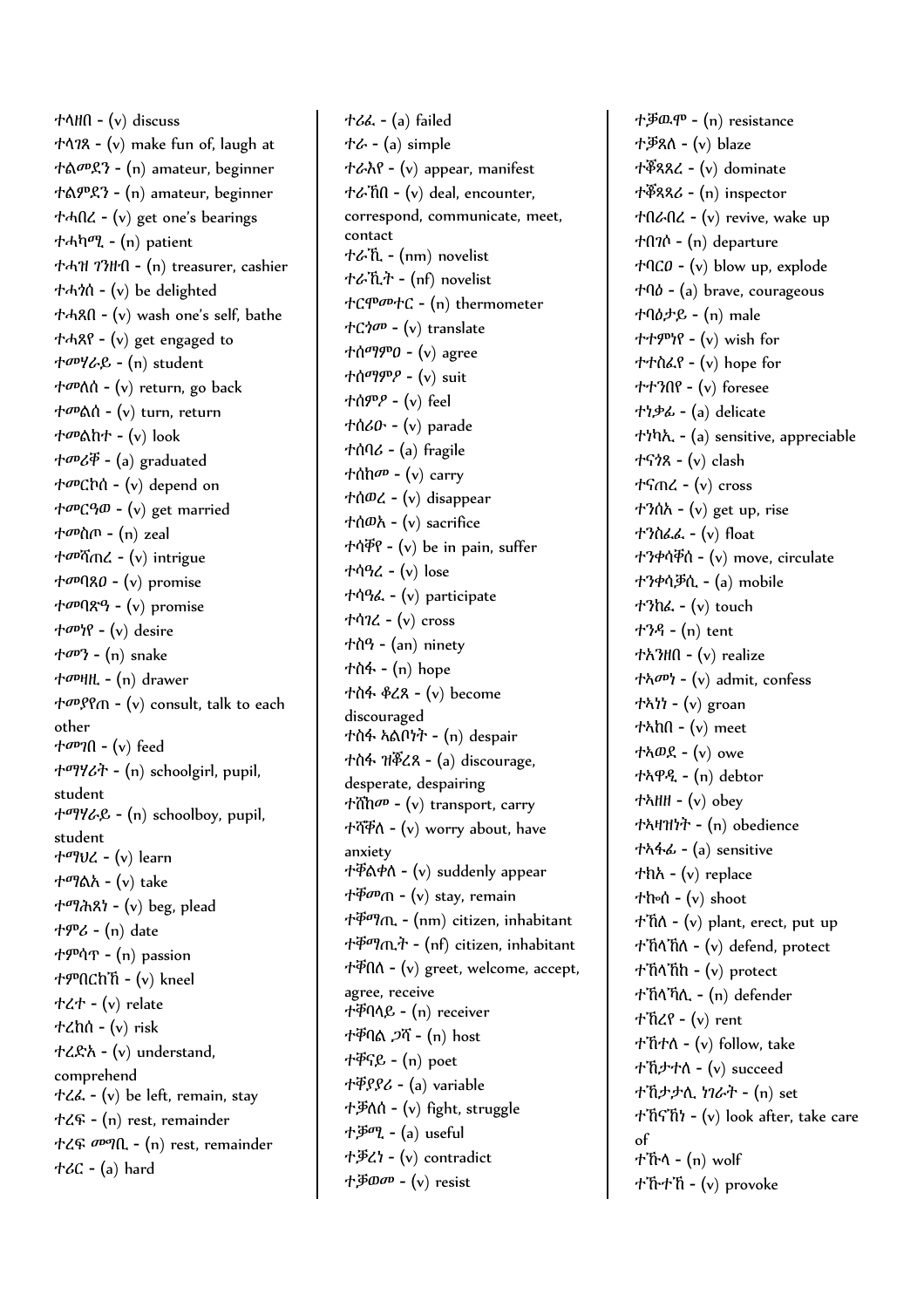ተኻራያይ - (n) tenant ተኻተዐ - (v) discuss, debate ተኻትዐ - (v) argue ተኻፈለ - (v) involve, attend ተኽሊ - (n) plant ተኽሊ ሓጹር - (n) fence ተኽሊ ፍረ - (n) fruit tree ተኽእሎ - (n) possible, everything one can do ተኾርነፈ - (v) give the cold shoulder ተወለደ - (v) be born ተወንጨፈ - (v) throw oneself, rush ተወጠሐ - (v) perch ተወጥሐ - (v) ride ተዋሓሰ - (v) guarantee ተዋሰእቲ - (pl) actors, actresses ተዋሳአይ - (nm) actor ተዋሳኢ - (n) character ተዋሳኢት - (nf) actress ተዋስኦ - (n) piece ተዋነየ - (v) represent, perform ተዋግአ - (v) fight ተዓወተ - (v) win, make a success ተዓዘበ - (v) keep watch over, watch, supervise, observe ተዓዛቢ - (nm) onlooker, spectator ተዓዛቢት - (nf) onlooker, spectator ተዓጻጻፊ - (a) flexible ተዓጻጻፍነት - (n) flexibility ተዘረበ - (v) speak  $\text{HlC1}$ *d* - (v) take place  $\tau$ H $\Gamma$ 70 - (v) have a good time, have fun ተዛረበ - (v) express, speak, talk ተዛራባይ - (n) speaker ተዛተየ - (v) discuss ተዛወረ - (v) walk, go for a walk ተዛዋሪ - (n) walker ተደረረ - (v) dine ተደራቢ መስኮት - (n) window shutter ተደርገመ - (v) dive ተደነቐ - (v) wonder ተደገፈ - (v) lean on

ተደጋጋሚ - (a) frequent, common  $\tau$ 12 $\sigma$  - (v) be astonished, be surprised ተገበአ - (v) deserve ተገደሰ - (v) care ተገዳስነት - (n) application ተጋደመ - (v) lie ተጋዳላይ - (n) combatant, veteran, fighter ተጋጠመ - (v) fit ተግባራዊ - (a) actively ተግባር - (n) action, deed ተጎልበበ - (v) cover oneself up ተጎድአ - (v) injure oneself, hurt oneself ተጓዕዘ - (v) travel through ተጓዳኢ - (a) harmful ተጠራጠረ - (v) doubt, hesitate ተጠቐመ - (v) use ተጣረዐ - (v) ask for, claim, demand ተጣዓሰ - (v) repent, be sorry ተጨነቐ - (v) worry ተጸበየ - (v) expect, wait ተጸግዐ - (v) rely ተጻረረ - (v) oppose ተጻራሪ - (n) opponent, adversary ተጻወረ - (v) support ተጻወተ - (v) play ተጻወተ ምዚቃ - (v) perform, execute ተጻዋቲ - (nm) player ተጻዋቲት - (nf) player ተጻይ - (n) adversary ተፈላለየ - (v) vary ተፈንጠለ - (v) split, crack, break ተፋትሐ ሓዳር - (v) get a divorce  $\pm 0$  - (n) pipe, hose ቱፉህ - (n) apple ቱፋህ - (n) apple ቱፋሕ - (n) apple ቱፋሕ ገረብ - (n) apple tree ቲምብር - (n) stamp ቲቢ - (n) tuberculosis ቲከት - (n) ticket ቲከት መምለሲ - (n) return ticket

ቲከት መኸዲ - (n) departing ticket ታህዋኽ - (n) hurry, haste ታሕሳስ - (n) December ታሕቲ - (a) low ታሕታይ - (a) inferior ታሕጓስ - (n) happiness ታረኸ - (n) history ታሪኽ - (n) history ታሽዓይ ክፍሊ - (n) ninth grade ታእዋጅ - (n) announcement ታኪን - (n) turkey ታኮ - (n) heel ትህኪት - (n) laziness ትሑት - (a) humble ትሑት ቃና - (a) minor ትሕቲ ምድሪ - (a) underground, subterranean ትሕቲ ናሕሲ - (n) ceiling ትሕትና - (n) modesty, politeness ትማሊ - (adv) yesterday ትምህርቲ - (n) instruction, education ትምቲሞ - (n) spiced beans/lentils stew ትምኒት - (n) wish ትረት - (n) anecdote ትሪኮላታ - (n) barbed wire ትራውት ዓሳ - (n) trout ትራጀዲ - (n) tragedy ትራጀዳዊ - (a) tragic ትርብዒት - (n) square ትርኢት - (n) appearance ትርጉም - (n) translation ትሽዓተ - (a) nine ትቕመጠሉ ቦታ - (n) residence, place of residence ትብዓት - (n) courage, bravery ትንሓግ - (n) palace ትንሳኤ - (n) awakening ትንባኾ - (n) tobacco ትንካፈ - (n) touch ትንፋስ - (n) breath ትኣምር - (n) miracle ትኣደበ - (v) behave ትእዛዝ - (n) command, order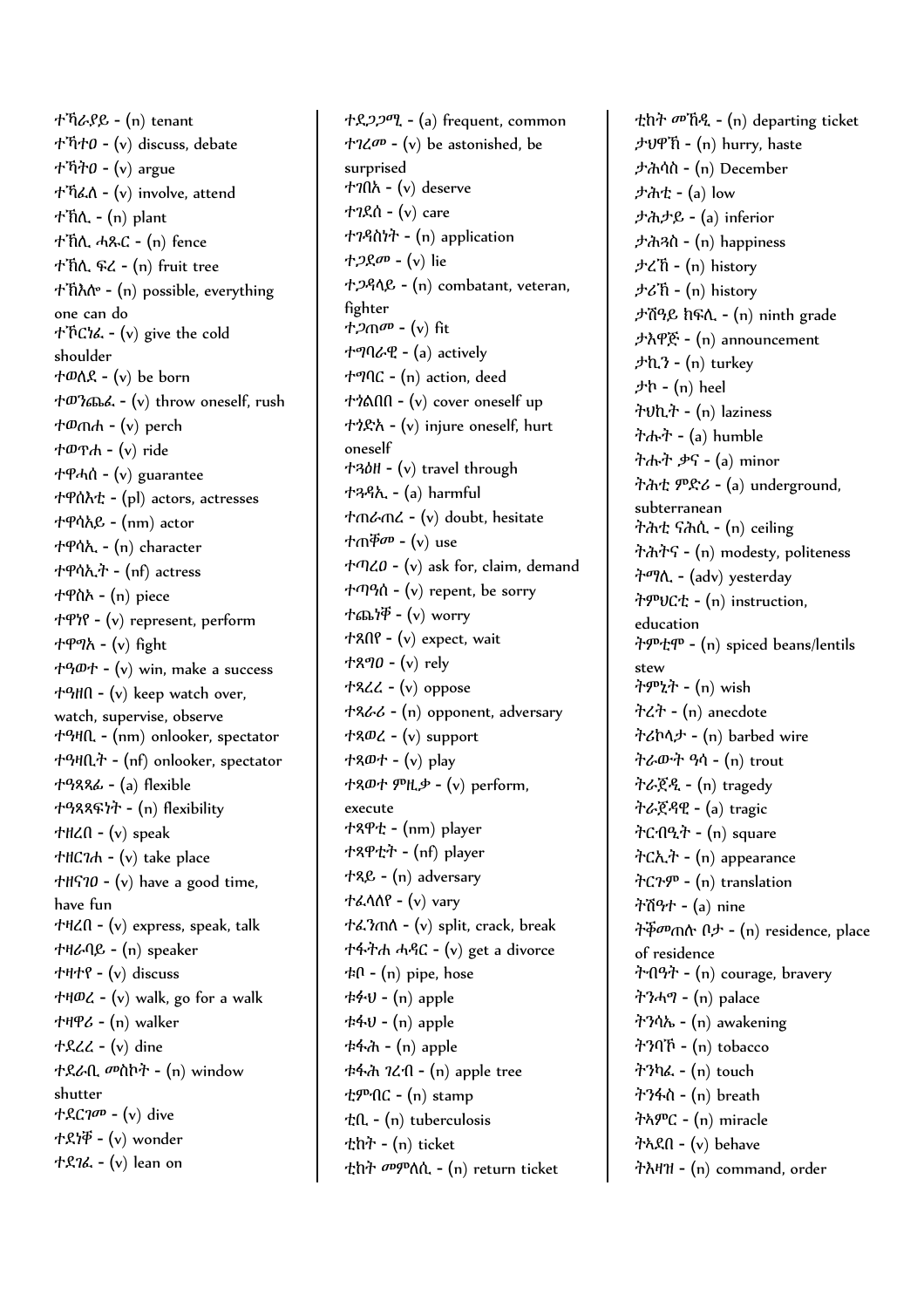ትኩዝ - (a) gloomy, melancholy ትኪ - (n) smoke ትካል - (n) institute, institution ትኽ ዝበለ - (a) perpendicular ትኽሎ - (a) vertical ትዕቢተኛ - (a) proud ትዕቢት - (n) vanity, conceit ትዕዝብቲ - (n) observation ትዕግስቲ - (n) patience ትጉህ - (a) applied ቶን - (n) ton ቶኖ ዓሳ - (n) tuna ቸመንቶ - (n) cement ቸሪ ገረብ - (n) cherry tree ቸክ - (n) cheque ቸኮላታ - (n) chocolate ቺረቶ - (n) bandage ችንቲ - (n) urine ነሃሲ - (n) copper ነሓሰ - (n) August ነቀወ - (v) coo ነቐለ - (v) loosen ነቐፈ - (v) criticize ነቑሐ - (v) hatch ነቓጽ - (a) determined ነቕነቐ - (v) shake ነበረ - (v) exist, live, be alive, survive ነበበ - (v) read ነቢት - (n) wine ነቢይ - (n) prophet ነብሐ - (v) bark ነብሒ - (n) berry ነብሪ - (n) tiger, leopard ነብሲ - (n) body ነቶገ - (v) burst, explode ነከየ - (v) reduce ነኳል - (an) hollow, hole ነኸሰ - (v) prick, sting, bite ነዊሕ - (a) long, tall ነዊሕ ሳእኒ - (n) boot ነዊሕ ግዜ - (adv) long, a long time ነዊሕ ጸናሒ - (a) long-lived, ነዓቐ - (v) despise ነዝሐ - (v) spread

ነደደ - (v) burn ነደፈ - (v) write, draw up ነዳይ - (a) poor ነዳዲ - (n) fuel ነድሐ - (v) kick ነድሪ ጉርጉማ - (n) bronchitis ነገረ - (v) inform, tell, tell about ነገር - (n) matter, substance ነገር ንዋት - (n) supplies, equipment ነገፈ - (v) scrub, ነጋዳይ - (n) merchant, trader ነግሒ - (n) groove ነጎደ - (v) thunder ነጎዳ - (n) thunder ነጠረ - (v) jump, leap ነጠበ - (v) drop - ነጥቢ - (n) drop, (v) grade, score ነጥቢ ሓዘ - (v) note, note down, write down ነጸብራቕ - (n) reflection ነጸገ - (v) refuse, decline, reject ነጻ - (a) free, independent ነጻነት - (n) independence ነጽነጸ - (v) shake ነፈረ - (v) fly away, take off ነፈሰ - (v) blow ነፋሪት - (n) airplane ነፍሐ - (v) blow up ነፍሲ - (n) soul, feeling ናሕሲ - (n) roof ናሕሲ ዝሰርሕ - (n) carpenter ናበየ - (v) maintain ናእዳ - (n) praise ናይ - (prep) of ናይ ሕርሻ ገዛ - (n) farm ናይ ሕጻን - (a) infantile ናይ መሃምራን - (a) choral ናይ መዘጋጃ ቤተ - (a) municipal ናይ ስራሕ ክእለት - (n) profession ናይ ቀውዒ - (a) autumnal ናይ ባሕሪ - (a) maritime ናይ ንጉሆ - (a) morning, early, ናይ ክረምቲ - (a) wintry ናጽላ - (n) new-born  $70\ell - (n)$  bee

ንሓንሳብ - (adv) sometimes ንስሪ -  $(n)$  eagle, genius ንቑጽ - (a) dry, dried ንቐሓት -  $(n)$  consciousness, conscience ንቕድሚት ኣምረሐ - (v) proceed ንባብ - (n) reading ንብሕቶ - (a) alone ንብዓት - (n) teardrop, tears ንእስነት - (n) youth, boyhood, girlhood, ንእሽተይ - (a) small, little, minor ንእሽተይ ሰልዳ - (n) plaque ንእሽቶ - (a) tiny, small, minor ንእሽቶ ቀላይ - (n) pond, pool ንዋት - (n) equipment, ንዕቀት - (n) contempt, scorn, ንድፊ - (n) sketch, outline, plane, level, sphere ንድፋዊ ምስሊ - (n) model , pattern  $2rV - (n)$  morning ንጉሳዊ - (a) royal, kingly ንጉስ - (n) King ንግስቲ - (n) Queen ንግስነት - (n) empire, influence, kingdom, realm ንግደት - (n) pilgrimage ንግዲ - (n) trade, commerce ንግዳዊ - (a) commercial ንጡፍ - (a) agile, nimble ንጣብ - (n) drop ንጣብ ርስሓት - (n) stain, spot, blot, mark ንጥፈት - (n) activity  $78.0 - (v)$  acquit ንጹር - (a) clean  $789 - (n)$  breach, gap, notch ንጽህ - (a) innocent ንጽህና - (n) innocence ንጽጎ ማይ - (n) water spray ንፉዕ - (a) clever ንፋስ - (n) air, climate, weather, wind ንፋጥ - (n) mucus ንፍረት - (n) flying, flight ንፍዮ - (n) measles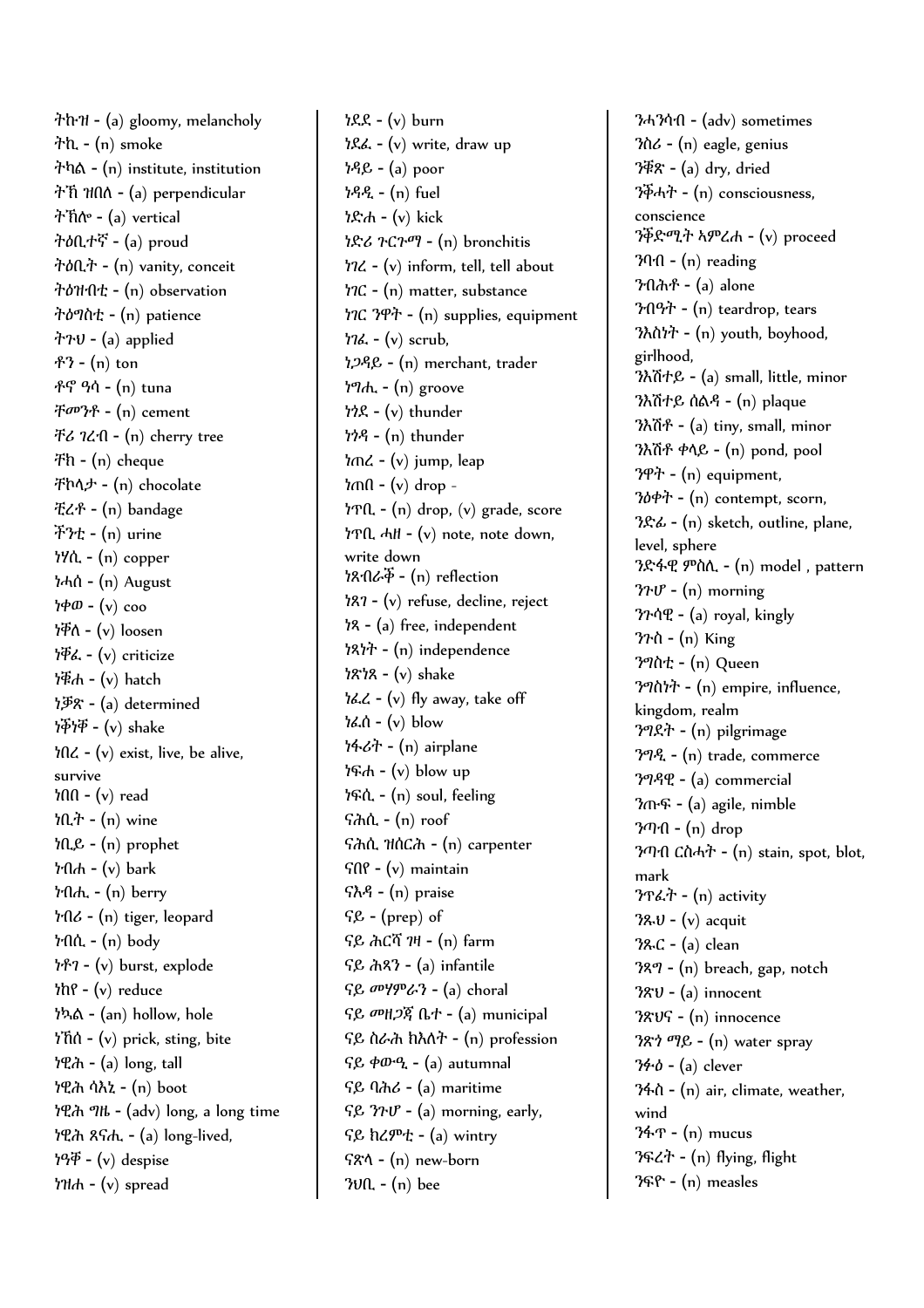አማሓደርቲ - (npl) administrators አማሓዳሪ - (n) head-master, principal, administrator አማሓዳሪት - (nf) administrator አጻብዕቲ ኢድ - (n) fingers አጻብዕቲ እግሪ - (n) toes ኡቴገ - (n) empress ኡንቺነቶ - (n) knitting, knitwear ኡንዱስትሪ - (n) industrialist ኡንዱስትሪያዋ - (a) industrial ኡንፍልወንዛ - (n) flu ኡዱ ሃበ - (v) surrender ኡድ - (n) hand ኡጣልያዊ - (a) Italian ኡፍ በለ - (v) blow ኡፎይታ - (n) sigh ኢድ - (n) hand ኣሃዝ - (n) number ኣሃዱ - (n) common ኣሃዱ ምድማጽ - (n) syllable ኣሃዳዊ - (a) communal ኣህደአ - (v) calm, quiet down ኣለለየ - (v) distinguish, recognize ኣለመ - (v) knit, weave ኣለቀሐ - (v) lend, loan ኣለዓዓለ - (v) excite ኣለየ - (v) divert ኣሉ በለ - (v) deny ኣላለየ - (v) present, introduce ኣላገበ - (v) assemble, gather, connect ኣልመደ - (v) get used to, get accustom to ኣልማዝ - (n) diamond ኣልበሰ - (v) dress, clothe ኣልዓለ - (v) lift, raise ኣልያሉ ገመተ - (v) estimate, value, appraise ኣልገሰ - (v) remove, take away ኣልጫ - (n) unspiced beef/chicken/vegetables stew ኣሎ - (v) be - (present) ኣሐንቀቐ - (v) cherish ኣሐደሰ - (v) renew ኣሕለኽለኸ - (v) complicate

ኣሕረረ - (v) burn ኣሕረቐ - (v) irritate, annoy, offend, offend against, take offence ኣሕሸኹሸኸ - (v) whisper ኣሕጸረ - (v) shorten, cut short ኣመል - (n) habit ኣመልከተ - (v) indicate, point ኣመሓላለፈ - (v) transmit, pass on ኣመሓየሸ - (v) improve ኣመሓደረ - (v) manage ኣመርዓወ - (v) marry off ኣመሰገነ - (v) appreciate, to ኣመስለ - (v) assert, affirm, maintain, intend ኣመስገነ - (v) thank ኣመስጋኒ - (a) grateful  $\hbar \sigma$ <sup>*o*r</sup> $\sigma$  - (v) trust, believe ኣመዛዘነ - (v) compare ኣማኸረ - (v) consult ኣማኸርቲ - (n) counsel, committee ኣማኻሪ - (nm) adviser, councillor ኣማኻሪት - (nf) councillor ኣማዓራረየ - (v) arrange ኣማዕበለ - (v) promote ኣምለኸ - (v) adore ኣምሓደረ - (v) administer, manage ኣምረሐ - (v) lead ኣምበርከኸ - (v) put down ኣምቡላንስ - (n) ambulance ኣምጸአ - (v) bring ኣምፑል - (n) bulb ኣሞ - (n) aunt (father's side) ኣሞራ - (n) vulture ኣሞገሰ - (v) appreciate ኣረመና - (a) brutal, fierce, harsh ኣረማዊ - (a) pagan, heathen ኣረማውነት - (n) paganism ኣረነ - (n) snail ኣረከበ - (v) deliver ኣረየ - (v) gather, pick ኣረድአ - (v) expect, explain  $\hbar Z_1$  - (v) age, grow old ኣረጊት - (an) old, aged ኣረጋገጸ - (v) prove, ensure, assert, confirm

ኣራንሺ - (n) orange ኣራንቺ - (a) orange ኣራዊት - (n) wild beasts ኣራገፈ - (v) unload ኣርሓ - (n) bull ኣርማድዮ ክሽነ - (n) cupboard, poster ኣርሰሐ - (v) multiply, favour, flatter, soil, sully ኣርባዓ - (an) forty ኣርባዕተ - (an) four ኣርተሪ - (n) artery ኣርኣየ - (v) display, demonstrate, show, indicate, point out ኣርኣየ - (v) show ኣርእስቲ - (n) title, topic ኣርከበ - (v) rejoin - reach, meet ኣርከአ - (v) appease, calm, soothe ኣሰላፊ - (nm) waiter ኣሰላፊት - (nf) waitress ኣሰረ - (v) strap, brace, tie, arrest, fasten ኣሰራርዓ - (n) decoration ኣሰር - (n) trace, track ኣሰር ኣውጸአ - (v) trace, draw ኣሰቅሐ - (v) lend ኣሰነበተ - (v) dismiss ኣሰነየ - (v) accompany ኣሰናበተ - (v) dismiss, discharge ኣሰናይ - (n) company ኣሰንበደ - (v) scare ኣሰንባዲ - (a) horrible ኣሰፍሐ - (v) expand ኣስሓቐ - (v) amuse, entertain ኣስሓይታ - (n) frost ኣስመረ - (v) unite or combine ኣስረሐ - (v) employ, use, spend ኣስራሒ - (nm) boss, head, proprietor, protector ኣስራሒት - (nf) boss, head, proprietor, protector ኣስሬን - (n) skeleton ኣስባስላ - (n) brush ኣስተንፈሰ - (v) birth ኣስተዋጽኦ ፍልጠት - (n) science ኣስተውዓሊ - (an) genius, intelligent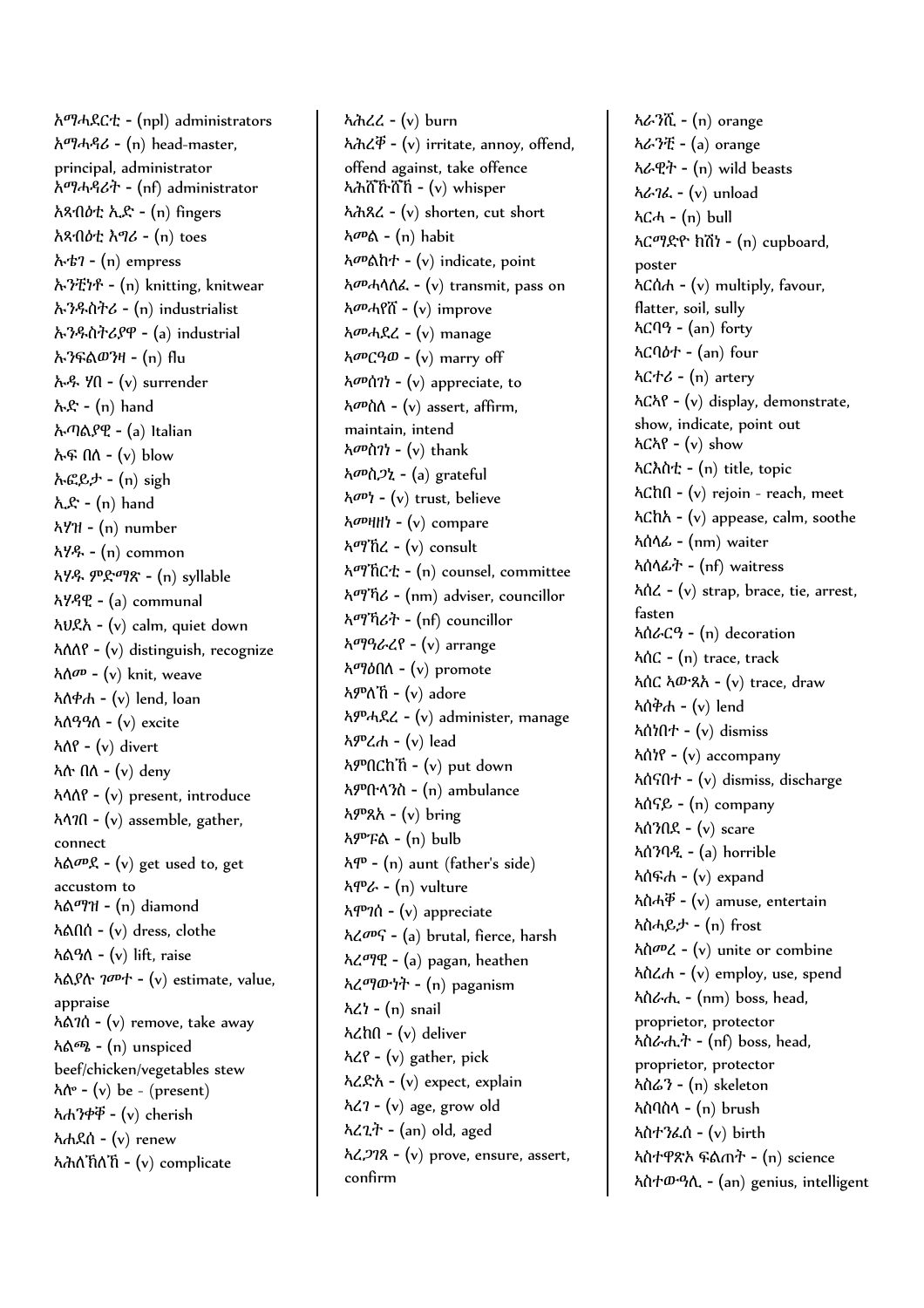ኣስተውዕል - (n) attention ኣስተውዕሎ - (n) intelligence ኣስታረረ - (v) come back ኣስካላ - (n) ladder ኣስዓበ - (v) provoke, follow ኣሻኹ - (a) thorny, prickly ኣሽባሸ - (n) grocery ኣቀማምጣ - (n) situation, location, position ኣቀራርጻ - (n) formation ኣቀባብላ - (n) reception, welcome ኣቃለለ - (v) simplify ኣቃድዳ - (n) cup, section ኣቅጣጫ - (n) direction ኣቋረጸ - (v) stop, end, interrupt, break ኣቋራርጻ - (n) cup, section ኣቋናጸበ - (v) humiliate ኣቐመጠ - (v) set, place, put, lay ኣቐበለ - (v) hand ኣቐበለ - (v) hand off, go, pass by ኣቐየመ - (v) offend ኣቐዲምካ ዝግበር - (a) early, in advance, anticipated ኣቑሑ ህንጻ - (n) material ኣቑሑ መግቢ - (n) dishes ኣቑሑ ጉዕዞ - (n) luggage, baggage ኣቑሰለ - (v) injure, wound, hurt, offend ኣቕለለ - (v) facilitate ኣቕሓ - (n) thing, matter, merchandise, goods, article, item  $\lambda \phi \mathcal{A}$   $2H - (n)$  furniture ኣቕረበ - (v) offer, display  $\delta \overline{\phi}$ *l* $0$  - (v) set up again, set right  $\delta \overline{\phi}$  - (y) appoint, set up ኣቘመ - (v) stop ኣበርከተ - (v) contribute ኣበደመ - (v) deforest ኣቡን - (n) bishop, cardinal ኣባ - (n) abbot, priest ኣባ ሕጎ - (n) grandfather ኣባሊገ - (n) godfather, godmother ኣባላሸወ - (v) spoil, damage, ruin ኣባላት ቤት ማሕተም - (n) drafting, editing

ኣባል - (n) member, limb ኣባኸነ - (v) waste ኣባጻጽሒ - (n) delivery man ኣብ - (prep) at ኣብ ልዕሊ - (adv) above, on top ኣብ ሕሉፍ እዋናት - (adv) formerly, another time ኣብ መዳእታ - (adv) finally, at last ኣብ ትሕቲ - (adv) below, underneath ኣብ ኣገልግሎት ወዓለ - (v) walk, go, step ኣብ ኩኡ ቦታ - (adv) everywhere ኣብ ካልእ ቦታ - (adv) elsewhere ኣብ ግብሪ ኣውዓለ - (v) execute, perform, carry out ኣብ ጨጎራ - (n) caterpillar ኣብልዐ - (v) feed ኣብረሀ - (v) light, illuminate ኣብርከተ - (v) contribute ኣብሰለ - (v) cook ኣብቲ - (adv) there ኣብታዊ - (a) paternal, fatherly ኣብነት - (n) example ኣብኡ - (adv) there ኣብዓለ - (v) celebrate ኣብዓጠ - (v) knead ኣብዚ - (adv) here ኣብዚ ቀረባ እዋን - (adv) recently ኣብዚ ግዜ ዚ - (adv) currently ኣብየ - (v) refuse ኣብጽሐ - (v) deliver ኣቦ - (n) father ኣቦ መንበር - (n) president ኣቦሓጎ - (n) grand father ኣተሓኻኸማ - (n) dressing, bandage ኣተባብዐ - (v) encourage, cheer up ኣተንፈሰ - (v) breathe ኣተኣማመነ - (v) reassure ኣተኻኸለ - (v) correct, put right ኣተወ - (v) come in, enter ኣታለለ - (v) cheat ኣትሓተ - (v) lower, reduce ኣትሞመ - (v) put out of shape, deform

ኣትከለ - (v) set up ኣትከኸ - (v) smoke ኣትክልታዊ - (n) plant, vegetable ኣቶ - (n) Mister ኣቸቶ - (n) vinegar ኣቻዮ - (n) steel ኣነ - (prn) me, I ኣነጻጸረ - (v) compare ኣናሸወ - (v) humiliate, humble ኣናውሐ - (v) extend ኣናደየ - (v) seek ኣናፈሰ - (v) air, give an airing ኣንሰሓበ - (v) withdraw, draw, step back ኣንሳፈፈ - (v) float ኣንስተይቲ - (n) female ኣንስታይ - (a) feminine ኣንሶላ - (n) sheet ኣንሻተተ - (v) skate, slip, slide ኣንቀሳቀሰ - (v) move ኣንቀጥቀጠ - (v) shiver, tremble, shake ኣንቀጸ - (v) dry, wipe ኣንቅሳቐሰ - (v) move ኣንቋቝሖ - (n) eggs ኣንበልበለ - (v) wave ኣንበረ - (v) place, put, set, seat ኣንበሲት - (nf) lioness ኣንበሳ - (nm) lion ኣንበበ - (v) read ኣንበጣ - (n) locust ኣንባቢ - (nm) reader ኣንባቢት - (nf) reader ኣንአሀ - (v) purify ኣንኣሰ - (v) decrease ኣንኮለ - (v) make a hole ኣንወሐ - (v) lengthen, extend ኣንደደ - (v) burn ኣንጎሎ - (n) corner ኣንጠልጠለ - (v) hang on, hang up ኣንጠረኛ - (n) smith ኣንጨብጨበ - (v) applaud, clap ኣንጭዋ - (n) rat, mouse ኣንጸባረቐ - (v) shine, glisten, sparkle, gleam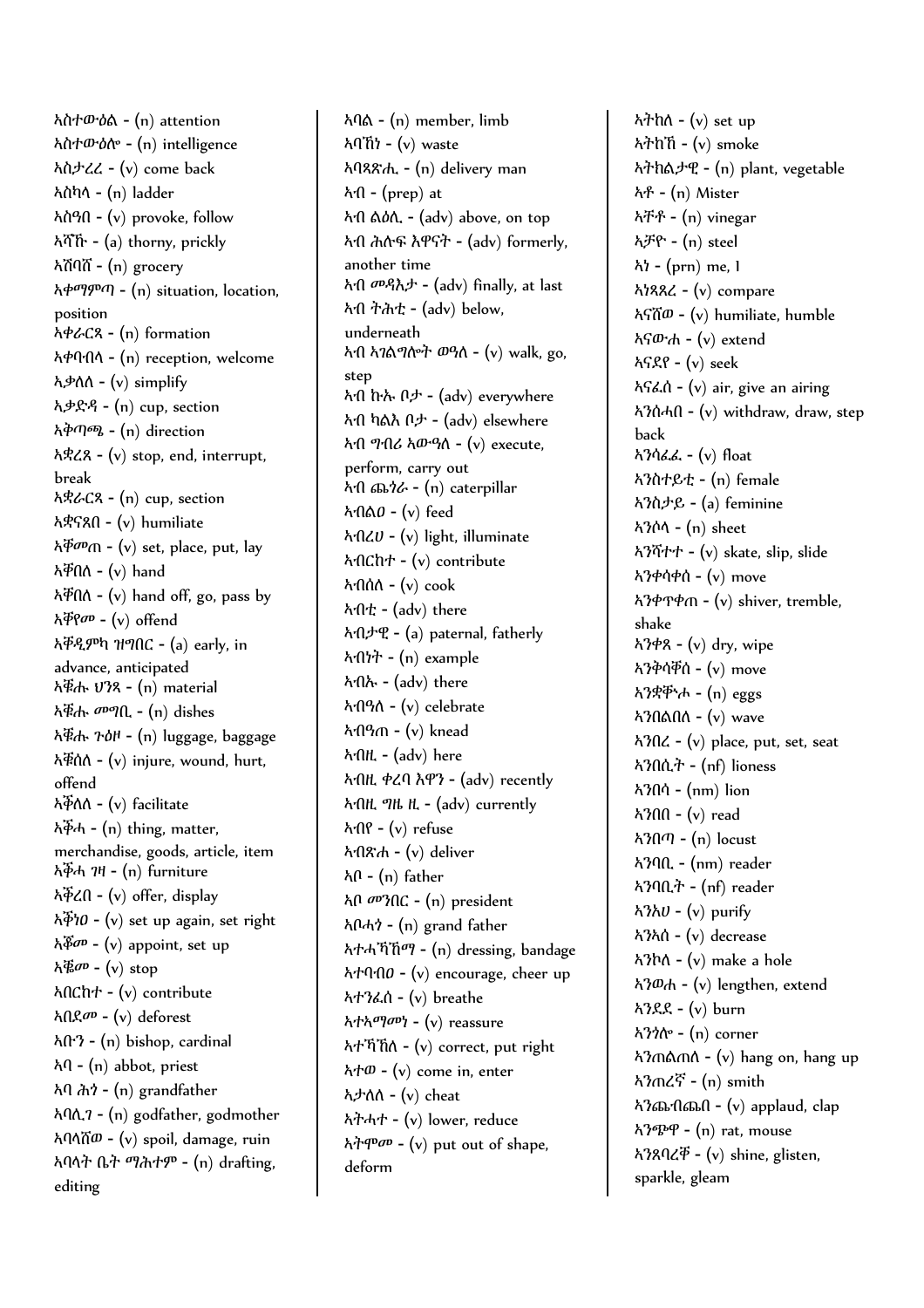ኣንጸባረቒ - (a) shining bright ኣንጻር - (n) opposite, contrary ኣንፈት - (n) direction, sense ኣንፈት ስራሕ - (n) conduct, behaviour ኣንፈጥፈጠ - (v) shudder ኣአንጋዲ - (a) hospitable ኣኣንገደ - (v) treat  $\lambda \lambda \sigma$ <sup>*b*</sup> - (v) persuade, convince, prove ኣእምሮኣዊ - (a) intellectual ኣእረገ - (v) use up  $\hbar \ln(-\Delta x)$  combine, gather, collect ኣከባቢ - (n) district, surroundings ኣካላት - (n) body ኣካል - (n) body ኣካረየ - (v) rent ኣካየደ - (v) last ኣካፈለ - (v) share ኣኮ - (n) uncle (mother's side) ኣኮማሰዐ - (v) ruminate ኣኸለ - (v) be enough, be sufficient, suffice ኣኸበረ - (v) respect ኣኸበበ - (v) surround ኣኺሉ ዝተርፍ - (a) abounding ኣኻዲት መኪና - (n) thresher ኣኼባ - (n) seat, sitting, conference, lecture, meeting, bringing together, collection, gathering, reunion ኣኽሊል - (n) crown, wreath ኣኽበረ - (v) honour, respect ኣኽበበ - (v) round, surround, encircle, enable ኣኽባሪ - (a) respectful ኣኽባር ሕጊ - (n) Prosecutor ኣወጀ - (v) declare, proclaim, announce ኣዋዲ - (n) creditor ኣዋጅ - (n) declaration, statement ኣውሊዕ - (n) olive tree ኣውራጃ - (n) provinces ኣውታረ ድምጺ - (n) agreement, harmony ኣውቶማቲክ - (a) automatic

ኣውቶቡስ - (n) bus ኣውዓየ - (v) heat, warm, heat ኣውጸአ - (v) extract, pull ኣውጸአ ዋጋ - (v) cost ኣውጽአ - (v) issue  $\lambda$ 0 $\zeta$  - (v) mend, repair, fix, correct, put right, ኣዐገበ - (v) satisfy ኣዕለለ - (v) gossip, chatter, talk ኣዕረፈ - (v) rest, retire ኣዕበየ - (v) make bigger, increase, enlarge ኣዕነወ - (v) wreck, destroy ኣዕዋፍ ዘቤት - (n) poultry ኣዕዘምዘመ - (v) murmur, whisper, babble, growl ኣዕጠቐ - (v) arm  $kH$ <sub>70</sub> - (v) amuse, entertain, cheer up ኣዘንተወ - (v) tell ኣዘከረ - (v) remind ኣዘውተረ - (v) frequent  $\lambda$ HH - (v) organize, arrange, put in order, command, order ኣዛዘወ - (v) favour, promote ኣዝኒ - (n) ear ኣየር - (n) air ኣያት - (n) springtime ኣይሂ - (n) torrent ኣይሮኘላን - (n) airplane ኣይቢ ዓይነት ሓረግ - (n) ivy ኣደ - (n) mother ኣደ ዓባይ - (n) grandmother ኣደቀሰ - (v) send to sleep ኣደባባይ - (n) place, position, space ኣደብ - (n) conduct ኣደታዊ - (a) maternal, mother ኣደነቐ - (v) impress, amaze ኣደናቒ - (a) amazed, adorable ኣደናቒት - (af) adorable ኣደናገረ - (v) confuse, mix up ኣደንጎየ - (v) delay, defer ኣደፋፈረ - (v) encourage ኣዳለወ - (v) arrange, organize, prepare

ኣዳራሽ - (n) castle, palace, gallery, room ኣዳቐለ - (v) graft ኣድሃቢ - (a) attentive ኣድህብ - (n) attention ኣድለየ - (v) require ኣድላይ - (a) necessary ኣድላይነት - (n) necessity, importance, need ኣድሓነ - (v) save, rescue ኣድመቐ - (v) emboss, batter ኣድመጸ - (v) listen to, vote, vote for, pronounce, pass ኣድማሳዊ - (a) universal ኣድራሻ - (n) address, skill, dexterity ኣድነቐ - (v) admire ኣድናቒ - (a) sensational ኣድንቖት - (n) admiration ኣድከመ - (v) weaken, tire, exhaust ኣድጊ - (n) donkey ኣጁቦ - (n) similar to cottage cheese ኣጃ - (n) rye ኣገልገለ - (v) use, serve, function, work ኣገልጋሊ - (nm) servant, serf ኣገልጋሊት - (nf) servant  $\lambda$  $\lambda$  $\lambda$  $\theta$  - (v) surprise, astonish ኣገረመ - (v) astonish, amaze ኣገራሚ - (a) amazed, appalling ኣገባብ - (n) style, manner ኣገባብ ኣዘራርባ - (n) accent, stress, tone ኣገደ - (v) prohibit, forbid ኣገደሰ - (v) concern, matter ኣገደደ - (v) oblige ኣገዳሲ - (a) important, considerable, interesting ኣጉረምረመ - (v) grumble ኣጉደለ - (v) take away ኣጉዶ - (n) hut ኣጋር - (n) pedestrian ኣጋነነ - (v) exaggerate ኣጋጣሚ - (n) opportunity, occasion ኣግሃደ - (v) show, manifest, ኣግበረ - (v) cause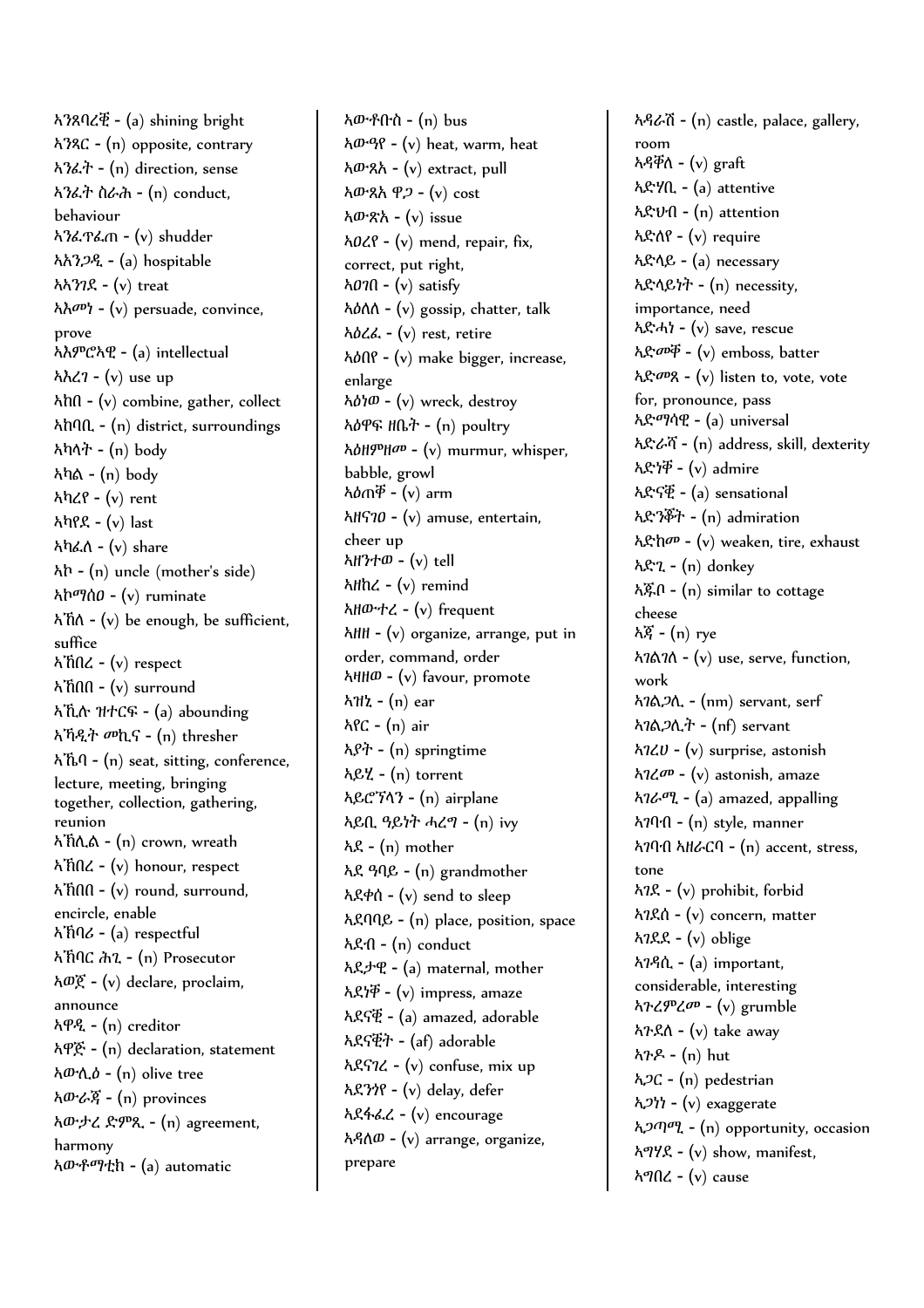ኣግዓዘ - (v) evacuate, transport ኣግፈሐ - (v) widen ኣጎስማ - (n) niece ኣጓየየ - (v) chase ኣጕደለ - (v) reduce ኣጠንቀቐ - (v) warn ኣጣመረ - (v) combine ኣጣቓዒት - (f) applauder ኣጣቓዓይ - (m) applauder ኣጣበቐ - (v) stick ኣጥለለ - (v) wet, soak, water ኣጥለቕለቐ - (v) inundate, flood, swamp ኣጥረየ - (v) own, possess ኣጥቅዐ - (v) attack ኣጥበቐ - (v) fasten ኣጥፈአ - (v) put out, suppress, abolish, stop ኣጥፍአ - (v) lose ኣጨብጨበ - (v) acclaim, hail, applaud, cheer ኣጨነቐ - (v) clutter - (up), bother, put in an awkward position ኣጨናቒ - (a) hard, difficult ኣጸረየ - (v) verify, confirm ኣጸናንዐ - (v) comfort, fortify ኣጸወዐ - (v) summon to law ኣጸደ ፍረታት - (n) orchard ኣጻብዕ - (n) finger ኣጻብዕ እግሪ - (n) toe ኣጻዕቲ እግሪ - (n) toe ኣጽረየ - (v) clean, clear, clear away ኣጽንዐ - (v) study, investigate ኣጽዋር - (n) munitions ኣጽደቐ - (v) approve of, consent to, confirm ኣጽፈሐ - (v) flatten, crush, level, smooth away ኣፈ ታሪኽ - (n) legend ኣፈራርሀ - (v) threaten ኣፋኾሰ - (v) relieve ኣፍ - (n) mouth ኣፍ ልቢ - (n) chest ኣፍ ዑት - (n) viper ኣፍለጠ - (v) inform, advise, announce, foretell, warn, notify

ኣፍልቢ - (n) chest, breast ኣፍረሐ - (v) scare, terrify ኣፍረየ - (v) produce ኣፍራሒ - (a) frightening, appalling ኣፍራሰ - (v) demolish ኣፍራዛ - (n) pick-axe ኣፍቀረ - (v) love ኣፍቀደ - (v) permit, allow, make possible, authorize, grant ኣፍን ኣፍንጫን እንስሳ - (n) muzzle, snout ኣፍንጫ - (n) nose, snout ኤለትሪካዊ - (a) electrical ኤለትሪክ - (n) electricity እላም - (n) stitch, link እሙን - (a) fair, sincere, faithful, true, exact እምቢ - (a) no እምቢታ - (n) refusal እምባ - (n) mountain እምቤዕ በለ - (v) bleat, (from a sheep) እምነ በረድ - (n) marble እምነት - (n) worship, religion, belief, faith, conviction, trust እምነት ለወጠ - (v) convert oneself እምነት ኣለወጠ - (v) convert እምኒ - (n) stone እርያ ወይኒ - (n) wine-harvest እርያ ፍረታት - (n) picking, gathering  $\lambda$  $\mathcal{L}$  $\mathcal{P}$  - (n) old age, old people እስታዲዩም - (n) stadium እስትራረ - (n) ironing እስካፋለ - (n) shelves እሾኽ - (n) thorn, prickle እሾኽ ገረብ - (n) branch እተባህለ - (n) dictation እቶት - (n) receipts, income, production, product እቶን - (n) oven, chimney እንስሳ - (n) animal, beast እንስሳ ዘቤት - (a) domestic, menial እንቁሮያብ - (n) frog እንቋቑሖ - (n) egg እንቋቑሖ ወለደት - (v) lay eggs

እንቋዕ ሓጎሰካ በለ - (v) congratulate እንተዘይኮነ - (adv) otherwise እንታይ - (prn) what እንኮ - (a) alone, only እንደና ረኸበ - (v) recover, regain እንደገና - (adv) once again እንደገና ሓዘ - (v) catch again እንደገና መጸ - (v) return, come back እንደገና ተንሰአ - (v) get up, rise  $\lambda$ ? 275  $\lambda$ ? (0) read again, read over እንደገና ወረደ - (v) come down again እንደገና ወደቐ - (v) fall again እንደገና ደየበ - (v) reclimb እንደገና ጀመረ - (v) restart እንዳ ስጋ ሓሰማ - (n) butcher's shop እንዳ ባኒ - (n) baker's shop እንዳ ኣባጊዕ - (n) sheep pen እንዳ ኣፍራስ - (n) stable እንዳ ደወል - (n) church tower, steeple እንዳ ዶልሺ - (n) pastry, pastry shop እንዳ ገንዘብ - (n) portfolio, wallet እንዳ ጸባ - (n) dairy, creamery እንግሊዘኛ - (n) English እንግሊዛዊ - (a) English እከይ - (a) nasty, mean, bad እኩብ - (n) mass እኩብ መጻሕፍቲ - (n) collection of books, compendium እኩብ ገንዘብ - (n) fund, money እኩይነት - (n) nastiness, meanness, malice እካበ - (n) collection እኹል - (a adv) sufficient, enough እኹል ተረፍ - (n) abundance እኽሊ - (n) cereal, grain እኽሊ ኣኸበ - (v) harvest, reap እወ - (a) yes እዋናዊ - (n) actuality እዋን - (n) period, epoch, period of time እዙዝ - (a) obedient እዚ - (prn n) order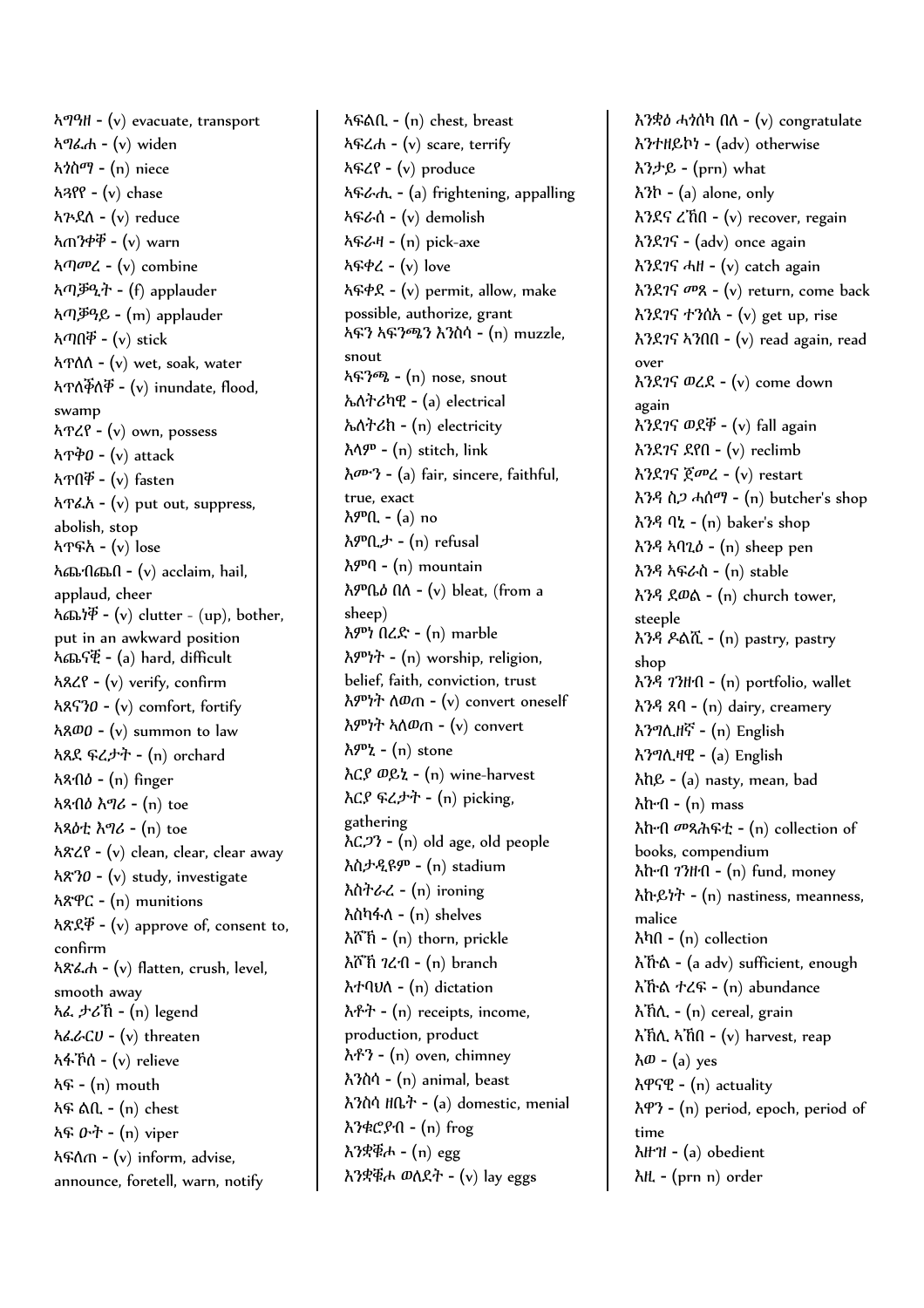እዚኣቶም - (prn) those እዝኒ - (n) ear እዩ - (v) be - (descriptive) እጃም - (n) part, role እጅገ - (n) handle  $\lambda$  $2\lambda$  - (n) deprivation እግሪ - (n) foot እግዚኣብሄር - (n) God እጹብ - (a) splendid, magnificent ኦም - (n) forest, tree ኦርጋን - (n) organ ኦክ - (n) oak ኦፐራ - (n) opera ከልቢ - (n) dog ከመይ - (adv) how ከመይ ሓዲርኩም - (n) hello, good morning ከመይ ኣምሲኩም - (n) good evening ከመይ ዊዕልኩም - (n) hello, good morning ከም - (adv a) like, similar ከምኡውን - (adv) equally, as well, too ከምከመ - (v) cut out ከረጺት - (n) bag ከርፋሕ - (a) miserable, wretched, destitute ከሰል - (n) coal ከሰሰ - (v) pursue, accuse ከሰስቲ - (np) accuser ከሳሲ - (nm) accuser ከሳሲት - (nf) accuser ከስዐ - (n) stomach ከሸነ - (v) cook ከሻኒ - (nm) cook ከሻኒት - (nf) cook ከቢብ - (a) round ከቢድ - (a) heavy ከባቢ - (n) region ከብሒ - (n) cupboard ከብከብ በለ - (v) run around ከብዲ - (n) belly, stomach, liver, digestive system ከብዲ ሳእኒ - (n) sole ከብዲ ኢድ - (n) palm

ከብዲ እግሪ - (n) sole of the foot ከተማ - (n) town ከተማዊ - (a) urban ከኒሻ - (an) protestant ከኒሻነት - (n) Protestantism ከኒና - (n) pill ከንቲባ - (n) mayor ከንፈር - (n) lip ከውሒ - (n) rock ከውሓዊ - (a) rocky ከዓወ - (v) pour ከዘነ - (v) stock ከደ - (v) walk, leave, go, travel ከደነ - (v) cover ከዳሚ - (nm) servant ከዳሚት - (nf) servant ከድዐ - (v) deceive, betray ከፈለ - (v) pay ከፈተ - (v) open ከፈአ - (v) pay ከፋት - (a) open ከፍሊ ገዛ - (n) part of a house ኩሉ - (adv) all, any ኩሉ ግዜ - (adv) always ኩሊት - (n) kidney ኩላሊት - (n) kidney ኩምራ - (an) clutter, heap, pile ኩሩኹሮ - (n) heels ኩሩዕ - (a) trust, proud ኩራ - (n) anger ኩርማጅጅ - (n) whip ኩርሲ - (n) armchair ኩርሽ - (n) chalk ኩርባ - (n) hill ኩርናዕ - (n) corner, angle ኩርናዕ ኢድ - (n) elbow ኩርናዕ እግሪ - (n) ankle ኩርፍፍቲ - (af) angry ኩስቱባን - (n) thimble ኩስኩስ - (a) cultivated ኩባያ - (n) cup ኩብለላ - (n) wandering ኩቦ - (n) cube ኩትልኽና - (n) Catholicism

ኩነታት - (n) condition, situation ኩነት - (n) circumstance ኩነት ኣእምር - (n) mood ኩነና - (n) condemnation ኩናት - (n) war ኩንታል - (n) hundred kilos ኩእሶ እግሪ - (n) soccer, football ኩኽ - (n) peach ኩዕሶ - (n) ball ኩጽሪ - (n) math ኪሎሜተር - (n) kilometre ኪሎግራም - (n) kilogram ኪኢላ - (a) capable ኪኸፍል - (v) pay off ኪዳን - (n) alliance ካህን - (an) ecclesiastical ካልሲ - (n) sock ካልሲ ነዊሕ - (n) bottom ካልኣዊ - (a) secondary ካልኣይ - (an) companion ካልኣይ ኢድ - (a) worn ካልኣይ ክፍሊ - (n) second grade ካልኣይ ደረጃ - (n) high school, secondary school ካሚሻ - (n) shirt, blouse ካምፑትር - (n) computer ካራ - (n) knife ካራመለ - (n) candy ካርታ - (n) card, map ካርቶሊና - (n) post card ካርቶን - (n) cardboard ካሮሳ - (n) cart ካሮት - (n) carrot ካሳ - (n) piggy bank ካሻስትሩስ - (n) concrete ካቦት - (n) coat ካቲም - (n) ring ካካው - (n) cocoa ካዉሎ ካፑቺ - (n) cabbage ካውሎ - (n) cabbage, green cabbage ካውሎ ፊየሪ - (n) cauliflower ካውሎ ፍዮሪ - (n) cauliflower ካፋ - (n) shower ካፒታኖ - (n) captain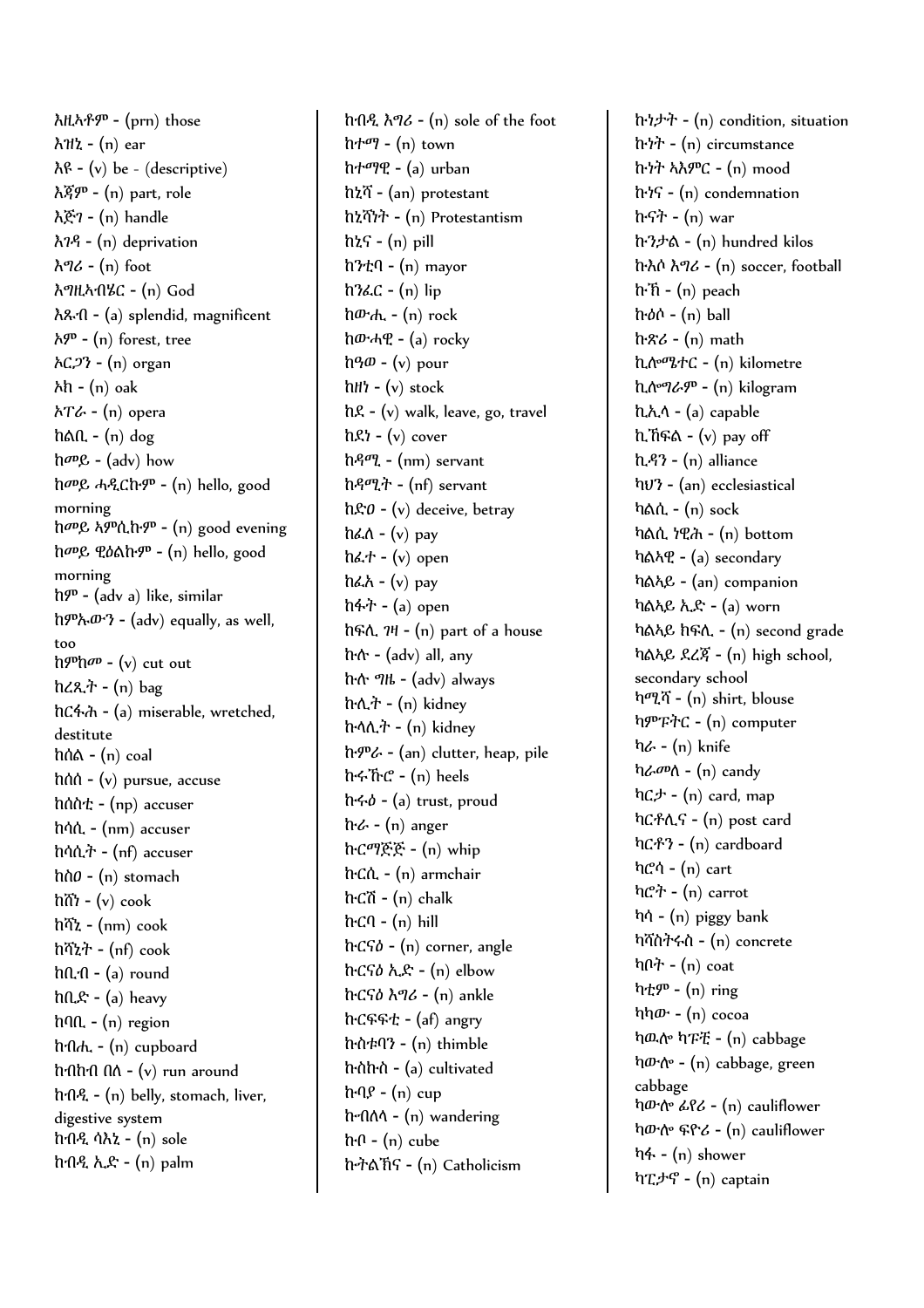ኬሚስትራ - (n) chemistry ክሊማ - (n) climate ክሊኒክ - (n) clinic ክላሲካዊ - (a) classical ክልስ ሓሳብ - (n) theory ክልተ - (an) two ክረምቲ - (n) winter ክራባታ - (n) necktie ክራይ - (n) rent ክርስትና - (n) Christianity ክርስትያን - (a) Christian ክርቢት - (n) match ክሲ - (n) accusation, prosecution ክሳብ - (adv prep) as far as, up to, until ክሳብ ክንድቲ - (adv) so, so much ክሳብ ክንድኡ - (adv) as much, many ክሳድ - (n) neck ክሳድ ጎቦ - (n) collar ክስራን - (n) loss, ruin ክሽነ - (n) cooking, kitchen ክቡር - (a) honourable, precious, dear, expensive, costly ክቢ - (n) circle, round ክብ ኣበለ - (v) put up, erect, pitch ክብረት - (n) respect ክብሪ ዘለዎ - (v) be worth, cost ክታም - (n) signature ክታቤት - (n) vaccine h $\hbar \theta$  - (n) discussion ክንተባ - (n) town hall ክንቲት - (n) feather ክንከን - (n) care ክንደይ - (adv) how much, (n) amount ክንፊ ዓሳ - (n) fin ክኢላ - (a) skilful ክኣል - (a) affordable ክእለታዊ - (a) able ክእለት - (n) talent, skill, ability ክውንነት - (n) reality ክዳን - (n) clothes, suit, garment ክፋት - (n) opening ክፍለ ዓመት - (n) season ክፍለ ዘመን - (n) century

ክፍሊ - (n) cabin, section, room, class ክፍሊ መጥባሕቲ - (n) operating room ክፍሊ መጸበዩ - (n) waiting room ክፍሊ ስራሕ - (n) workshop ክፍሊ ተለፎን - (n) phone booth ክፍሊ ገበን - (n) security, safety ኮላ - (n) glue  $h^{\text{CD},2}$  - (n) comedy ኮመዲኖ - (n) nightstand ኮሚተ - (n) committee ኮሚደረ - (n) tomato ኮሚደሮ - (n) tomato ኮማንደር - (n) commanding officer  $h^{qp}$  - (n) chest of drawers ኮረየ - (v) get annoyed ኮረደዮ - (n) corridor, passage ኮርመጀ - (v) whip, flog ኮርስ - (n) course ኮርዳድ ጸጉሪ - (a) curly ኮሮነል - (n) colonel ኮስኮሰ - (v) cultivate ኮብላሊ - (n) hobo, bum, homeless, wanderer ኮቦርታ - (n) cover, blanket ኮቦሮ - (n) drum ኮቦሮ ኦርከስትራ - (n) battery ኮቦሮ ዓይኒ - (n) eyelid ኮተሊኽ - (a) Catholic ኮነ - (v) turn up, produce, happen, become ኮነነ - (v) sentence, give up, condemn ኮድ - (n) code ኮፍ - (v) sit ኮፍ መበሊ - (n) seat ኮፍ በለ - (v) sit down ኰነ - (v) become, happen, occur ኰዓተ - (v) dig ኳሌታ - (n) neck, collar ኳኽ - (n) crow ኳዓተ - (v) hollow out, dig ኳዓታይ - (n) grave-digger ኾራዪ - (a) angry

ኾራይት - (af) angry ኾርፋፍ - (am) angry ወለዐ - (v) light up, switch on ወለዲ - (n) parent, relative ወለድ - (n) interest ወለዶ - (n) ancestor ወልወለ - (v) polish, wax, rub ወሓዘ - (v) run, flow  $\mathcal{D}$ *A* $\cap$  - (v) swallow, devour  $\omega_{\mathcal{L}}$  - (n) news, information, inquiry  $\omega_{\mathcal{L}}$  - (v) invade, overcome, overwhelm, conquer ወረቐት - (n) paper  $\mathcal{D}\mathcal{L}\mathcal{D}$  - (v) compose ወረደ - (v) descend ወረጃ - (a) polite  $\omega$ *C<sub>c</sub>h*<sub>c</sub> - (n) month ወርሓዊ - (a) monthly  $\omega$  $\mathcal{C}$   $\phi$  - (n) gold ወሰነ - (v) decide, limit, fix ወሰን - (n) border, edging ወሰን ባሕሪ - (n) coast, chop ወሰን ወሰን - (n) edge ወሰን ዘአይብሉ - (an) infinite, infinity ወሰአነ - (v) define ወሰኸ - (v) increase, rise, add ወሰደ - (v) take away, take ወስታ - (n) gesture ወሽመጥ - (n) channel ወቐሰ - (v) reproach, accuse ወቕሳ - (n) reproach  $\omega \overline{\phi} 0$  - (v) hit, strike ወተሃበራዊ - (a) military ወተሃደር - (n) soldier, police ወተፈ - (v) block ወነነ - (v) to have, possess ወኒነ ትካል - (n) enterprise ወናኒ - (n) owner, landlord ወከለ - (v) represent ወከል - (n) advocate ወከልቲ - (npl) advocator ወከሰ - (n) accusation ወከስቲ - (np) accuser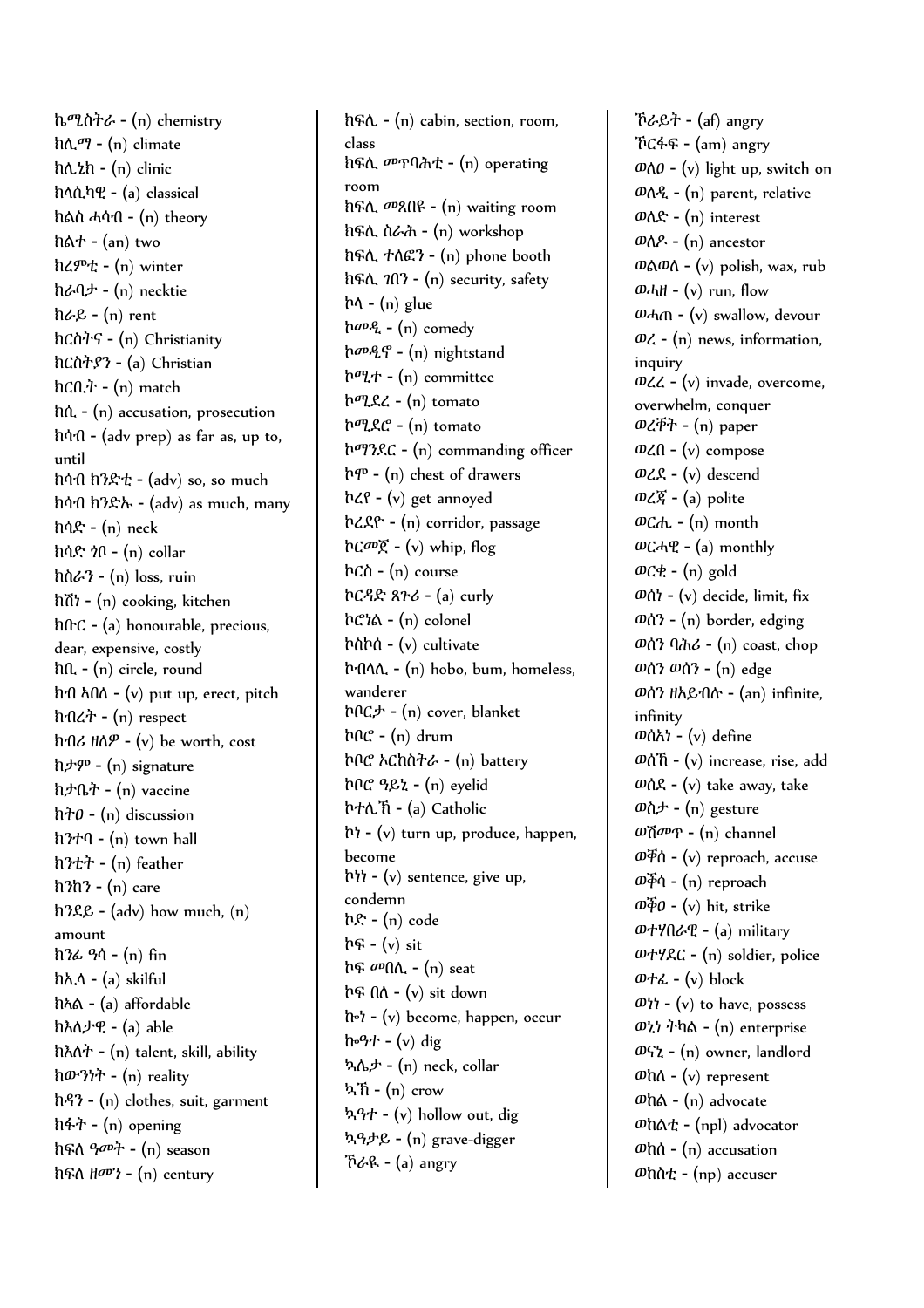ወኪል - (n) representative ወኪል ህዝቢ - (n) deputy, Member of Parliament ወካሊ - (nm) advocator ወካሊት - (nf) advocator ወካሲ - (nm) accuser ወካሲት - (nf) accuser ወኻርያ - (n) fox ወዝ - (n) appearance, look ወይኒ - (n) grape ወይኒ ኣረየ - (v) bring in the grape harvest ወይዘሪት - (n) miss ወይዘሮ - (n) madam ወደቐ - (v) drop, fall ወደብ - (n) port ወደአ - (v) finish  $\mathcal{P}_k$  - (n) boy, son ወዲ ሓብቲ - (n) nephew (sister) ወዲ ሓትኖ - (n) cousin (mother's sister) ወዲ ሓወቦ - (n) cousin (father's brother) ወዲ ሓዊ - (n) nephew (brother) ወዲ ሰብ - (a) humane, human ወዲ ብልግና - (n) godson ወዲ ንጉስ - (n) prince ወዲ ኣሞ - (n) cousin (father's sister) ወዲ ኣኮ - (n) cousin (mother's brother) ወዲ ክፍሊ - (n) classmate (male)  $\omega_{\mathcal{L}} \omega_{\mathcal{L}}$  - (n) grandson ወዲ ዓዲ - (n) compatriot ወዲ ገጠር - (a) country ወዲ ጓል - (n) grandson ወዲቐ - (a) failed ወድአ - (v) conclude  $\omega_1$  - (n) flank ወገዘ - (v) sentence, condemn  $\omega_1$ 2 - (v) ban, forbid, abolish, get rid of, avoid ወጋሕታ - (n) dawn ወግአ - (v) sting, prick ወግዓዊ - (a) official ወጔሳ - (n) surgeon

 $\mathcal{D}(\mathcal{D})$  - (v) draw, pull  $\mathcal{D}(\mathfrak{m}) - (\mathfrak{n})$  goat  $\omega_8$  - (v) come/go out, leave ወጸቓ - (n) anvil ወጻኢ - (adv n) outside ወጻእተኛ - (an) strange, foreign, stranger, foreigner, ወፈየ - (v) offer, dedicate ዊሎው - (n) willow ዋሃብ ስራሕ - (n) employer ዋላ ስብከት - (n) chair ዋሕዚ - (n) river ዋሪ - (n) blackbird ዋና ገዛ - (n) owner ዋና ጸሓፊ - (n) secretary ዋንነት - (n) ownership, property ዋዒ - (n) heat, warmth ዋዕላ - (n) conference ዋጋ - (n) cost, value, worth, price ዋጋ ዘይብሉ - (a) invalid ዋጋ ጻዕሩ ረኸበ - (v) win ውህላለ ገንዘብ - (n) saving ውላድ ድሙ - (n) kitten ውሑዳን - (n) minority ውሕስነት - (n) guarantee, security ውሕድ - (adv) a little ውሩይ - (a) famous ውርሻ - (n) inheritance ውሳኔ - (n) decision, determination, resolution ውሽጢ - (a) inside ውሽጢ ባኒ - (n) crumb ውሽጣዊ - (adv) inferior ውቅያኖስ - (n) ocean ውዑይ - (a) hot ውዕል - (n) treaty, agreement, consent, ውዕውዕ - (a) warm ውዕውዕ ስምዒት - (n) enthusiasm ውዕውዕ ደገፍታ - (n) acclamation ውዲእ - (a) exhausted ውድቀት - (n) fall ውድድር - (n) competition ውግእ - (n) war, battle, fight

ውጽኢት - (n) effect, result, solution ውፉይነት - (n) devotion ዑፉን - (n) corn, maize ዑፍ - (n) bird ዒሉ - (n) haddock ዒላ - (n) artificial lake, water well ዒዋል - (n) kitten ዓለመ - (v) bring, put up ዓለበ - (v) land, arrive ዓለባ - (n) material, fabric, linen ዓለባ ምርኢት - (n) screen ዓላ - (a) nice, friendly ዓላነት - (n) sympathy, liveliness ዓሌት - (n) race, descent ዓመታዊ - (a) annual, yearly ዓመት - (n) year ዓሚል - (n) customer ዓሚቝ - (a) deep ዓማዊል - (n) customers ዓምበበ - (v) open up, flower, bloom, ዓረር - (n) lead ዓረፈ - (v) land ዓራቒት ፈራዲት - (nf) judge ዓራቓይ - (nm) judge ዓራት - (n) bed ዓራት ሕጻን - (n) cradle ዓርቢ - (n) Friday ዓርኪ - (n) friend ዓሰርተ - (an) ten ዓሰርተ ሓሙሽተ - (an) fifteen ዓሰርተ ሓደ - (an) eleven ዓሰርተ ሓደ ክፍሊ - (n) eleventh grade ዓሰርተ ሰለስተ - (an) thirteen ዓሰርተ ሸሞንተ - (an) eighteen ዓሰርተ ሸውዓተ - (an) seventeen ዓሰርተ ሽዱሽተ - (an) sixteen ዓሰርተ ትሽዓተ - (an) nineteen ዓሰርተ ኣርባዕተ - (an) fourteen ዓሰርተ ክልተ - (an) twelve ዓሰርተ ክልተ ክፍሊ - (n) twelfth grade ዓሳ - (n) fish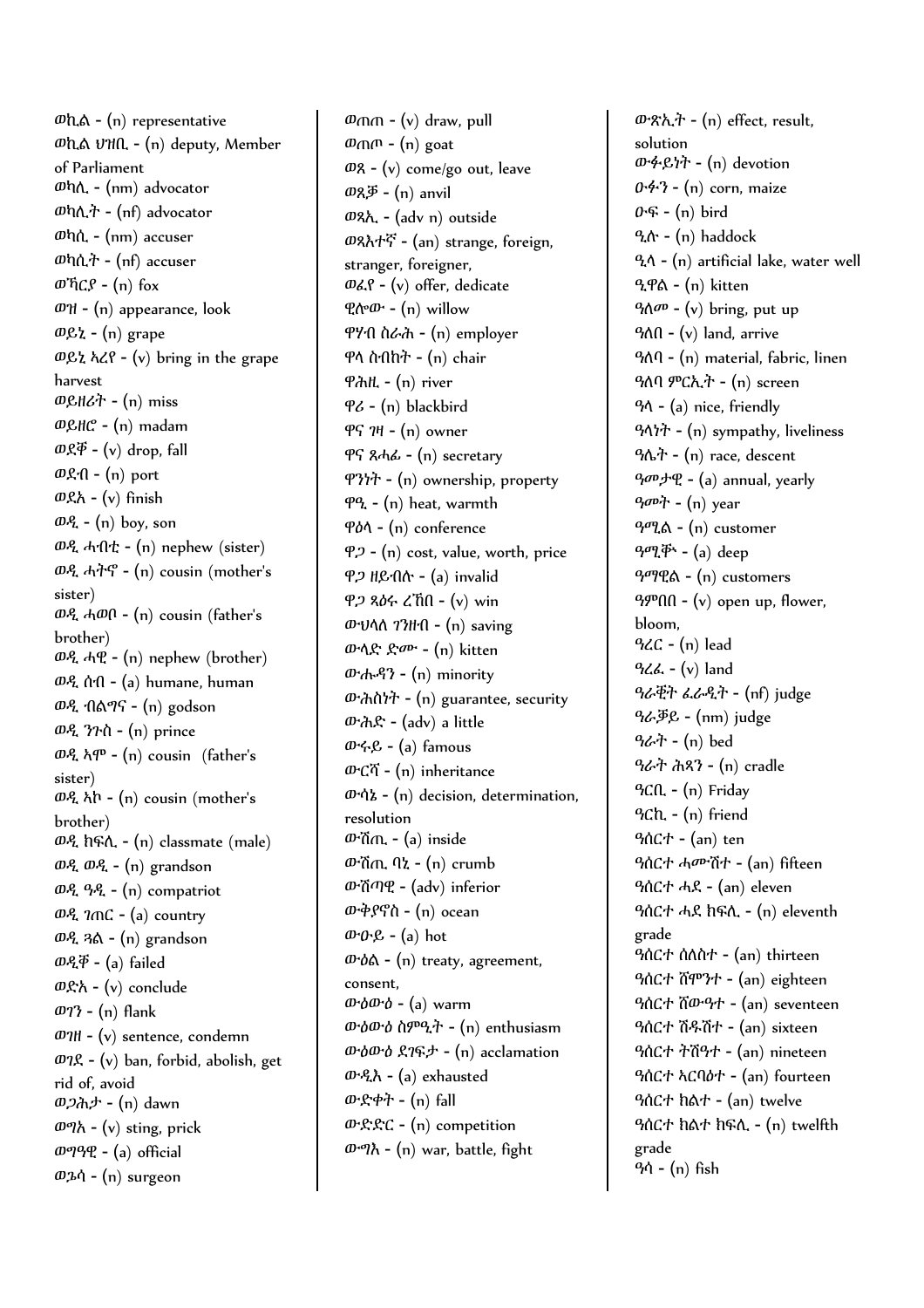ዓሳ ኣንበሪ - (n) whale ዓሳክር - (n) troop ዓሳው - (a) stale ዓስራይ - (a) tenth ዓሻ - (a) foolish ዓሽራይ ክፍሊ - (n) tenth grade ዓቀበ - (v) keep, maintain, uphold, save, protect, shelter ዓቀነ - (v) measure ዓቃል - (a) patient ዓቐበ - (v) take in, shelter ዓቐብ - (n) slope ዓቐን - (n) size, measurement, dimension ዓበየ - (v) develop, grow ዓባይ - (n) grand mother ዓባይ ሰዓት - (n) clock ዓባይ ዓባይቶ - (n) big toe/finger ዓብለለ - (v) dominate ዓብዪ - (a) great, old, large ዓብይ - (a) great, old, large ዓብይ ጎደና - (n) avenue ዓተር - (n) chickpea ዓነወ - (v) collapse ዓንቀጸ - (v) be in the way ዓንቀጽ - (n) paragraph, article ዓንቀፈ - (v) prevent ዓንቐር - (n) tonsil ዓንደረ - (v) frolic ዓንዲ - (n) column ዓንዲ ሕቔ - (n) spine ዓኳይ - (n) farmer, peasant ዓወት - (n) success, triumph, win, victory ዓውደ ኣዋርሕ - (n) calendar, schedule ዓውደ ውግእ - (n) battlefield  $99 - (n)$  goose ዓዘቕቲ - (n) swamp ዓያዪ ኣሕደረ - (v) employ ዓይነ ስዉር - (a) blind, dazzle ዓይነት - (n) quality, sort, kind ዓይኒ - (n) eye ዓይኒ ዓተር - (n) pea,peas ዓደለ - (v) distribute, deliver

ዓደመ - (v) invite ዓደገ - (v) buy ዓዲ - (n) country ዓዳጊ - (n) buyer, purchaser  $97t - (v)$  restrict, prevent, warn ዓጋዜን - (n) deer  $980 - (v)$  close, shut, lock up ዓጸደ - (v) mow down ዓጸፈ - (v) fold, bend ዓጽሚ - (n) bone, bones ዕለት - (n) date ዕለት ገበረ - (v) date ዕላማ - (n) target, aim, goal  $b$ ልቅቐልኞ -  $(n)$  flood ዕማም - (n) task ዕምቆት - (n) depth ዕምባባ - (n) flower, blossom ዕምኮ - (n) fist, punch ዕረፍቲ - (n) rest, relaxation ዕርክነታዊ - (a) friendly, association ዕርክነት - (n) friendship  $\partial C_1$  - (n) wall ዕርገት - (n) ascent ዕስለ - (n) swarm ዕስራ - (an) twenty ዕሽሽ በለ - (v) not know, ignore ዕሽነት - (n) stupidity ዕቃበ - (n) economy, economics ዕቋር ማይ - (n) puddle ዕቑብ - (n) favourite ዕብየት - (n) size  $b$ <sup>+</sup> $n$  - (a) serious, grave ዕቱብ - (a) serious ዕታሮ - (n) handful ዕትሮ - (n) pot ዕንቅፋት - (n) obstacle ዕንቍ - (n) pearl ዕንወት - (n) devastate, desolation, ruin ዕንዛርያ - (n) bumblebee ዕንደራ - (n) adventure ዕንጭራር - (n) cricket ዕንጸይቲ - (n) wood ዕኮት - (n) wasp ዕዉት - (a) winner, victor

ዕየት - (n) lamb ዕዮ - (n) exercise, work ዕዮ ገዛ - (n) house work ዕደላ - (n) distribution, delivery ዕዲም - (n) guest  $b^2 - (n)$  debt  $\phi$ ዳ $\varphi$  - (n) bazaar, fair ዕድል - (n) chance, luck, fortune ዕድልነት - (n) destiny  $\delta \mathcal{R}^{\mathcal{P}}$  - (n) invitation ዕድመ ሂወት - (n) age ዕግርግር - (n) agitation ዕጣር - (an) wrinkled, crumple ዕጣሮ - (n) wrinkle ዕጥቂ - (n) uniform ዕጫ - (n) lot ዕጻፍ - (n) fold  $\partial \mathcal{R}^{\mathcal{D}}$  - (a) closed, shut ዕጽፊ - (a) double  $\phi_{2}^{2}$  - (n) corn ዘለለ - (v) jump ዘላኣለማዊ - (a) eternal ዘላኣለም - (n) eternity ዘሐጉስ - (a) pleasant ዘሓለ - (v) get colder ዘሕዝን - (a) deplorable ዘሕፍር - (a) shameful, ashamed Hav $\mathcal{C}$  - (v) sing ዘመተ - (v) steal, rob ዘመናዊ - (a) modern  $H^{op}$ ? - (n) age, epoch ዘመድ - (n) relative ዘረባ - (n) talk, speech ዘራእቲ - (n) growing ዘራፍ - (n) giraffe  $HCA - (v)$  sow, spread ዘርኢ - (n) seed ዘርኢ ለሚን - (n) seed ዘርዕድ - (a) harsh  $H C<sub>1</sub>A - (v)$  unroll, unwind, exhibit ዘሰንብድ - (a) horrible, terrible ዘስካሕክሕ - (a) horrible ዘቃጽል - (a) burning ዘበጠ - (v) beat, strike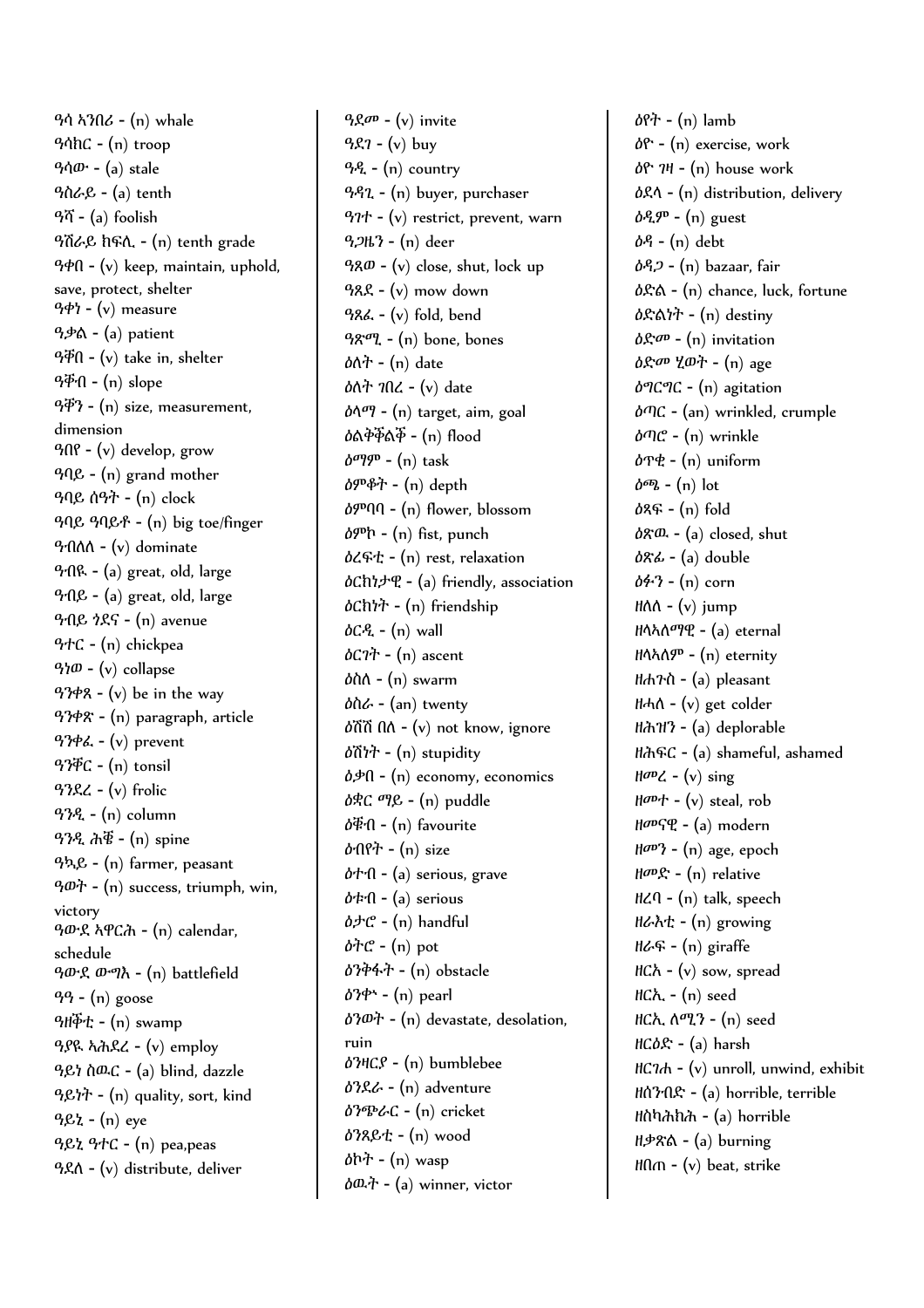ዘብዐኛ - (n) guard ዘነበ - (v) rain, raining ዘንቢል - (n) basket, wastebasket ዘንጊ - (n) stick, baton ዘንጸባርቕ - (a) luminous, bright ዘከረ - (v) remember ዘኸታም - (n) orphan ዘወረ - (v) drive, conduct ዘዋሪ - (n) driver, conductor ዘዋር መስኒ - (n) screwdriver ዘዋር መኪና - (n) chauffeur ዘዋር ብሽክለታ - (n) cyclist ዘውዲ ደፍአ - (v) crown ዘየሐጉስ - (a) unpleasant, disagreeable ዘየመስግን - (a) ungrateful, thankless ዘይልሙድ - (a) rare, scarce, sparse ዘይሕረስ - (a) waste, uncultivated ዘይሕቀት መግቢ - (n) indigestion ዘይሕጉስ - (a) unhappy, displeased ዘይምምስጋን - (n) ingratitude ዘይምርዕዉ - (an) single, unmarried, bachelor ዘይምቕሉል - (a) disobedient ዘይምእዛዝ - (vn) disobey, disobedience ዘይረአ - (a) invisible ዘይበደለኛ - (n) acquittal ዘይብቑዕ - (a) unworthy, unfit ዘይብጹሕ - (an) minor ዘይተራእየ - (a) strange ዘይተርፍ - (a) inevitable, fatal ዘይተጸበኻዮ - (a) unexpected ዘይቲ - (n) oil ዘይትዕግስቲ - (n) impatience ዘይንቀሳቐስ - (a) motionless, immobile ዘይካኣል - (a) impossible ዘይካኣልነት - (n) impossibility ዘይክእል - (a) incapable ዘይግደስ - (a) careless, negligent, ዘይጎድእ - (a) harmless ዘይጥበባዊ ሰራሕተኛ - (n) manoeuvre

ዘይጥጣሐ - (n) discomfort, uneasiness ዘይጽምዲ ቁጽሪ - (a) odd ዘይጽሩይ ጽብጻብ - (a) unprocessed ዘይፍሉጥ - (a) unknown, strange ዘይፍታሕ - (a) insoluble ዘደንቕ - (a) magnificent, wonderful, marvellous ዘገርም - (a) strange, bizarre ዘገዳማዊ - (a) wild ዙረት - (n) walk, walking, stroll ዙርያ - (n) surroundings, neighbourhood ዙኪኒ - (n) zucchini ዚንጎ - (n) zinc ዚዝ በለ - (v) buzz, hum, ring ዛላ - (n) terrace ዛሕሊ - (n) coolness, cold ዛራ - (n) stream ዛሬባ - (n) stream ዛንታ - (n) story, account ዛዕባ - (n) subject ዛዕዛዕታ - (n) dew ዛግራ - (n) pheasant ዜማ - (n) chorus ዜጋ - (n) citizen ዜግነት - (n) nationality ዜግነት ለወጠ - (v) naturalize ዝለዓለ - (a) supreme ዝለዓለ ገዛኢ - (n) sovereign ዝላ - (n) jump ዝሑል - (a) cold, slow ዝሓለፈ - (a) previous, late ዝሕለት - (n) slowness ዝመስሰል - (a) similar ዝረአ - (a) visible, clear ዝርርብ - (n) maintenance, upkeep, conversation ዝርዝር - (n) list ዝሰማማዕ - (a) agreeable, (n) ideal ዝስዕብ - (a) next, following ዝቢኢ ሹጉርቲ - (n) green onion ዝባን - (n) tray, surface, stage ዝብላዕ - (a) edible ዝብኢ - (n) hyena

ዝተሻቐለ - (a) anxious, worried, worrying ዝተቖጥቆጠ - (a) clear ዝተዋሃሃደ - (a) harmonious ዝተጨቓጨቑ ኣክራን - (n) solid mass, solid ዝተፈለየ - (a) different, varied, separate ዝተፈልየ - (a) different ዝተፋትሐ - (a) divorce ዝና - (n) glory, reputation ዝናባዊ - (a) rainy ዝናብ - (n) rain, storm ዝናብ መሕጸቢ - (n) shower ዝንጉዕ - (a) foolish, thoughtless, absent-minded ዝኣኸለ - (a) major ዝከኣል - (a) possible ዝኸፍአ - (a) worse ዝኽረት - (n) memory ዝዉተራ - (n) practice ዝያዳ - (adv n) more ዝግኒ - (n) spiced beef/chicken/vegetables/fish stew ዝጓሃየ - (a) upset ዝጨቀወ - (a) muddy  $HZ - (v)$  turn, stir, toss ዞባ - (n) area, neighbourhood, region ዞባ ቤት ዕዮታት - (a) industrial area ዞባ ዕዳጋ - (a) commercial area ዞባዊ - (a) local የሱስ ክርስቶስ - (n) Jesus Christ የቐንየለይ - (n) thank you የእዳዎ - (n) arms ዩኒቨርስቲ - (n) university ይቕረ በለ - (v) excuse, forgive ይቕረታ - (n) sorry, excuse me ይቕረታ ሓተተ - (v) apologize ይግባእ - (v) ought ይግባይ - (n) appeal, call ደሃይ - (n) voice, sound ደለየ - (v) need, want, desire ደልዳላ - (a) sturdy ደሓረ - (v) back away, fall back, ደሓነ - (v) survive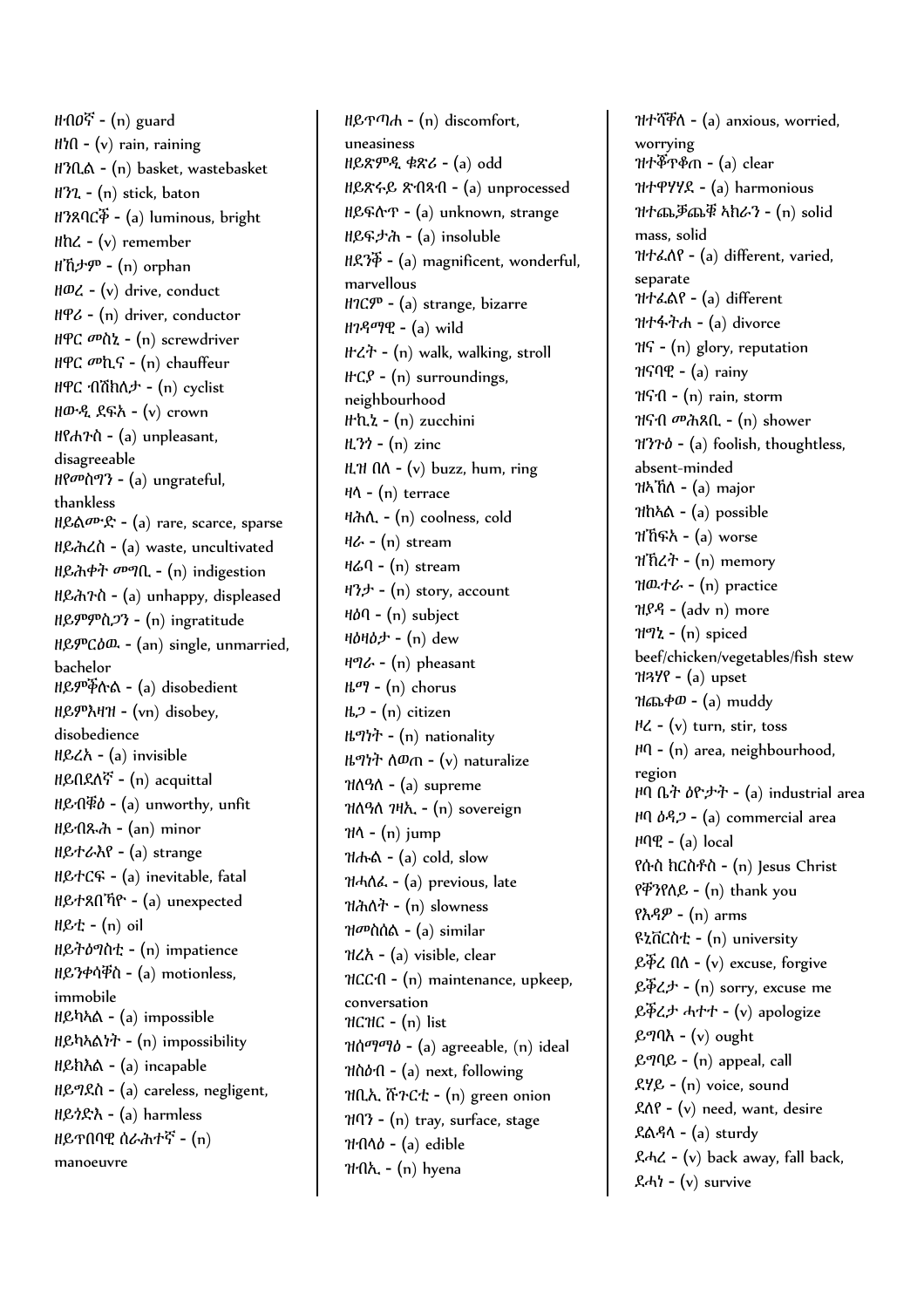ደሓን - (a) good, okay ደሓን ሕደር - (interj) goodnight ደሓን መጸ - (a) welcome ደሓን ምጽ - (a) be welcome ደሓን ኩን - (interj) farewell, goodbye ደሓንዶ ሓዲርካ - (n interj) hello, good morning ደመረ -  $(v)$  add, addition ደመየ - (v) bleed ደማሚት - (n) grenade ደማዊ - (a) bloody ደም - (n) blood ደም - (n) blood ደምሰሰ - (v) undo, take down, devastate ደምደመ - (v) conclude ደሞዝ - (n) pay ደረቐ - (v) dry ደረበ - (v) double ደረት - (n) limit, boundary ደረት ኣልቦ - (adv) infinitely ደረኸ - (v) force ደረዘ - (v) caress, cherish ደረጃ - (n) class, level ደረፈ - (v) sing ደራሲ - (n) author, editor, writer ደራሳይ - (n) author ደራፊ - (nm) singer ደራፊት - (nf) singer ደርሆ - (n) chicken, rooster ደርሆ ማይ - (n) duck ደርማስ - (an) gigantic, giant ደርቢ - (n) floor, story ደርኩኺት - (n) doorstep, doorstep ደርዘን - (n) dozen ደርፊ - (n) song ደሲ ሚተር - (n) ruler ደሴት - (n) island ደስ በሎ - (v) enjoy ደስታ - (n) joy, pleasure ደቀሰ - (v) sleep, fall asleep, go to bed ደቂኞ - (a) tiny, minuscule ደቒቕ - (n) minute

ደበሰ - (v) console, comfort ደበስ - (n) condolence ደበና - (n) cloud ደበናዊ - (a) cloudy ደቡብ - (n) south ደብባዊ - (a) southern ደብደበ - (v) bomb, bombard ደብዳቤ - (n) mail, courier, letter ደብዳብ - (n) bombardment ደነነ - (v) lean out, bend down ደንቆሮ - (a) stupid, ignorant ደንደስ - (n) shore ደንገጸ - (v) be moved, be touched, feel sorry ደንጎየ - (v) delay, hold up ደንጓዩ - (n) latecomer ደወለ - (v) ring, phone, telephone ደው - (v) stand ደው ኣበለ - (v) stop ደውል - (n) bell ደየበ - (v) climb  $R_1$  $\sigma$  - (v) repeat, say again  $R_1Z - (v)$  support ደጉሐ - (v) dazzle ደፈረ - (v) dare to do ደፋፍአ - (v) rush ደፍአ - (v) push ዱር - (n) forest ዱባ - (n) pumpkin ዲኖ - (n) fur ዳህሰሰ - (v) explore, reveal ዳነየ - (v) judge ዳንጋ - (n) calf, leg ዳኛ - (n) judge ዳይረክቶር - (n) head-master, principal ዳዶ - (n) nut ድሌት - (n) will, wish, desire ድልዱል - (a) thick, dense ድልድል - (n) dyke, bridge ድሓር - (prep) afterwards ድሕሪ ሓጺር ግዜ - (adv) after ድሕሪ ሕጂ - (adv) now ድሕሪት - (n) back, backward ድሕንነት - (a) safe and sound

ድሙ - (n) cat ድሙኞ - (a) shiny, bright ድምር - (n) amount, sum ድምቀት - (n) subtle, slight difference ድምጺ - (n) voice, sound ድምጻዊ - (a) vocal ድሩቕ - (a) hard, dry ድራማ - (n) drama ድራማዊ - (a) dramatic ድራር - (n) dinner ድርሰት - (n) composition ድርቂ - (n) dryness, drought ድሮ - (n adv) previous, already ድሱት - (a) satisfied, content, joyful ድስቲ - (n) pan ድቃስ - (n) sleep ድቢ - (n) bear ድነ - (n) shade ድንሽ - (n) potato ድንቁርና - (n) ignorance ድንቂ - (a) admirable ድንኩል - (n) clump ድንኪ - (an) dwarf ድንኳን - (n) tent ድንጉር - (a) confused ድንጉይ - (n adv) lateness, late ድንጋጸ - (n) pity, sympathy ድንግል - (an) virgin ድንግል ማርያም - (n) Virgin Mary ድንጽዉና - (n) astonishment ድኳን - (n) store, boutique ድኳን መጻሕፍቲ - (n) bookstore ድኹም - (a) weak, fatigued, tiredness ድኹዒ - (n) fertilizer, manure, compost ድኻ - (a) poor ድኻም - (n) weakness, tiredness ድኽነት - (n) poverty ድጋዊ - (a) outside, external ድግማ - (n) repetition ድፍኣተ ዘውዲ - (n) crowning ዶልሺ - (n) cake ዶልሺ ፍረታት - (n) tart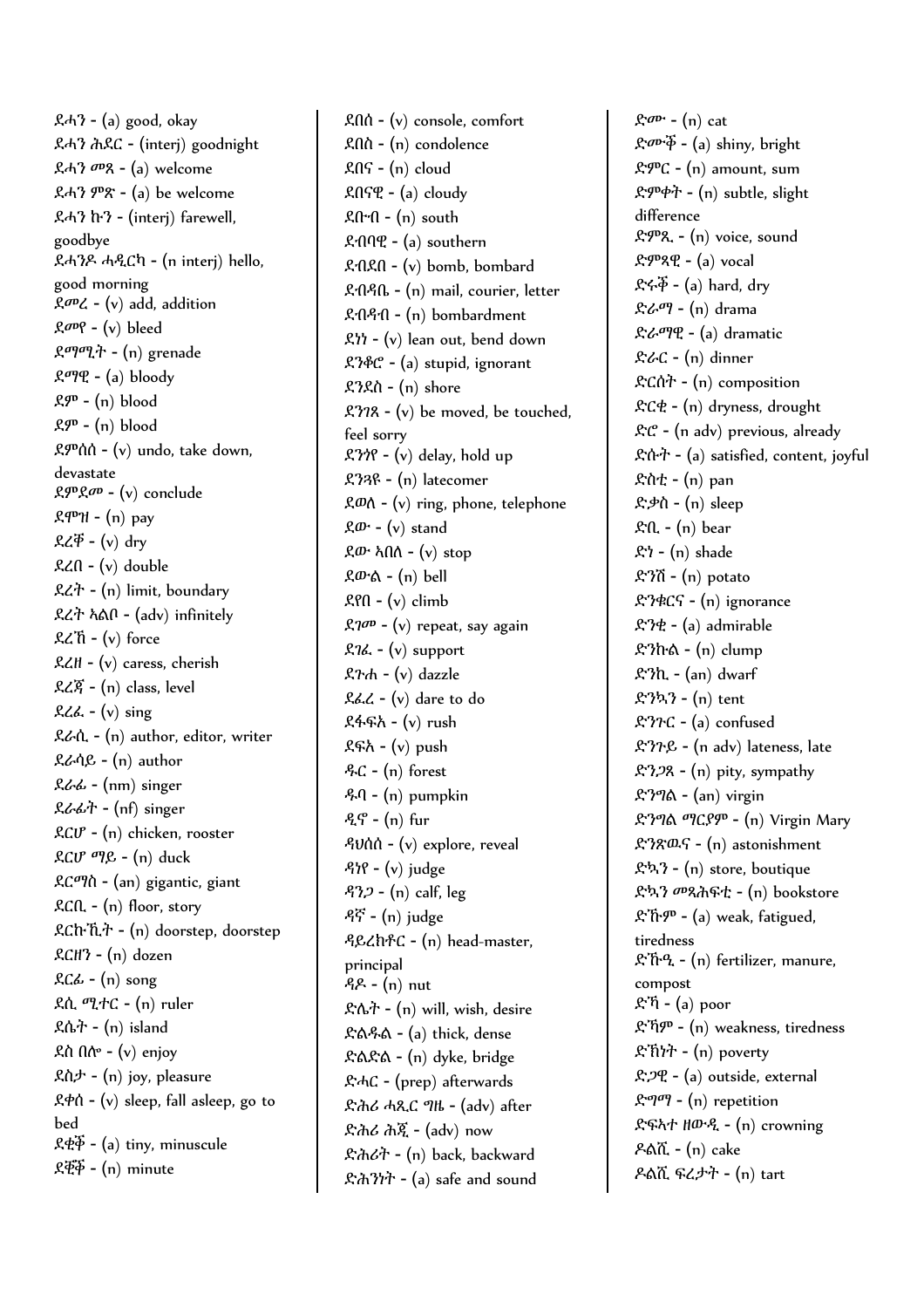ዶሮና - (n) dust ዶብ - (n) frontier, border ዶክቶር - (n) doctor ጀለበ - (v) row ጀለብያ - (n) dress  $\overline{\mathcal{K}}$   $\sigma$   $\sigma$   $\mathcal{K}$  - (v) begin, start ጀርበበ - (v) overflow ጀርዲን - (n) garden ጀብና - (n) cheese ጀነራል - (n) general ጀዝ - (n) walnut ጀግና - (an) heroic, hero ጀግና ጓል - (n) heroine ጁርቅና - (n) cowardice ጁባ - (n) pocket, vest, jacket ጃህራ - (n) claim ጃንሆይ - (n) majesty ጃንጥላ - (n) parachute ጃኬት - (n) vest, jacket ጅርመናዊ - (a) German ጆመትሪ - (n) geometry, geometrician ጆግራፍ - (n) geography  $778 - (v)$  gnaw, eat into ገለ ነገር - (adv) something ገለለ - (v) draw water ገለርያ - (n) tunnel, gallery ገለኳ - (adv) anything, nothing  $7\Lambda$ 8 - (v) describe, express, voice, explain  $70\%$  - (n) camel  $7<sup>CD</sup>$ ተ - (v) guess ገመድ - (n) rope ገም ኣበለ - (v) clap, slam  $79^{\circ}$ ታ - (n) slam, chattering  $79^{\rm p}79^{\rm p}$  - (n) coast, edge ገምገም ባሕሪ - (n) beach ገምጋም - (n) calculation ገረበ ጽግረዳ - (n) rose bush ገረብ - (n) tree ገረብ ለሚን - (n) lemon-tree ገረብ ብርትኳን - (n) orange tree ገረብ ቸስትናት - (n) chestnut-tree ገራድ ብርሃን - (n) lampshade, sunblind,

 $7CZ - (a)$  naive  $7\tilde{0}$  - (v) travel ገበላ - (n) boathouse ገበረ - (v) make, do, perform, act, behave ገበነኛ - (a) criminal, guilty ገበናዊ - (a) penal ገበን - (n) crime ገባር ሰናይ - (n) benefactor ገነታዊ - (a) heavenly ገነት - (n) paradise  $7$ ንዘ $\Omega$  -  $(n)$  money  $728$  $\Lambda$  - (v) unroll, unfold  $79\angle$  - (v) howl, roar, bawl  $79$ H - (v) move everything out, remove ገዚፍ - (a) big, large  $7H - (n)$  house, home ገዛ ማንቲለ - (n) rabbit hutch ገዛ ኸልቢ - (n) kennel, dog house ገዛ ዑፍ - (n) nest ገዛ ዑፍ ሰርሐ - (v) nest  $7Hh - (v)$  rule, control, reign ገያሻይ - (n) traveller, passenger  $7.26 - (v)$  leave, abandon  $7\mathcal{A}\mathcal{P}$  - (n) convent, monastery ገጠራዊ - (a) rural ገጠር - (n) countryside  $7R - (n)$  face, page ገጽ መሬት - (n) landscape ገጽ ሰዓት - (n) dial ገጽ ንገጽ - (adv) face to face  $766 - (v)$  fish for ገፊሕ - (a) wide ገፊሕ ጎደና - (n) boulevard ገፋፍ ዓሳ - (n) fisher ጉሁይ - (a) sad ጉላ - (n) ant-hill ጉልባብ - (n) shawl ጉልባብ ቀልዐ - (v) take off one's hat, clear up ጉራዶ - (n) sword ጉርብትና - (n) neighbourhood, vicinity ጉቡእ - (n) duty

ጉባኤ - (n) assembly, meeting, gathering, congress ጉብዝና - (n) adolescence, youth ጉንበት - (n) May  $r^2$ ? - (n) owl ጉንጪ - (n) cheek  $\mathcal{P}\phi$  - (n) green pepper ጉዕዞ - (n) distance, journey, trip  $P$ H<sub>k</sub> - (n) fraction ጉዳል - (n) lack, shortage ጉዳይ - (n) business, matter, case ጉድለት - (n) fault, error, mistake ጉድኣት - (n) damage, injury, hurt ጉድጓድ - (n) pit, hole, ditch, trench ጉድጓድ ውኻርዋያ - (n) rabbit hole ጉጅለ - (n) group ጉጅለ ኣግራብ - (n) grove ጉጅለ ዘመርቲ - (n) choir, chorus ጋህሲ - (n) well, shaft ጋህዲ - (n) frankness ጋብላ - (n) basin, artificial lake ጋብያ - (n) cage ጋንታ - (n) team ጋንጽላ - (n) shadow ጋንጽላ መንርከብ - (n) sailing ship ጋዜጠኛ - (n) journalist ጋዜጣ - (n) journal, newspaper ጋዜጣዊ መግለጺ - (n) press release ጋዝ - (n) gas  $25 - (adv)$  still, yet, but  $22 - (na)$  error, mistake ግላዕ - (n) block  $q\sigma$  - (n) fog, smog ግማዊ - (a) foggy, hazy ግምት - (n) estimate, (v) estimate ግምጥልሽ - (n) reverse ግሩም - (an) magnificent, marvellous, wonderful ግራም - (n) gram ግርምብያለ - (n) apron ግርጭት - (n) contradiction ግርጻን - (n) gums ግብሪ - (n) tax, duty, taxation ግብራዊ - (a) actively ግብራዊ - (a) practical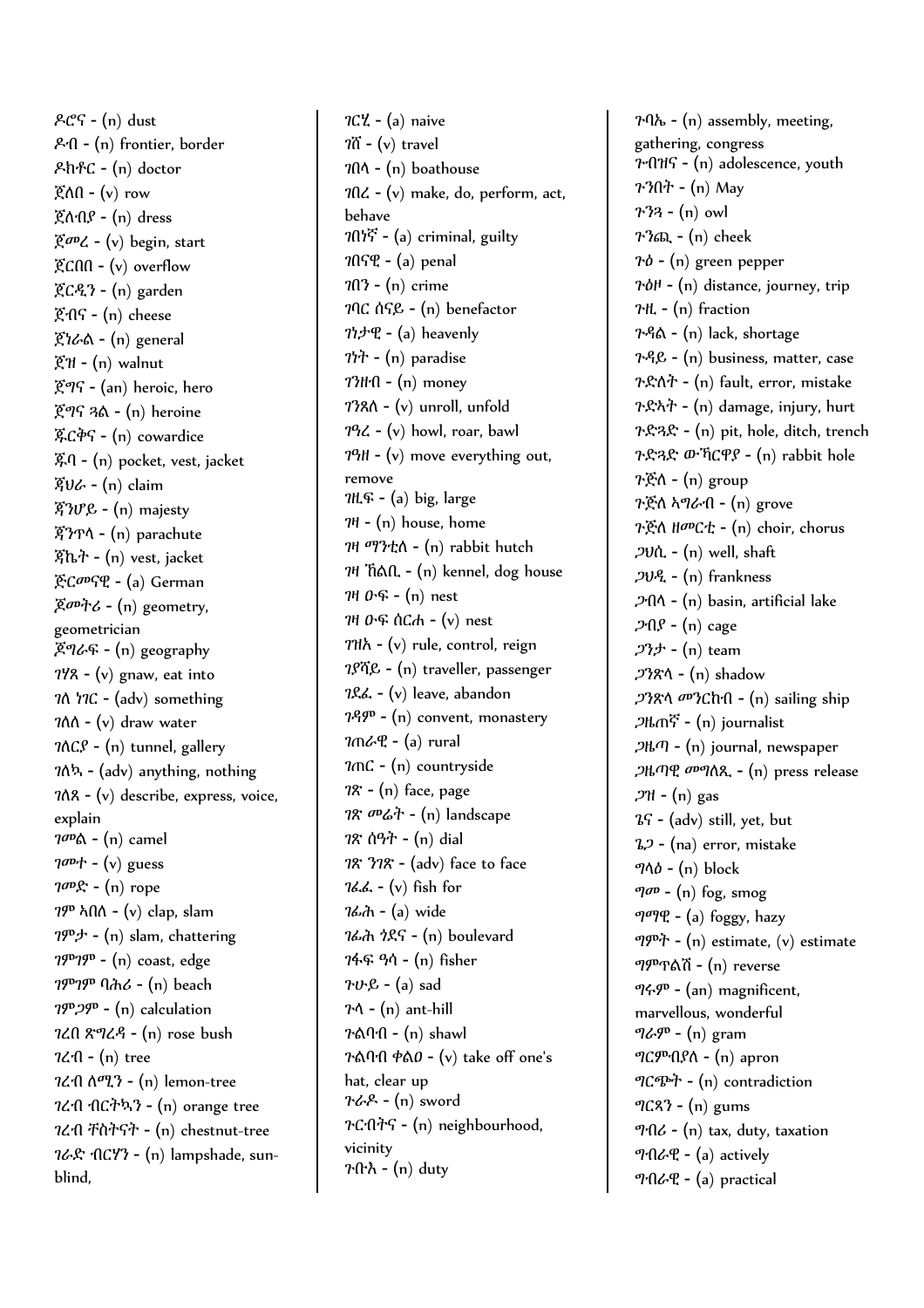ግብጃ - (n) reception ግብጣን - (n) captain ግና - (con) but, however ግናይ - (a) ugly, nasty, unpleasant ግን - (con) but, however ግንባር - (n) forehead ግንቦ እግሪ - (n) ankle ግዋንቲ - (n) glove ግዙእ - (a) colonize ግዙፍ - (a) enormous, huge ግዚያዊ - (a) momentary, temporary, modern ግዜ - (n) time ግዜ ዕረፍቲ - (n) leisure, spare time ግዝኣት - (n) territory, colony, kingdom, domain ግዳይ - (n) victim ግዴታ - (n) kindness ግድል - (n) problem, puzzle ግድሞ - (a) horizontal ግድብ - (n) barring ግድነታዊ - (a) essential ግድነት - (adv) inevitably ግጥሚ - (n) poetry, poem ግጥም - (n) match ግፍሓት - (n) width ጎልበበ - (v) cover up, conceal ጎልጉል - (n) field, ground ጎሎ - (n) hips ጎማ - (n) tire ጎረቤት - (an) neighbouring  $\partial \phi$  - (a) cunning, smart, clever  $\partial \mathcal{C} \mathcal{C}$  - (n) throat, neck ጎበዝ - (an) young, youth, younger ጎበጠ - (v) yield ጎባዊ - (a) mountainous, hilly ጎብየ - (n) turtle, tortoise ጎቦ - (n) mountain ጎነጸ - (v) knock ጎነጻዊ - (a) violent ጎነጽ - (n) violence, force  $\gamma$ <sup> $\zeta$ </sup> - (n) skirt ጎንጺ - (n) knock, hit, clash ጎዘየ - (v) carve, cut up ጎየየ - (v) run, race, flow

ጎያዩ - (n) runner ጎይታ - (n) lord ጎይትነት - (n) nobility ጎደለ - (v) be absent ጎደሎ - (a adv) lesser, the least, the slightest, less ጎደቦ - (n) suburbs, outskirts ጎደና - (n) street ጎዲም - (a) obtuse, dull ጎዲም መስማር - (n) rivet ጎድአ - (v) injure, wound, hurt, offend, grind ጎጅለ - (v) group, gather, cluster ጎጆ ንህቢ - (n) beehive ጐየየ - (v) run ጐደለ - (v) decline ጐድአ - (v) hurt  $P^{\bullet}$  - (n) flat round unleavened home made bread  $P\phi$  - (n) jalapeño  $3\ell$  - (n) sadness ጓህሪ - (n) embers ጓል - (n) daughter, girl, ጓል ሓብቲ - (n) niece (sister) ጓል ሓትነ - (n) cousin (mother's sister) ጓል ሓወቦ - (n) cousin (father's brother) ጓል ሓዊ - (n) niece (brother) ጓል ሓው - (n) niece (brother) ጓል ሕድርትና - (n) fairy ጓል ብልግና - (n) godchild ጓል ንጉስ - (n) princess ጓል ኣሞ - (n) cousin (father's sister) ጓል ኣኮ - (n) cousin (mother's brother) ጓል ክፍሊ - (n) classmate (female) ጓል ወዲ - (n) granddaughter ጓል ጓል - (n) granddaughter ጓሰየ - (v) keep, preserve, mind, look after ጓሳ - (n) shepherd ጓንተራ - (n) tray, plateau ጠለበ - (vn) request, require ጠለፈ - (v) embroider

ጠሊ - (n) moisture, humidity ጠሓለ - (v) sink, drown ጠሓነ - (v) grind ጠሓኒ - (n) miller ጠሓኒት - (n) mill  $m\omega$  - (v) tie, bind  $\theta$   $\theta$   $\theta$  + - (v) see, observe, look at, watch ጠረሸ - (v) terminate, end, finish, complete ጠረጰዛ - (n) desk ጠርነፈ - (v) gather, pick up  $nCQ - (v)$  complain ጠርጠረ - (v) suspect ጠስሚ - (n) butter ጠቐመ - (v) profit ጠቐር ዘጽሪ - (n) chimney sweep ጠቐሰ - (v) refer ጠቕላላ - (n) total ጠበቐ - (v) cling to ጠበቓ - (n) attorney, lawyer, counsel, counsellor ጠበቕ - (n) lizard ጠበንጃ - (n) rifle, gun ጠባይ - (n) patient ጠብሐ - (v) operate, do ጠንቂ - (n) cause, reason ጠንቂ ኮነ - (v) cause ጠወየ - (v) turn, twist ጠዓመ - (v) taste ጠዓሞት - (n) snack ጠዓየ - (v) recover, be restored, return ጠጠ ኣበለ - (v) park, dock ጠጠው - (adv) upright, standing ጠጠው በለ - (v) stop, pause, cease  $\ln 10 - (v)$  push, shove, jostle ጠጥዒ - (n) bud, pimple ጠፍአ - (v) disappear, vanish ጡብ - (n) breast ጡጥ - (n) cotton, wool ጡፍ በለ - (v) spit ጣላዕ - (n) card game ጣልቃ ኣተወ - (v) intervene ጣሻ - (n) thicket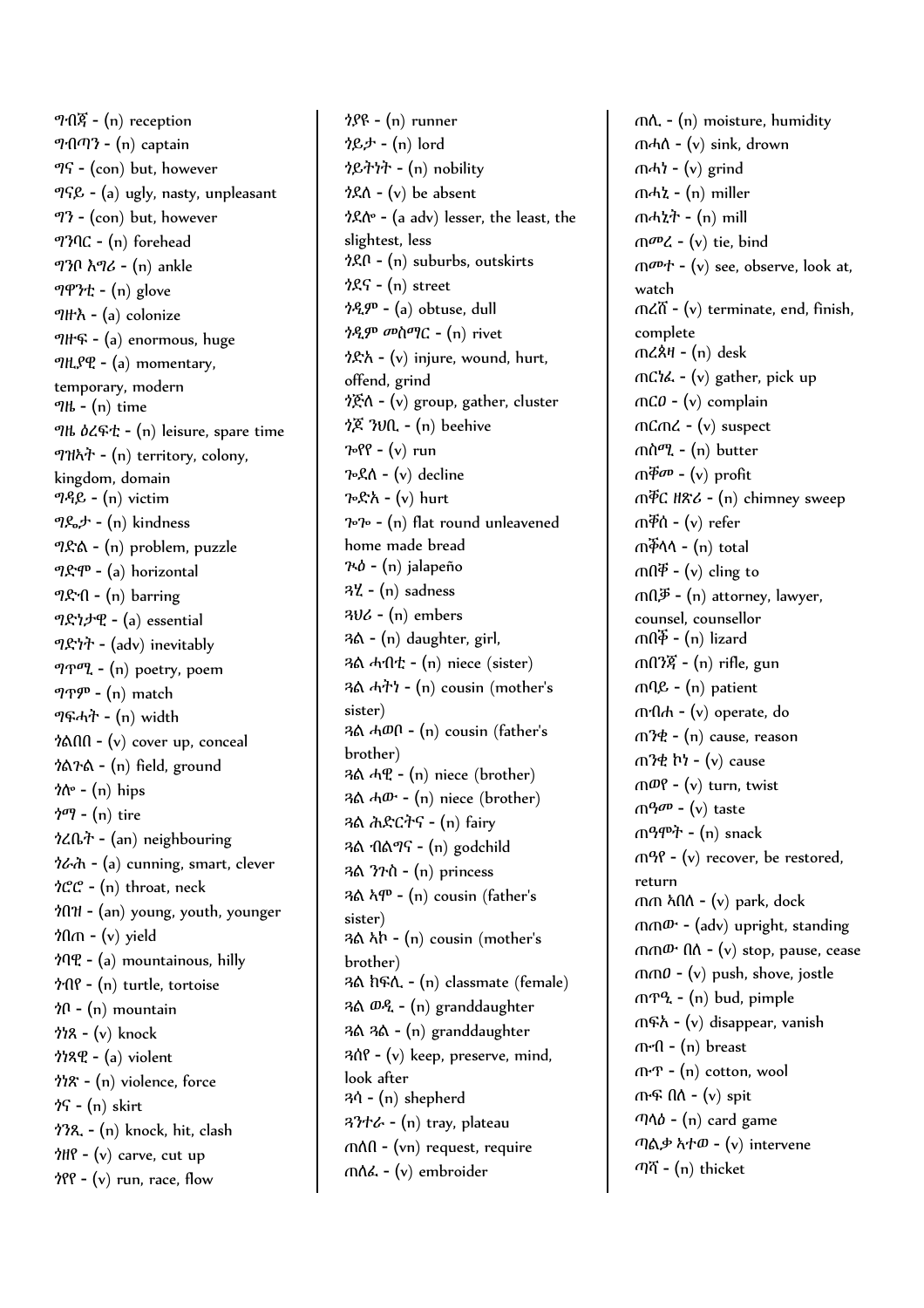ጣቓ - (n) thick fog ጣቕዒት - (n) applause ጣንጡ - (n) mosquito ጣውላ - (n) table ጣዐሚ - (n) taste, luxury ጣዕሳ - (n) regret, remorse ጣፍ - (n) teff ጤል - (n) goat ጤል ኣደይ ማርያም - (n) grasshopper ጥሙይ - (a) hungry ጥማር - (an) tie, bunch, bouquet ጥሜት - (n) hunger ጥምቀት - (n) baptism ጥረ - (a) gross, crude, rude, crass ጥሩምበኛታት - (n) brass band ጥሩምባ - (n) trumpet, trumpeter  $T\delta$  - (n) January ጥራዝ - (n) notebook ጥራይ - (adv) merely, only  $TC_{\mathbf{d}}$  - (a) empty ጥርሑ ኣውጽኦ - (v) undress, strip - ጥርሕ ወጽአ - (v) undress oneself ጥርሙዝ - (n) bottle, flask ጥርሙዝ ቀለም - (n) ink-well ጥርቡሽ - (n) helmet ጥርዓን - (n) complaint, objection ጥርዙዝ - (a) stiff, straight ጥርዚ - (n) crest ጥርጠራ - (n) hesitation ጥርጡር - (v) suspect ጥርጣረ - (n) distrust ጥርጥር - (n) doubt, suspicion ጥሮታ - (n) retreat, retirement ጥቅምቲ - (n) October ጥቓ - (adv n) vicinity, near, close ጥቕላል ባኮ - (n) package, pack, bundle ጥቕዓት - (n) crisis ጥበበኛ - (n) artist, dexterous ጥበባዊ - (a) artistic, able ጥበብ - (n) art, ability ጥቡስ ስጋ - (n) roast ጥብሲ - (n) grilled meat ጥብቀት - (n) attachment

ጥንቁቕ - (a) attentive ጥንቃቐ - (n) carefulness, prudence, attention, precaution ጥንቲ - (n) antiquity ጥንታዊ - (a) antique, ancient, old, past ጥዉይ - (a) curved ጥዑም - (a) good, nice ጥዑይ - (a) healthy ጥዕና - (n) health ጥይት - (n) bullet ጥፍኣት - (n) disappearance ጥፍጣፍ - (n) saliva ጨመተ - (v) aim at ጨረሰ - (v) finish ጨራጽ ጠርቂ - (n) piece, part  $G L Q + (n)$  rag, scrap ጨቃው - (a) blurred, muddy ጨብጨብታ - (n) applause ጨነወ - (v) smell ጨና - (n) odour, scent ጨንገር - (n) twig ጨንፈር - (n) branch ጨንፈር ስራሕ - (n) service ጨው - (n) salt ጨዓይ - (a) pale ጨጉሪ - (n) hair ጨጉሪ ዓይኒ - (n) eyebrow ጨጎራ - (n) stomach ጨፍለቐ - (v) press, crush ጩራ - (n) light, beam ጩቕጩቕ በለ - (v) whistle, sizzle ጫቚት - (n) chick ጫቚት ደርሆ - (n) chicken ጫካ - (n) forest ጫውጫውታ - (n) noise ጫውጫውታ ዘለዎ - (a) noisy, loud ጫፍ - (n) point, tip, end ጭሕሚ - (n) beard ጭሩ - (n) bird ጭራ - (n) tail ጭቃ - (n) mud ጭቃዊ - (a) muddy, dirty ጭብጢ - (n) proof, evidence

ጭኑቕ - (a) worried, anxious, concerned ጭንቀት - (n) anxiety, worry, concern, agony ጭንጫ - (n) grit ጭካነ - (n) cruelty ጭዋዳ - (n) muscle ጰንጣይ - (n) Pentecost ጲሮ - (n) Pen ጳጳስ - (n) Pope ጸለየ - (v) pray to ጸሉት - (n) prayer ጸሊም - (a) black ጸሊም እምኒ - (n) granite ጸላም አብዲ - (n) liver ጸላኢ - (n) enemy ጸልመተ - (v) darken ጸልማት - (an) darkness, dark ጸልአ - (v) hate, detest, loathe ጸሐፊ - (n) secretary, employee ጸሓፈ - (v) write ጸሓፊት - (n) author, secretary ጸሓፋይ - (n) author ጸመደ - (v) harness ጸማም - (a) deaf, dumb, unable to hear ጸማምነት - (n) deafness ጸማቊት - (n) press ጸሞቐ - (v) press, squeeze ጸረፈ - (v) insult, abuse ጸርፊ - (n) insult, abuse ጸቐጠ - (v) crush, press, squeeze ጸቕጢ - (n) overwhelm, crush ጸበባ - (n) sorrow ጸባ - (n) milk ጸብሒ - (n) spiced beef/chicken/vegetables/fish stew ጸብጸበ - (v) calculate ጸብጻብ - (n) note, bulletin ጸብጻብ ዕዳ - (n) manufacture ጸንሐ - (v) last ጸንቀቐ - (v) drain, empty ጸንዐ - (v) persist in, persevere ጸወረ - (v) keep up, maintain ጸወታ - (n) game, play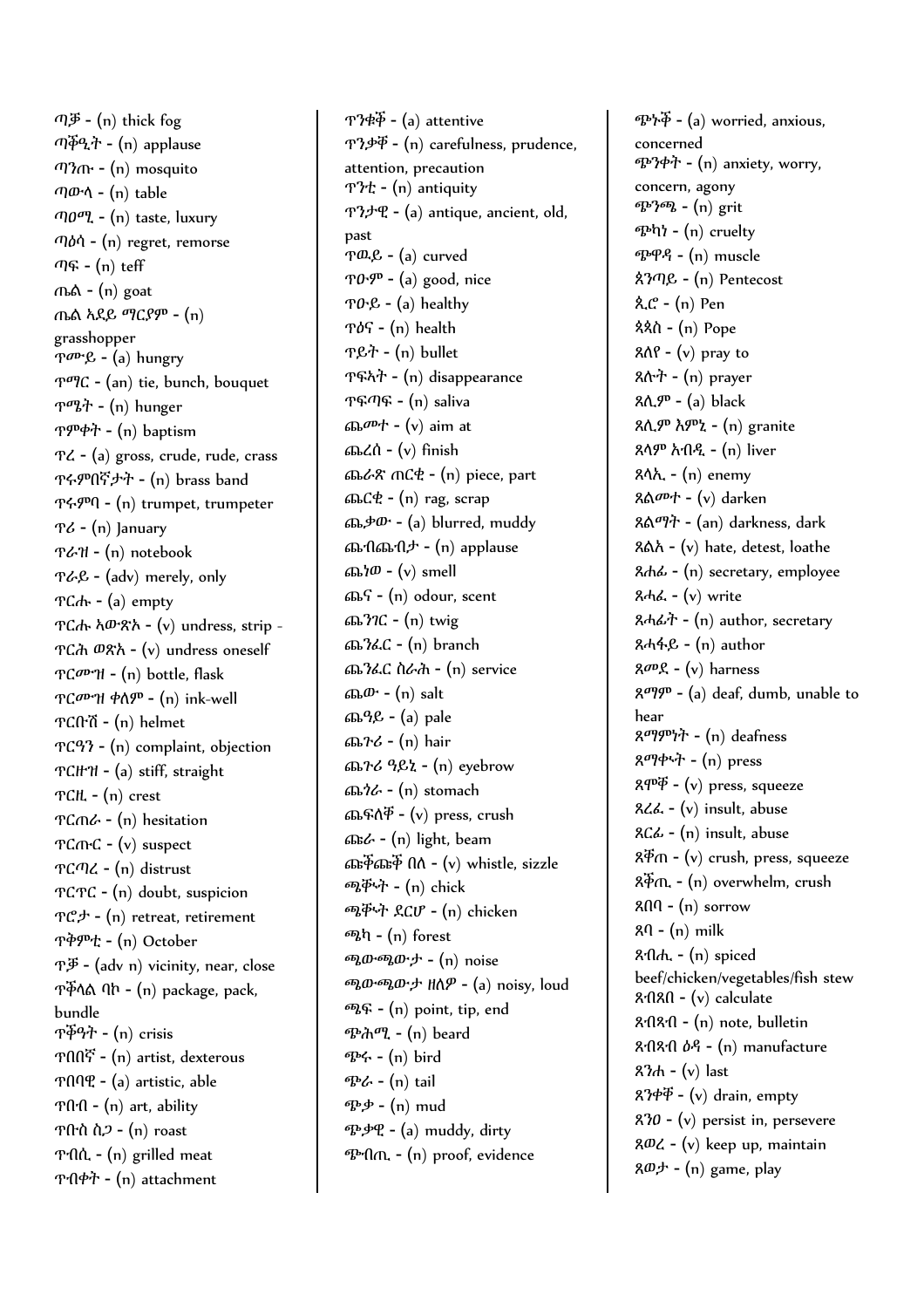$R$ <sup> $\omega$ </sup> $0$  - (v) call, summon  $89$ <sup>2</sup> - (v) do one's best, to try hard ጸዓነ - (v) load  $87<sup>CD</sup>$  - (v) bother, inconvenience ጸገም - (n) problem, puzzle ጸገበ - (v) satiate, full  $82t - (v)$  mend, repair, fix  $87<sup>o</sup>$  - (n) protection  $8r6 - (n)$  hair  $8.2 - (n)$  fortune, prosperity ጸጋም - (an) left ጸጥተኛ - (a) silent ጸጥታ - (n) silence ጸጸር - (n) pebble ጸፊሕ - (a) flat ጹማቕ አራንቺ - (n) orange juice ጻሕሊ - (n) pot ጻማ - (n) reward ጻማ ፈደየ - (v) reward ጻውቲ - (v) play ጻዕረኛ - (a) studious, hard worker ጻዕሪ - (n) effort ጻዕደወ - (v) go pale, fade ጻዕዳ - (a) white ጻዕዳ ሽጉርቲ - (n) garlic ጻድቕ - (n) saint, holy ጻጸ - (n) ant ጽለወ - (v) affect ጽሉል - (an) irrational, delusional, crazy person ጽሉእ - (a) fatal, deadly ጽላለ - (n) delusion, irrationality, folly ጽላል - (n) umbrella ጽላሎት - (n) shadow, shade ጽልልቲ - (a) irrational, delusional, crazy ጽልዋ - (n) influence ጽልግልግ - (n) confusion, twilight ጽሓፈ - (v) write ጽሕዲ - (n) fir tree ጽሕፈት - (n) hand-writing, writing, script ጽሙእ - (a) thirsty

ጽሙዋ - (a) alone ጽምልው - (a) pale, pallid, wan, ashen ጽምብላሊዕ - (n) butterfly ጽምብል - (n) ceremony, formality ጽምዋ - (n) solitude, loneliness ጽምው - (a) solitary, lonely ጽምዲ - (n) pair ጽምዲ ቁጽሪ - (a) equal, even ጽሩይ - (a) pure, clear, neat, clean ጽሩይ ውጹእ - (a) plainly, flatly, clearly ጽሬት - (n) cleanness, neatness, tidiness, cleanliness - ጽሮት - (n) tolerance ጽቓጢት - (n) press ጽቕጥቅጥ - (n) crowd ጽቡ $\widetilde{\Phi}$  - (a) good, pretty, beautiful ጽቡቕ ድሌት - (n) goodwill, benevolence ጽቡቕ ግብሪ - (n) benefit, service ጽቢብ - (a) narrow, tight ጽባሕ - (adv) tomorrow ጽባቐ - (n) beauty ጽኑዕ - (a) firmly, strict, hard ጽኑዕ ምክትታል - (n) rigour, strictness ጽንሐ - (v) remain ጽንሒት - (n) stay, abode, dwelling ጽንጽዋይ - (n) story, tale ጽዋእ ወይኒ - (n) chalice ጽዑቕ - (a) bushy, tangled ጽዑቕ ህዝቢ - (n) crowd ጽዕነት - (n) load ጽየቓ - (n) delinquency ጽገና - (n) amends, reform ጽጉሪ ርእሲ - (n) hair ጽጌረዳ - (n) rose ጽጌዕ - (n) mumps ጽፍሪ ኢድ - (n) finger nails ጽፍሪ እግሪ - (n) toe nail ፈለየ - (v) isolate, separate ፈለግ - (n) river ፈለጠ - (v) know, know how to ፈለጥቲ - (n) relation, relationship

ፈላለየ - (v) separate ፈላሲ - (n) monk ፈልዩ ኣትረፈ - (v) exclude ፈልደት - (n) physics ፈልፋሊ - (n) fountain ፈሓረ - (v) dig ፈሓር ማዕድን - (n) minor ፈረሰኛ - (n) horse rider, knight, dragon-fly ፈረስ - (n) horse ፈረስ ምስቃል - (n) horsemanship ፈረንሳዊ - (a) French ፈረደ - (v) rule, judge ፈራይ - (a) fertile ፈራዲ - (n) judge ፈራዳይ - (n) judge ፈራዶ - (n) jury, board, panel  $\mathcal{L}\mathcal{L}\mathcal{L}\mathcal{L}$  - (v) fear, be afraid ፈርሲ ዳንጋ - (n) calf ፈሰሰ - (v) flow ፈሳሲ - (a) liquid ፈሳሲ ዘለዎ - (a) juicy ፈሸለ - (v) fail, fail ፈቃር - (a) affectionate ፈቐደ - (v) allow, count, grant  $\measuredangle$ *th* - (v) undo, detach, solve, resolve ፈተነ - (nv) temptation, try, attempt ፈተና - (v) test ፈትሊ - (n) thread, yarn, string ፈትሐ - (v) release ፈነወ - (v) loosen, slacken ፈከረ - (v) boast ፈኲስ - (a) light ፈውሲ - (n) remedy ፈደል - (n) alphabet ፈደረሽን - (n) confederation ፈደየ - (v) repay ፈጠረ - (v) create ፈጣሪ - (n) creator  $\measuredangle$ ጸመ - (v) commit, conclude ፈጽመ - (v) perform ፉሉጥ - (a) appreciable ፉል - (n) peanuts